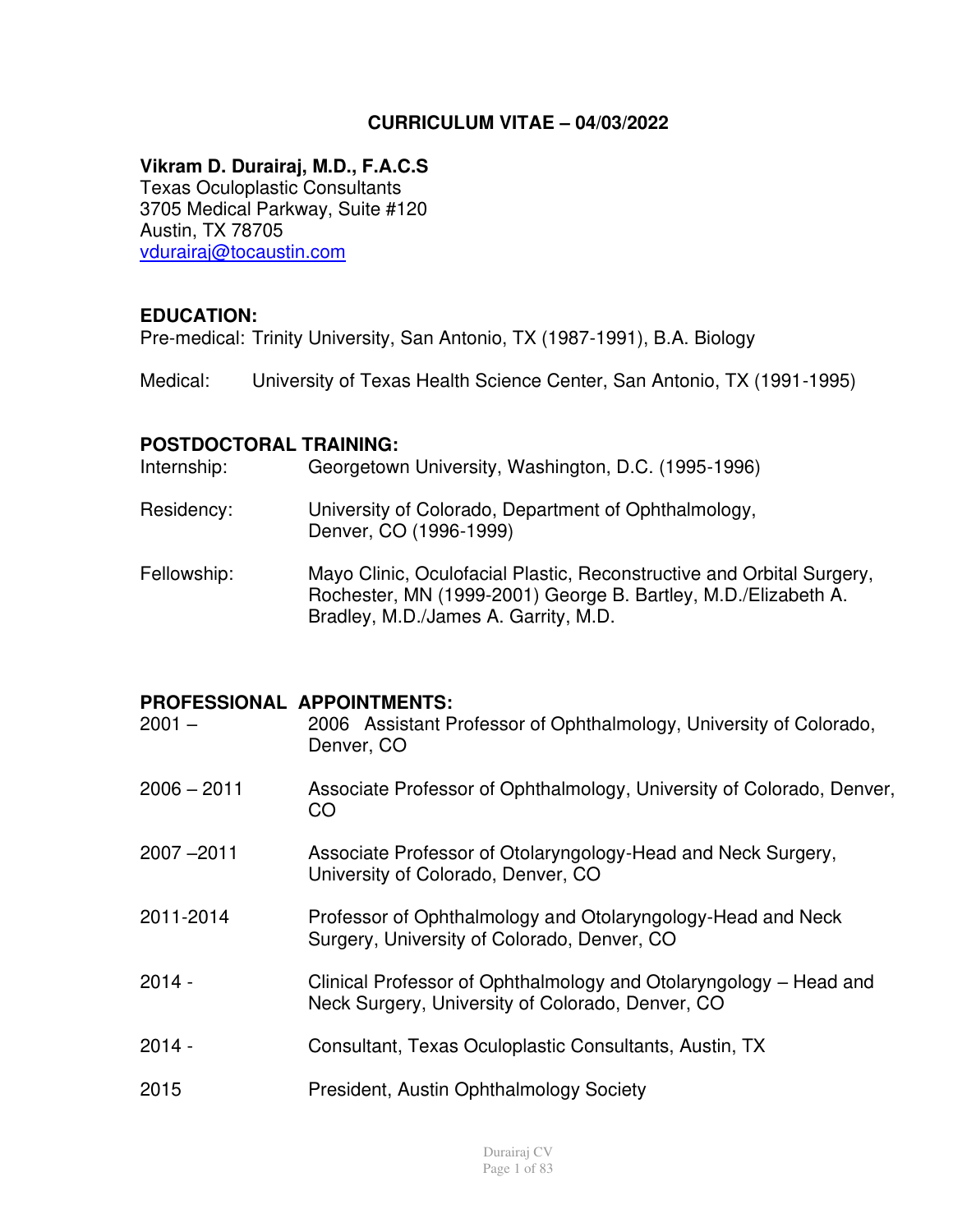- 2015- Managing Partner, TOC Eye and Face
- 2018 Clinical Professor, Department of Ophthalmology, Dell Medical School, University of Texas at Austin

# **HOSPITAL STAFF MEMBERSHIPS:**

- 2001 2014University of Colorado Hospital, Denver, CO
- 2001 2014 The Children's Hospital, Denver, CO
- 2001 2014 Denver Health Medical Center, Denver, CO
- 2001 2014 Veteran's Administration Hospital, Denver, CO
- 2004 2014 Rose Medical Center, Denver, CO
- 2014 Seton Medical Center, Austin, TX
- 2014 Dell Medical Center, Austin, TX
- 2014 St. Davids Medical Center, Austin, TX

#### **HONORS:**

- 1995 Alpha Omega Alpha Honor Medical Society
- 2004 2020 America's Top Ophthalmologists
- 2006 American Society of Ophthalmic Plastic and Reconstructive Surgery 2006 Research Award
- 2006 Who's Who Among American Teachers
- 2007 Who's Who in America
- 2011 Achievement Award, American Academy of Ophthalmology
- 2012 Marvin H. Quickert Thesis Award **Eric Hink**, Leslie Wei, Vikram Durairaj
- 2012 US News and World Report Top Doctors
- 2013 Best Doctors in America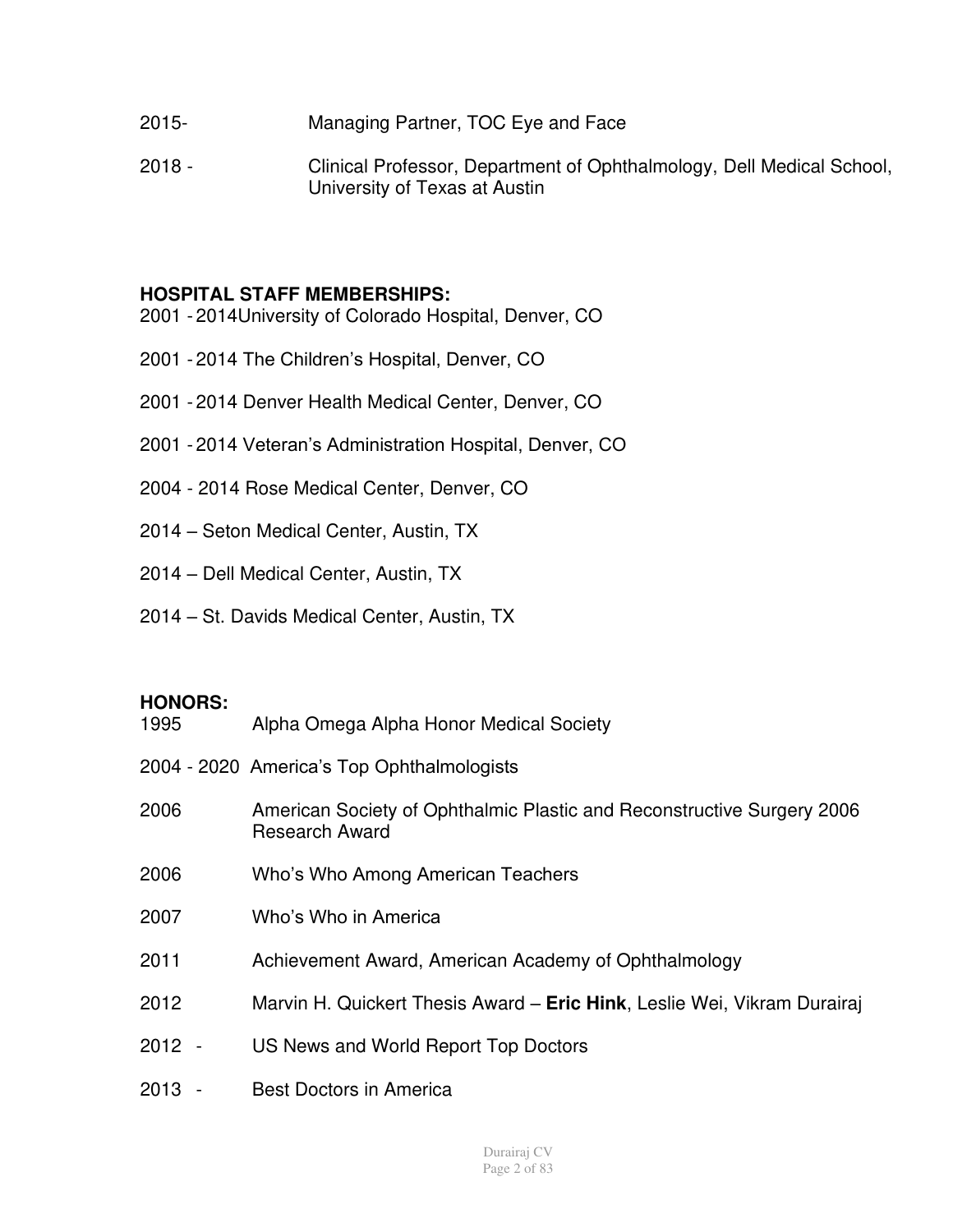- 2013 Best Doctors for Executives, Colorado
- 2015 2021 Texas Super Doctors
- 2016 2021 Austin's Top Doctors
- 2013 Speaker of the Day Award, Hawaii Eye 2013
- 2019 Tx Top Docs
- 2020 Marvin H. Quickert Thesis Award **A Watson**, M Somogyi, S Blaydon, VD Duriaraj, T Nakra
- 2020- Merril Reeh Pathology Award **I Vrcek**, M Somogyi, S Blaydon, VD Duriaraj, Bratton E, T Nakra

### **PROFESSIONAL SOCIETIES:**

- 1997 American Academy of Ophthalmology
- 1999 2001 Minnesota Medical Association
- 2002 2009 Association of University Professors of Ophthalmology
- 2004 Fellow, American Society of Ophthalmic Plastic & Reconstructive Surgery
- 2004 2014 Colorado Medical Society
- 2004 2009 The Pan-American Association of Ophthalmology
- 2009 Fellow, American College of Surgeons
- 2014 Austin Ophthalmology Society
- 2014 Travis County Medical Society
- 2014 Texas Medical Association

#### **ADMINISTRATIVE APPOINTMENTS/DEPARTMENT OF OPHTHALMOLOGY:**

- 2001 2014 Quality Assurance Committee, Department of Ophthalmology
- 2001 –2014 Chair, Clinical Case Conference, Department of Ophthalmology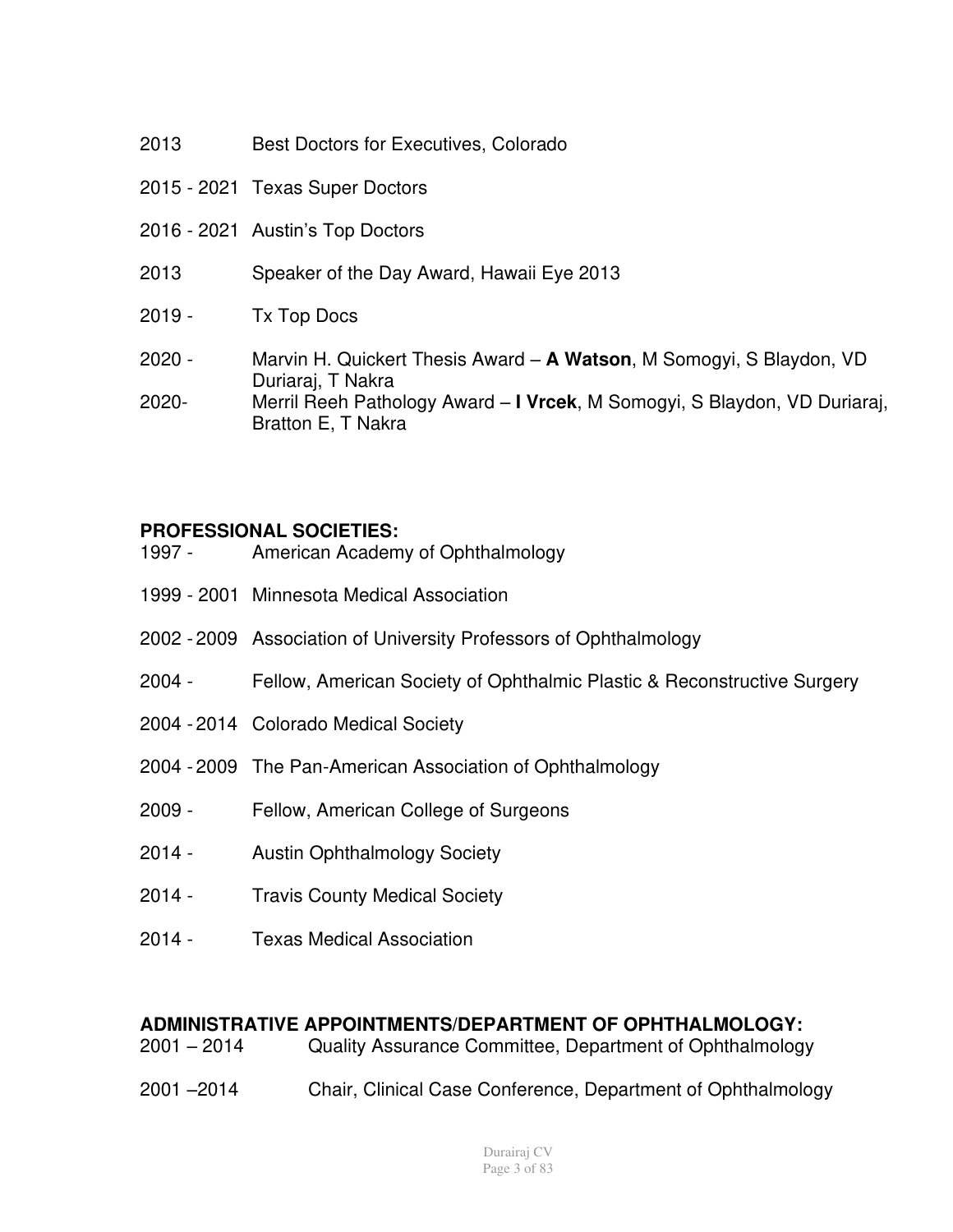- –2014 Chair, Forms Committee, Department of Ophthalmology
- 2004 Director, Clinical Practice Committee, University Physicians, Inc
- 2002 Secretary, Clinical Committee, Department of Ophthalmology
- 2003 Chair, Basic Science Course Committee, Department of **Ophthalmology**
- 2009 Residency Program Director, Department of Ophthalmology
- 2009 2014 Associate Residency Program Director, Department of Ophthalmology
- –2014 Basic Science Course Committee, Department of Ophthalmology
- –2014 Clinical Committee, Department of Ophthalmology
- –2014 Clinical Faculty Promotions Committee, Department of Ophthalmology
- –2014 Clinical Laboratory Sub-committee, Department of Ophthalmology
- –2014 Residency/Fellow International Program, Department of **Ophthalmology**
- –2014 Co-Chair, Residency Selection Committee, Department of **Ophthalmology**
- –2014 2009 School of Medicine Graduate Medical Education Committee
- 2009 Chair, Clinical Teaching Schedule Committee, Department of **Ophthalmology**
- 2009 Chair, Residency Committee, Department of Ophthalmology
- ASOPRS Fellowship Director, Oculofacial Plastic and Reconstructive Surgery
- 2008 Chair, Alumni and Research Day Committee, Department of **Ophthalmology**
- 2014 Promotions Committee, Department of Ophthalmology
- 2011 -2014 Building Committee, Department of Ophthalmology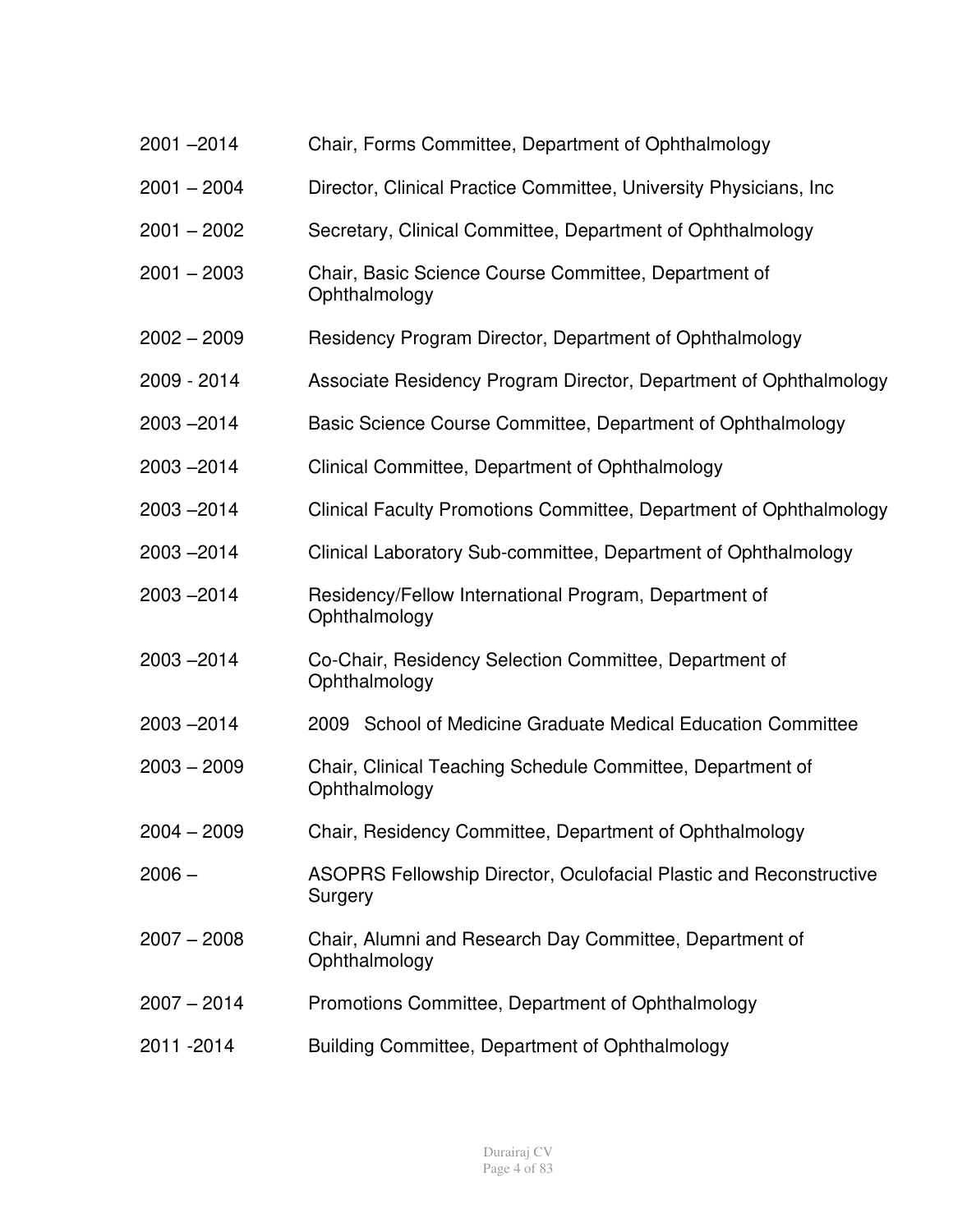# **ADMINISTRATIVE APPOINTMENTS - UNIVERSITY OF COLORADO HOSPITAL:**

- 2001 –2014 Indigent Care Committee, University of Colorado Hospital
- 2001 –2014 Operating Rooms Committee, University of Colorado Hospital
- 2001 –2004 Outpatient Medical Director, Department of Ophthalmology, University of Colorado Hospital, Denver, CO

### **ADMINISTRATIVE APPOINTMENTS - SCHOOL OF MEDICINE**:

| 2002 - 2009 | Residency Program Director, Department of Ophthalmology, University<br>of Colorado School of Medicine Graduate Medical Education           |
|-------------|--------------------------------------------------------------------------------------------------------------------------------------------|
| 2007        | President-Elect, Faculty Senate, University of Colorado School of<br>Medicine                                                              |
| 2008        | President, Faculty Senate, University of Colorado School of Medicine                                                                       |
| 2009        | Past President, Faculty Senate, University of Colorado Denver School<br>of Medicine                                                        |
| 2008 - 2014 | International Education Committee, University of Colorado                                                                                  |
| 2009 - 2014 | Associate Residency Program Director, Department of Ophthalmology,<br>University of Colorado School of Medicine Graduate Medical Education |
| 2011 - 2014 | Preceptor, MOHS Surgery Fellowship, Department of Dermatology,<br>University of Colorado                                                   |
| 2012 - 2014 | Preceptor, Plastic and Reconstructive Surgery Fellowship, Department<br>of Surgery, University of Colorado                                 |
| $2018 -$    | Advisory Board Member, Mitchell and Shannon Wong Eye Institute,<br>Dell Medical School - The University of Texas at Austin                 |
| 2019        | Faculty Search Committee - Mitchell and Shannon Wong Eye Institute,<br>Dell Medical School - The University of Texas at Austin             |
| 2020        | Residency Review Committee - Mitchell and Shannon Wong Eye<br>Institute, Dell Medical School - The University of Texas at Austin           |
| 2022        | Ophthalmolgy Site Director, TOC Eye and Face – Ophthalmology                                                                               |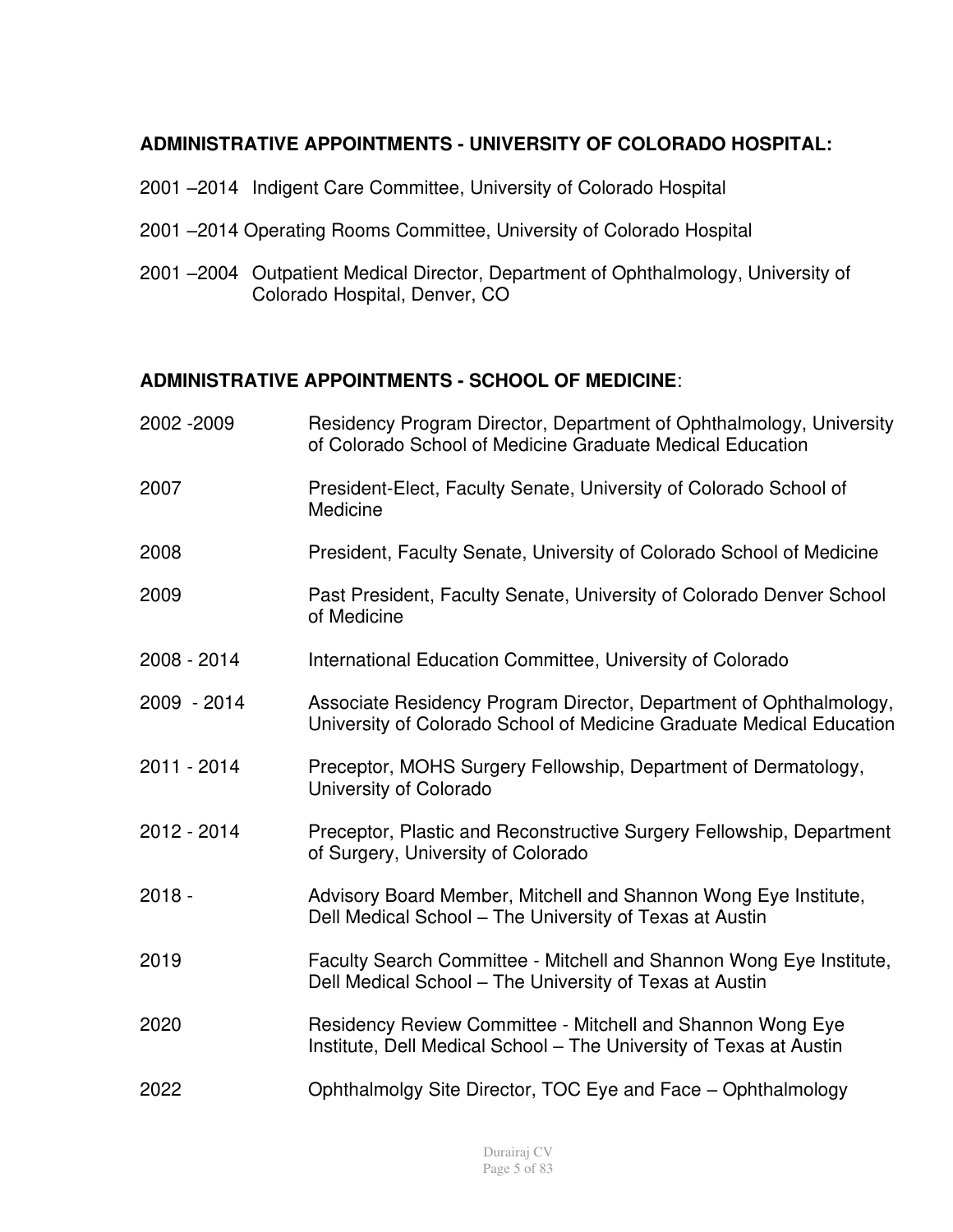Residency Program, Department of Ophthalmology, Mitchell and Shannon Wong Eye Institute, Dell Medical School – University of Texas at Austin

# **ADMINSTRATIVE APPOINTMENTS – AMERICAN SOCIETY OF OPHTHALMIC PLASTIC AND RECONSTRUCTIVE SURGERY**

- 2003 Education Committee
- 2004 2009 Oral Examiner
- 2006 Fellowship Preceptor Committee
- 2007 Moderator Aesthetics Day ASOPRS Fall Meeting 2007
- 2008 ASOPRS Fellowship Preceptor
- 2010 Co-Chair, Clinical Controversies in Oculoplastic Surgery Joint Meeting of the American Academy of Ophthalmology and Asia Pacific Association of Ophthalmology. Sept 15-19, Beijing, China.
- 2011- Industry Relations Committee, Member
- 2011- Facial Trauma Education Committee
- 2011 Moderator Functional Day ASOPRS Fall Meeting 2011
- 2012 Moderator Aesthetic Day ASOPRS Fall Meeting 2012
- 2013 Moderator Aesthetic Day ASOPRS Fall Meeting 2013
- 2013-2017 Program Chair, American Society of Ophthalmic Plastic and Reconstructive **Surgery**
- 2014 Assistant Program Chair, Fall ASOPRS Meeting 2015, Chicago, IL
- 2015 Program Chair, Spring ASOPRS Meeting, St. Thomas, USVI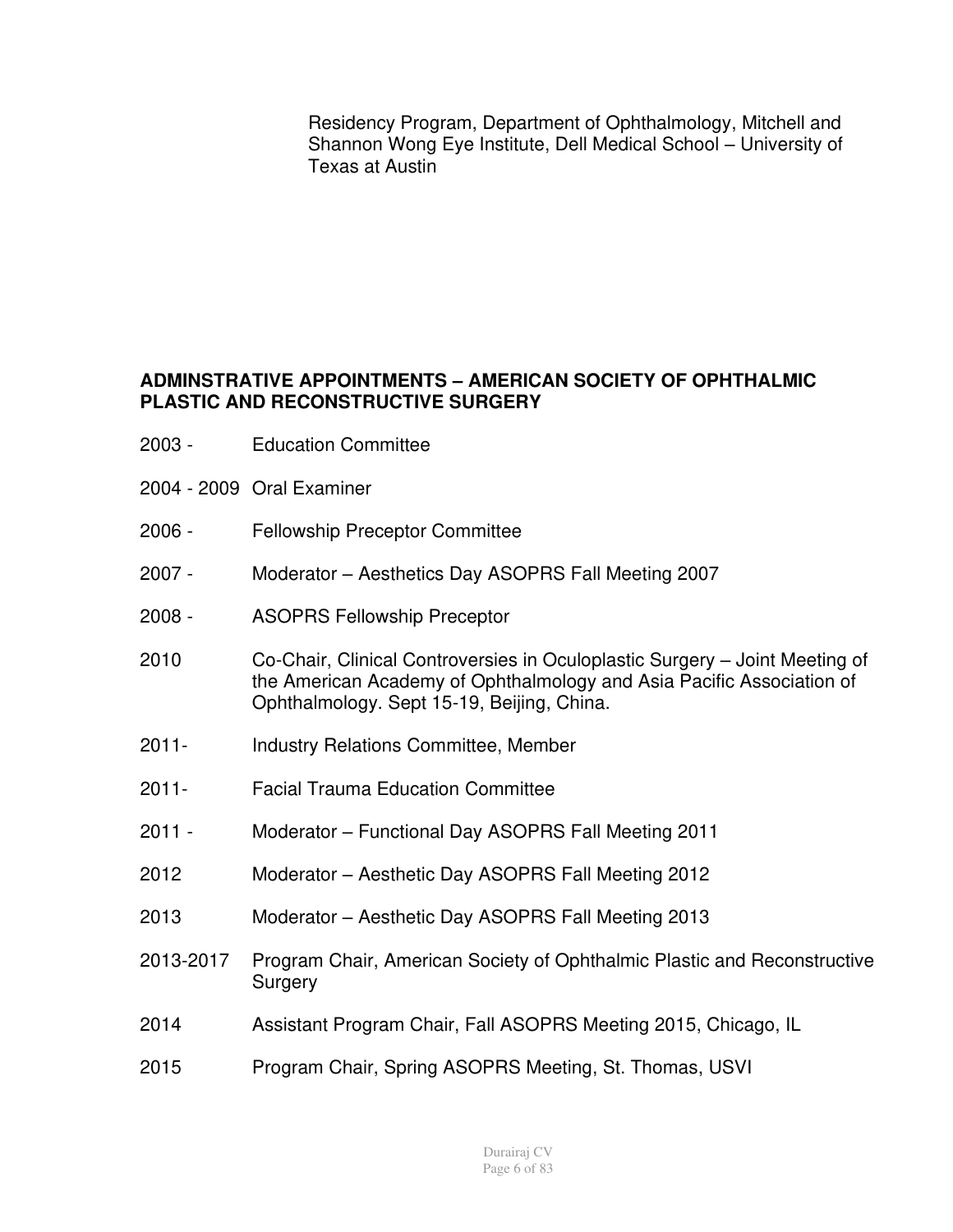- 2016 Program Chair, Fall ASOPRS Meeting, Chicago. IL
- 2022 Moderator, Trauma Section. Fall ASOPRS Meeting, New Orleans, LA

## **ADMINISTRATIVE APPOINTMENTS – AMERICAN ACADEMY OF OPHTHALMOLOGY**

- 2007 Compass Oculoplastic/Orbit Member Subcommittee
- 2011- Compass- Oculoplastic/Orbit Vice Chair
- 2008 BCSC Section 7: Orbit, Eyelids, Lacrimal System Member
- 2009 Co-Chair AA0/ASOPRS Joint Symposium AAO Fall Meeting 2009
- 2009 Moderator Eyelid Tumor Panel AAO Fall Meeting 2009
- 2010 AAO EyeWiki Project Oculoplastics Member
- 2016 Oculofacial Subspecialty Day Co-Chair, AAO, Chicago, 2016
- 2017 Program Chair, Oculofacial Plastic Subspecialty Day, AAO, New Orleans 2017
- 2019 Moderator, Oculofacial Plastic Subspecialty Day, AAO, San Francisco 2019
- 2021 Moderator, Oculofacial Plastic Subspecialty Day, AAO, New Orleans, 2021

# **AMERICAN COLLEGE OF SURGEONS**

2012-2014 Councilor to the American Academy of Ophthalmology

#### **SPECIALTY BOARD CERTIFICATION:**

- 2000 Diplomate, American Board of Ophthalmology
- 2010 Recertification, Diplomate, American Board of Ophthalmology
- 2020 Recertification, Diplomate, American Board of Ophthalmology

| <b>LICENSES: 2001 -</b> | Colorado      |           |
|-------------------------|---------------|-----------|
|                         | $1999 - 2002$ | Minnesota |
|                         | $2014 -$      | Texas     |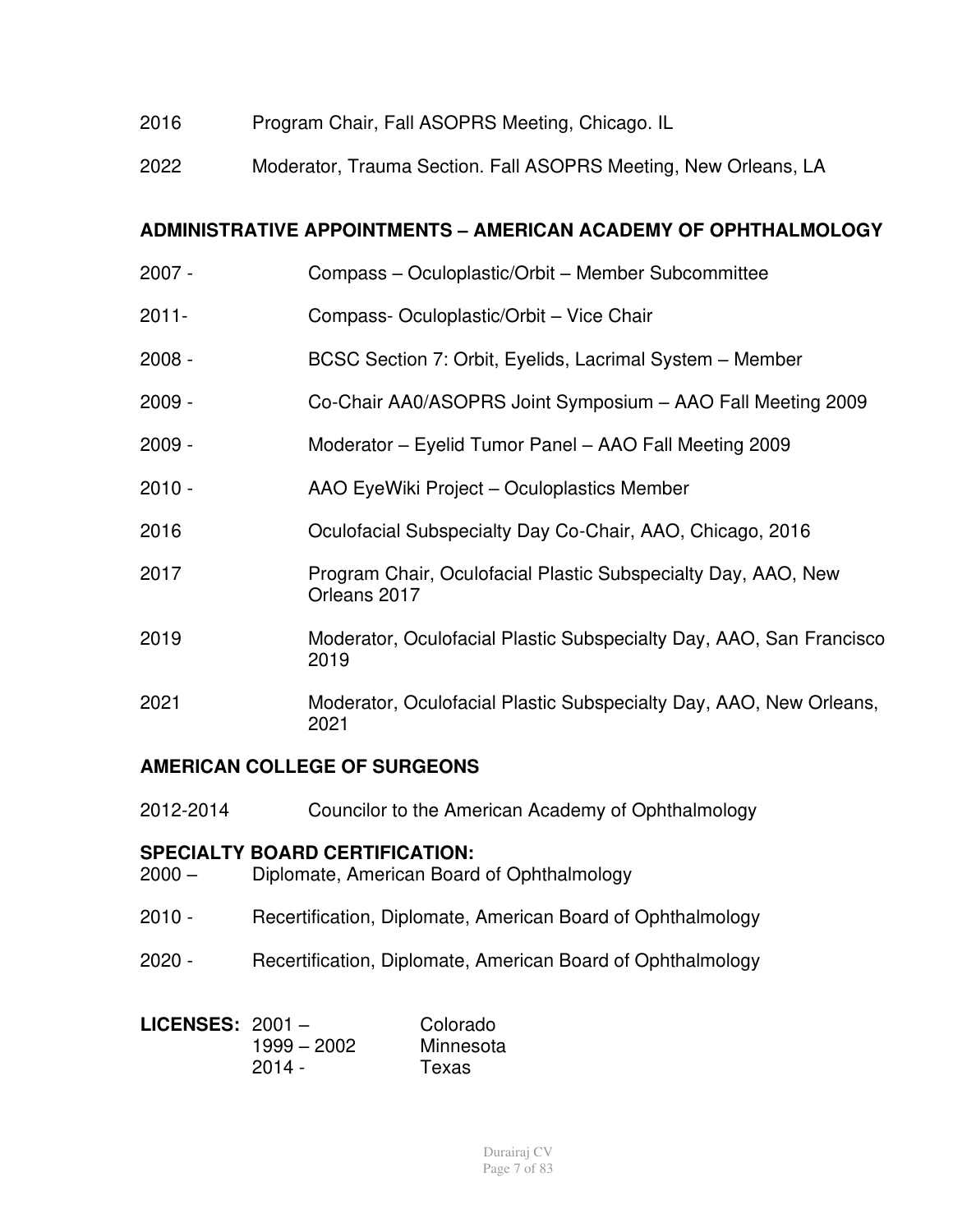# **EDITORIAL SERVICES TO SCHOLARLY PUBLICATIONS:**

# **Editor:**

| 2005 - | Ophthalmology Section Editor: American Journal of Medicine                                                |
|--------|-----------------------------------------------------------------------------------------------------------|
|        | 2012 - 2014 Specialty Editor: Oculoplastics - Journal of Craniomaxillofacial Trauma and<br>Reconstruction |
| 2014-  | Editorial Board – Ophthalmic Plastic and Reconstructive Surgery                                           |

#### **Reviewer:**

| 2000 | Ophthalmic Plastic and Reconstructive Surgery Journal |
|------|-------------------------------------------------------|
|      |                                                       |

- 2005 Ophthalmic Plastic and Reconstructive Surgery Journal
- 2006 Archives of Ophthalmology
- 2006 Survey of Ophthalmology
- 2006 American Journal of Medicine
- 2006 Journal of the American Association of Pediatric Ophthalmology and Strabismus
- 2006 The Medical Letter
- 2007 Thyroid
- 2007 Ophthalmology
- 2007 American Academy of Ophthalmology ProVision Series
- 2007 Ophthalmic Surgery, Lasers, and Imaging Review Panel
- 2007 The American Journal of Rhinology
- 2008 The Lancet
- 2008 Cornea
- 2008 Indian Journal of Ophthalmology
- 2008 Indian Journal of Cancer
- 2009 Middle East African Journal of Ophthalmology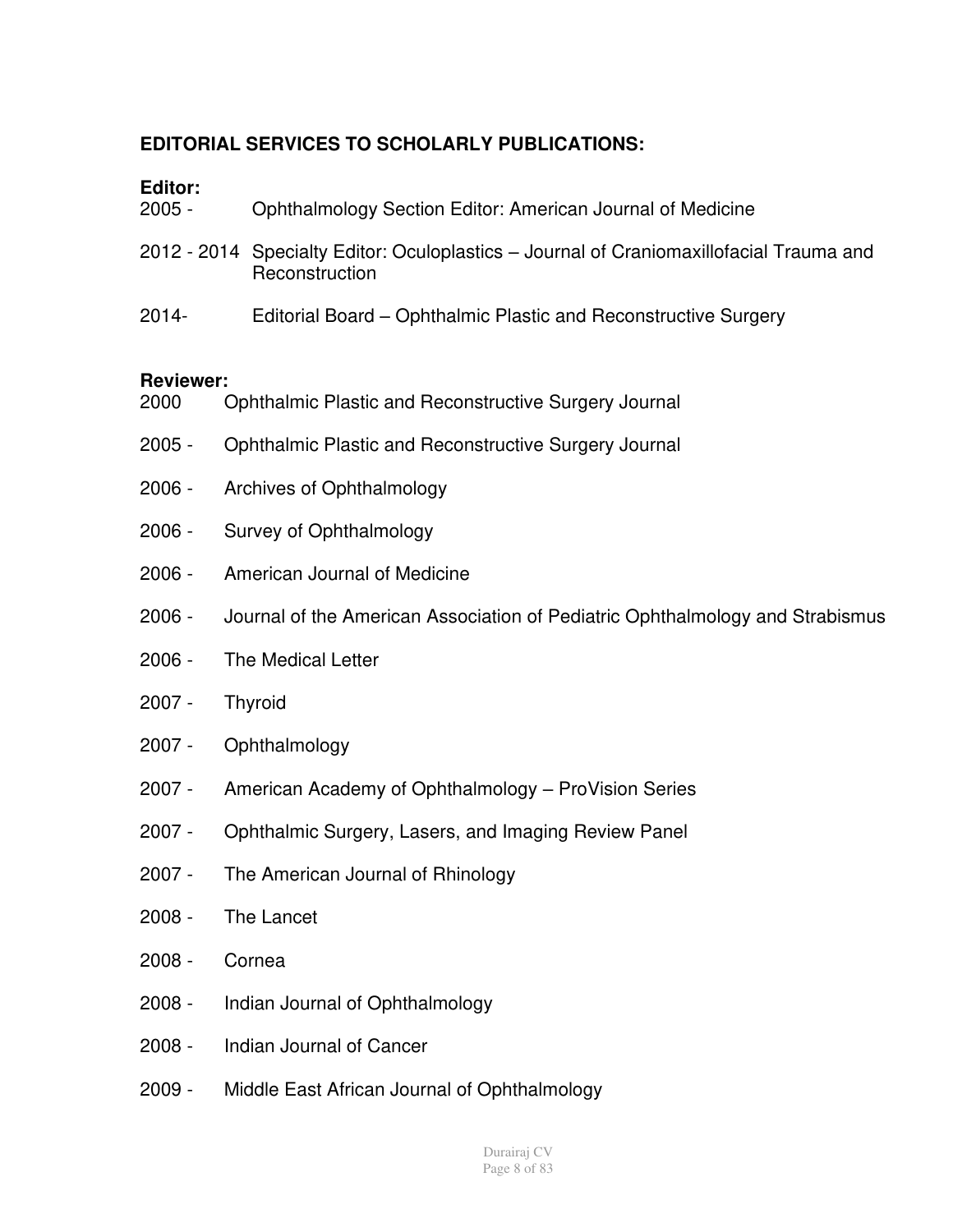- 2010 Head and Neck
- 2010 American Journal of Ophthalmology
- 2015 Asia Pacific Journal of Ophthalmology

### **VISITING PROFESSORSHIPS:**

Department of Ophthalmology, School of Medicine of Ribeirao Preto-SP, Sao Paulo, Brazil. April 30- May 3, 2005.

Department of Ophthalmology, Stroger Hospital Cook County Hospital, Chicago, Illinois, August 24, 2006.

Department of Otolaryngology – Head and Neck Surgery, University of Chicago. Chicago, Illinois, August 11-12, 2007.

Department of Ophthalmology, University of Chicago. Chicago, Illinois, August 11-12, 2007.

Department of Ophthalmology, University of Bologna, Bologna, Italy. Sept 22-26, 2008.

Department of Ophthalmology, University of Rochester. Rochester, New York, Jan. 16-17, 2009.

Department of Ophthalmology, Tulane University. New Orleans, LA Feb 14, 2009.

Department of Ophthalmology, Summa Health System. Akron, Ohio. July 31, 2009.

Depart of Ophthalmology, The George Washington University, Washington D.C. December 7, 2010

Department of Ophthalmology, Summa Health System. Akron, Ohio. April 8, 2011

Department of Plastic and Hand Surgery, Regions Hospital, University of Minnesota. St. Paul, Minnesota. May 5, 2011

Department of Oral Maxillofacial Surgery, Boston University / Boston Medical Center. Boston, Massachusetts. June 1, 2011

Department of Ophthalmology and Visual Science. University of Texas Houston, Houston Texas. October 13, 2011

Department of Ophthalmology / Cullen Eye Institute, Baylor College of Medicine. Houston,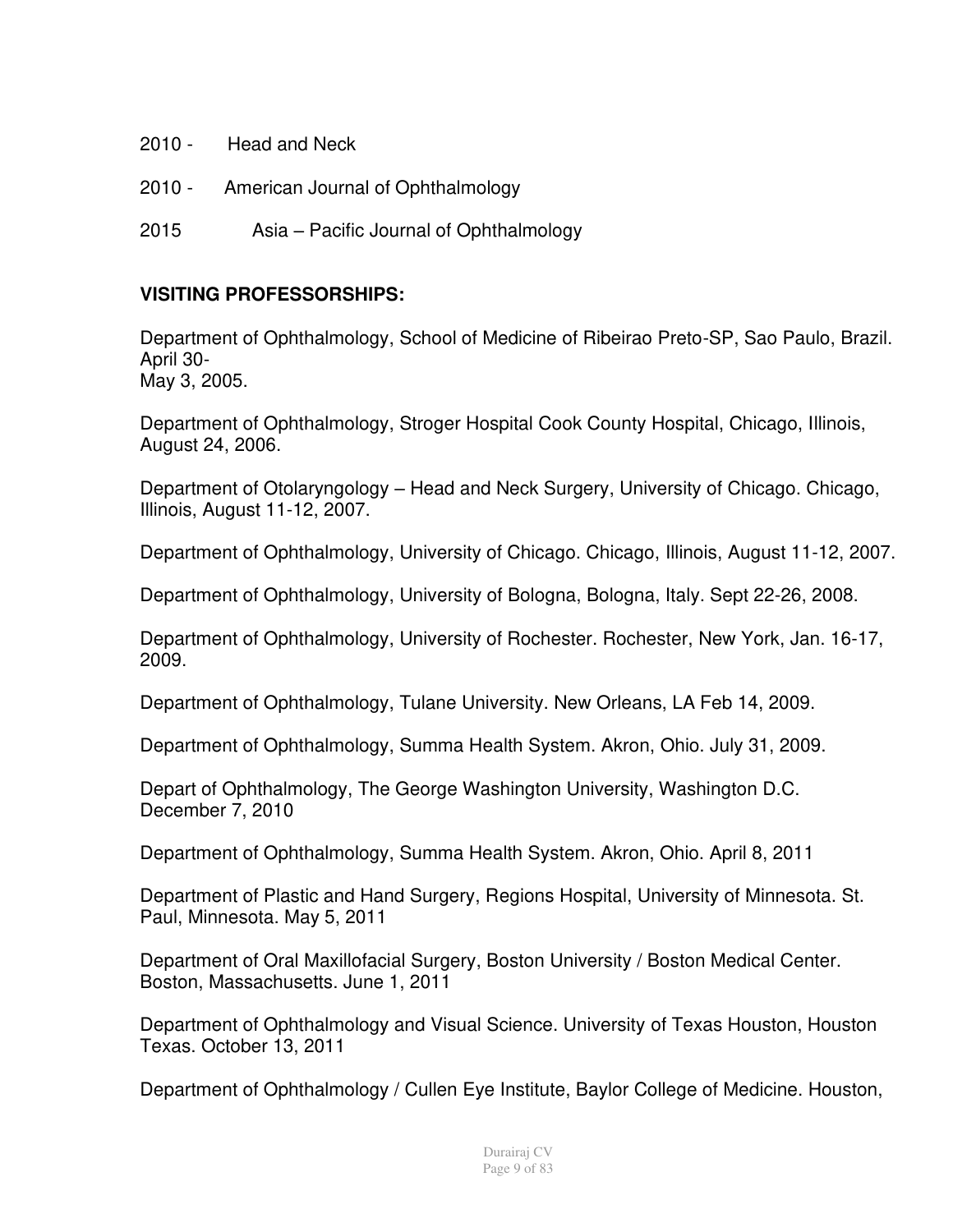Texas. October 14, 2011

Department of Ophthalmology and Vision Sciences, University of Toronto. Toronto, Canada. December 16-17, 2011

Department of Ophthalmology, Summa Health System. Akron, Ohio. February 16, 2012

Department of Ophthalmology and Visual Sciences. University of Iowa Health Care. Iowa City, Iowa. August 26-27, 2012

Department of Ophthalmology, University of San Francisco, San Francisco, CA. September 26, 27, 2012

Beth Israel Medical Center and Jacobi Medical Center Department of Oral Maxillofacial Surgery. New York, New York. October 6, 2012

Department of Ophthalmology, Summa Health System. Akron, Ohio. January 4, 2013

Flaum Eye Institute, University of Rochester, Department of Ophthalmology. Rochester, New York. Oct 4-5, 2013

Department of Neurosurgery and Otolaryngology – Head and Neck Surgery. LSU School of Medicine. New Orleans, Louisiana Jan 24-25, 2014

Department of Ophthalmology, Summa Health System. Akron, Ohio. Feb 26, 2014

Wills Eye Oculoplastics Visiting Professorship. Wills Eye Hospital. Thomas Jefferson University. May 8<sup>th</sup>, 2019

Kresge Eye Institute. Detroit, Michigan. May 21, 2019

# **PUBLICATIONS (peer reviewed):**

1. **Durairaj VD**, Ballentine J, Kouyoumdjian G, Taravella MJ. The predictability of

corneal flap thickness and tissue laser ablation in LASIK. Ophthalmology

2000;107:2140-3.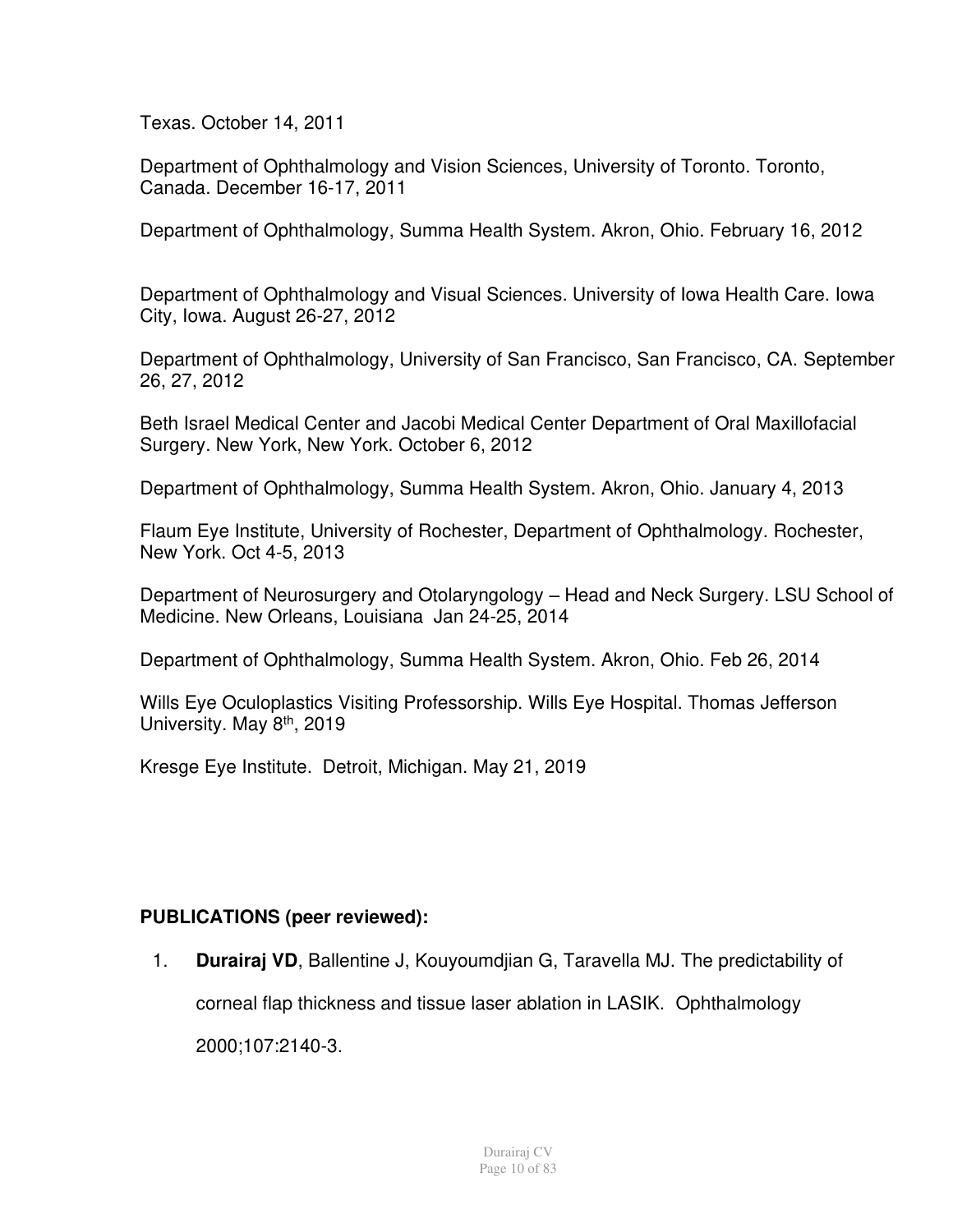- 2. Kouyoumdjian GA, Forstot SL, **Durairaj VD**, Damiano RE. Infectious keratitis after laser refractive surgery. Ophthalmology 2001;108:1266-8.
- 3. Shashy RG, **Durairaj VD**, Holmes JM, HOhio.berger GG, Thompson DM, Kasperbauer JL. Congenital dacryocystocele associated with intranasal cysts: Diagnosis and management. Laryngoscope 2003;113:37-40.
- 4. Quan D, Pelak V, Tanabe J, **Durairaj V**, Kleinschmidt-Demasters BK. Spinal and cranial hypertrophic neuropathy in multiple sclerosis. Muscle Nerve 2005 Jun;31(6):772-9.
- 5. Curtis TH, **Durairaj VD**. Conjunctival Kaposi's Sarcoma as the Initial Presentation of HIV Infection. Ophthalmology Plastic Reconstructive Surg. 2005 Jul;21(4):314-5.
- 6. Gelston CD, Mandava N, **Durairaj VD**. Orbital foreign body masquerading as conjunctival melanoma 60 years after injury. Clinical and Experimental Ophthalmology 2005 Dec;33:661.
- 7. **Durairaj VD**, Bartley GB, Garrity JA. Clinical Features and Treatment of Graves' Ophthalmopathy in Pediatric Patients. Ophthalmic Plastic and Reconstructive Surgery 2006 Jan;22(1):7-12.
- 8. **Durairaj VD**, Hink E, Kahook M, Paniker P, Hawes MJ, Esmaeli B. Mucinous Eccrine Adenocarcinoma of the Periocular Region. Ophthalmic Plastic and Reconstructive Surgery 2006 Jan;22(1):30-35.
- 9. **Durairaj VD**, Hall JA. Multiple yellow papules of the eyelids. The American Journal of Medicine 2006 Jan;119(1):34-35.
- 10. Kingdom TT, **Durairaj VD**. Endoscopic dacryocystorhinostomy. Operative Techniques in Otolaryngology 2006 March;17(1):43-8.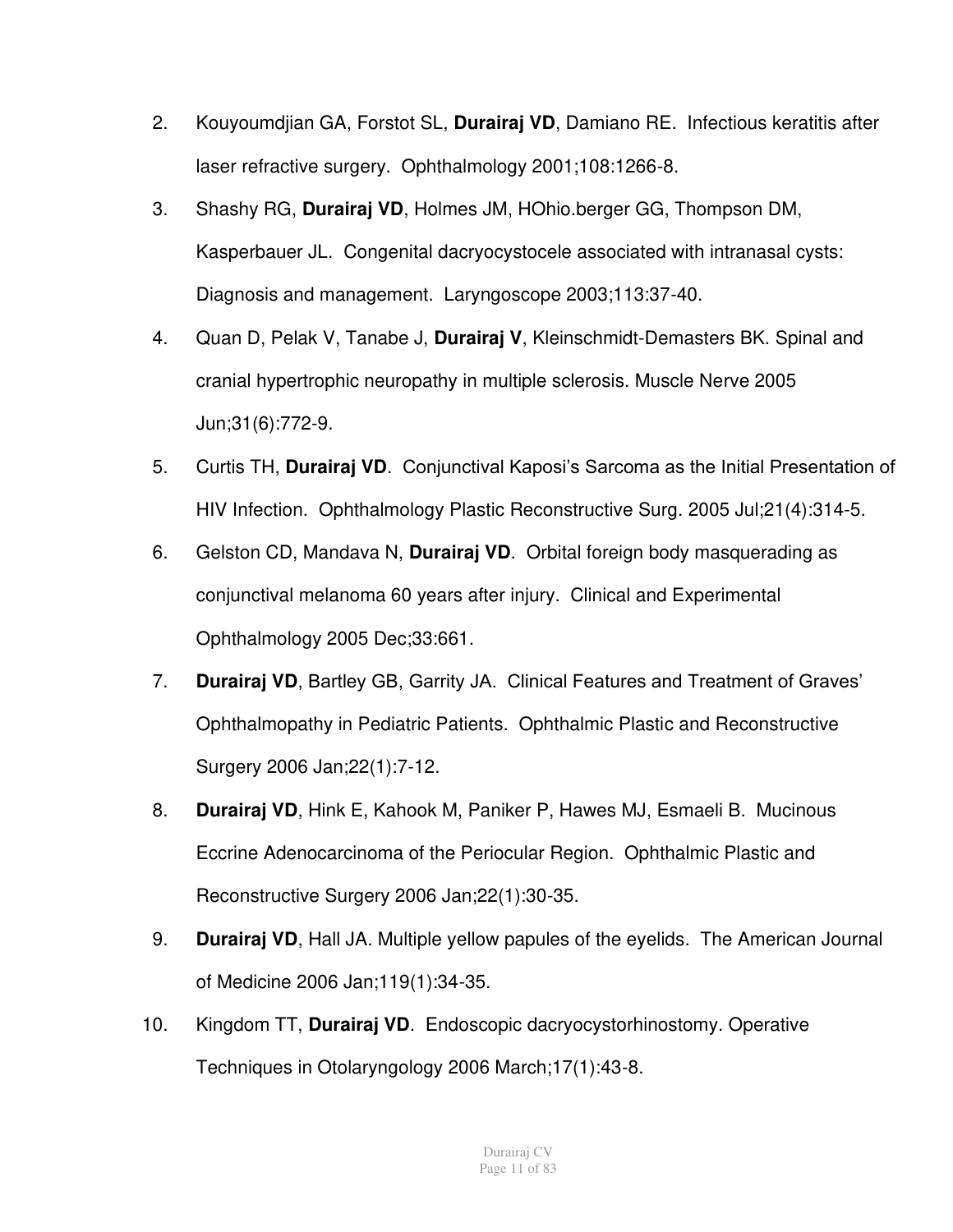- 11. **Durairaj VD**, Bartlett HM, Said S. Malignant Hidradenoma of the Medial Canthus with Orbital and Intracranial Extension. Ophthalmic Plastic and Reconstructive Surgery 2006 May/June; 22(3):229-32.
- 12. Iranmanesh R, Lillehei KO, **Durairaj VD**. Giant Epidermoid Cyst as an Unusual Presentation of Hypoglobus and Ptosis. Ophthalmic Plastic and Reconstructive Surgery 2006 May/June; 22(3):221-22.
- 13. **Durairaj VD**. Treatment of deep orbital hemangiomas of infancy: an overview. Archives of Facial Plastic Surgery 2006 May-Jun;8(3):217-20.
- 14. Curtis TH, Stout A, Drack AV, **Durairaj VD**. Giant Orbital Cysts after Strabismus Surgery. American Journal of Ophthalmology. 2006 Oct;142(4):697-9
- 15. Davidson RS, Erlanger M, Gregory D, Taravella MJ, **Durairaj VD**. Tarsoconjunctival pedicle flap for the management of severe scleral melt. Cornea. 2007 Feb;26(2):235-7
- 16. **Durairaj VD**. Clinical Perspectives of Thyroid Eye Disease. American Journal of Medicine ; 2006 Dec : 119(12) :1027-8
- 17. Oliver SCN, Ciardella AP, Sands RE, Conway J, Yannuzzi L, **Durairaj VD**. Posterior Scleral Choristomas and Trigeminal Lipoma in the Organoid Nevus Syndrome. RETINAL Cases & Brief Reports. 1(2):82-84, Spring 2007.
- 18. **Durairaj VD,** Horsley, M. Resolution of Pityriasis Rubra Pilaris induced Cicatricial Ectropion with Systemic low dose Methotrexate. American Journal of Ophthalmology. 2007 Apr;143(4):709-10
- 19. Gelston CD, **Durairaj VD**, Simoes EAF. Rhino-orbital Mucormycosis Causing Cavernous Sinus and Internal Carotid Thrombosis Treated with Posaconazole. Arch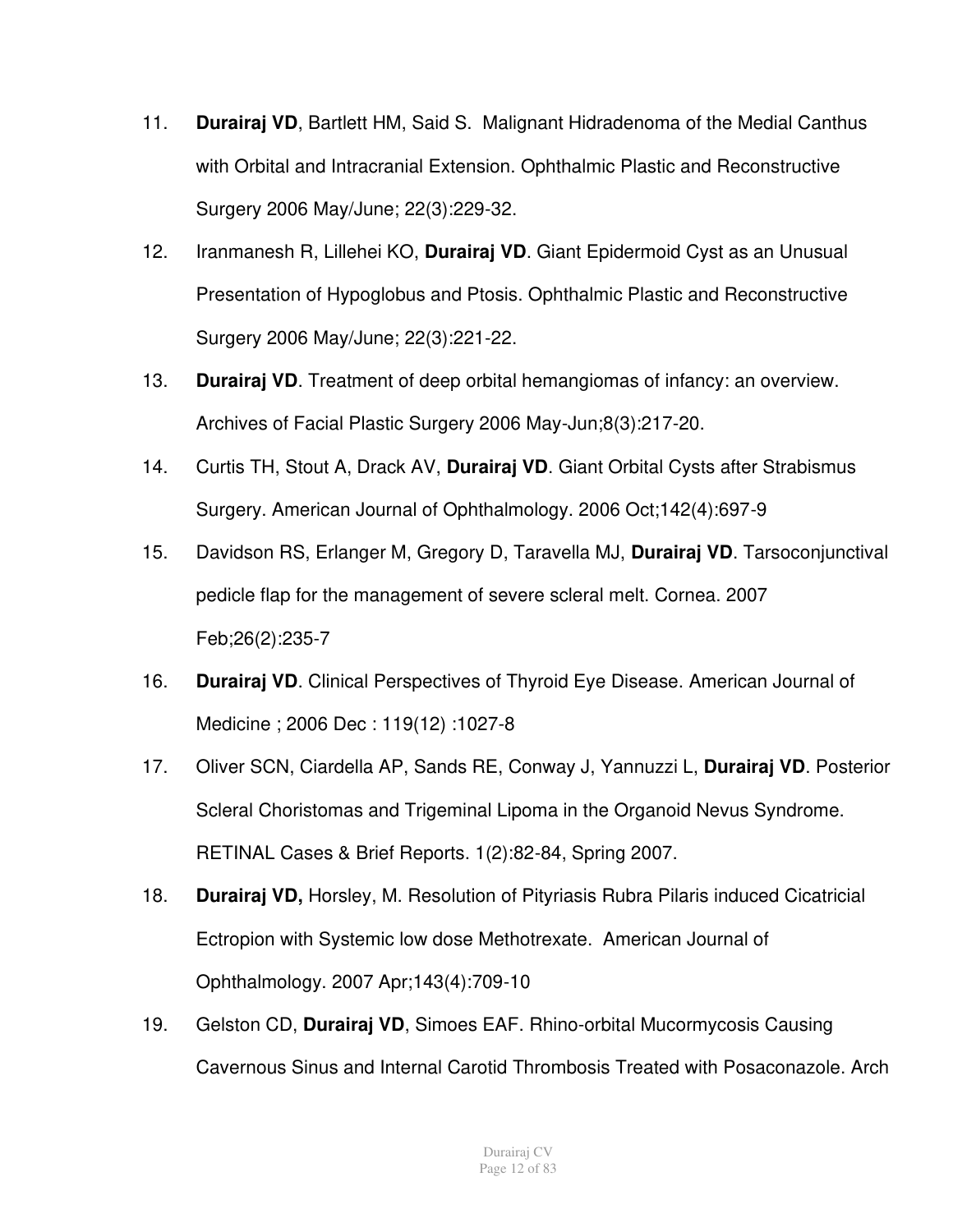Ophthalmol. 2007 Jun;125(6):848-9.

- 20. **Durairaj VD**, Andrews B, Rao R, Chan K. Morbid Complications of Otitic Hydrocephalus. Orbit. 2008 Mar;27(1):51-4.
- 21. Thomas SA, **Durairaj VD.** Isolated Myeloid Sarcoma Presenting in All Four Eyelids: A Clinicopathologic Report. Ophthal Plast Reconstr Surg. 2007 Jul-Aug;23(4):336-8.
- 22. Ramakrishnan VR, Hink EM, **Durairaj VD**, Kingdom TT. Outcomes After endoscopic dacryocystorhinostomy without mucosal flap preservation. American Journal Of Rhinology Nov-Dec 2007;21(6):753-57.
- 23. Kelmenson AT, Oliver SCN, **Durairaj VD**. Sarcoid Induced Symblepharon. Indian Journal of Ophthalmology. 2008 July-Aug:56(4):344-5
- 24. Gohel P, Olson J, Mandava N, **Durairaj VD**. Age-related Macular Degeneration An Update on Treatment. The American Journal of Medicine. Apr;121(4):279-281
- 25. Zapata S, **Durairaj VD**. Bilateral Ocular Cysts and Microphthalmia Associated with Wolf-Hirschhorn Syndrome. Archives of Ophthalmology. 2008 Jun; 126(6):876
- 26. Asadi-Zeydabadi M, Newman F, Stuhr K, Ding M, **Durairaj VD**, Kavanagh B. Visual Sensations During Megavoltage Radiotherapy to the Orbit Attributable to Cherenkov Radiation. Medical Physics. 2008 Jan;35(1): 77-80.
- 27. Hink EM, Oliver SCN, Drack AV, Hawes MJ, Wojno TH, On AV, **Durairaj VD**. Pediatric Golf-Realted Ophthalmic Injuries. Archives of Ophthalmology. 2008 Sep: 126(9): 1252-6
- 28. Prall FR, Hink EM, Liang X, **Durairaj VD**. Rapid onset proptosis and vision loss as the initial presentation of Burkitt's Lymphoma. Ophthalmic Surg Lasers Imaging. 2008 Jul-Aug; 39 (4): 331-4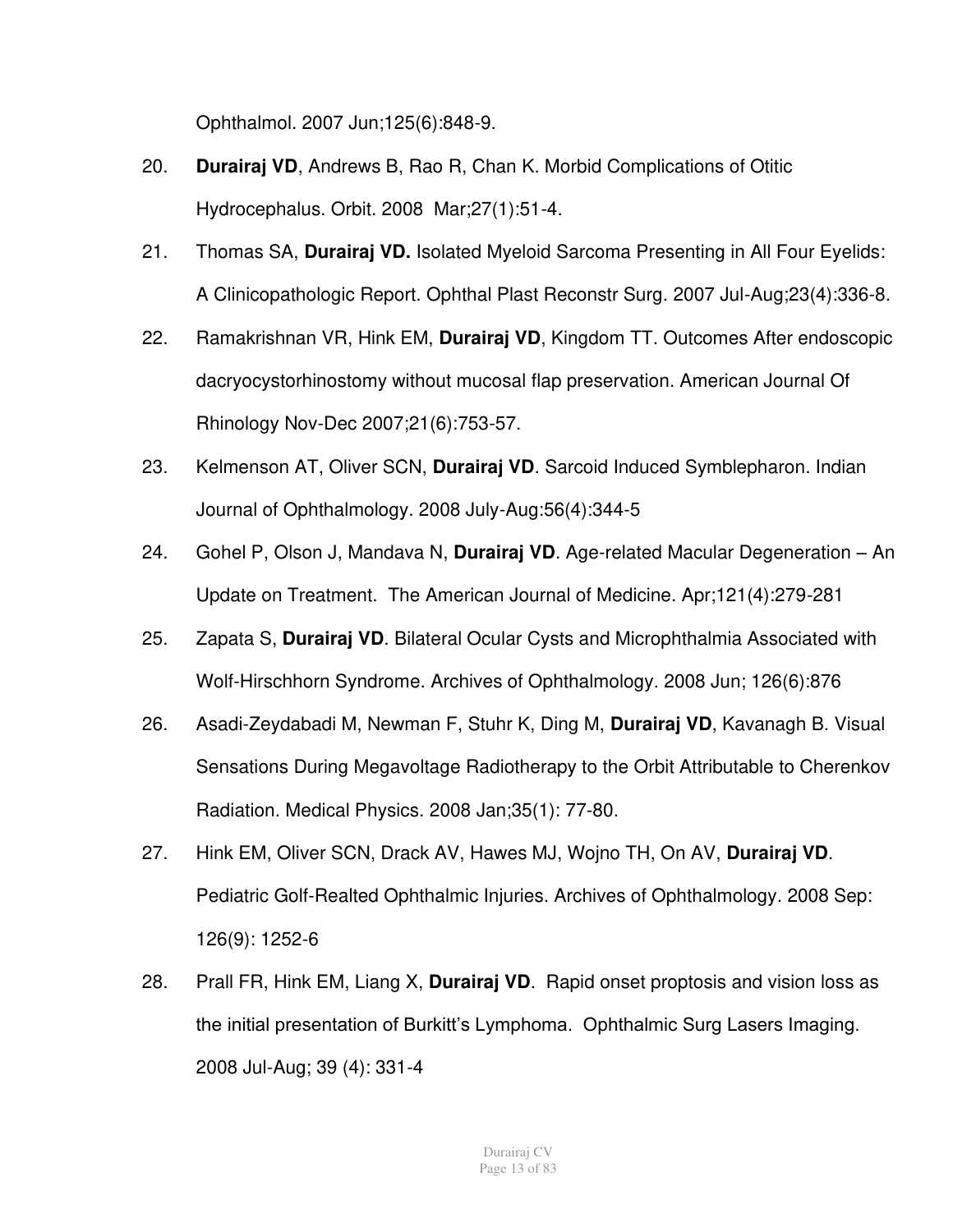- 29. Ramakrishnan VR, **Durairaj VD,** Kingdom TT. Revision endoscopic dacryocystorhinostomy. Operative Techniques in Otolaryngology. Volume 19 Issue 3 September 2008 122-182
- 30. Cho RI, Kahana A, Patel B, Sivak-Callcott J, Buerger DE, **Durairaj VD**, Vidor I, Mawn LA. Intraoperative fluoroscopy-guided removal of orbital foreign bodies. Ophthal Plast Reconstr Surg. 2009 May-Jun; 25(3):215-8
- 31. Earl JB, Kramm L, Durairaj VD. Benign hamartoma masquerading as a deep orbital hemangioma. Journal of Pediatric Ophthalmology and Strabismus. 2009 Jul-Aug; 46 (4): 228-231
- 32. Fante RJ**, Durairaj VD**, Oliver SC. Diabetic Retinopathy: An Update on Treatment. American Journal of Medicine. 2010 Mar;123(3):213-216
- 33. Allard FD, **Durairaj VD**. Current Techniques in Surgical Correction of Congenital Ptosis. Middle East African Journal of Ophthalmology. 2010 Apr-Jun 17(2): 129-133
- 34. Gonzalez MO, **Durairaj VD**. Understanding Pediatric Bacterial Preseptal and Orbital Cellulitis. Middle East African Journal of Ophthalmology. 2010 Apr-Jun 17(2): 134- 137
- 35. **Durairaj VD**. Image Guidance Surgery is it useful for the orbital surgeon? Saudi Journal of Ophthalmology. 2010 24, p. 67-68
- 36. Gonzalez MO, **Durairaj VD**. Indirect Orbital Floor Fractures: A Meta-Analysis. Middle East African Journal of Ophthalmology. 2010 Apr-Jun 17(2): 138-141
- 37. McCourt EA, **Durairaj VD**, Hink EM, Oliver SCN. Isolated Group B Streptococcal Endogenous Endophthalmitis Simulating Retinoblastoma in a Healthy full term Infant. Journal of American Association of Pediatric Ophthalmology and Strabismus.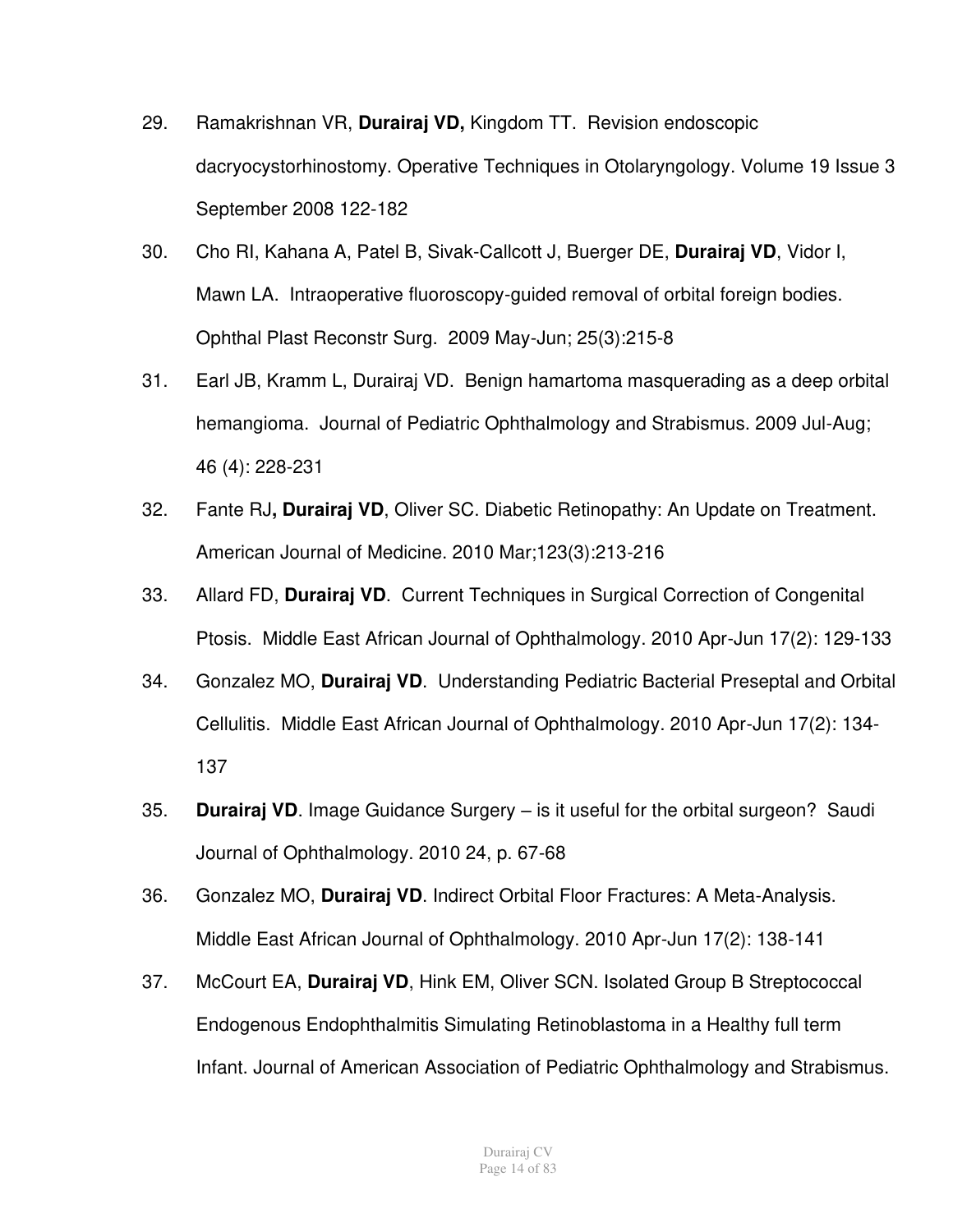2010 Aug;14(4):352-5

- 38. Yang D, Gonzalez MO, **Durairaj VD**. Medical Management of Thyroid Eye Disease. The Saudi Journal of Ophthalmology. Volume 25, Issue 1, January-March 2011, Pages 3-13
- 39. Seltz BL, Smith J, **Durairaj VD**, Enzenauer R, Todd J. The Microbiology and Antibiotic Management of Orbital Cellulitis. Pediatrics. 2011 Mar;127(3):e566-72
- 40. Nakra T, Blaydon S, **Durairaj VD,** Shinder R. Congenital Upper Eyelid Ectopic Cilia. J Pediatr Ophthalmol Stabismus. 2011 Feb 15;48:e16-8
- 41. Wei L, **Durairaj VD**. Pediatric Orbital Floor Fractures. Journal of the American Academy of Ophthalmology and Strabismus. 2011 Apr;15(2):173-80.
- 42. Bratton E, **Durairaj VD**. Orbital Implants in Fracture Repair. Current Opinions in Ophthalmology. 2011 Sep;22(5):400-6
- 43. Yao W, Davidson RS, **Durairaj VD**, Gelston CD. Dry Eye Syndrome: an update in office management. American Journal of Medicine. 2011 Nov;124(11): 1016-1018.
- 44. Sniegowski M, Kelmenson A, Gregory D, **Durairaj VD**. Small Incision, sutureless repair of Prolapsed Subconjunctival Fat. Ophthalmic Plastic and Reconstructive Surgery. 2012 March 28
- 45. Chen H, Streubel S, **Durairaj VD**. Odontogenic Myxoma with Orbital Involvement. Ophthal Plast Reconstr Surg. 2013 Mar-Apr;29(2):e47-9.
- 46. Mathias MT, Horsley MB, Mawn LA, Laquis SJ, Cahill KV, Foster J, Amato MM, **Durairaj VD**. Atypical presentations of orbital cellulitis caused by methicillinresistant Staphylococcus aureus. Ophthalmology 2012 June;119(6):1238-43
- 47. Ramakrishnan VR, **Durairaj VD**, Kingdom TK. Endoscopic Management of Acquired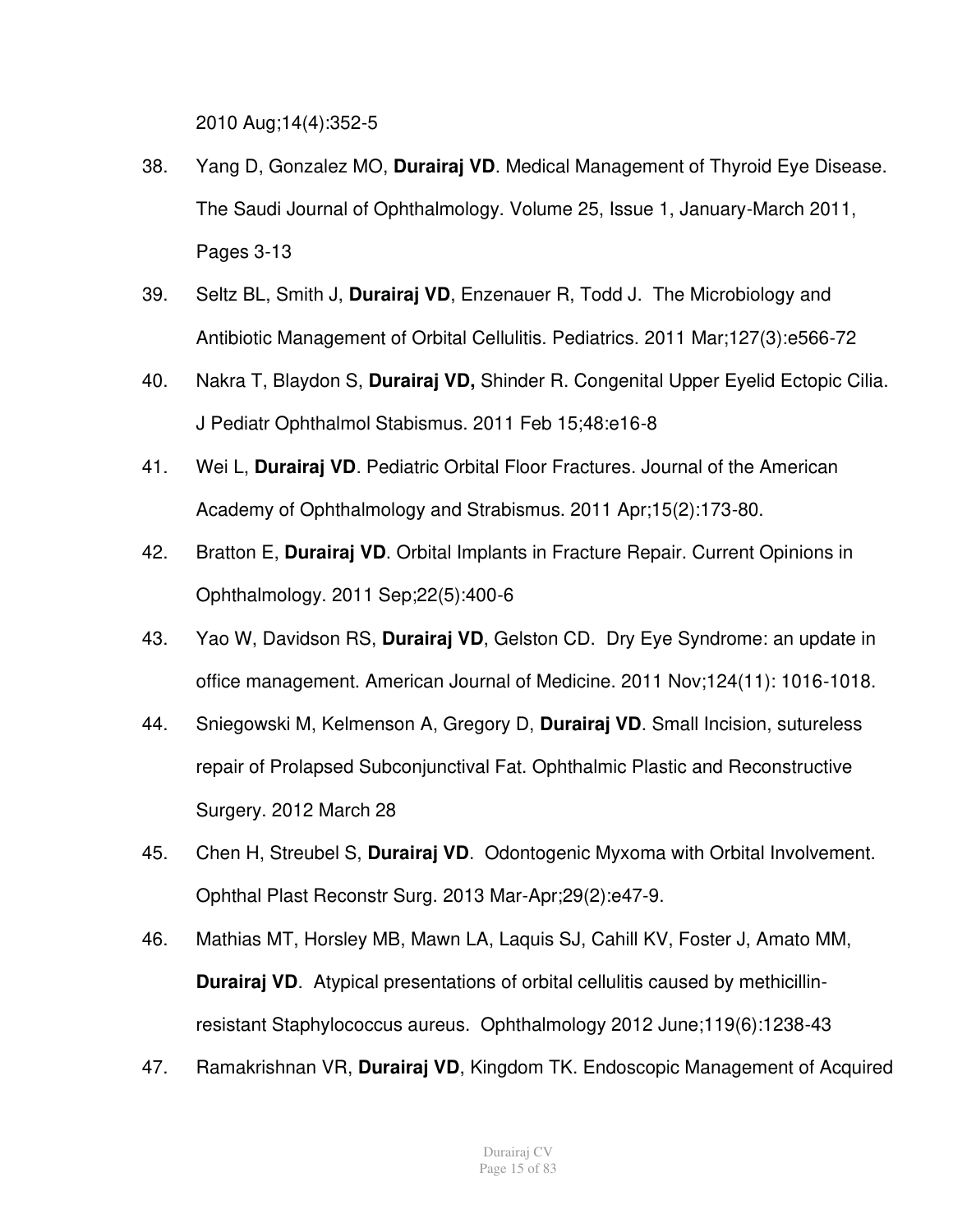Nasolacrimal Duct Obstruction secondary to Radioactive Iodine Treatment for Thyroid Malignancy. Journal Allergy and Therapy 2011, 2.2

- 48. Gelston CG, Said S, **Durairaj VD.** Orbital Kaposiform Hemangioendothelioma. Journal of Pediatric Ophthalmology and Strabismus. 2012 May 8;49(3)
- 49. SooHoo J, Gonzalez MO, **Durairaj VD**. Urothelial Carcinoma with Orbital Metastasis. Urology. 2012 Jul 31
- 50. Wei L, Chen H, Hink E, **Durairaj VD**. Pediatric Facial Fractures from Dog Bites. Ophthal Plast Reconstr Surg. 2013 May-Jun;29(3):179-82.
- 51. McElhinny ER, Reich I, Burt B, Mancini R, Wladis EJ, **Durairaj VD**, Shinder R. Treatment of Pseudoptosis Secondary to Aberrant Regeneration of the Facial Nerve with Botulinum Toxin A. Ophthal Plast Reconstr Surg. 2013 May-Jun;29(3):175-8.
- 52. Daliwhal J, Hink EM, Lilehei K, Demasters B, **Durairaj VD**. Orbital Invasion by ACTH – Secreting Pituitary Adenomas. Ophthalmic Plastic Reconstructive Surgery. 2013 May 2
- 53. Shantha J, Gonzalez MO, Hink EM, **Durairaj VD**. American Society of Ophthalmic Plastic and Reconstructive Surgery Fellowship Survey: Fellows Selection Criteria for training-programs. Ophthalmic Plastic Reconstructive Surg. 2013 Nov-Dec;29(6):428-30
- 54. Davies BW, Bratton EM, **Durairaj VD**, Hink EM. Bilateral Candida and Atypical Mycobacterial Infection after Frontalis Suspension with Silicone Rod to Correct Congenital Ptosis. Ophthal Plast Reconstr Surg. 2013 Feb 1
- 55. Mathias M, Nagel MA, Khmeleva N, Boyer PJ, Choe A**, Durairaj VD**, Bennett JL, Mandava N, Gilden D. [VZV multifocal vasculopathy with ischemic optic neuropathy,](http://www.ncbi.nlm.nih.gov/pubmed/23312850)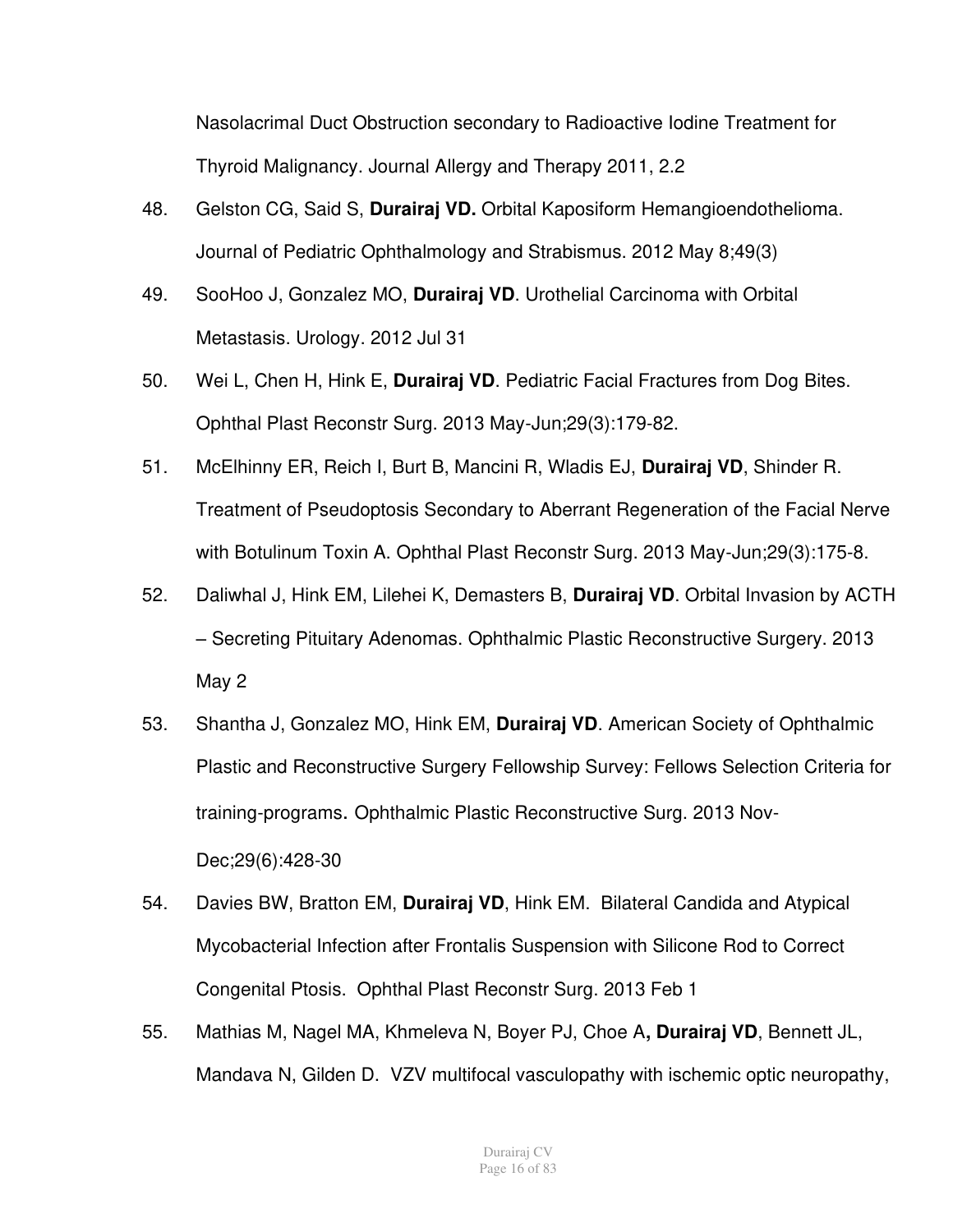[acute retinal necrosis and temporal artery infection in the absence of zoster rash.](http://www.ncbi.nlm.nih.gov/pubmed/23312850) J Neurol Sci. 2013 Feb 15;325(1-2):180-2. doi: 10.1016/j.jns.2012.12.021.

- 56. Bratton E, Davies BW, Hink EM**, Durairaj VD**. Bimatoprost in the Treatment of Hypotrichosis. Journal of the Dermatology Nursing Association September / October 2013. Volume 5, Number 5.
- 57. Smith JM, Davies BW, Hink EM, **Durairaj VD**. Bimatoprost in the Treatment of Hypotrichosis. Journal of the Dermatology Nursing Association September / October 2013. Volume 5, Number 5.
- 58. Frank GS, Davies BM, Hink EM, **Durairaj VD**. Blepharoplasty Complications. Journal of the Dermatology Nursing Association September / October 2013. Volume 5, Number 5.
- 59. Hink EM, **Durairaj VD**. Evaluation and Treatment of Pediatric Orbit Fractures. International Ophthalmology Clinics. 2013 Summer; 53(3):103-15.
- 60. Davies BW, Hink EM, **Durairaj VD**. " Re: "Upper Eyelid Postseptal Weight Placement for Treatment of Paralytic Lagophthalmos" Plastic and Reconstructive Surgery. 2014 Jan;133(1):70e
- 61. Davies BW, Hink EM**, Durairaj VD**. The Transconjunctival Inferior Orbitotomy: Indications, Surgical Technique, and Complications. The Journal of Craniomaxillofacial Trauma and Reconstruction. 2014 Sep;7(3):169-74
- 62. Wei LA, Ramey NA, **Durairaj VD**, Ramakrishnan VR, Cruz AV, Dolman PJ, Lucarelli MJ. Orbital Osteoma: Clinical Features and Management Options. Ophthalmic Plastic and Reconstructive Surgery. Ophthalmic Plast Reconstructive Surgery. 2014 Mar-Apr; 30 (2): 168-74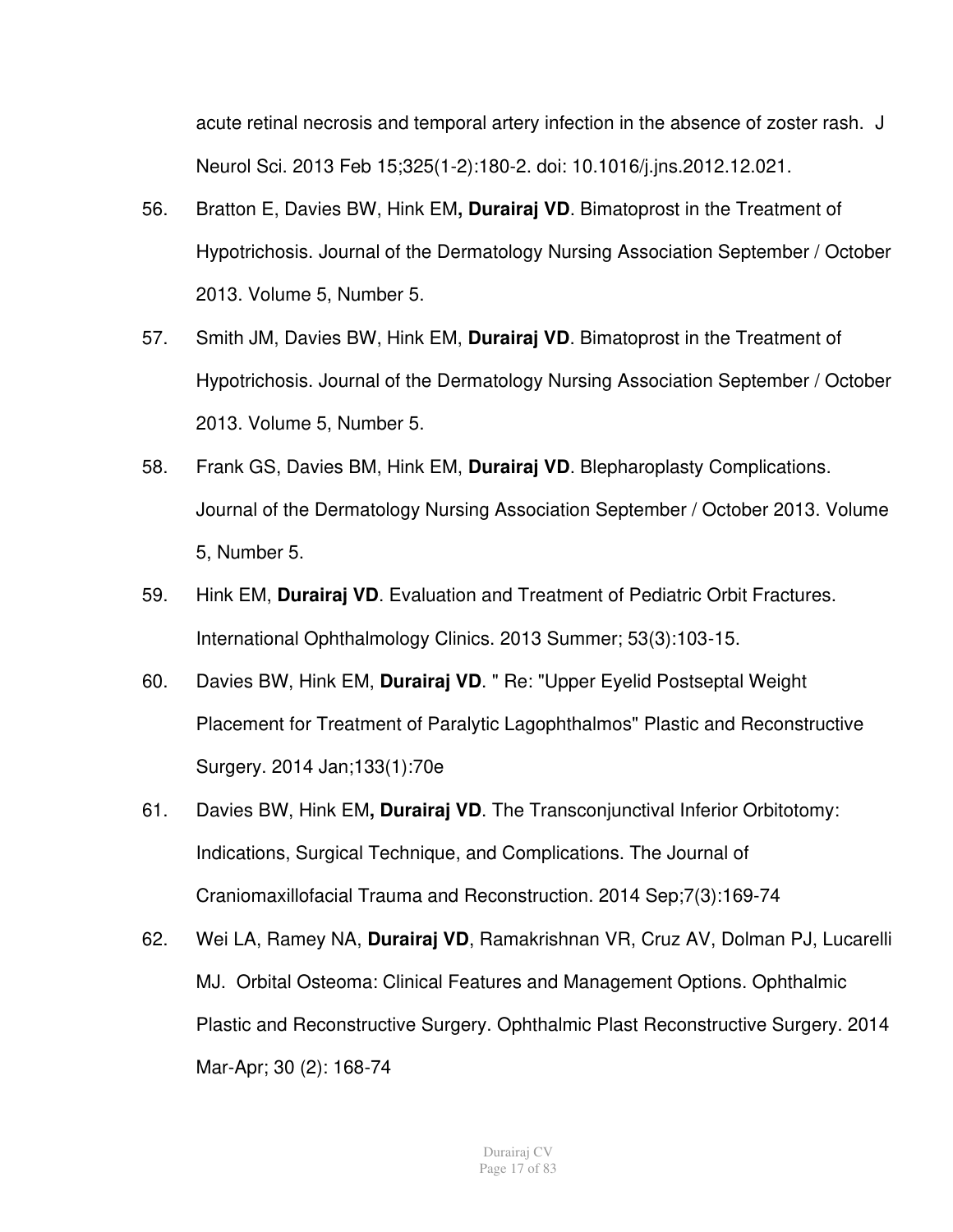- 63. Chen HH, Neumeier AT, Davies BW, **Durairaj VD**. Analysis of Pediatric Facial Dog Bites. Journal Craniomaxillofacial Trauma Reconstructive Surgery. 2013 Dec; 6(4): 225-32.
- 64. SooHoo JR, Davies BW, Allard FA, **Durairaj VD.** Congenital Ptosis. Survey of Ophthalmology. 2104 Feb 5
- 65. Cooper S, **Durairaj VD**, Ramakrishnan V. Infectious Complication Following Midface Reconstruction with Calcified Triglyceride. Ophthalmic Plastic and Reconstructive Surgery. Ophthal Plast Reconstr Surg. 2014 Jun 4
- 66. Davies BW, Prescott C, Said S, Campana J, Attie-Castro F, Cruz AA, **Durairaj VD**. Radiation-induced dedifferentiated chondrosarcoma with orbital invasion. Ophthalmic Plastic and Reconstructive Surgery. Ophthal Plast Reconstr Surg. 2014 May-Jun;30(3):205-8.
- 67. Hink EM, Wei LA, **Durairaj VD**. Clinical features and treatment of pediatric orbit fractures. Ophthalmic Plastic and Reconstructive Surgery. 2014 Mar-Apr; 30 (2): 124-31.
- 68. Wei L, Davies B, Hink EM**, Durairaj VD**. Perioperative Pregabalin for Attenuation of Postoperative Pain after Eyelid Surgery. Ophthalmic Plastic and Reconstructive Surgery. Ophthal Plast Reconstr Surg. 2014 Jul 3
- 69. Tang S, **Durairaj VD**, Shinder R et al. Bilateral Lacrimal Gland Disease Clinical Features of 97 Cases. Ophthalmology. 2014 Jun 3
- 70. Sniegowski M, Davies B, Hink EM, **Durairaj VD**. Complications of Blepharoplasty. Expert Review in Ophthalmology. August 2014, Vol. 9, No. 4, Pages 341-349
- 71. Davies BW, Gonzalez MO, Vaughn RC, Allen GC, **Durairaj VD**. Dacryocystitis As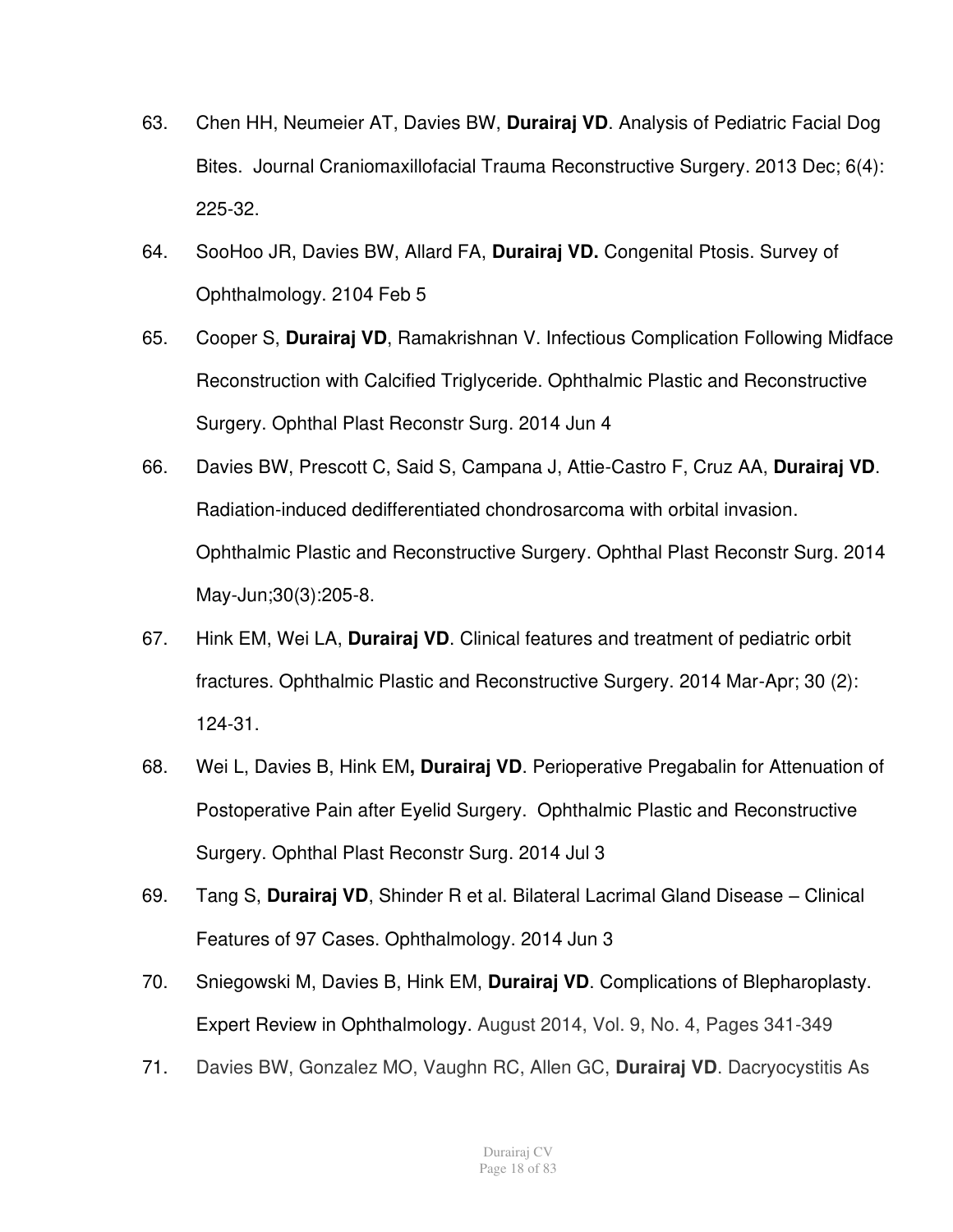the initial Presentation of Invasive Fungal Sinusitis in Immunocompromised Children. Ophthal Plastic Reconstructr Surg 2014 Aug 14.

- 72. Smith JM, Bratton EM, DeWitt P, Davies BW, Hink EM**, Durairaj VD**. Predicting the need for surgical intervention in pediatric orbital cellulitis. American Journal of Ophthalmology. 2014 Aug; 158 (2): 387-394.e1
- 73. Davies BW, Smith JM, Hink EM, **Durairaj VD**. C-Reactive Protein As a Marker for Initiating Steroid Treatment in Children with Orbital Cellulitis. Ophthalmic Plastic and Reconstructive Surgery. 2014 Nov 12.
- 74. Bratton EM, Knutsen-Larson S, **Durairaj VD**, Gregory DG, Mellette JR. Combination topical therapy for conjunctival primary acquired melanosis with atypia and periocular maligna. Cornea 2015 Jan;34(1):90-3.
- 75. Davies BW, Mollman RA, Gonzalez MO, Hink EM, **Durairaj VD**. Biodegradable Fixation of the Orbital Rim after Lateral Orbitotomy. Ophthalmic Plastic and Reconstructive Surgery. 2014 Sep 15
- 76. Davies BW, McCracken MS, Hawes MJ, Hink EM, **Durairaj VD**, Pelton RW. Tear Trough Incision for External Dacryocystorhinostomy. Ophthalmic Plastic and Reconstructive Surgery. 2014 Sep 15.
- 77. Don Gilden, Teresa M White, Nelly Khmeleva, Anna Heintzman, Alexander Choe, Philip JBoyer, Charles Grose, John E. Carpenter, April Rempel, Nathan Bos, BalasubramaniyamKandasamy, Kelly Lear-Kaul, Dawn B. Holmes, Jeffrey L. Bennett, Randall J. Cohrs,Ravi Mahalingam, Naresh Mandava, Charles G. Eberhart, Brian Bockelman, Robert J.Poppiti, Madhura A. Tamhankar, Franz Fogt, Malena Amato, Edward Wood, **Vikram Durairaj**, Steve Rasmussen, Vigdis Petursdottir, Lea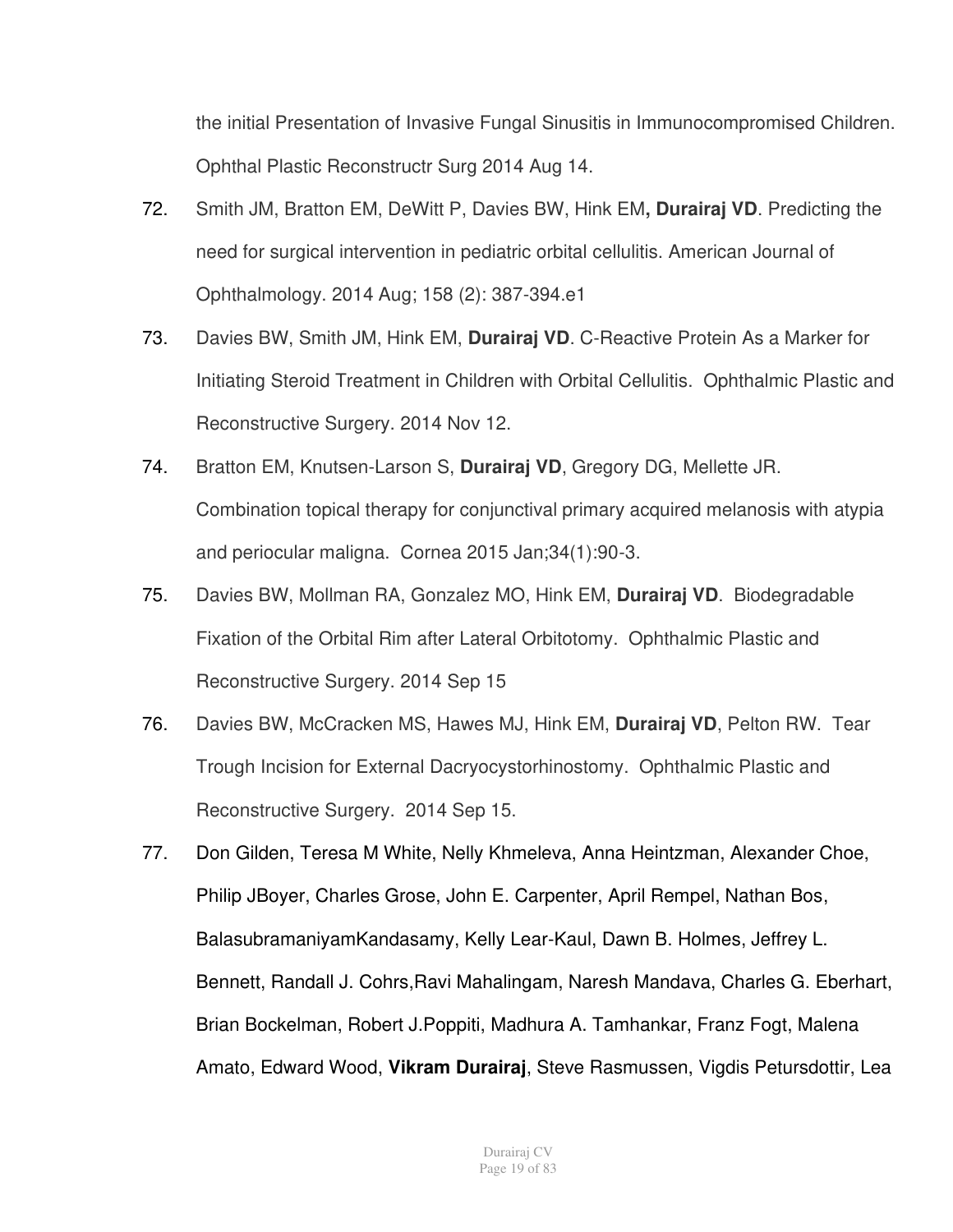Pollak, Sonia Mendlovic, Denis Chatelain, and Kathy Keyvani. Prevalence and Distribution of VZV in temporal arteries of patients with giant cell arteritis. Neurology. 2015 Feb 18. pii: 10.1212/WNL.0000000000001409

- 78. Bingham C, Strianese D, **Durairaj VD**, Uddin Jimmy, Elefante A, Shen S, Sivak-Callcott JA. Axial Globe Position Measurement: A prospective Multi-center Study sponsored by the International Thyroid Eye Disease Society. Ophthalmic Plastic and Reconstructive Surgery. Ophthal Plast Reconstr Surg. 2016 Mar-Apr;32(2):106-12
- 79. Kingdom TT, Davies BW, **Durairaj VD**. Orbital decompression for the management of thyroid eye disease. An analysis of outcomes and complications. Laryngoscope. 2015 April 17.
- 80. Davies BW, Smith JM, Hink EM, **Durairaj VD**. Increased Incidence of Rhino-Orbital-Cerebral Mucormycosis After Colorado Flooding. Ophthal Plast Reconstr Surg. 2015 Mar 18.
- 81. Nagel MA, White T, Khmeleva N, Rempel A, Boyer PJ, Bennett JL, Haller A, Lear-Kaul K, Kandasmy B, Amato M, Wood E, **Durairaj V**, Fogt F, Tamhankar MA, Grossniklaus HE, Poppiti RJ, Bockelman B, Keyvani K, Pollak L, Mendlovic S, Fowkes M, Eberhart CG, Buttmann M, Toyka KV, Meyer-ter-Vehn T, Petursdottir V, Gilden D. Analysis of Varicella-Zoster Virus in Temporal Arteries Biopsy Positive and Negative for Giant Cell Arteritis. JAMA Neurol. 2015 Nov;72(11):1281-7. doi: 10.1001/jamaneurol.2015.2101
- 82. Frank GS, Smith JM, Davies BW, Mirsky DM, Hink EM, **Durairaj VD**. Ophthalmic manifestations and outcomes after cavernous sinus thrombosis in children. J AAPOS. 2015 Aug;19(4):358-62. doi: 10.1016/j.jaapos.2015.06.001. Epub 2015 Jul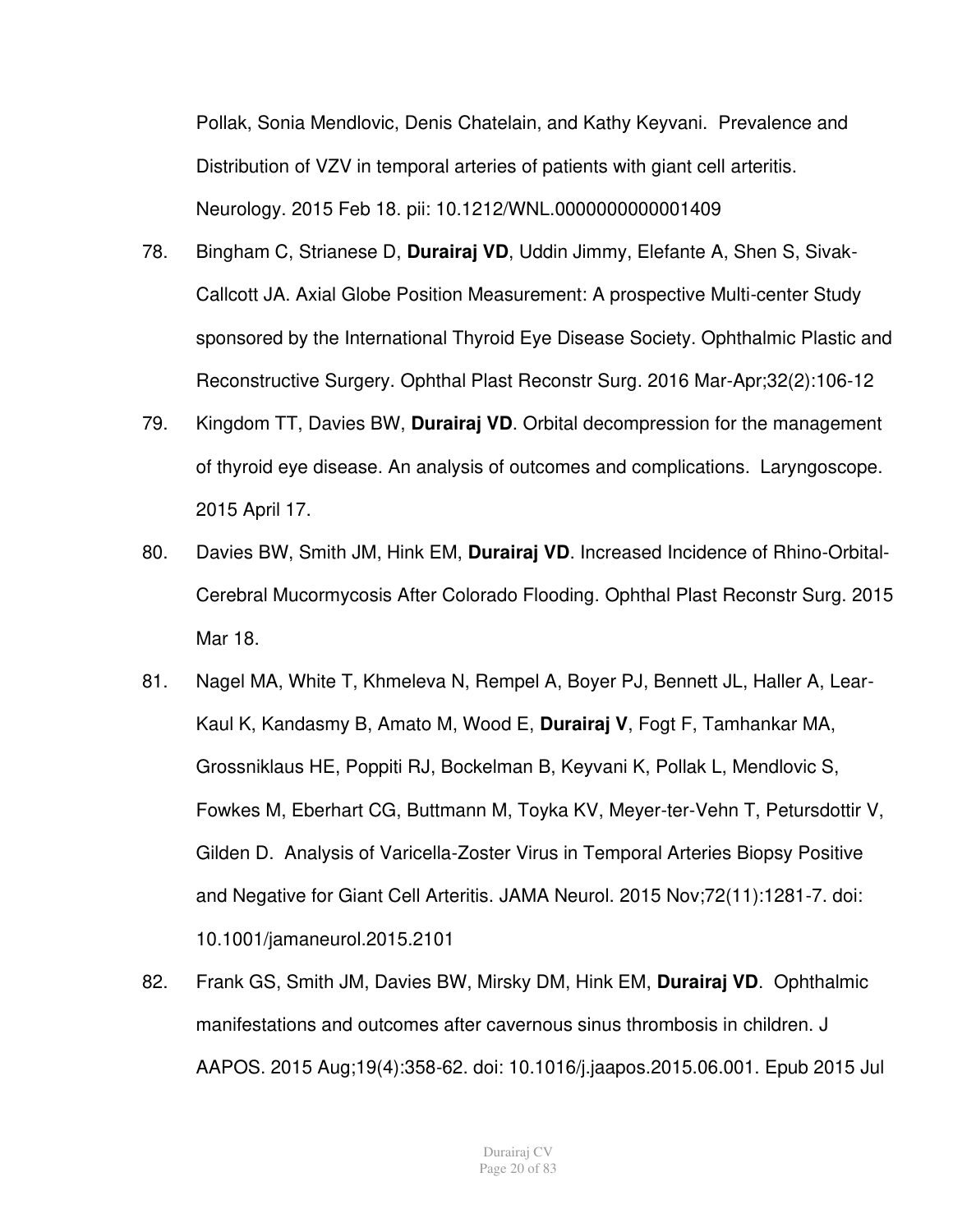31.

- 83. Vrcek I, **Durairaj VD**. Herpes Zoster Ophthalmicus: A Review for the Internist The American Journal of Medicine. 2017 Jan 30
- 84. Adam CR, Shields CL, Gutman J, **Durairaj V** et al. Dilated Superior Ophthalmic Vein: Clinical and Radiographic Features of 113 Cases. Ophthalmic Plastic and Reconstructive Surg. 2017 Jan 30
- 85. Bratton EM, Golas L, Wei LA, Davies BW, **Durairaj VD**. Ophthalmic Manifestations of Facial Dog Bites in Children. Ophthalmic Plastic and Reconstructive Surg. 2017 Feb 17
- 86. Chou E, Liu J, Seaworth C, Furst M, Amato M, Blaydon SM, **Durairaj VD**, Nakra T, Shore JW. Comparison of Revision Rates of Anterior-and Posterior-Approach Ptosis Surgery. A Retrospective view of 1519 Cases. Ophthalmic Plastic and Reconstructive Surg. May/Jun;34(3):246-253
- 87. Somogyi M, Lyons LJ, **Durairaj VD**. Wiesner Nevus of the Eyelid. Ophthalmic Plastic and Reconstructive Surg. 2018 /Feb
- 88. Homer N, Huggins A, **Durairaj VD**. Contemporary management of orbital blowout fracture. Curr Opin Otolaryngology Head and Neck Surgery. 2019 August: 27(4):310-316
- 89. Kingdom TT, Barham HP, **Durairaj VD**. Long-term outcomes after endoscopic dacryocystorhinostomy without mucosal flap preservation. Laryngoscope. 2019 Apr 25.
- 90. Vrcek I, Blumer R, Blanford A, Somogyi M, **Durairaj VD**, Blaydon S, Shore J, Amato M, Nakra T. Histologic Evaluation of Nonvisual Afferent Sensory Upper Eyelid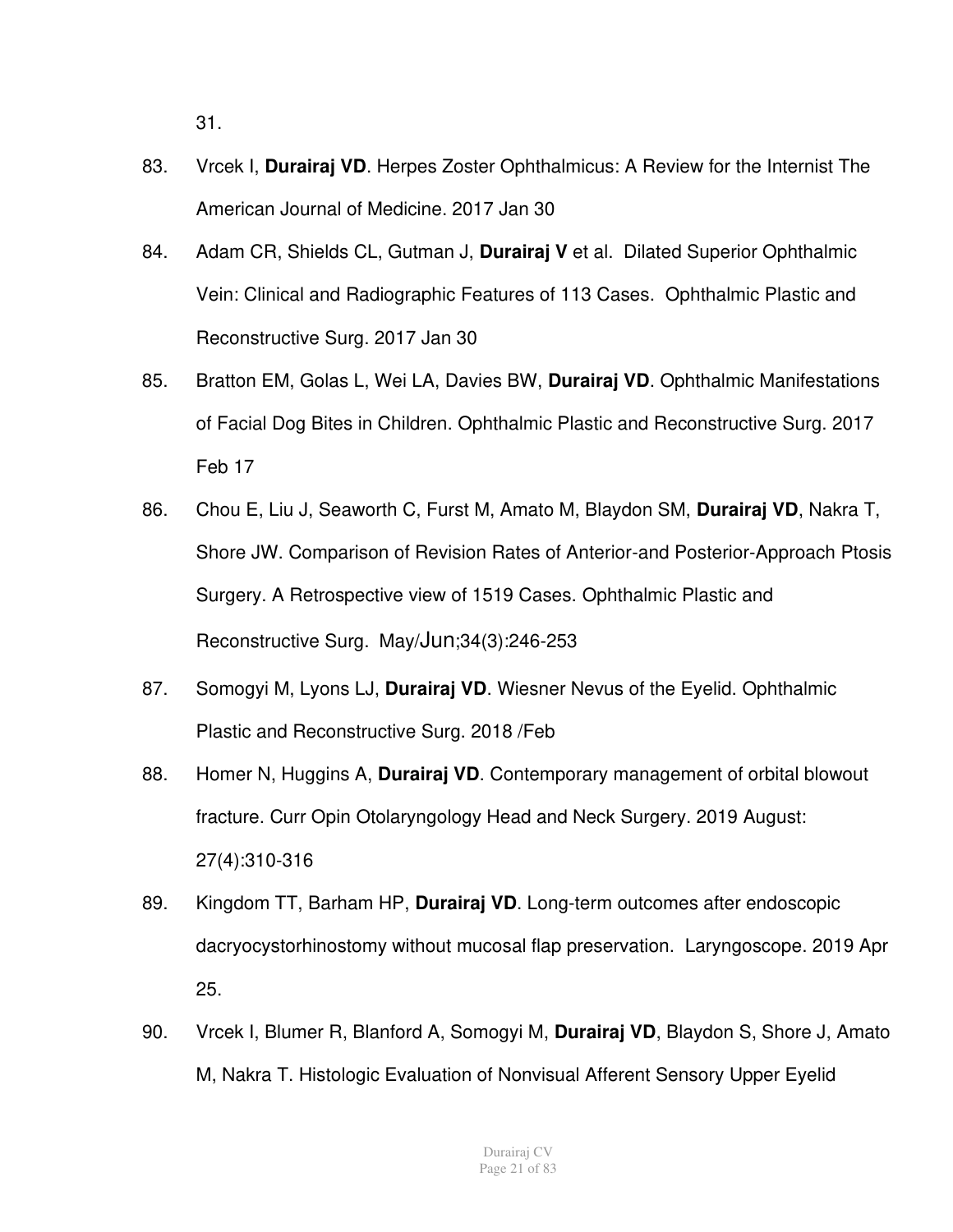Proprioception. Ophthalmic Plast Resconstr Surg. 2020 Jan/Feb

- 91. Homer NA, Hoesly PM, **Durairaj VD**. Atypical presentation of an endocrine mucinproducing sweat gland carcinoma of the eyelid. Orbit 2020 Mar1:1-2
- 92. Homer NA, Huggins AB**, Durairaj VD**. Benign Meningioma With Rare Osteolytic Behavior. Ophthalmic Plastic and Reconstructive Surgery. 2020 May/Jun; 36(3):e81
- 93. Kingdom TT, Barham HP, **Durairaj VD**. Long-term outcomes after endoscopic dacryocystorhinostomy without mucosal flap preservation. Laryngoscope. 2020 Jan;130(1): 12-17
- 94. Holan C, Homer NA, Epstein A, Durairaj VD. Atypical acute presentation of an optic nerve sheath meningioma. Am J Ophthalmol Case Rep. 2020 Sep 29;20:100951
- 95. Homer NA, Epstein A, Durairaj VD, Wang M, Jonna G, Somogyi M. Acute postpartum vision loss due to pilocytic astrocytoma. Am J Ophthalmol Case Rep. 2020 Aug 20;20:100897
- 96. Homer NA, Zhou S, Watson AH, Durairaj VD, Nakra T. Wound dehiscence following upper blepharoplasty: A review of 2,376 Cases. Ophthalmic Plastic Reconstr Surg. 2020 Aug 24
- 97. Homer NA, Patel AS, Epstein A, **Durairaj VD**, Nakra T. Autologous Fat Transfer Harvest-site Complications: Incidence, Risk Factors, and Management. Ophthalmic Plast Reconstr Surg. 2021 Apr 28
- 98. Reed DS, Kostosky N, Epstein A, Blaydon S, Durairaj VD, Somogyi M. Disseminated Coccidioidomycosis with Orbital Osteomyelitis and Periorbital Abscess. Ophthalmic Plast Reconstr Surg. 2021 Mar 1
- 99. Reed DS, Davies BW, Durairaj VD Re: "Orbital Roof Fractures: An Evidence-Based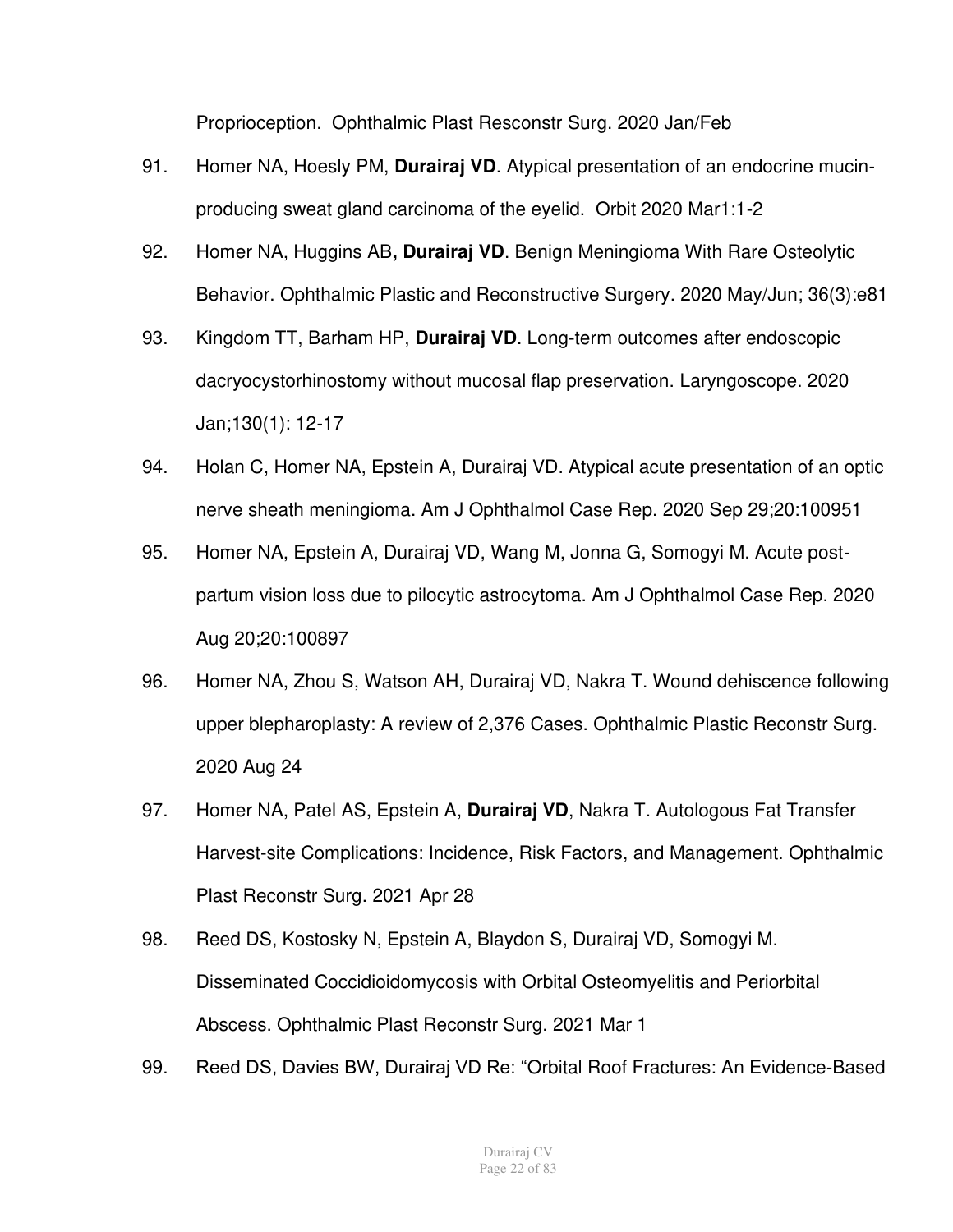Approach" by Lucas et al. Facial Plast Surg Aesthet Med. 2021 Mar-Apr

- 100. Shah DS, Homer NA, Epstein A, **Durairaj VD.** Simultaneous presentation of orbital mantle cell lymphoma and endocrine mucin-producing sweat gland carcinoma. Orbit. 2021 March 3:1-5
- 101. Reed DS, Kostosky N, Davies BW, Epstein A, **Durairaj VD**. Rifle Blast Exacerbating Hearing Loss in a Patient Treated with Teprotumumab for Thyroid Eye Disease. Ophthalmic Plast Reconstruc Surg. 2022 mar-Apr 01.
- 102. Case Report of Conjunctival melanoacanthoma. Rao N, Reed D, Epstein A, Wang M, Silberman M, **Durairaj V**. Cornea. 2021 Nov 2.
- 103. Traumatic intrachoroidal nail implantation. Epstein A, Homer N, Reed D, Young R, **Durairaj V**. Proc(Bayl Univ Med Cent) 2021 Sept 27; 35(1):106-107
- 104. Isolated globe rupture without concomitant eyelid laceration or orbital trauma following facial dog bit injury in a child. Reed DS, Epstein A, Blaydon SM, **Durairaj VD**. Am j Ophthalmol Case Rep. 2022 Feb 3:25:101381

# **CHAPTERS: (INVITED)**

- 1. **Durairaj VD**. Correction of Lagophthalmos with Placement of Gold Weight. In: Juan Junceda Moreno, editor. Atlas de Cirugia Oculoplastica. Highlights of Ophthalmology, Coral Gables, Florida, 2003.
- 2. **Durairaj VD**. External Levator Resection and Advancement. In: Juan Junceda Moreno, editor. Atlas de Cirugia Oculoplastica. Highlights of Ophthalmology, Coral Gables, Florida, 2003.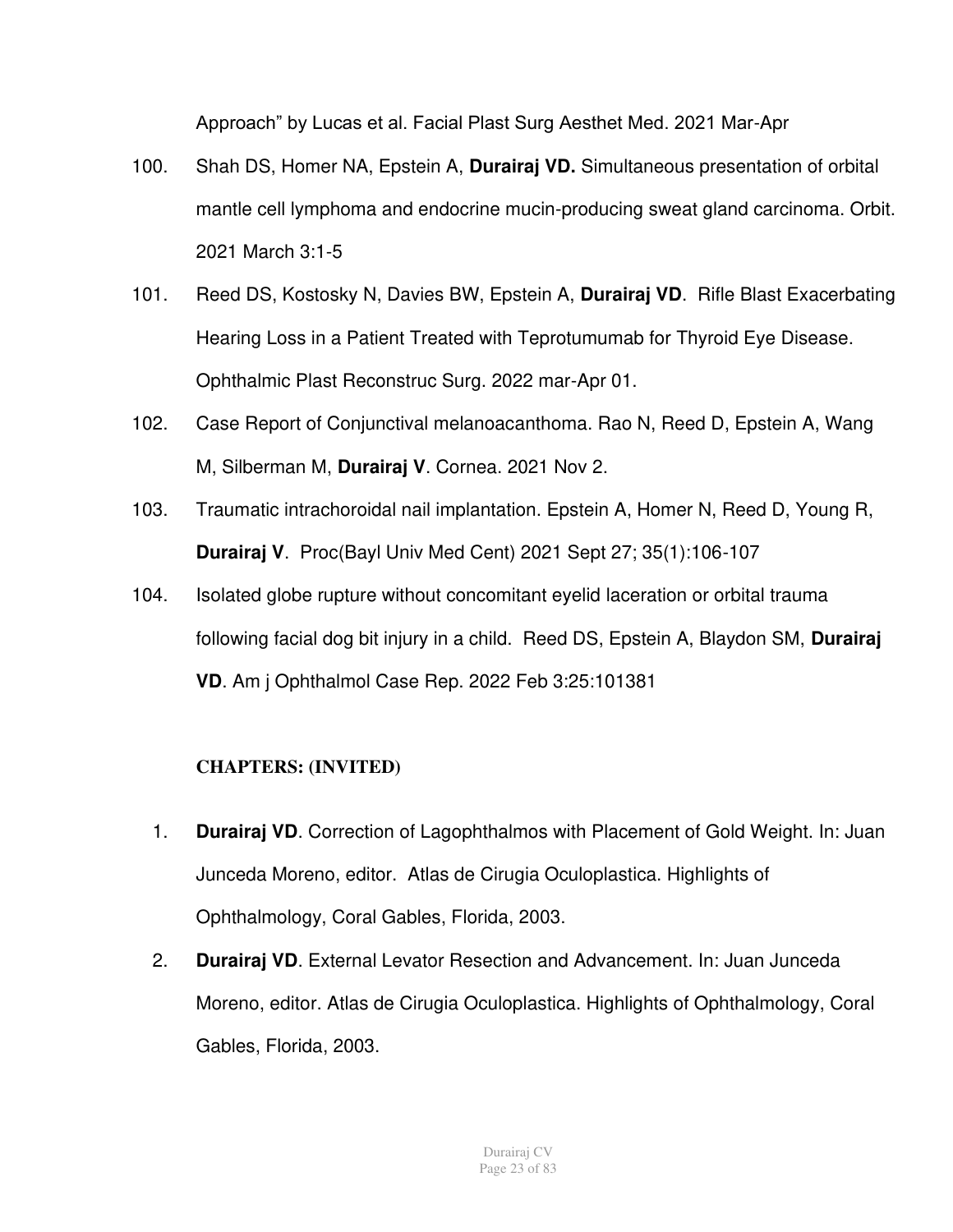- 3. **Durairaj VD**, On A, Bidar M. Blepharoplasty. In Jafek B, editor. ENT Secrets. Hanley & Belfus, Inc., Philadelphia, Pennsylvania, 2004.
- 4. **Durairaj VD,** Gabel S, Castro E, Foster JA. Blepharoplasty, Upper Eyelid. eMedicine from WebMD. February 13, 2007.
- 5. Bennett JL, **Durairaj VD.** Dural and Carotid-Cavernous Fistulas. In UptoDate, In Press.
- 6. **Durairaj VD**, Gelston C. Proptosis in Childhood. Ophthalmology: Clinical and Surgical Principles: in press
- 7. Hink EM, **Durairaj VD**. Non-Malignant Tumors of the Orbit. Ophthalmic Oncology. Esmaeli B. Springer.
- 8. **Durairaj VD.** Radiation Therapy and Graves' Ophthalmopathy. Curbside Consultations in Oculoplastic Surgery. Kersten RC and McCulley TJ. Slack Inc.
- 9. Gonzalez MO**, Durairaj VD.** The History of Ptosis. Evaluation and Management of Ptosis – from Novice to Expert. Weinberg D and Cohen A. Springer.
- 10. Gonzalez MO, **Durairaj VD**. Pediatric Orbital Disorders. Ophthalmic Plastic and Reconstructive Surgery. Smith's. In press.
- 11. Sniegowski M, **Durairaj VD**. Image Guidance Surgery in Oculoplastics. Italian Ophthalmologic Society. Submitted.
- 12. Kingdom TT, **Durairaj VD**. Endoscopic Applications of Orbital Surgery. Rhinology: Diseases of the Nose, Sinuses and Skull Base. Editors Kennedy D and Hwang P. Thieme Publishing. 2012
- **13. Davies BW,** Durairaj VD. Periorbital surgery. In: Scholes M, Ramakrishnan V, eds. ENT Secrets, 4<sup>th</sup> ed. Philadelphia: Elsevier Saunders; 2014. In press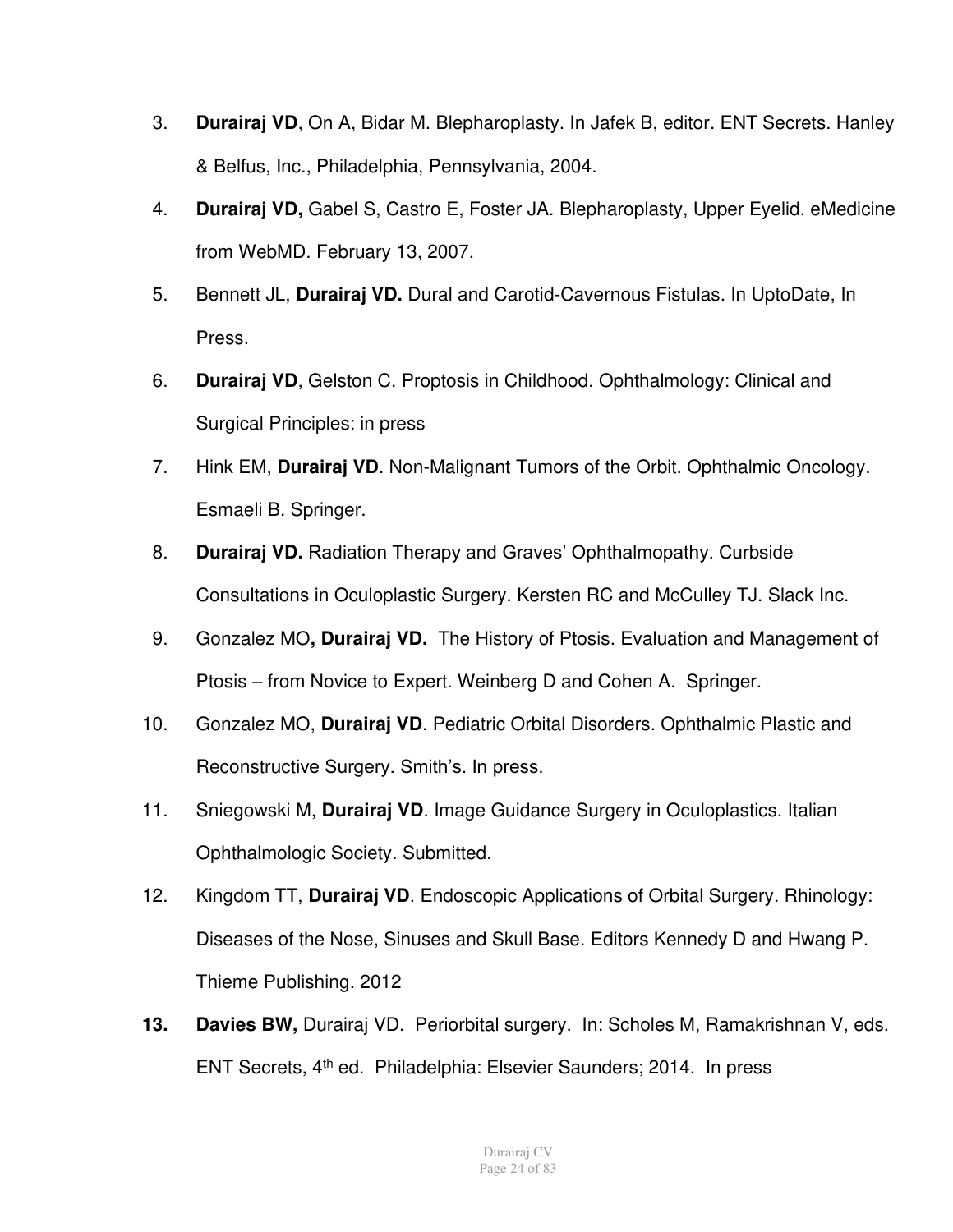- **14.** Durairaj VD, **Davies BW**. Orbital apex and roof fractures. In: Oculofacial Plastic Surgery Knowledge Center, 2014. In press.
- **15.** Durairaj VD, **Davies BW**. Sinus mucocele. In: Oculofacial Plastic Surgery Knowledge Center, 2014. In press.
- **16.** Durairaj VD, **Davies BW**. Reconstruction of large defects involving the forehead and cheeks. In: Oculofacial Plastic Surgery Knowledge Center, 2014.
- **17.** Durairaj VD, **Davies BW**. Necrotizing fasciitis. In: Oculofacial Plastic Surgery Knowledge Center, 2014.
- **18.** Kennedy J, **Durairaj V**. Ocular Cicatricial Pemphigoid, Drug Induced Pemphigoid and Stevens-Johnson Syndrome. In: Oculofacial Plastic Surgery Knowledge Center, 2014.
- **19.** Somogyi M, Vrcek I, Nakra T, **Durairaj V**. Orbital Floor Fracture Management: Toward a Consensus. Advances in Ophthalmology and Optometry 2 (2017) 409- 420
- 20. Ivan Vrcek, Marie Somogyi, and **Vikram D. Durairaj**. Evaluation and Management of Periorbital Soft Tissue Trauma. Ophthalmology 5<sup>th</sup> Edition, Yanoff and Duker 2017
- **21.** Homer N, Huggins A, Durairaj VD. Lacrimal Trauma. Lacrimal Disorders: Medical and Surgical Management – Olver J, Yuen H, Rootman D, Javate R, Lachmund U.
- **22.** Somogyi M., Vrcek I., Durairaj V.. (2019). Orbitofacial Trauma In N. Venkatesh Prajna (Ed.), Principles and Practice of Ophthalmology (pp. 1772-1783) New Delhi: Jaypee Brothers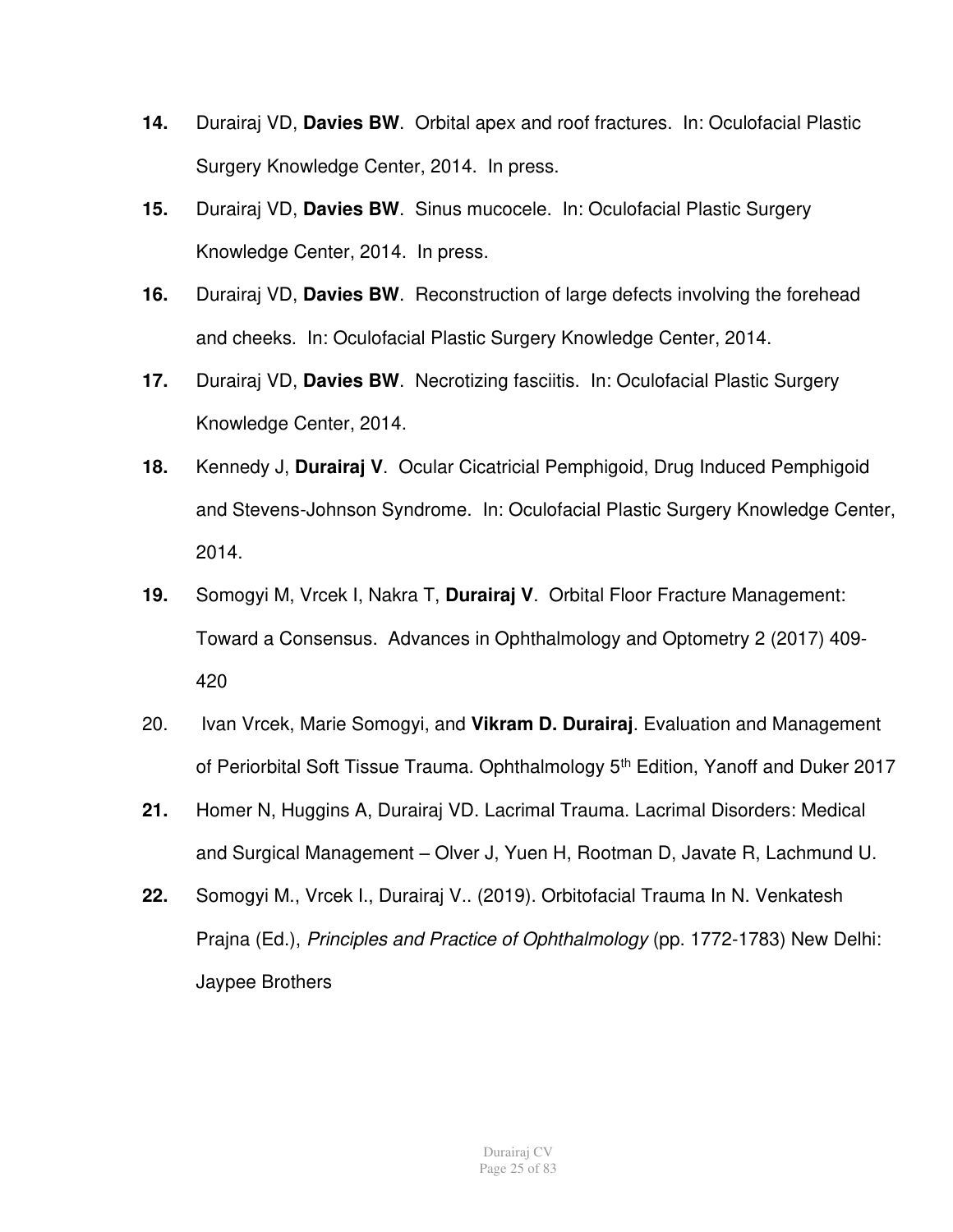# **NATIONAL LECTURES: (INVITED)**

- 1. **Durairaj VD**, Ballentine J, Kouyoumdjian G, Taravella MJ. The predictability of corneal flap thickness and tissue laser ablation in LASIK – presented as a paper at the American Academy of Ophthalmology Annual Meeting, New Orleans, Louisiana; October 25, 1999.
- 2. Eyelid lacerations. Ophthalmic Review Workshop, Mayo Clinic, Rochester, Minnesota; March 10, 2000.
- 3. Cutaneous angiosarcoma. Grand Rounds, Mayo Clinic Department of Ophthalmology, Rochester, Minnesota; April 12, 2000.
- 4. Langerhan's cell histiocytosis. Grand Rounds, Mayo Clinic Department of Ophthalmology, Rochester, Minnesota; April 26, 2000.
- 5. Clinical features and treatment of Graves' ophthalmopathy in pediatric patients. Grand Rounds, Mayo Clinic Department of Ophthalmology, Rochester, Minnesota; April 18, 2001.
- 6. Clinical features and treatment of Graves' ophthalmopathy in pediatric patients. Department of Ophthalmology Grand Rounds, University of Colorado, Denver, Colorado; September 5, 2001.
- 7. Management of canalicular lacerations. 5<sup>th</sup> Annual Ophthalmology Symposium, University of Colorado, Denver, Colorado; September 22, 2001.
- 8. Clinical features and treatment of Graves' ophthalmopathy in pediatric patients. 5<sup>th</sup> Annual Ophthalmology Symposium, University of Colorado, Denver, Colorado; September 22, 2001.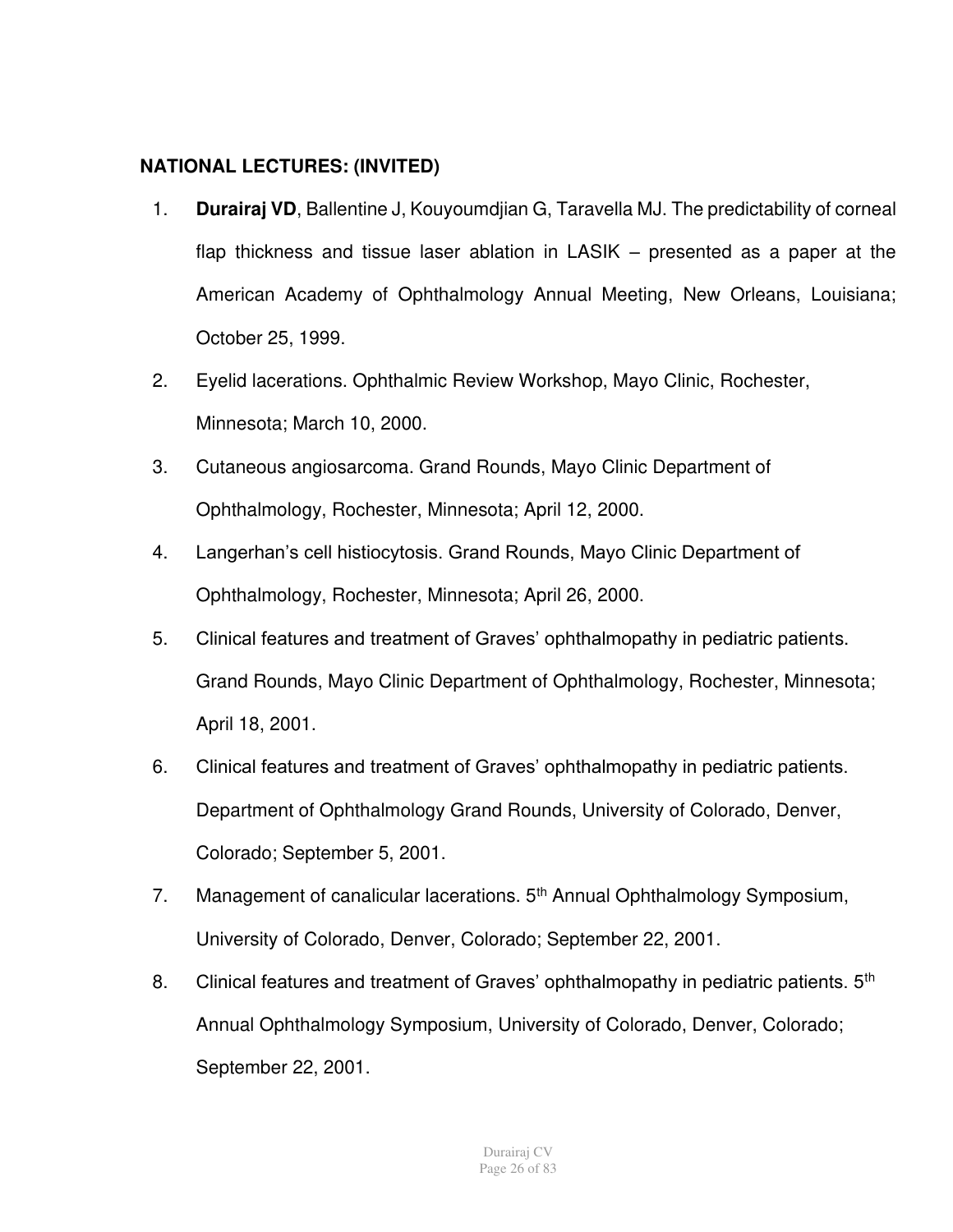- 9. Management of sebaceous cell carcinoma of the eyelid.  $5<sup>th</sup>$  Annual Ophthalmology Symposium, University of Colorado, Denver, Colorado; September 22, 2001.
- 10. Eyelid retraction in Graves' ophthalmopathy. 5<sup>th</sup> Annual Ophthalmology Symposium, University of Colorado, Denver, Colorado; September 22, 2001.
- 11. Common eyelid lesions. The 48<sup>th</sup> Annual Family Practice Review, University of Colorado School of Medicine, Estes Park, Colorado; June 26, 2002.
- 12. Ophthalmic trauma for the primary care provider. The 48<sup>th</sup> Annual Family Practice Review, University of Colorado School of Medicine, Estes Park, Colorado; June 26, 2002.
- 13. Clinical features and treatment of Graves' ophthalmopathy. Department of Endocrinology Grand Rounds. University of Colorado, Denver, Colorado; September 11, 2002.
- 14. Update on optic nerve sheath meningioma. 6<sup>th</sup> Annual Ophthalmology Symposium, University of Colorado, Denver, Colorado; September 21, 2002.
- 15. Complications of blepharoplasty. Department of Otolaryngology Grand Rounds. University of Colorado, Aurora, Colorado; September 19, 2002.
- 16. Common eyelid lesions. The 49<sup>th</sup> Annual Family Practice Review, University of Colorado School of Medicine, Denver, Colorado; November 7, 2002.
- 17. Ophthalmic trauma for the primary care provider. The 49<sup>th</sup> Annual Family Practice Review, University of Colorado School of Medicine, Denver, Colorado; November 7, 2002.
- 18. Ophthalmic complications of taxotere administration. Department of Oncology Grand Rounds, University of Colorado, Aurora, Colorado; November 15, 2002.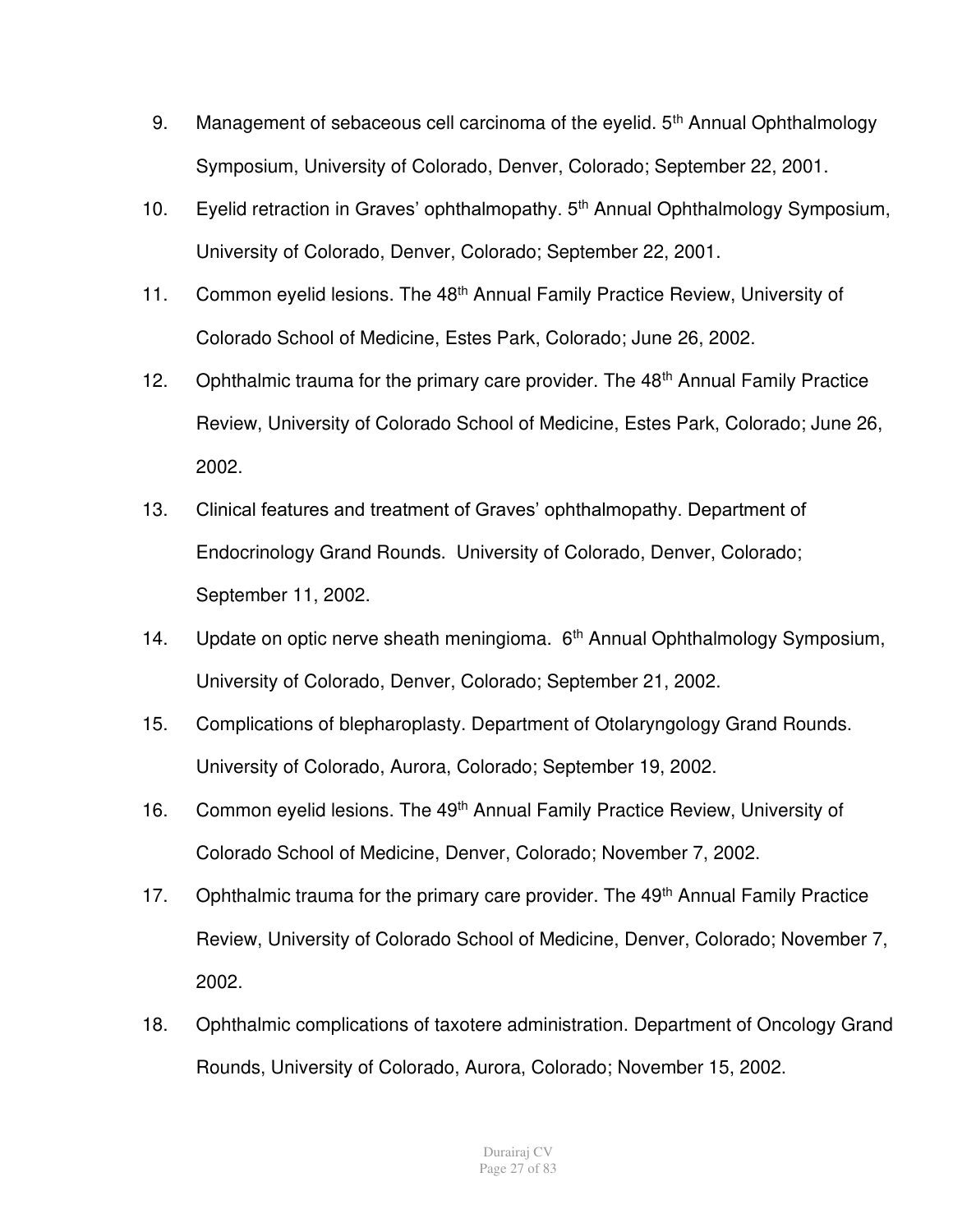- 19. Iranmanesh R, **Durairaj VD**. Giant epidermoid cyst presenting as hypoglobus. 7th Annual Alumni, Resident & Fellow Research Day, Department of Ophthalmology, University of Colorado, Denver, Colorado; June 7, 2003.
- 20. Tarkanian C, **Durairaj VD**. Late chondrosarcoma after treatment of bilateral retinoblastoma during childhood: A case report. 7<sup>th</sup> Annual Alumni, Resident & Fellow Research Day, Department of Ophthalmology, University of Colorado, Denver, Colorado; June 7, 2003.
- 21. **Durairaj VD,** Costakos D, Bidar M, Willoughby B. Local treatment of rhinocerebral mucormycosis in a pediatric patient. 7<sup>th</sup> Annual Alumni, Resident & Fellow Research Day, Department of Ophthalmology, University of Colorado, Denver, Colorado; June 7, 2003.
- 22. Curtis TH, **Durairaj VD**. Conjunctival Kaposi's sarcoma as the initial presentation of HIV infection. 7<sup>th</sup> Annual Alumni, Resident & Fellow Research Day, Department of Ophthalmology, University of Colorado, Denver, Colorado; June 7, 2003.
- 23. Tew JG, **Durairaj VD**. Rehabilitation after severe medial orbital injury Utilization of the transcaruncular approach to the orbit.  $7<sup>th</sup>$  Annual Alumni, Resident & Fellow Research Day, Department of Ophthalmology, University of Colorado, Denver, Colorado; June 7, 2003.
- 24. The use of botulinum toxin in the treatment of headaches.  $7<sup>th</sup>$  Annual Ophthalmology Symposium, University of Colorado, Denver, Colorado; September 19, 2003.
- 25. Orbital complications of sinus surgery. Department of Otolaryngology Grand Rounds, University of Colorado, Aurora, Colorado; September 25, 2003.
- 26. Complications of blepharoplasty. Joint Commission on Allied Health Personnel in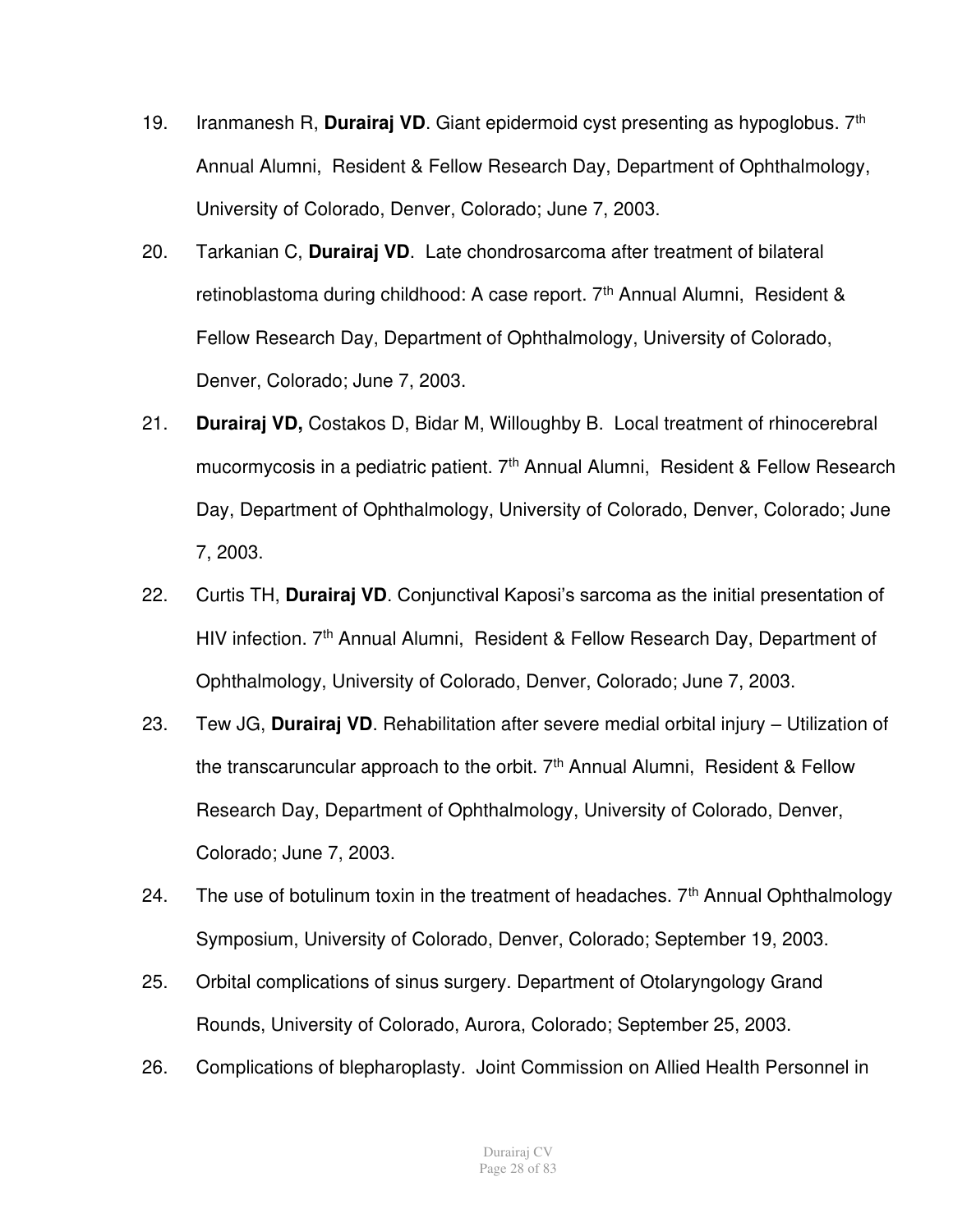Ophthalmology Annual Meeting, Anaheim, California; November 14, 2003.

- 27. The medial orbitotomy revisited: New surgical approaches. Western Society of Pediatric Otolaryngology, The Children's Hospital, Denver, Colorado; January 31, 2004.
- 28. Melanocytic tumors of the eyelid. Cutaneous Oncology Rounds, Department of Medical Oncology, University of Colorado, Aurora, Colorado; March 16, 2004.
- 29. **Durairaj VD,** Hawes MJ, Wojno TH, Drack AV, On A. Severe Pediatric Ophthalmic Trauma Secondary to Golf-related Injury. 8th Annual Alumni, Resident & Fellow Research Day, Department of Ophthalmology, University of Colorado, Denver, Colorado; June 12, 2004.
- 30. Orbital surgery experience at the Rocky Mountain Lions Eye Institute. 8<sup>th</sup> Annual Ophthalmology Symposium, University of Colorado, Denver, Colorado; September 10, 2004.
- 31. Clinical Features and Treatment of Graves' Ophthalmopathy in Pediatric Patients. Invited ASOPRS Thesis Presentation. American Society of Ophthalmic Plastic and Reconstructive Surgery Annual Meeting. New Orleans, Louisiana; October 23, 2004.
- 32. Management of blepharoplasty complications. Joint Commission on Allied Health Personnel in Ophthalmology Annual Meeting. New Orleans, Louisiana; October 25, 2004.
- 33. Surgical Teaching: New Technology. Educating the Educators II, University of Cincinnati, Cincinnati, Ohio; September 12, 2004.
- 34. Orbital Surgery-New Technological Advances. Department of Ophthalmology Grand Rounds, University of Colorado, Aurora, Colorado; January 7, 2005.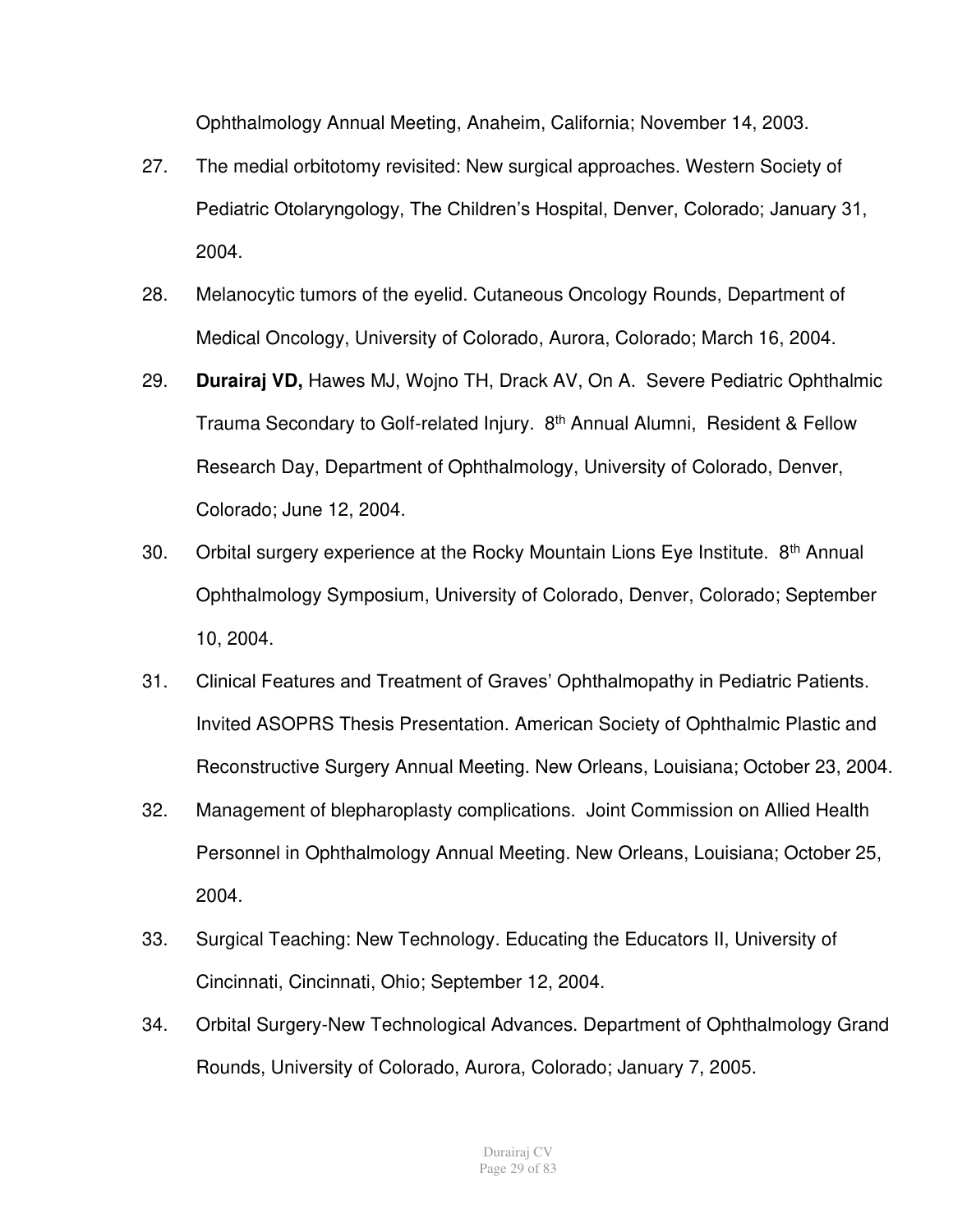- 35. Pediatric Orbit Experience at The Children's Hospital of Denver. 9<sup>th</sup> Annual Ophthalmology Symposium, University of Colorado, Denver, Colorado; September 23, 2005.
- 36. Management of blepharoplasty complications. Joint Commission on Allied Health Personnel in Ophthalmology Annual Meeting. Chicago, Illinois; October 16, 2005.
- 37. Anatomy and related orbital issues. Department of Otolaryngology Head and Neck Surgery Conference, University of Colorado, Denver, Colorado; March 30, 2006.
- 38. Avoidance and Management of Blepharoplasty Complications. Department of Otolaryngology Facial Plastic Surgery Lecture Series, University of Colorado, Denver, Colorado; April 13, 2006.
- 39. Malignant Tumors of the Eyelid. Rocky Mountain Ophthalmic Personnel 12<sup>th</sup> Symposium, Breckenridge, Colorado; August 12, 2006.
- 40. Orbital Tumors in the Adult and Pediatric Patient. Stroger Hospital Cook County Hospital, Chicago, Illinois; August 24, 2006.
- 41. Avoidance of Blepharoplasty Complications Pearls for the Comprehensive Ophthalmologist. 10<sup>th</sup> Annual Ophthalmology Symposium, University of Colorado, Denver, Colorado; September 29, 2006.
- 42. Periorbital Rejuvenation and its complications. University of Oklahoma. Oklahoma City, Oklahoma; October 13, 2006.
- 43. Industry and Graduate Medical Education: Focus on the Competencies. Denver, Colorado; October 17, 2006.
- 44. Orbital Applications of Image Guidance Surgery. Grand Rounds. University of Pittsburgh, Pittsburgh, Pennsylvania; October 20, 2006.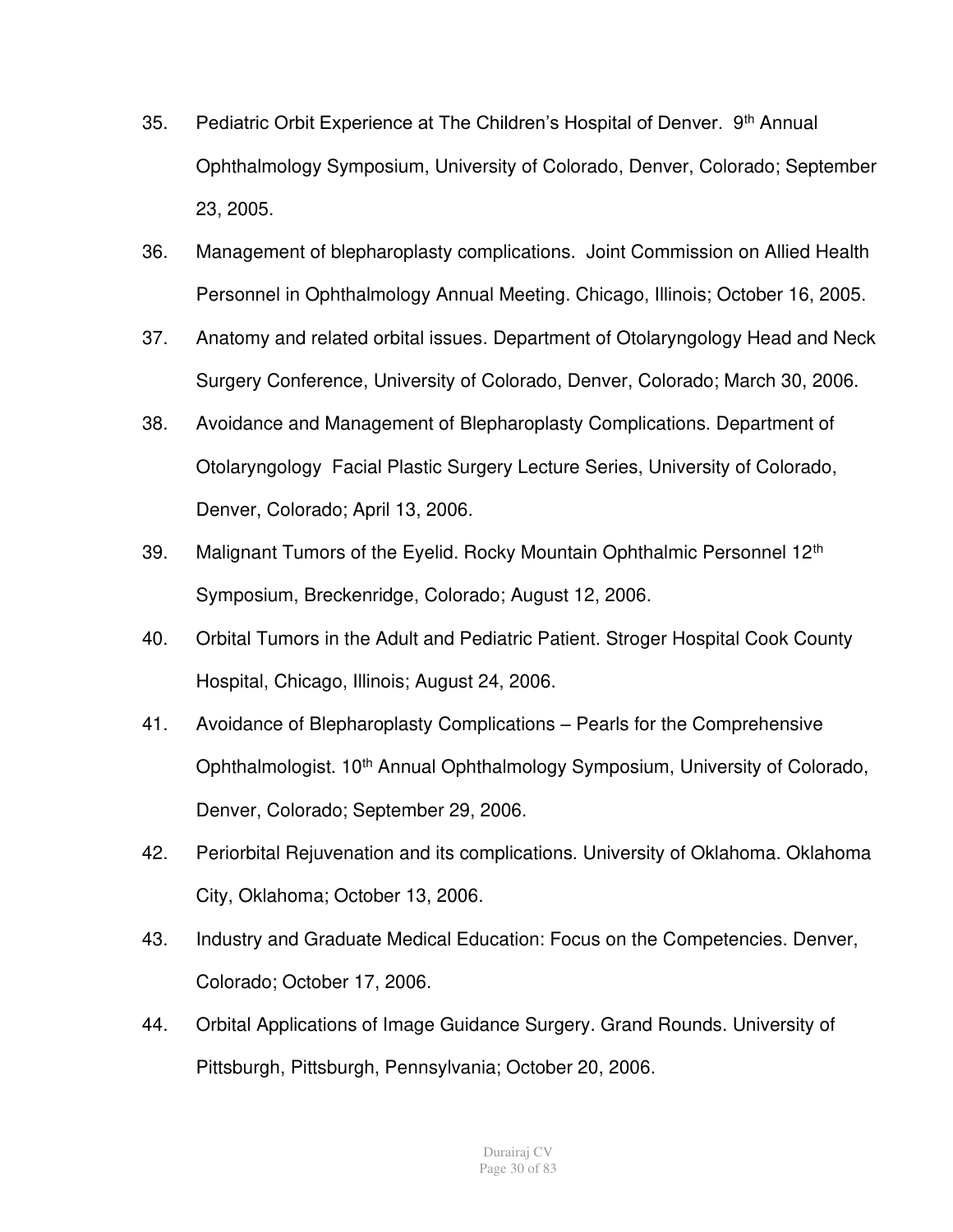- 45. Complications of Periorbital Surgery. Grand Rounds. University of Pittsburgh, Pittsburgh, Pennsylvania; October 20, 2006.
- 46. Image Guidance Surgery is it useful to the Orbital Surgeon? Yale University. Department of Ophthalmology. New Haven, Connecticut; October 26, 2006.
- 47. The Spectrum of Thyroid Eye Disease. Yale University. Endocrine Grand Rounds. New Haven, Connecticut; October 27, 2006.
- 48. Blepharoplasty. The Ultimate Mid-Winter Meeting. An Otolaryngology Update. Vail, Colorado; January 30, 2007.
- 49. Evaluation of Nasolacrimal System Disorders. The Ultimate Mid-Winter Meeting. An Otolaryngology Update. Vail, Colorado; January 30, 2007.
- 50. The External Dacryocystorhinostomy. The Ultimate Mid-Winter Meeting. An Otolaryngology Update. Vail, Colorado; January 30, 2007.
- 51. Blepharoplasty Pearls for the Comprehensive Ophthalmologist. Continuing Professional Education. Dallas, Texas; February 9, 2007.
- 52. Thyroid Eye Disease for the Otolaryngologist. The University of Nebraska Late Winter Symposium "Updates in ENT." Silverthorne, Colorado; March 11, 2007.
- 53. Blepharoplasty Pearls for the Otolaryngologist. ENT Head and Neck Surgery Residents. Chicago, Illinois; March 28, 2007.
- 54. Orbital Complications of Functional Endoscopic Sinus Surgery. ENT Head and Neck Surgery Residents. Chicago, Illinois; March 28, 2007.
- 55. Oculofacial Plastic and Reconstructive Update. Stroger Hospital Cook County Hospital, Chicago, Illinois; March 29, 2007.
- 56. Ocular Allergy Review. Colorado Springs, Colorado. April 4, 2007.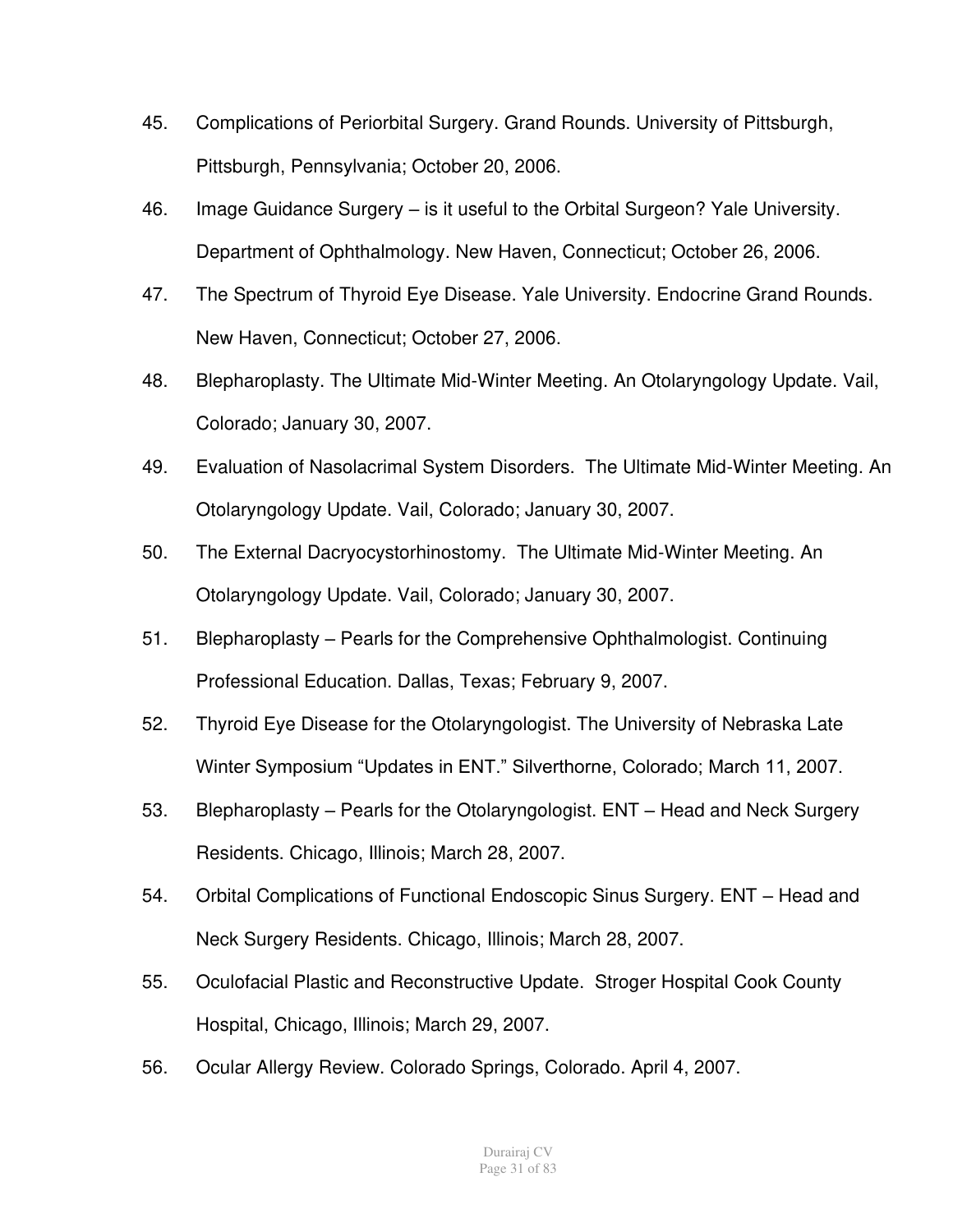- 57. Evaluation and Management of Orbital Fractures. Orbital Trauma Symposium; Denver, Colorado; April 10, 2007.
- 58. Pediatric and Adult Orbital Tumors. Ophthalmology Grand Rounds University of Nebraska; Omaha, Nebraska; April 11, 2007.
- 59. Oculoplastic and Orbital Surgery Review. University of Nebraska; Omaha, Nebraska; April 11, 2007.
- 60. Evaluation and Management of Orbital Fractures by the ENT Surgeon. Otolaryngology and Head and Neck Surgery Grand Rounds. University of Nebraska; Omaha, Nebraska; April 12, 2007.
- 61. Ocular Allergy Perspectives for the Primary Care Physician. Ophthalmology for the Primary Care Provider. Denver, Colorado; April 21, 2007.
- 62. Evaluation and Management of Tumors of the Eyelid. Ophthalmology for the Primary Care Provider. Denver, Colorado; April 21, 2007.
- 63. Evaluation of the Ophthalmic Trauma Patient. Ophthalmology for the Primary Care Provider. Denver, Colorado; April 21, 2007.
- 64. Hink EM, **Durairaj VD**. Pediatric Orbital Golf Injuries. 11th Annual Alumni and Resident Research Day. University of Colorado Department of Ophthalmology; Denver, Colorado; June 18, 2007.
- 65. **Durairaj VD**, Falkenbery S, Hink EM, Curtis T. Upper Eyelid Reconstruction in Fraser Syndrome. American Society of Ophthalmic Plastic and Reconstructive Surgery Spring Meeting. Key Largo, Florida; June 23, 2007.
- 66. Evaluation and Management of Common Eyelid Lesions. The Pacific Coast Oto-Ophthalmological Society, Kahuku, Hawaii; June 25, 2007.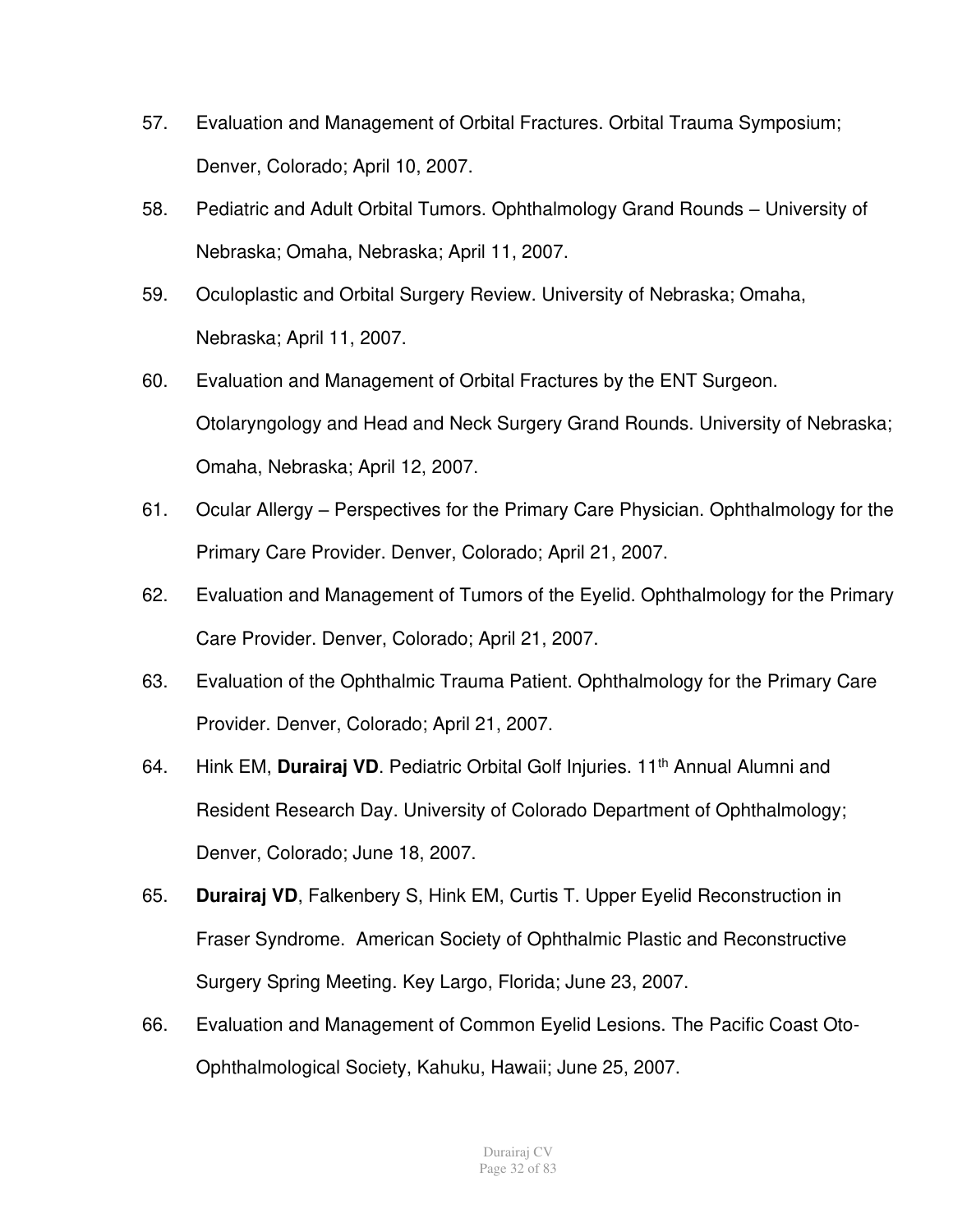- 67. Thyroid Eye Disease: Clinical Features and Treatment. The Pacific Coast Oto-Ophthalmological Society; Kahuku, Hawaii; June 25, 2007.
- 68. Evaluation and Management of Orbital Fractures. The Pacific Coast Oto-Ophthalmological Society, Kahuku, Hawaii; June 26, 2007.
- 69. Orbital Trauma Concepts and Complications Panel. The Pacific Coast Oto-Ophthalmological Society, Kahuku, Hawaii; June 26, 2007.
- 70. Pediatric Nasolacrimal System Disorders. Department of Otolaryngology-Head and Neck Surgery, University of Colorado, Denver, Colorado; July 24, 2007.
- 71. Orbital Trauma On the Field Management of the Injured Athlete Symposium. CU Department of Orthopedics. University of Denver, Denver, Colorado; August 10, 2007.
- 72. Useful Applications of Image Guidance Surgery in Orbital Surgery. Department of Ophthalmology Grand Rounds, The Ohio State University, Columbus, Ohio; August 30, 2007.
- 73. Complications of Periorbital Rejuvenation. Department of Ophthalmology Grand Rounds, The Ohio State University, Columbus, Ohio; August 30, 2007.
- 74. Eyelid Lesions Classification and Management. Department of Ophthalmology Grand Rounds, The Ohio State University, Columbus, Ohio; August 30, 2007.
- 75. Thyroid Eye Disease An Overview. Department of Ophthalmology Grand Rounds, The Ohio State University, Columbus, Ohio; August 30, 2007.
- 76. **Durairaj VD**, Hink EM. Evaluation and Management of Nasolacrimal Duct Obstruction secondary to I-131 Treatment for Thyroid Cancer. Thyroid Cancer Symposium. University of Colorado, Denver, Colorado; September 8, 2007.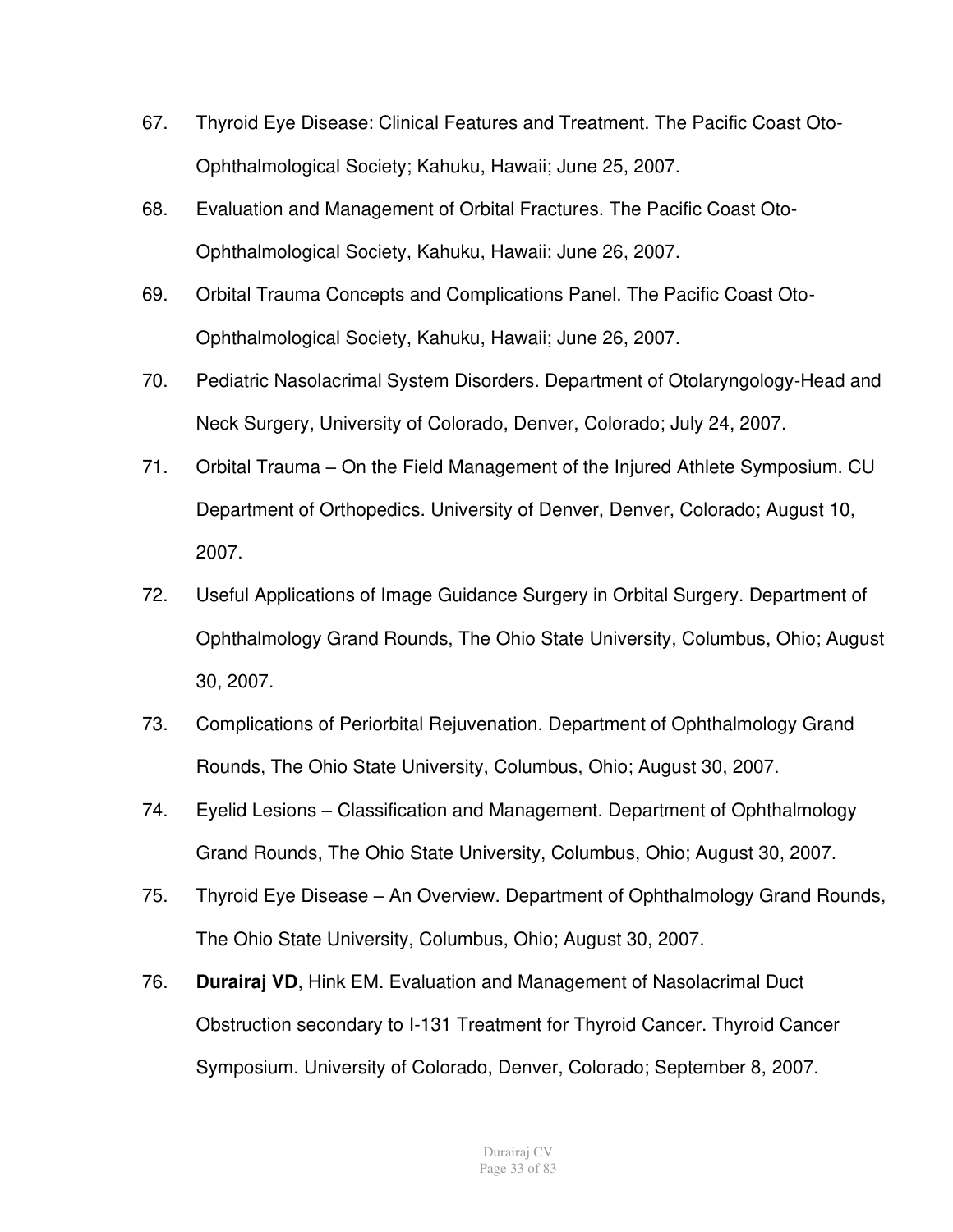- 77. An Overview of Oculoplastic and Orbital Surgery. Department of Internal Medicine. University of Colorado, Denver, Colorado; September 18, 2007.
- 78. Orbital Fractures An overview for the Facial Trauma Surgeon. Department of Otolaryngology – Head and Neck Surgery. University of Chicago, Chicago, Illinois; October 11, 2007.
- 79. Surgical Management of Common Eyelid Neoplasms. Department of Otolaryngology – Head and Neck Surgery. University of Chicago, Chicago, Illinois; October 11, 2007.
- 80. Avoidance and Management of Blepharoplasty Complications. Department of Otolaryngology – Head and Neck Surgery Grand Rounds. University of Chicago, Chicago, Illinois; October 11, 2007.
- 81. Surgical Management of Nasolacrimal Duct Obstruction External vs. Endoscopic DCR. Department of Otolaryngology – Head and Neck Surgery. University of Chicago, Chicago, Illinois; October 11, 2007.
- 82. A Day in the Life of an Oculoplastic Surgeon. Department of Ophthalmology. University of Chicago, Chicago, Illinois; October 12, 2007.
- 83. Thyroid Eye Disease. Department of Ophthalmology. University of Chicago, Chicago, Illinois; October 12, 2007.
- 84. Orbital Tumors in the Adult Patient. Department of Ophthalmology. University of Chicago, Chicago, Illinois; October 12, 2007.
- 85. Orbital Tumors in the Pediatric Patient. Department of Ophthalmology. The University of Chicago, Chicago, Illinois; October 12, 2007.
- 86. Thyroid Eye Disease Pearls for the Comprehensive Ophthalmologist.  $11<sup>th</sup>$  Annual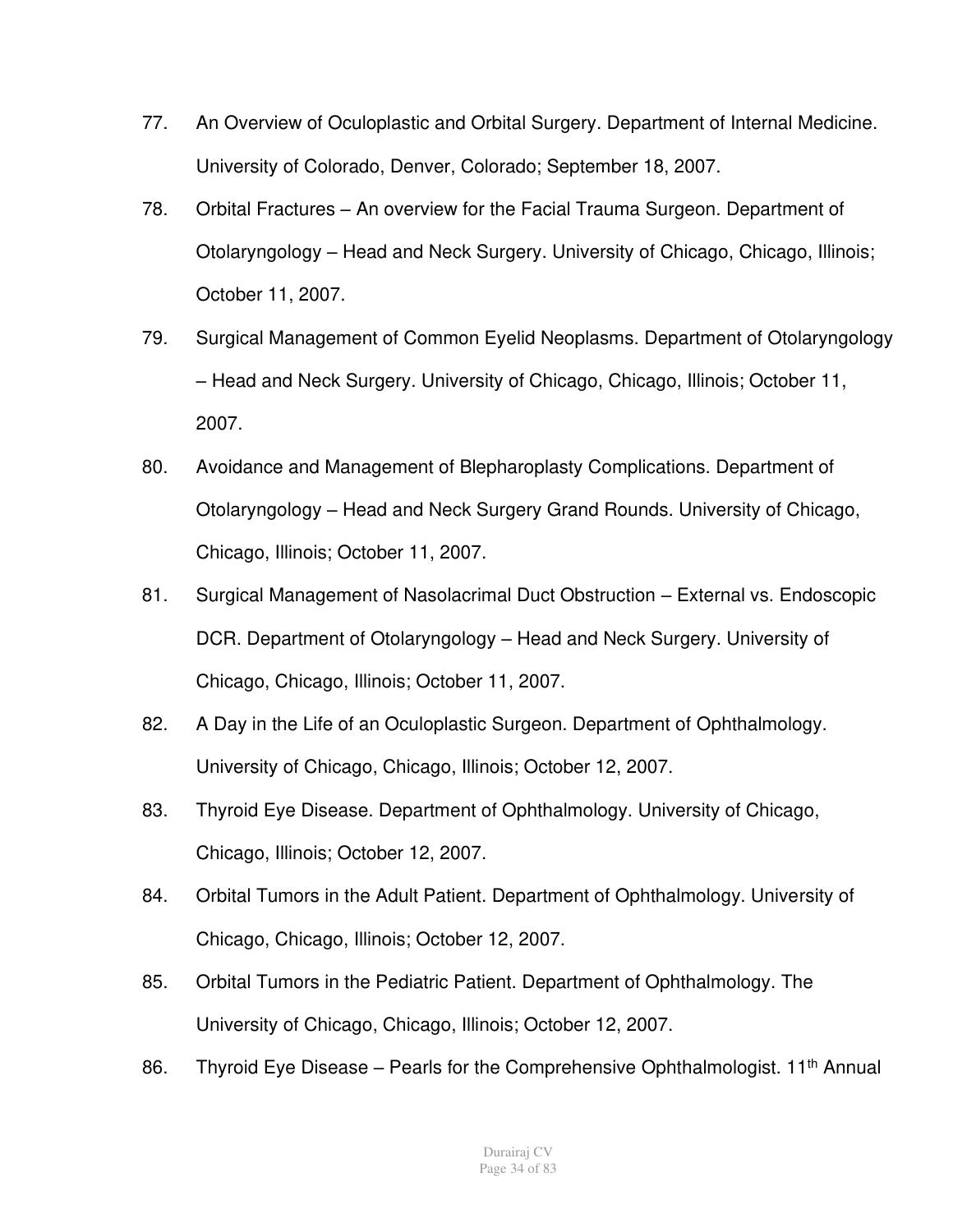Ophthalmology Symposium, Department of Ophthalmology. University of Colorado, Denver, Colorado; October 19, 2007.

- 87. Clinical Features and Treatment of Thyroid Eye Disease in Adult and Pediatric Patients. Department of Endocrinology Grand Rounds. University of Colorado, Denver, Colorado; December 5, 2007.
- 88. Clinical Features and Treatment of Thyroid Eye Disease in Pediatric Patients. Pediatric Endocrinology Grand Rounds, The Children's Hospital, Aurora, Colorado; January 7, 2008.
- 89. Surgical Management of Eyelid Tumors. Department of Otolaryngology Grand Rounds. University of Colorado, Denver, Colorado; January 10, 2008.
- 90. Comprehensive Management of Fractures of the Orbit. Department of Otolaryngology Grand Rounds. University of Colorado, Denver, Colorado; January 10, 2008.
- 91. Eyelid Reconstruction. Winter Symposium on the Latest Advances in Facial Plastic Surgery. Vail, Colorado; January 19, 2008.
- 92. Complications of Blepharoplasty. Winter Symposium on the Latest Advances in Facial Plastic Surgery. Vail, Colorado; January 20, 2008.
- 93. Orbital emergencies and complications. The Ultimate Colorado Mid-Winter Meeting; An Otolaryngology Update and The Colorado Audiology-Otology Conference. Vail, Colorado; January 29, 2008.
- 94. Orbital Complications of Endoscopic Sinus Surgery. The University of Nebraska Annual Winter Otolaryngology – Head and Neck Surgery Meeting. Silverthorne, Colorado; March 4, 2008.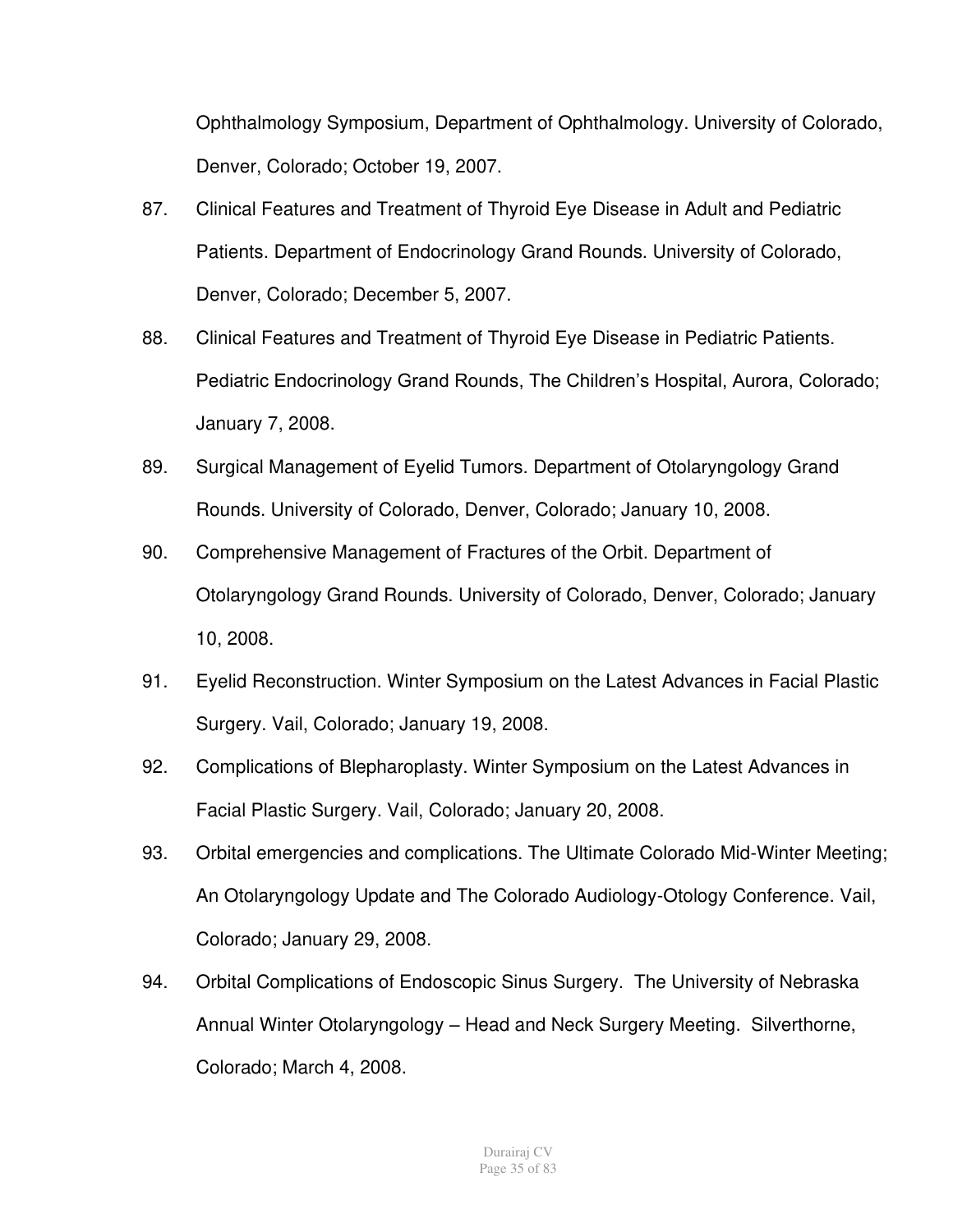- 95. Tumors of the Eyelid Clinical Features and Treatment. Oklahoma State University Department of Otolaryngology – Head and neck Surgery and Department of Ophthalmology. Tulsa, Oklahoma; March 17, 2008.
- 96. Complications of Cosmetic Eyelid Surgery. Oklahoma State University Department of Otolaryngology – Head and neck Surgery and Department of Ophthalmology. Tulsa, Oklahoma; March 17, 2008.
- 97. The Orbit Fracture Principles of Surgical Repair. Oklahoma State University Department of Otolaryngology – Head and neck Surgery and Department of Ophthalmology. Tulsa, Oklahoma; March 17, 2008.
- 98. Principles of Eyelid Reconstruction. Otolaryngology Head and Neck Surgery Residency Programs (University of Illinois, University of Chicago, Northwestern and Loyola). Chicago, Illinois; March 25, 2008.
- 99. Blepharoplasty Complications Avoidance and Management. Otolaryngology Head and Neck Surgery Residency Programs (University of Illinois, University of Chicago, Northwestern and Loyola). Chicago, Illinois; March 25, 2008.
- 100. Orbital Tumors in the Adult and Pediatric Patient. Northwestern University Department of Ophthalmology Grand Rounds. ). Chicago, Illinois; March 26, 2008.
- 101. Orbit, Eyelids and Lacrimal System. Department of Ophthalmology, Stroger Hospital Cook County Hospital, Chicago, Illinois; March 26, 2008.
- 102. Principles of Orbital Fracture Repair. University of New Mexico Department of Otolaryngology / Head and Neck Surgery. Albuquerque, New Mexico; April 10, 2008.
- 103. Common Eyelid Lesions. Ophthalmology for the Primary Care Provider 2<sup>nd</sup> Annual Symposium. Denver, Colorado; May 10, 2008.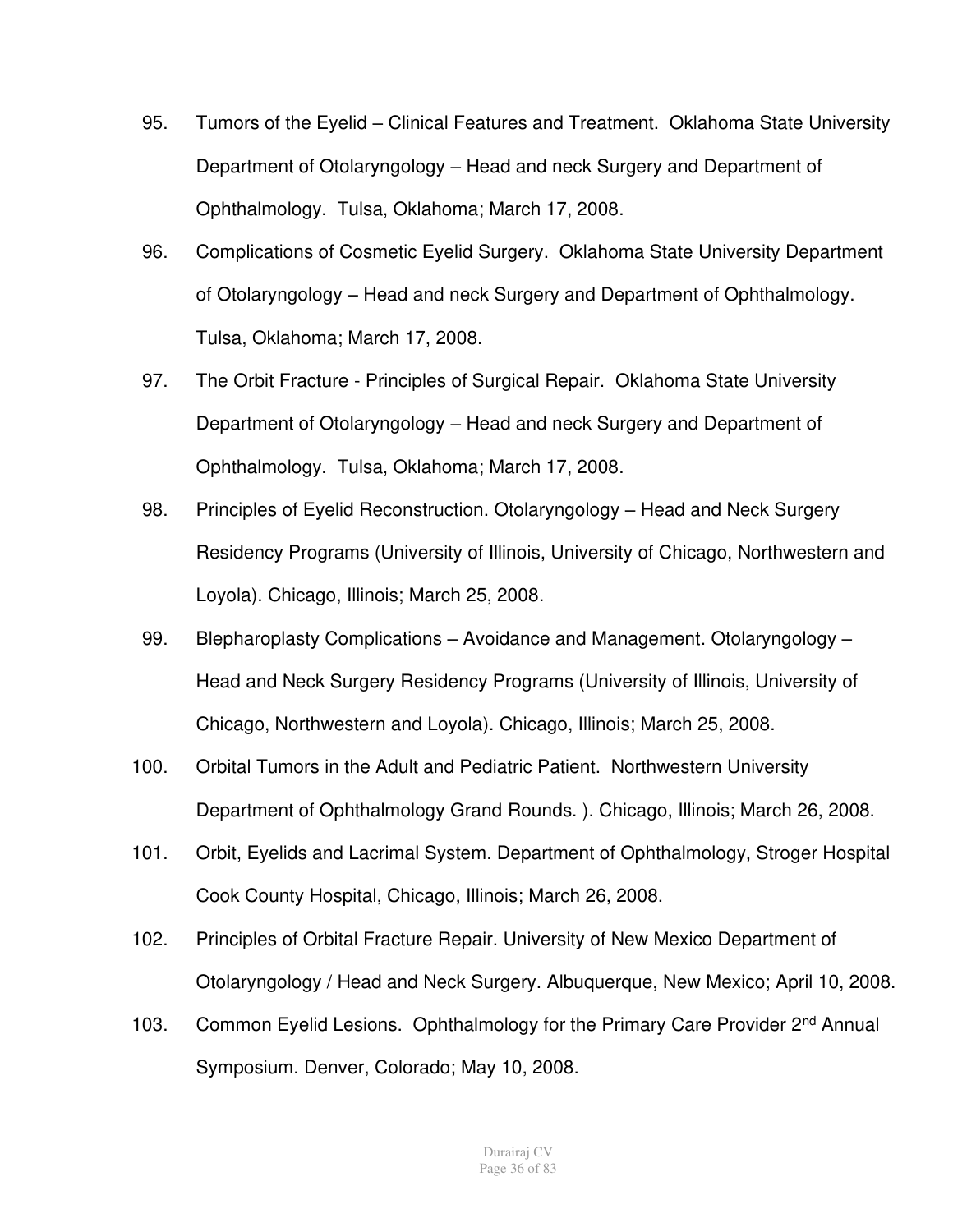- 104. Ophthalmic Trauma for the Primary Care Provider. Ophthalmology for the Primary Care Provider 2nd Annual Symposium. Denver, Colorado; May 10, 2008.
- 105. A Day in the Life of a Pediatric Orbital Surgeon. The University of Michigan. Ann Arbor, Michigan; May 12, 2008.
- 106. Essential ophthalmology for the Primary Care Provider. University of Colorado Dept. of Internal Medicine Annual Symposium. Estes Park, Colorado; July 18, 2008.
- 107. Principles of Surgery, Alcon Laboratories Continuing Medical Education. Fort Worth, Texas; August 15, 2008.
- 108. Principles of Eyelid Reconstruction for the Comprehensive Ophthalmologist. 12<sup>th</sup> Annual Ophthalmology Symposium, Department of Ophthalmology. University of Colorado, Denver, Colorado; September 20, 2008.
- 109. Clinical Features and Management of Orbital Trauma. Dept. of Surgery Grand Rounds. Texas Tech University. El Paso, Texas; October 17, 2008.
- 110. Eyelid Reconstruction Breakfast for the Experts. The American Academy of Ophthalmology Annual Meeting. Atlanta, Georgia; November 12, 2008.
- 111. Orbital Trauma An Oculoplastic Surgeon's Perspective. Austin, Texas; December 11, 2008.
- 112. Orbital Anatomy. Department of Ophthalmology. University of Rochester. Rochester, New York; January 16, 2009.
- 113. Orbital Inflammation and Infection. Department of Ophthalmology. University of Rochester. Rochester, New York; January 16, 2009.
- 114. Orbital Trauma Clinical Features. Department of Ophthalmology. University of Rochester. Rochester, New York; January 16, 2009.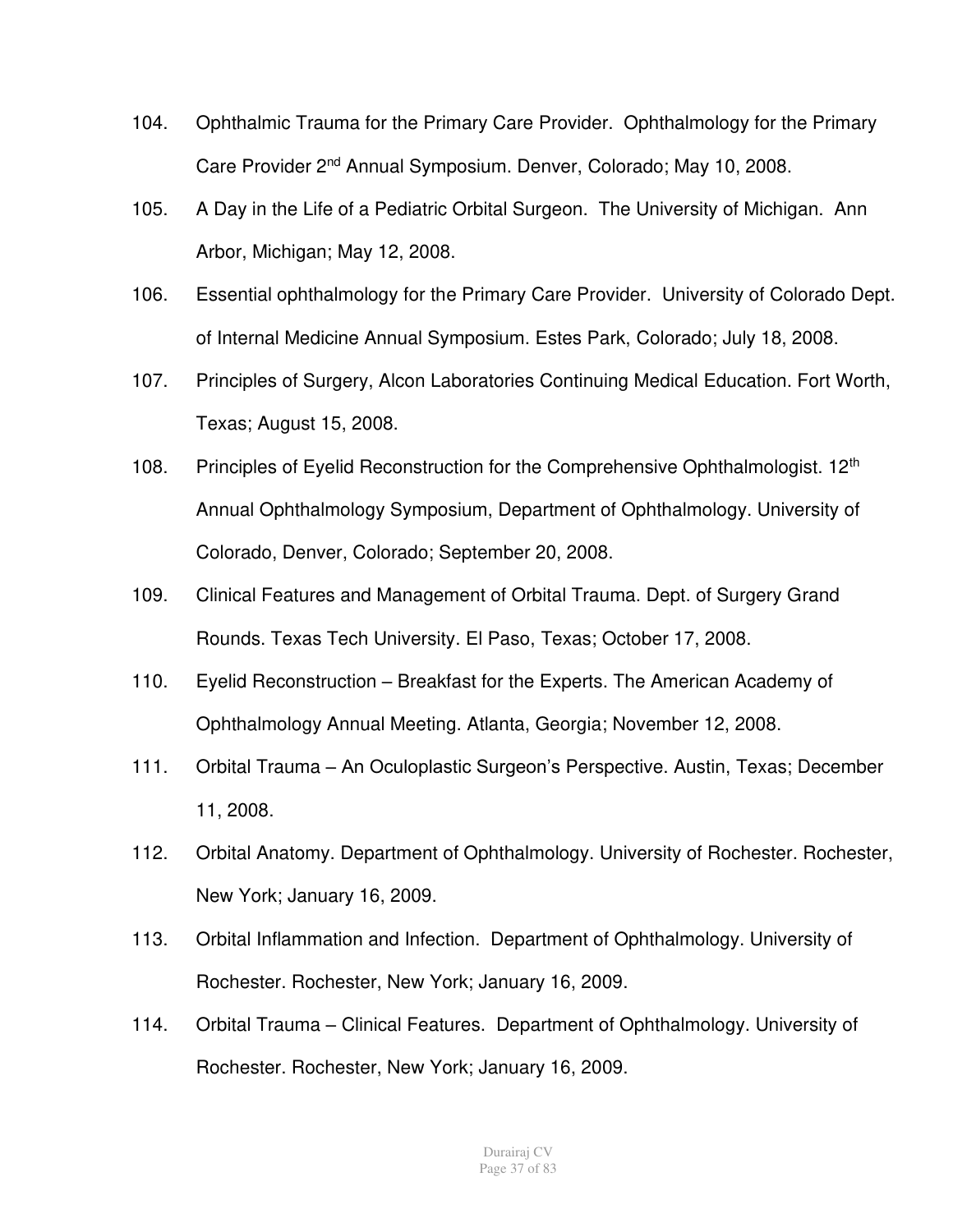- 115. Eyelid Reconstruction. Department of Ophthalmology. University of Rochester. Rochester, New York; January 16, 2009.
- 116. Eyelid Neoplasms. Department of Ophthalmology. University of Rochester. Rochester, New York; January 16, 2009.
- 117. Orbital Tumors. Department of Ophthalmology. University of Rochester. Rochester, New York; January 16, 2009.
- 118. A Day in the Life of a Pediatric Oculoplastic Surgeon. Department of Ophthalmology Grand Rounds. University of Rochester Grand Rounds. Bausch and Lomb Visiting Professor Series. Rochester, New York; January 17, 2009.
- 119. Orbital Trauma. The Ultimate Mid-Winter Otolaryngology Head and Neck Surgery. Meeting. Vail, Colorado; February 4, 2009.
- 120. Ophthalmology for Internists. American College of Physicians National Meeting. Colorado Springs, Colorado; February 7, 2009.
- 121. Pediatric and Adult Orbital Tumors. Department of Ophthalmology. Tulane University. New Orleans, Louisiana; February 14, 2009.
- 122. Eyelid Lesions and Reconstruction. Department of Ophthalmology. Tulane University. New Orleans, Louisiana; February 14, 2009.
- 123. Eyelid and Orbital Trauma. Department of Ophthalmology. Tulane University. New Orleans, Louisiana; February 14, 2009.
- 124. Orbital Infection and Inflammation. Department of Ophthalmology. Tulane University. New Orleans, Louisiana; February 14, 2009.
- 125. Eyelid and Orbital Anatomy. Department of Ophthalmology. Tulane University. New Orleans, Louisiana; February 14, 2009.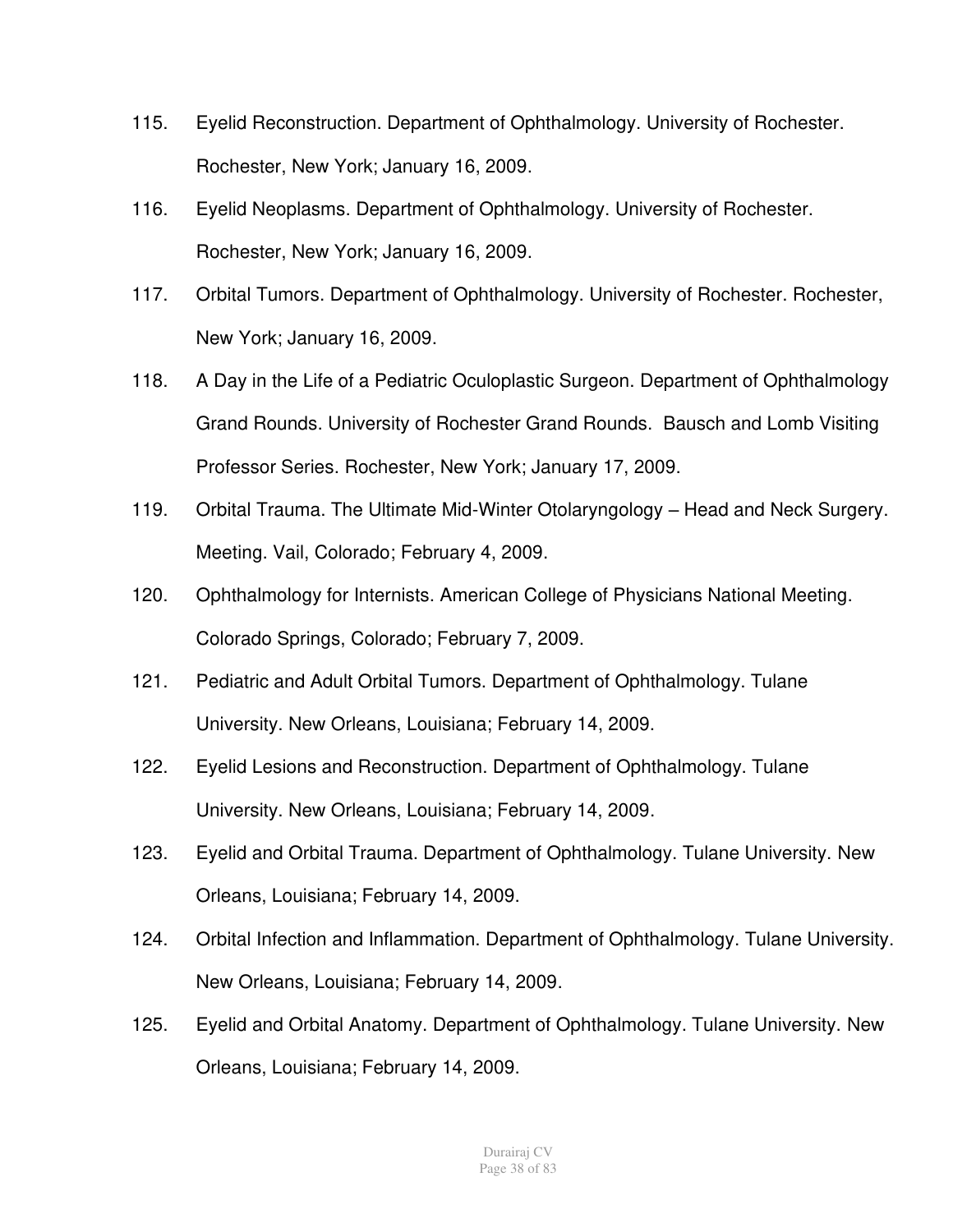- 126. Evaluation and Management of Orbital Trauma. Porex National Meeting. Scottsdale, Arizona; March 2, 2009.
- 127. Clinical Features and Management of the Anophthalmic Socket. Porex National Meeting. Scottsdale, Arizona; March 2, 2009.
- 128. What's New in the Management of Pediatric Orbital Tumors? Multidisciplinary Approach to Orbital and Adnexal Oncology/Oculoplastic Surgery. MD Anderson Cancer Center. Houston, Texas; March 6, 2009.
- 129. Surgical Management of Complex Eyelid Defects. Multidisciplinary Approach to Orbital and Adnexal Oncology/Oculoplastic Surgery. MD Anderson Cancer Center. Houston, Texas; March 6, 2009.
- 130. Clinical Features and Management of Orbital Trauma. Craniomaxillofacial Trauma Course. Denver Health Hospital. Denver, Colorado; March 14, 2009.
- 131. Management of Tumors of the Eyelid. Porter Hospital Continuing Medical Education. Denver, Colorado; May 28, 2009.
- 132. Essential Ophthalmology. Dept. of Internal Medicine. University of Colorado School of Medicine Grand Rounds. Denver, Colorado; June 23, 2009.
- 133. Essentials of Ophthalmology. 34<sup>th</sup> National Primary Care Nurse Practitioners Symposium. Copper Mountain, Colorado; July 19, 2009.
- 134. Pediatric and Adult Orbital Tumors. Department of Ophthalmology. Summa Health System. Akron, Ohio; July 31, 2009.
- 135. Eyelid Lesions and Reconstruction. Department of Ophthalmology. Summa Health System. Akron, Ohio; July 31, 2009.
- 136. Eyelid and Orbital Trauma. Department of Ophthalmology. Summa Health System.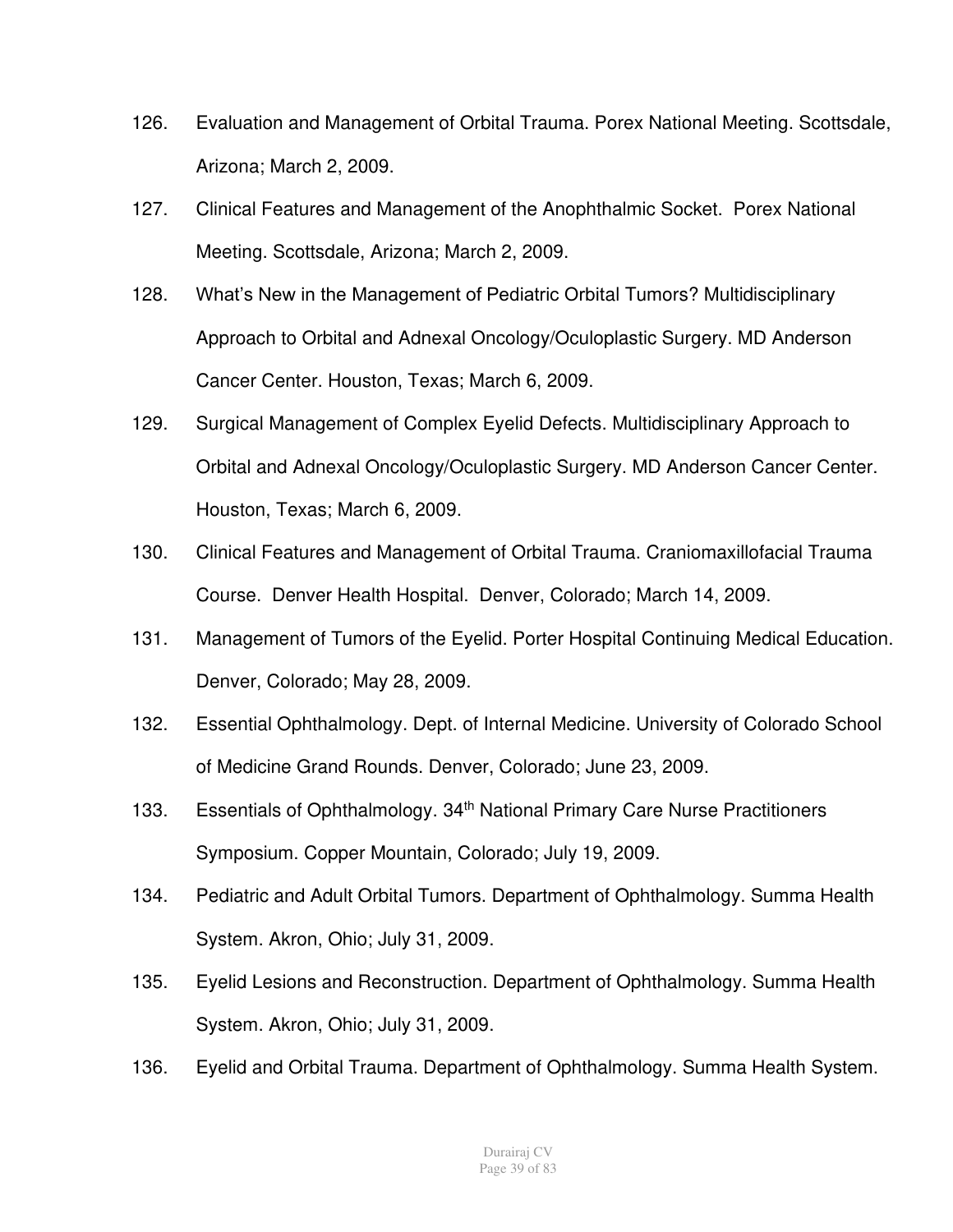Akron, Ohio; July 31, 2009.

- 137. Orbital Infection and Inflammation. Department of Ophthalmology. Summa Health System. Akron, Ohio; July 31, 2009.
- 138. Eyelid and Orbital Anatomy. Department of Ophthalmology. Summa Health System. Akron, Ohio; July 31, 2009.
- 139. Orbit Trauma and the Athlete. On the Field Management of the Injured Athlete. University of Colorado Department of Orthopedics. Denver, Colorado; August 7, 2009.
- 140. Pediatric and Adult Orbital Tumors. Department of Ophthalmology. Tulane University Web-Based Basic Science Course. August 8, 2009.
- 141. Eyelid Lesions and Reconstruction. Department of Ophthalmology. Tulane University Web-Based Basic Science Course. August 8, 2009.
- 142. Eyelid and Orbital Trauma. Department of Ophthalmology. Tulane University Web-Based Basic Science Course. August 8, 2009.
- 143. Pediatric Orbital Trauma. The Children's Hospital of Denver. Department of Emergency Medicine. Denver, Colorado; September 1, 2009.
- 144. Fractures of the Orbit. The 13<sup>th</sup> Annual Ophthalmology Symposium, University of Colorado Department of Ophthalmology. Denver, Colorado; September 26, 2009.
- 145. Eyelid Reconstruction Breakfast for the Experts. The American Academy of Ophthalmology Annual Meeting. San Francisco, California; October 25, 2009.
- 146. Eyelid Neoplasms. Department of Dermatology. The University of Colorado. Denver, Colorado; October 19, 2009.
- 147. Eyelid Reconstruction. Department of Dermatology. The University of Colorado.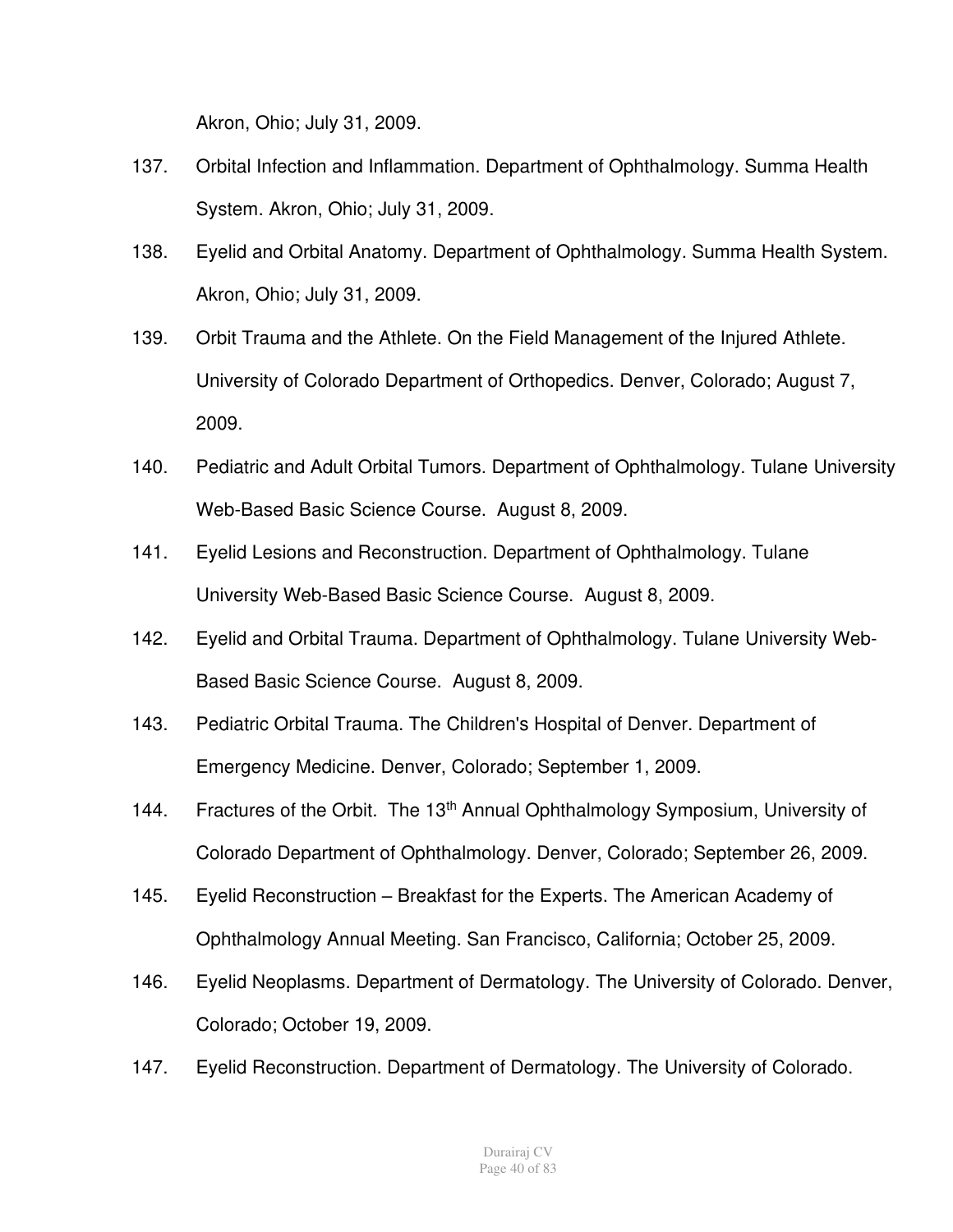Denver, Colorado; October 19, 2009.

- 148. The Ophthalmologic Exam in the Orbital Trauma Patient. The American College of Surgeons Annual Meeting. Chicago, Illinois. October 12, 2009.
- 149. Orbital Fractures. The American College of Surgeons Annual Meeting. Chicago, Illinois. October 12, 2009.
- 150. Clinical Features and Management of Orbital Fractures. Department of Otolaryngology/ Head and Neck Surgery and Dept. of Plastic Surgery. Northwestern University. Chicago, Illinois. October 12, 2009.
- 151. Management of the Orbital Trauma Patient. Facial Fracture Course. Department of Otolaryngology/Head and Neck Surgery. University of Colorado Denver. Denver, CO; October 15, 2009.
- 152. Midface Fractures Beyond the Orbit. Chicagoland Oculoplastics Society Annual Meeting. Chicago, Illinois; November 10, 2009.
- 153. Orbital Fractures and Beyond. Arizona OMFS, ENT, Plastics and Oculoplastics. Phoenix, Arizona; December 8, 2009.
- 154. Facilitating Research for Residents and Fellows Workshop Finding a Balance How to Schedule Resident Research without Jeopardizing Clinical Training. The 44<sup>th</sup> Annual Meeting of the Association of University Professors of Ophthalmology. Sarasota, Florida; January 28, 2010.
- 155. Clinical Features and Treatment of Orbital Fractures Porex National Meeting. St. Petersburgh, Florida; March 1, 2010.
- 156. Anophthalmic Socket Porex National Meeting. St. Petersburgh, Florida; March 1, 2010.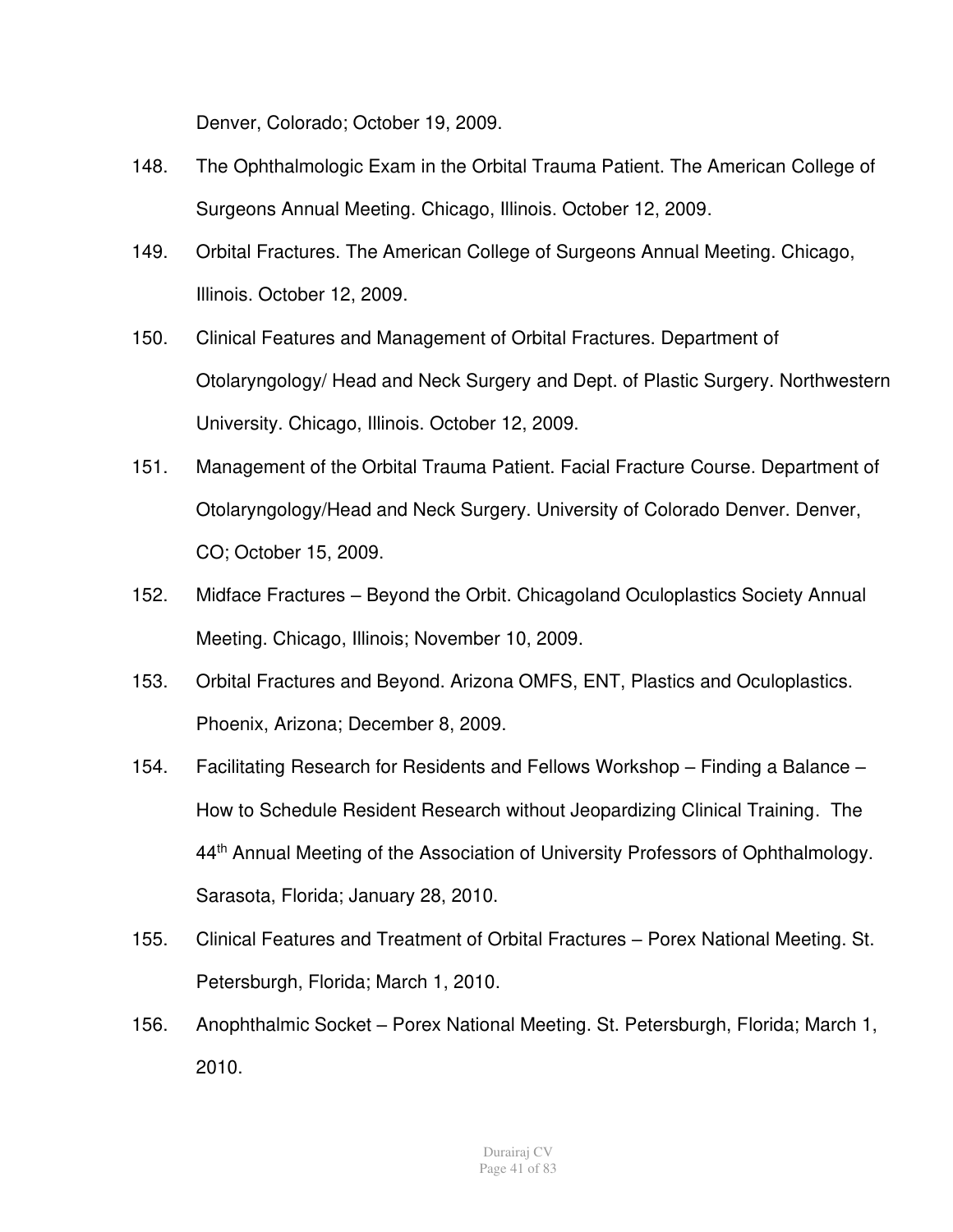- 157. Fractures of the Orbit Johns Hopkins Current Concepts in Ophthalmology. Vail, Colorado. March 19, 2010.
- 158. Eyelid Neoplasms Johns Hopkins Current Concepts in Ophthalmology. Vail, Colorado. March 19, 2010.
- 159. Principles of Eyelid Reconstruction Comprehensive Facial Reconstruction and Rejuvenation. Austin, Texas; March 26, 2010.
- 160. Clinical Features and Management of Orbital Fractures LSU/Tulane University Facial Fracture Course. New Orleans, Louisiana; March 27,2010.
- 161. Applied Orbital Anatomy. Advanced Orbital Surgery Symposium A Tribute to Paul Manson MD and Joe Gruss MD. Baltimore, Maryland; May 13, 2010.
- 162. Avoidance and Management of Orbital Surgery Complications. Advanced Orbital Surgery Symposium – A Tribute to Paul Manson MD and Joe Gruss MD. Baltimore, Maryland; May 13, 2010.
- 163. Clinical Features and Treatment of Orbital Fractures for the non-Ophthalmologist. Kansas City, Missouri; June 17, 2010.
- 164. Orbital Clinical Correlations. 15<sup>th</sup> Annual Orbital/Facial Anatomy and Dissection Course. Wilford Hall Medical Center. San Antonio, Texas; August 24, 2010.
- 165. Lacrimal Clinical Correlations. 15<sup>th</sup> Annual Orbital/Facial Anatomy and Dissection Course. Wilford Hall Medical Center. San Antonio, Texas; August 23-27, 2010.
- 166. Oculoplastic and Orbital Surgery. University of Colorado School of Medicine 2<sup>nd</sup> Year Med Student Lecture Series. Sept 22, 2010
- 167. Principles of Eyelid Reconstruction. University of Colorado School of Medicine ENT Grand Rounds. Denver, Colorado; September 30, 2010.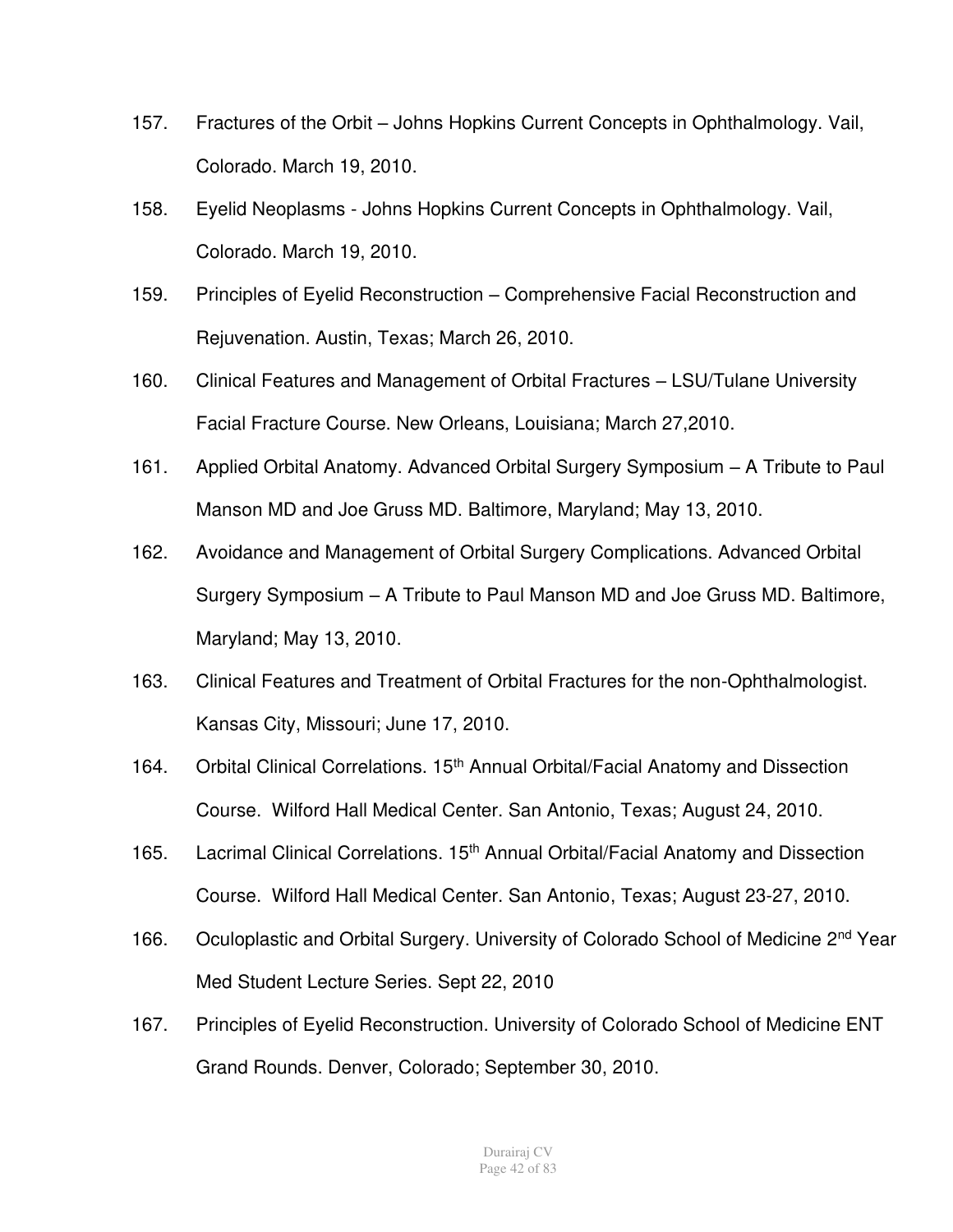- 168. Decision Making in Orbital Fracture Repair. The 14<sup>th</sup> Annual Ophthalmology Symposium, University of Colorado Department Ophthalmology. Aurora, Colorado; October 1, 2010.
- 169. Adult and Pediatric Orbital Tumors. The Chicago Ophthalmology Society. Chicago, Illinois; October 4, 2010.
- 170. Orbit Grand Rounds. The American Society of Ophthalmic Plastic and Reconstructive Surgery Sub-specialty Day. Chicago, Illinois; October 15, 2010.
- 171. Decision making in Orbital Floor Fracture Repair. American Academy of Ophthalmology / American Society of Ophthalmic Plastic and Reconstructive Surgery Joint Meeting. Chicago, Illinois; October 16, 2010.
- 172. Clinical Features and Management of Orbital Trauma. Resident Educational Conference. Tulane University, New Orleans, Louisiana; October 22, 2010.
- 173. Common Lesions of the Eyelid. Resident Educational Conference. Tulane University, New Orleans, Louisiana; October 22, 2010.
- 174. Pediatric Orbital Tumors The Common and Uncommon. Resident Educational Conference. Tulane University, New Orleans, Louisiana; October 22, 2010.
- 175. Clinical Features and Management of Adult Orbital Tumors. Resident Educational Conference. Tulane University, New Orleans, Louisiana; October 22, 2010.
- 176. Principles of Eyelid Reconstruction. The 30<sup>th</sup> Annual Ophthalmologic Conference. Columbus, Ohio; December 3, 2010.
- 177. Decision making in Orbit Fracture Repair. The 30<sup>th</sup> Annual Ophthalmologic Conference. Columbus, Ohio; December 3, 2010.
- 178. A Day in the Life of a Pediatric Orbit Surgeon. *The Brown Memorial Lecture*. The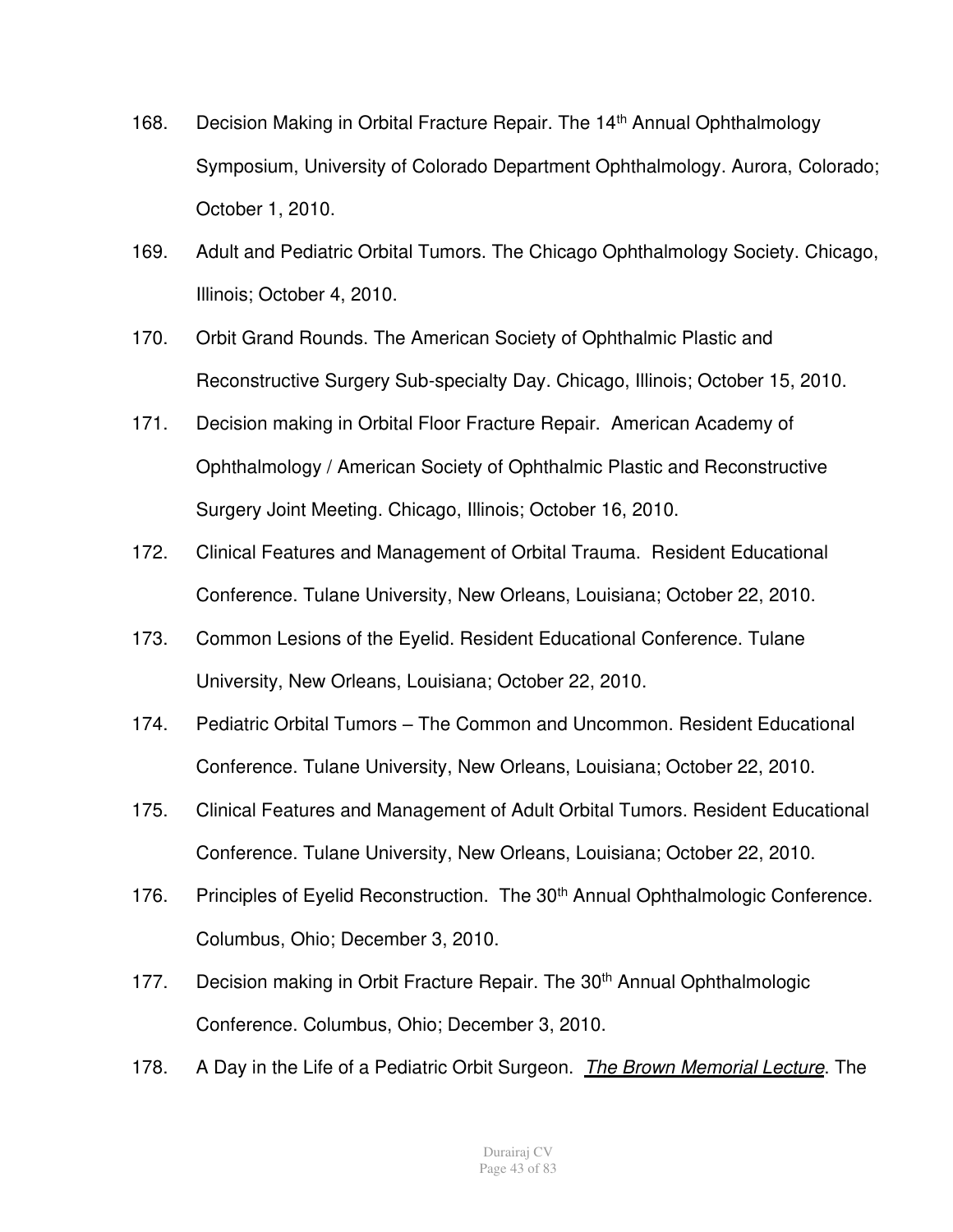30th Annual Ophthalmologic Conference. Columbus, Ohio; December 3, 2010.

- 179. Clinical Features and Treatment of Thyroid Eye Disease. Department of Endocrinology Grand Rounds. University of Colorado Denver School of Medicine. Denver, Colorado; December 8, 2010.
- 180. Fractures of the Orbit. Department of Ophthalmology Grand Rounds. The George Washington University. Washington, D.C.; December 10, 2010.
- 181. Disorders of the Pediatric Orbit. Department of Ophthalmology Grand Rounds. The George Washington University. Washington, D.C.; December 10, 2010.
- 182. Adult and Pediatric Orbit Tumors. Department of Neurosurgery Grand Rounds. The University of Colorado Denver School of Medicine. Denver, Colorado; December 14, 2010.
- 183. Management of Isolated Orbital Floor and Medial Wall Fractures. The Ultimate Mid-Winter Ski Meeting – Department of Otolaryngology – Head and Neck Surgery. Vail, Colorado, February 14, 2011.
- 184. Orbit Fractures. Johns Hopkins Current Concepts in Ophthalmology. Vail, Colorado. March 19, 2011
- 185. Eyelid Reconstruction. Johns Hopkins Current Concepts in Ophthalmology. Vail, Colorado. March 19, 2011
- 186. Orbital Tumors. Johns Hopkins Current Concepts in Ophthalmology. Vail, Colorado. March 19, 2011
- 187. Evaluation of Orbital Trauma. Foundations in Craniomaxillofacial Surgery. Houston, Texas. March 25, 2011.
- 188. Orbital Anatomy. Foundations in Craniomaxillofacial Surgery. Houston, Texas.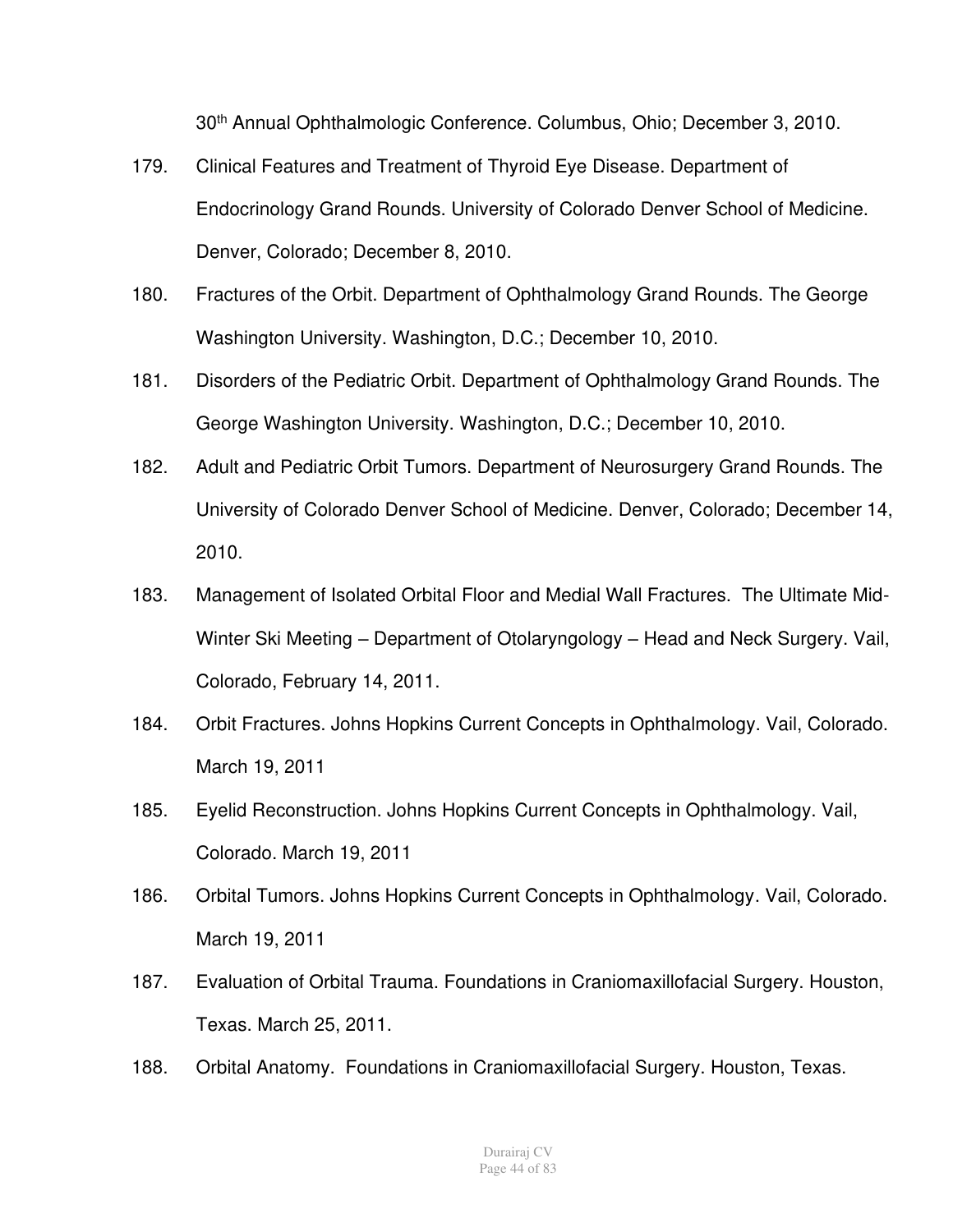March 25, 2011.

- 189. Clinical Features and Treatment of Orbital Fractures. Foundations in Craniomaxillofacial Surgery. Houston, Texas. March 25, 2011.
- 190. Comprehensive Management of Orbital Fractures. Foundations in Craniomaxillofacial Surgery. Chicago, IL. April 1, 2011.
- 191. Review of Oculoplastic and Orbital Surgery. Summa Health Medical Center. Department of Ophthalmology. Akron, OH April 7, 2011
- 192. Evaluation of Orbital Trauma pearls for the non-ophthalmologist. Department of Plastic and Hand Surgery, Regions Hospital / University of Minnesota. May 5, 2011.
- 193. Orbital Anatomy Update. . Department of Plastic and Hand Surgery, Regions Hospital / University of Minnesota. May 5, 2011
- 194. Orbit Fractures Clinical Features and Treatment. . Department of Plastic and Hand Surgery, Regions Hospital / University of Minnesota. May 5, 2011
- 195. Orbital Complications Panel Cavernous Hemangioma of the Orbital Apex. American Society of Ophthalmic Plastic and Reconstructive Surgeons Spring Meeting. Amelia Island, Florida. May 13, 2011
- 196. Applied Orbital Anatomy. Department of Oral Maxillofacial Surgery. Boston University / Boston Medical Center. June 1, 2011.
- 197. Evaluation of Orbital Trauma. Department of Oral Maxillofacial Surgery. Boston University / Boston Medical Center. June 1, 2011.
- 198. Orbit Fractures. Department of Oral Maxillofacial Surgery. Boston University / Boston Medical Center. June 1, 2011.
- 199. Pediatric Orbital Trauma. The Department of Emergency Medicine, The Children's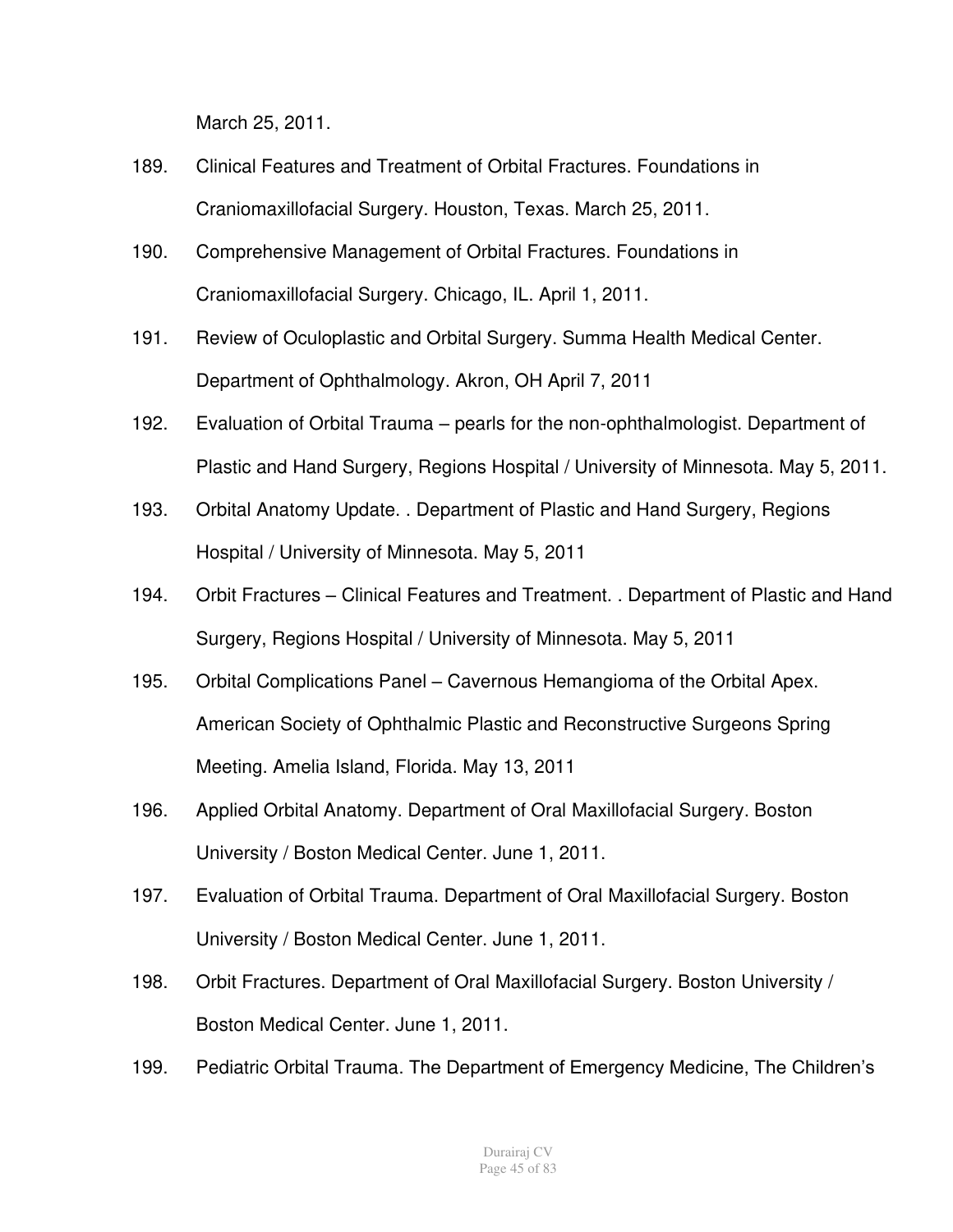Hospital. Denver, CO August 23, 2011

- 200. Oculoplastic and Orbital Surgery. University of Colorado School of Medicine 2<sup>nd</sup> Year Med Student Lecture Series. Sept 20, 2011
- 201. Pediatric Oculoplastic and Orbital Surgery, University of Texas Houston Department of Ophthalmology. Houston, Tx October 13, 2011.
- 202. Clinical Features and Treatment of Orbital Fractures Essentials for the Comprehensive Ophthalmologist. The Houston Ophthalmology Society Meeting. Houston, Texas. October 13, 2011
- 203. Pediatric Oculoplastic and Orbital Surgery, Department of Ophthalmology, Baylor School of Medicine. Houston, Texas. October 14, 2011
- 204. A Day in the Life of A Pediatric Orbital Surgeon. The 15<sup>th</sup> Annual Ophthalmology Symposium, University of Colorado Department Ophthalmology. Aurora, Colorado; October 15, 2011
- 205. Orbital Trauma. The Department of Emergency Medicine. University of Colorado Denver Health. Oct 26, 2011
- 206. Orbital Floor Fractures: Orbital Fracture Repair: Plating Workshop. LAB499. American Academy of Ophthalmology. October 25, 2011. Orlando, Florida
- 207. Orbital Roof Fractures: Orbital Fracture Repair: Plating Workshop. LAB499. American Academy of Ophthalmology. October 25, 2011. Orlando, Florida
- 208. Adult Orbital Tumors. University of Colorado Department of Ophthalmology Grand Rounds. Dec 2, 2011. Denver, Colorado
- 209. Orbital Emergencies. The Ultimate Mid-Winter Ski Meeting. Department of Otolaryngology – Head and neck Surgery. Vail, CO February 7, 2012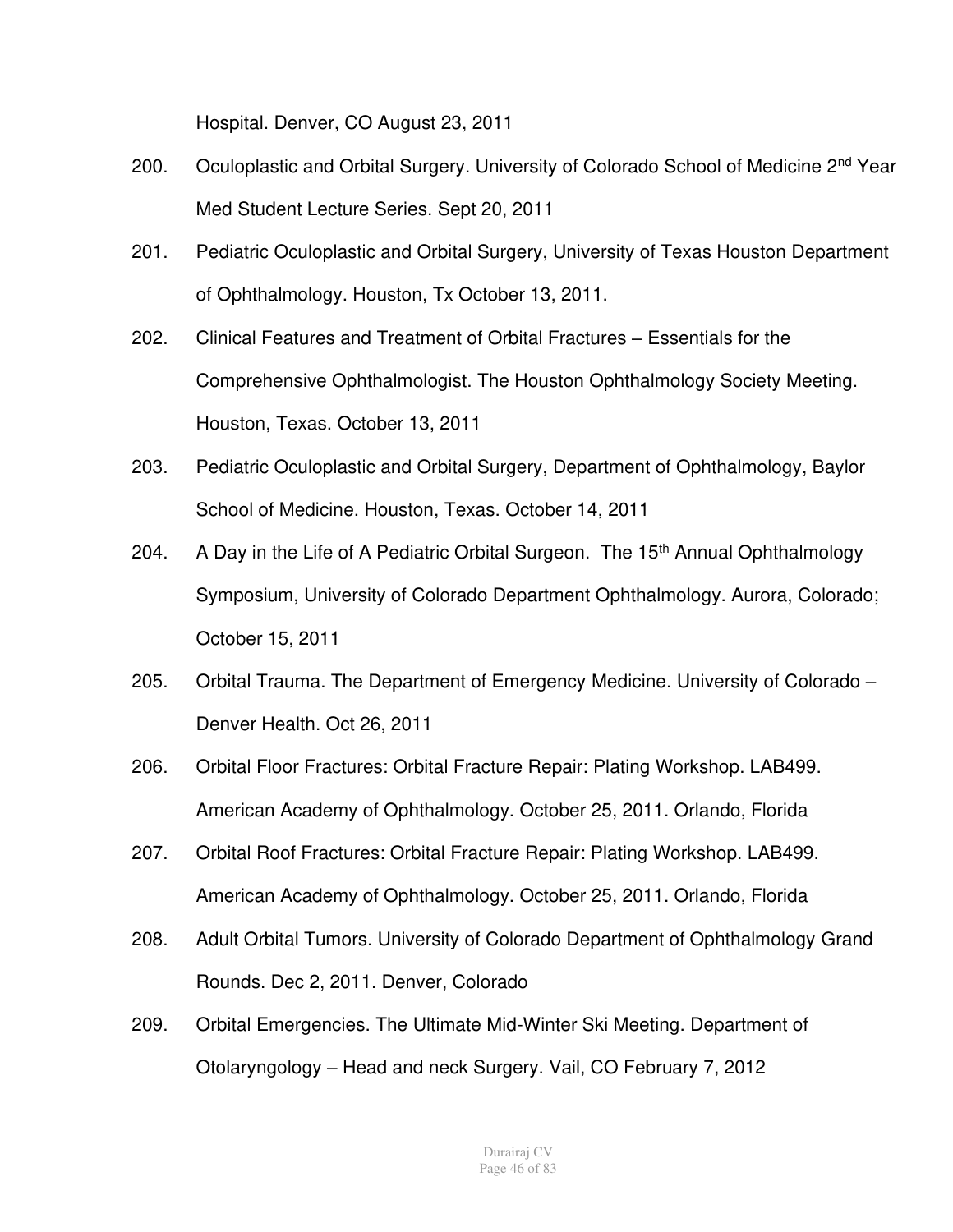- 210. Review of Oculoplastic and Orbital Surgery. Summa Health Medical Center. Department of Ophthalmology. Akron, OH Feb 16, 2012
- 211. Orbit Fractures. Johns Hopkins Current Concepts in Ophthalmology. Vail, Colorado. March 16, 2012
- 212. Eyelid Reconstruction. Johns Hopkins Current Concepts in Ophthalmology. Vail, Colorado. March 16, 2012
- 213. How a Tertiary Referral Center Handles Orbital Trauma. 2012 Austin Oculoplastics Conference – A Multi-Disciplinary Seminar. March 23, 2012. Austin, Texas
- 214. Principles of Rigid Fixation. American Society of Ophthalmic Plastic and Reconstructive Surgery Fellows Fracture Course – Course Director. Tucson, Arizona. May 16, 2012
- 215. Orbital Roof Fractures. American Society of Ophthalmic Plastic and Reconstructive Surgery Fellows Fracture Course – Course Director. Tucson, Arizona. May 16-17, 2012
- 216. The Lateral Canthoplasty Revisited. Vegas Cosmetic Surgery 2012. Las Vegas, Nevada. June 7, 2012.
- 217. Painless Local Anesthesia Is it Possible? Vegas Cosmetic Surgery 2012. Las Vegas, Nevada. June 10, 2012.
- 218. Orbital Trauma On-field Management of the Injured Athlete. University of Denver Trauma Symposium. The University of Colorado Department of Orthopedics. August 3, 2012. Denver, CO
- 219. A Day in the Life of a Pediatric Orbital Surgeon. University of Iowa Department of Ophthalmology Grand Rounds. University of Iowa. August 27, 2012. Iowa City, Iowa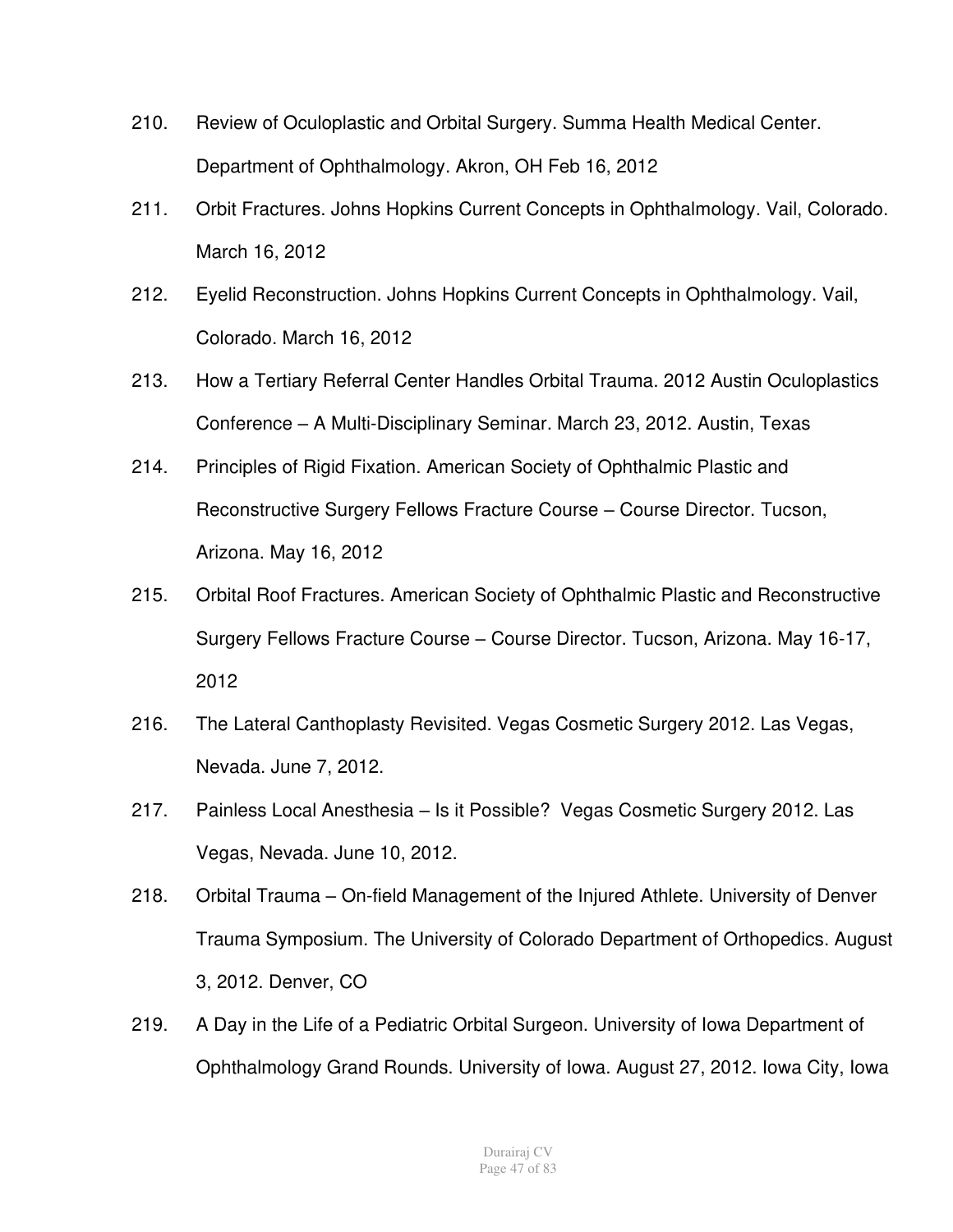- 220. Pediatric Orbital Tumors. University of Iowa Department of Ophthalmology. University of Iowa. August 27, 2012. Iowa City, Iowa
- 221. Clinical Features and Treatment of Orbital Fractures. University of Iowa Department of Ophthalmology. University of Iowa. August 27, 2012. Iowa City, Iowa
- 222. Endoscopic Orbital Surgery Panel: Current and Future Applications. 2012 American Academy of Otolaryngology – Head and Neck Surgery Foundation Annual Academy Meeting. Sept 12, 2012. Washington DC.
- 223. A Day in the Life of A Pediatric Orbit Surgeon. University of San Francisco California Department of Ophthalmology Grand Rounds. San Francisco, California September 27, 2012
- 224. Orbital Tumors. University of San Francisco California Department of Ophthalmology Clinical Conference. San Francisco, California September 27, 2012
- 225. Clinical Features and Treatment of Orbit Fractures. Beth Israel Medical Center and Jacobi Medical Center Department of Oral Maxillofacial Surgery. New York, New York. Oct. 6, 2012
- 226. Clinical Features and Treatment of Orbit Fractures. University of California San Francisco Department of Oral Maxillofacial Surgery. Fresno, California. October 10, 2012.
- 227. Eyelid Reconstruction. The 16<sup>th</sup> Annual Ophthalmology Symposium. The Department of Ophthalmology at the University of Colorado. October 12, 2013.
- 228. Clinical Features and Treatment of Orbital Fractures. University of Oklahoma Department of Oral Maxillofacial Surgery. Oklahoma City, Oklahoma. November 5, 2012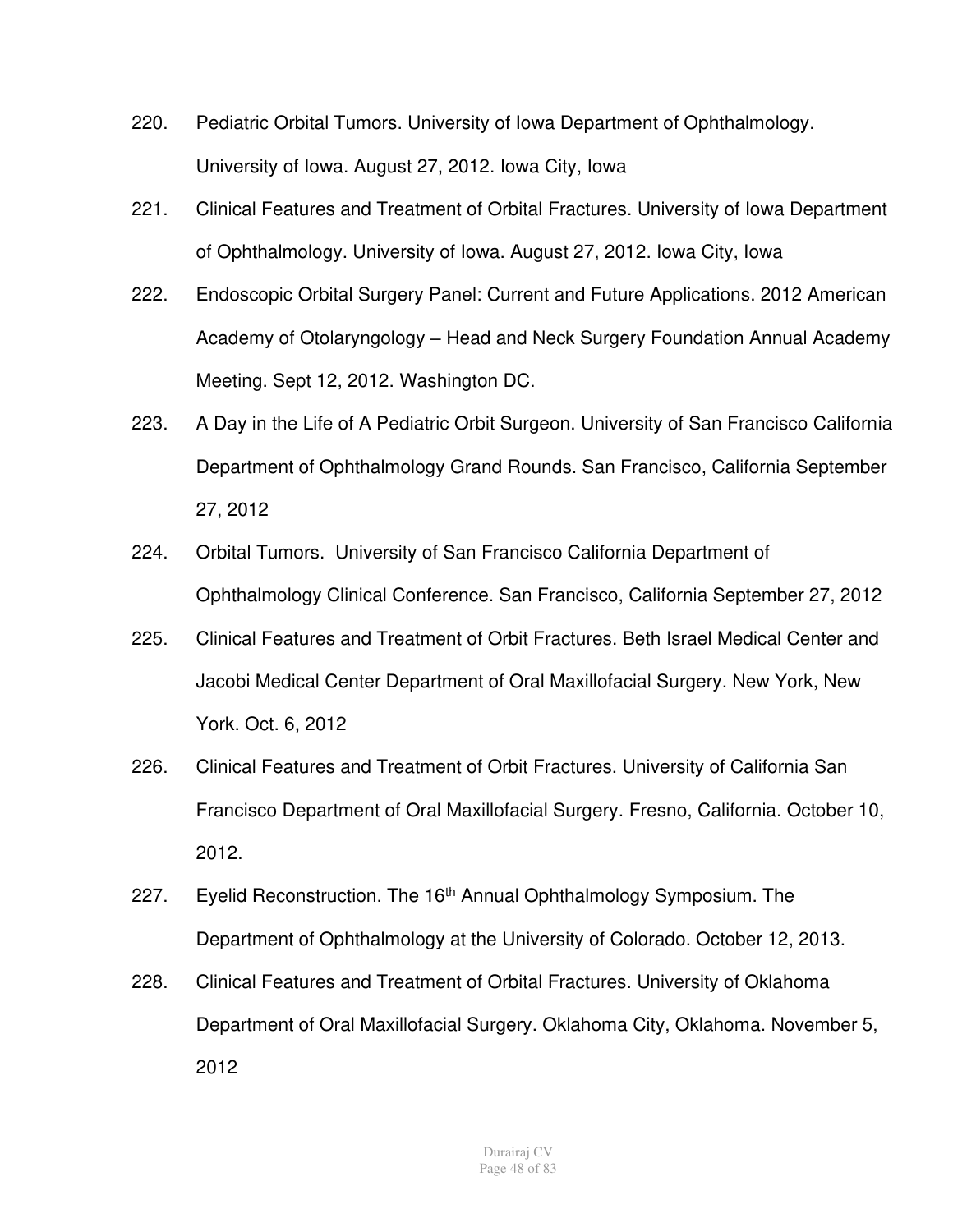- 229. Pediatric Orbit Fractures. Grand Rounds Panel. American Academy of Ophthalmology Subspecialty Day, Annual Fall Meeting 2012. Chicago, Illinois. November 9, 2012
- 230. Review of Oculoplastic and Orbital Surgery. Summa Health Medical Center. Department of Ophthalmology. Akron, OH January 4, 2013
- 231. Eyelid Neoplasms Clinical Features and Treatment. The Hawaii Eye Meeting. January 19, 2013. Hawaii
- 232. Update in the management in the management of Pediatric Orbital Tumors. Advances in Orbital Oncology and Oculofacial Plastic Surgery, Houston, Texas. February 8, 2013.
- 233. Orbital and Facial Reconstruction pearls from reconstruction after major trauma. Advances in Orbital Oncology and Oculofacial Plastic Surgery, Houston, Texas. February 9, 2013.
- 234. Eyelid Reconstruction. AO Advanced Symposium: Refinements in Facial Trauma and Reconstructive Surgery. Vial, CO Feb 22-23
- 235. Clinical Features and Treatment of Medial Wall Fractures. AO Advanced Symposium: Refinements in Facial Trauma and Reconstructive Surgery. Vial, CO Feb 22-23
- 236. Pediatric Orbital Disease. 30<sup>th</sup> Annual Current Concepts in Ophthalmology. Vail, Colorado. March 2013
- 237. Management of Eyelid Neoplasms. 30<sup>th</sup> Annual Current Concepts in Ophthalmology. Vail, Colorado. March 2013
- 238. Management of Eyelid Neoplasms. Walter Reed National Military Medical Center –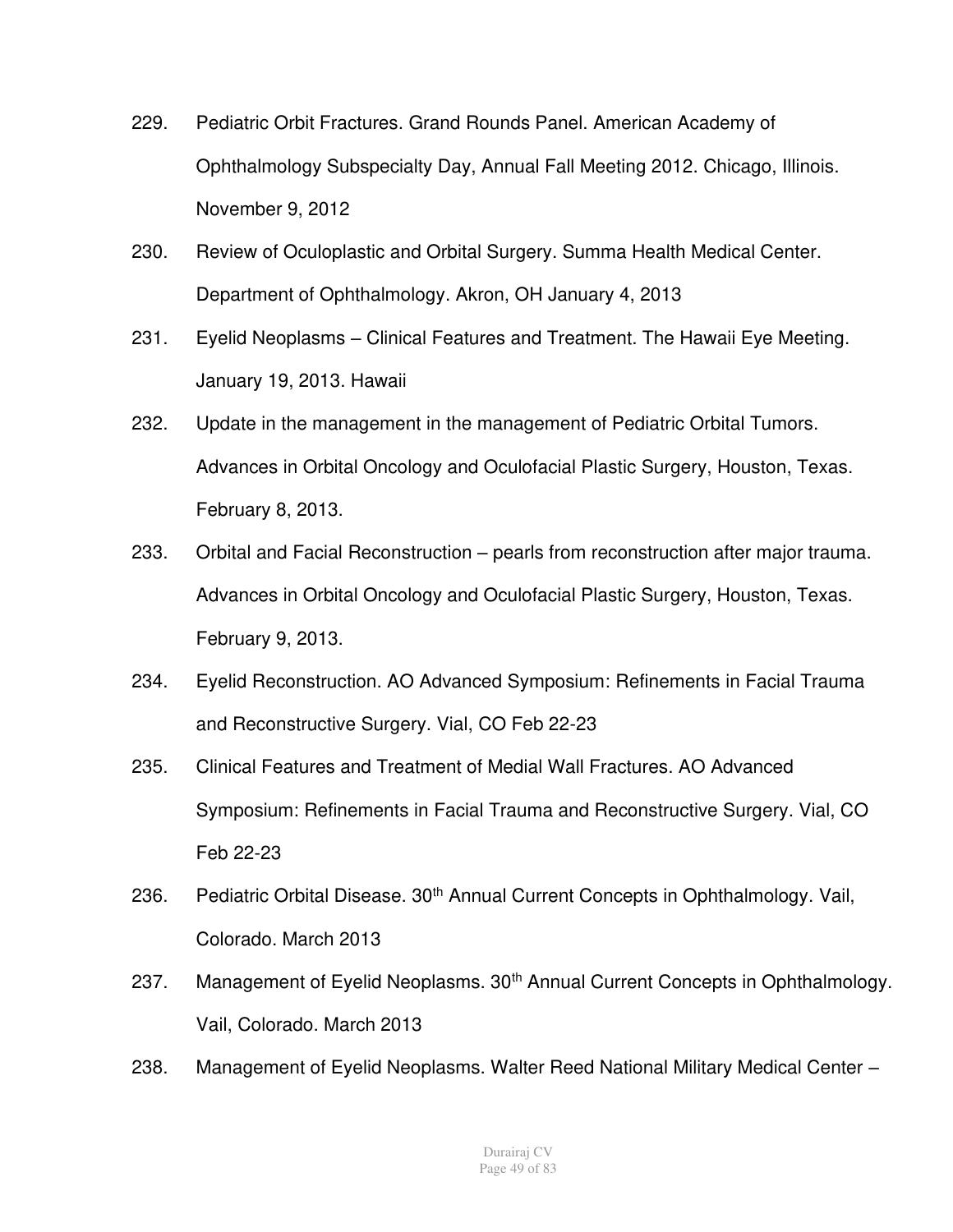Uniformed Services University of the Health Sciences Postgraduate Course in Ophthalmology, Orbital Trauma. Bethesda, MD May 20, 2013

- 239. Orbital Fractures Walter Reed National Military Medical Center Uniformed Services University of the Health Sciences Postgraduate Course in Ophthalmology, Orbital Trauma. . Bethesda, MD May 20, 2013
- 240. A Day in the Life of a Pediatric Orbit Surgeon Walter Reed National Military Medical Center – Uniformed Services University of the Health Sciences Postgraduate Course in Ophthalmology, Orbital Trauma. . Bethesda, MD May 20, 2013
- 241. The Lateral Canthoplasty An algorithm for success. The  $9<sup>th</sup>$  Annual Vegas Cosmetic Surgery Symposium. Las Vegas, Nevada June 27<sup>th</sup>, 2013
- 242. Painless Anesthesia for Facial Cosmetic Procedures  $-$  is it a possibility? The 9<sup>th</sup> Annual Vegas Cosmetic Surgery Symposium. Las Vegas, Nevada June 27<sup>th</sup>, 2013
- 243. Inflammation and Infection The 2013 Lancaster Course in Ophthalmology. Waterville, Maine July 1, 2013
- 244. Eyelid Malpositions The 2013 Lancaster Course in Ophthalmology. Waterville, Maine July 1, 2013
- 245. Adult Orbital Tumors The 2013 Lancaster Course in Ophthalmology. Waterville, Maine July 1, 2013
- 246. Pediatric Orbital Tumors The 2013 Lancaster Course in Ophthalmology. Waterville, Maine July 1, 2013
- 247. Orbit Fractures. Complex Facial Fractures Conference. Denver Health and Hospital Administration. August 20, 2013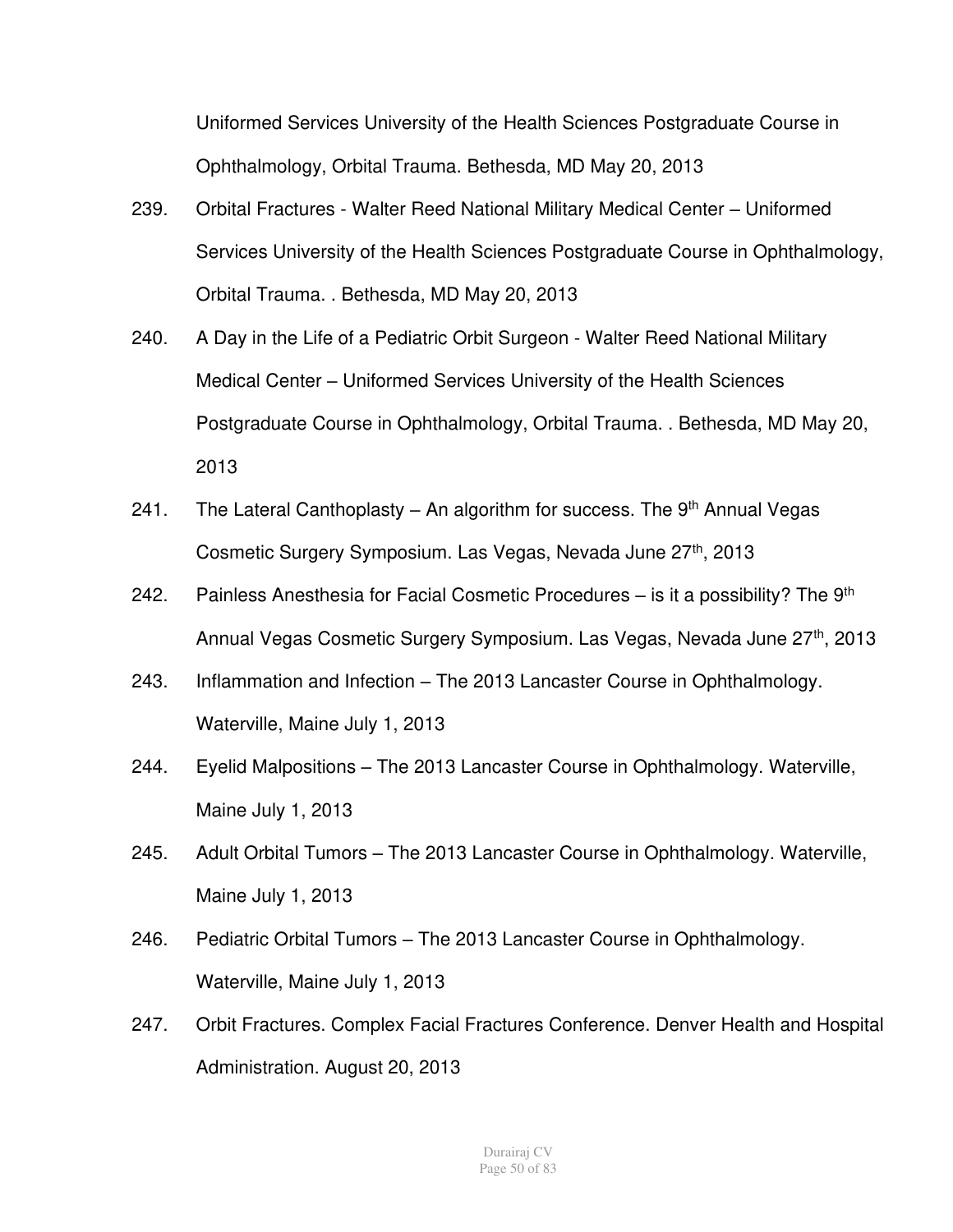- 248. Clinical Features and Treatment of Orbital Fractures: Anatomy, Evaluation/Indication, Surgery. University of Rochester. Rochester, New York, October 3, 2013
- 249. Adult Orbital Tumors. . University of Rochester. Rochester, New York, October 4, 2013
- 250. A Day in the Life of a Pediatric Orbit Surgeon. Grand Rounds . University of Rochester. Rochester, New York, October 5, 2013
- 251. Eyelid Neoplasms Breaking Bad. The 17<sup>th</sup> Annual Ophthalmology Symposium. The Department of Ophthalmology at the University of Colorado. October 12, 2013.
- 252. Clinical Features and Treatment of Eyelid Neoplasms. The Hawaiian Eye Meeting. Lihue, Kauai. Jan 19, 2014
- 253. Pediatric Oculoplastic and Orbital Surgery The University of Colorado Experience. Department of Pediatrics Grand Rounds. Denver Health Hospital. Denver, Colorado January 24, 2014
- 254. A Day in the Life of a Pediatric Orbit Surgeon. Cole Eye Institute. The Cleveland Clinic Foundation. Cleveland, Ohio Feb 25, 2014
- 255. Review of Oculoplastic and Orbital Surgery. Summa Health Medical Center. Department of Ophthalmology. Akron, OH Feb 24, 2014
- 256. Eyelid Neoplasms Breaking Bad. 31<sup>th</sup> Annual Current Concepts in Ophthalmology. Vail, Colorado. March 2014
- 257. Pediatric Orbital Trauma The University of Colorado / Children's Hospital of Colorado Experience. 31<sup>th</sup> Annual Current Concepts in Ophthalmology. Vail, Colorado. March 2014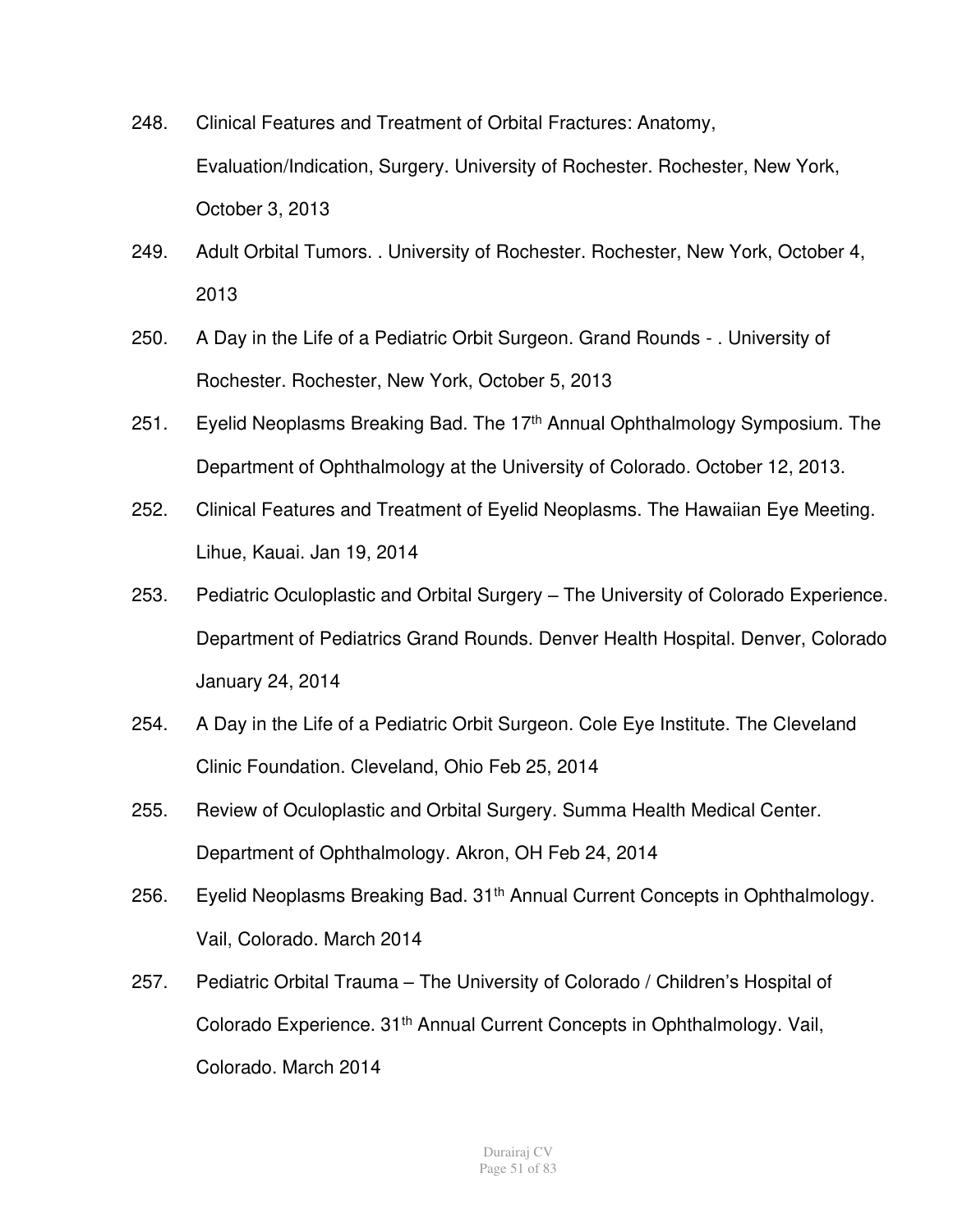- 258. Comprehensive Management of Eyelid Neoplasms for the Primary Eye Care Physician. Midland, Texas. March 2014
- 259. Clinical Features and Treatment of Fractures of the Orbit Lessons learned over the last 15 years. Texas Oculoplastic Consultants Symposium. Austin, Texas. March 29, 2014
- 260. Orbit Fractures Applied Anatomy and Clinical Management. Houston, Texas May 1, 2014
- 261. Management of Eyelid Lesions for the Comprehensive Ophthalmologist. Texas Ophthalmology Association. Tex Med 2104. Fort Worth, Texas. May 3, 2014
- 262. The Lateral Canthoplasty An algorithm for success. The  $10<sup>th</sup>$  Annual Vegas Cosmetic Surgery Symposium. Las Vegas, Nevada June 18th, 2014
- 263. Complications of Blepharoplasty. The 10<sup>th</sup> Annual Vegas Cosmetic Surgery Symposium. Las Vegas, Nevada June 18th, 2014
- 264. Oculofacial Plastic Surgery A Review. Central Texas Optometric Society. Austin, Tx. Nov 19, 2014
- 265. Clinical Features and Treatment of Orbital Fractures. Austin Ophthalmology Society. Austin, Tx Nov, 2014.
- 266. Complications of Blepharoplasty Avoidance and Management. The Southeastern Society of Plastic and Reconstructive Surgeons 8<sup>th</sup> Annual Oculoplastic Meeting. Atlanta, GA. Jan 22, 2015.
- 267. The Lateral Canthoplasty. The Southeastern Society of Plastic and Reconstructive Surgeons 8th Annual Oculoplastic Meeting. Atlanta, GA. Jan 22, 2015.
- 268. Eyelid Reconstruction. Reflections on the Bayou: Updates in Retina, Oculoplastics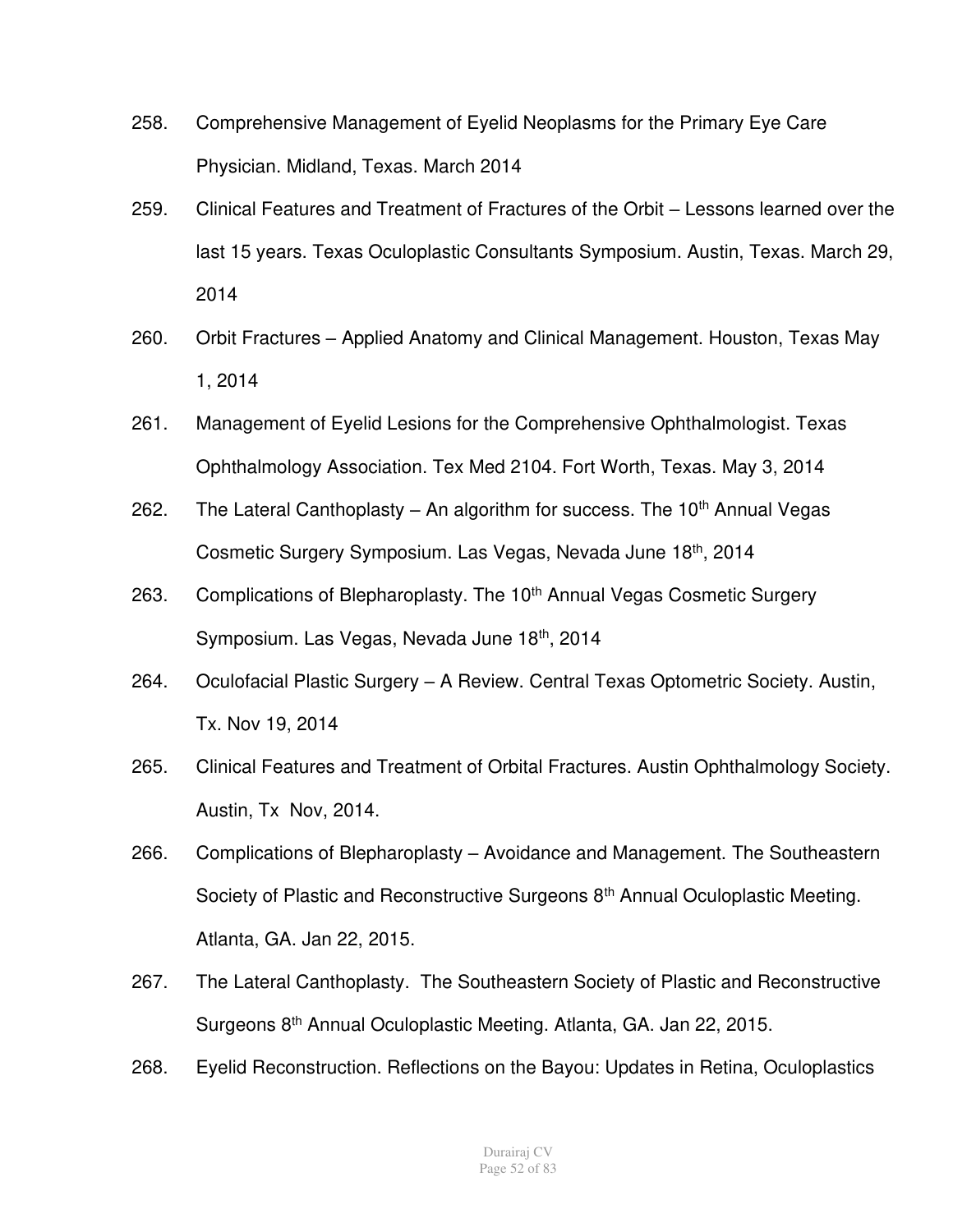and Anterior Segment. The New Orleans Academy of Ophthalmology 64<sup>th</sup> Annual Symposium. New Orleans, Louisiana Jan 30- Feb 1, 2015

- 269. The 3-D approach to Lower Eyelid Blepharoplasty. Reflections on the Bayou: Updates in Retina, Oculoplastics and Anterior Segment. The New Orleans Academy of Ophthalmology 64<sup>th</sup> Annual Symposium. New Orleans, Louisiana Jan 30- Feb 1, 2015
- 270. Adult Orbital Tumors. Reflections on the Bayou: Updates in Retina, Oculoplastics and Anterior Segment. The New Orleans Academy of Ophthalmology 64<sup>th</sup> Annual Symposium. New Orleans, Louisiana Jan 30- Feb 1, 2015
- 271. Thyroid Eye Disease Panel: Moderator. Reflections on the Bayou: Updates in Retina, Oculoplastics and Anterior Segment. The New Orleans Academy of Ophthalmology 64<sup>th</sup> Annual Symposium. New Orleans, Louisiana Jan 30- Feb 1, 2015
- 272. Management of Fractures of the Orbit An Oculofacial Plastic Surgeon's 15 Year Perspective. Krieger Eye Institute at Sinai Hospital Annual Symposium. Baltimore, MD. Feb 20, 2015
- 273. A Day in the Life of a Pediatric Orbit Surgeon. Krieger Eye Institute at Sinai Hospital Annual Symposium. Baltimore, MD. Feb 20, 2015.
- 274. Pediatric Orbital Tumors. 3<sup>rd</sup> Orbital and Adnexal Oncology Conference. MD Anderson Cancer Center. February 27, 2015
- 275. Principles of Eyelid Reconstruction. The Paul A. Weber Lecture. 58<sup>th</sup> Annual Postgraduate Symposium in Ophthalmology. Oculoplastic Surgery 2015. Innovations, Traditions, Myths, and Legends. Ohio State University. Columbus, OH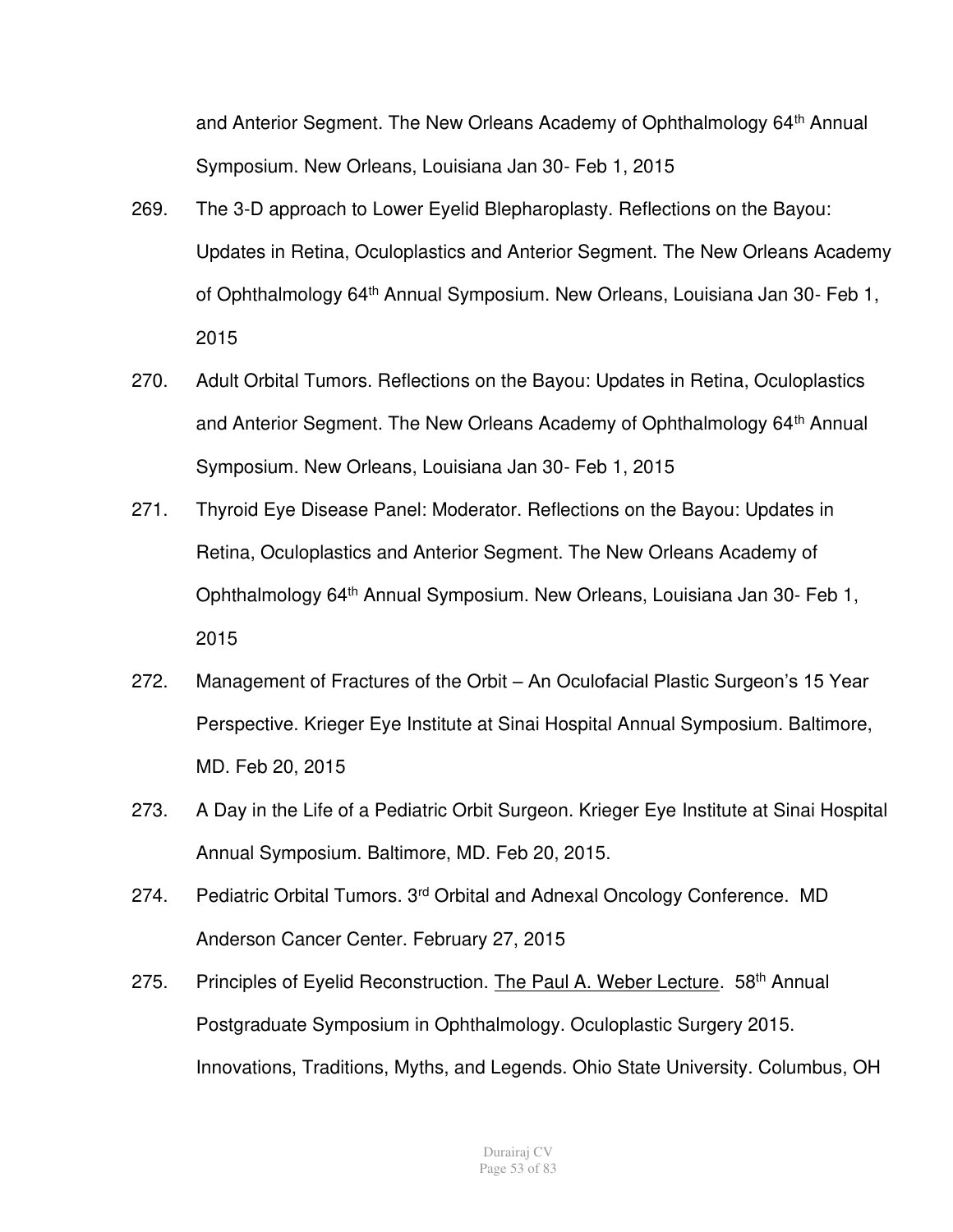March 6-7, 2015.

- 276. Clinical Features and Treatment of Orbital Fractures. 58<sup>th</sup> Annual Postgraduate Symposium in Ophthalmology. Oculoplastic Surgery 2015. Innovations, Traditions, Myths, and Legends. Ohio State University. Columbus, OH March 6-7, 2015.
- 277. A Day in the life of A Pediatric Orbit Surgeon. 58<sup>th</sup> Annual Postgraduate Symposium in Ophthalmology. Oculoplastic Surgery 2015. Innovations, Traditions, Myths, and Legends. Ohio State University. Columbus, OH March 6-7, 2015.
- 278. Lateral Canthoplasty An Algorithm for Success.  $58<sup>th</sup>$  Annual Postgraduate Symposium in Ophthalmology. Oculoplastic Surgery 2015. Innovations, Traditions, Myths, and Legends. Ohio State University. Columbus, OH March 6-7, 2015
- 279. A Day in the Life of an Oculoplastic Surgeon. Central Texas Physician Assistant Association. Austin, TX July 14, 2015
- 280. Ophthalmic Complications from Facial Plastic Surgery. Cornea Day. American Society of Cataract and Refractive Surgery. New Orleans May 5<sup>th</sup>
- 281. A Day in the Life of a Pediatric Oculofacial Plastic and Orbital Surgeon. University of Missouri – Kansas City School of Medicine 2016 Annual Update in Ophthalmology. Kansas City, MO June 25, 2016
- 282. Clinical Features and Treatment of Orbital Fractures. University of Missouri Kansas City School of Medicine 2016 Annual Update in Ophthalmology. Kansas City, MO June 25, 2016
- 283. A Day in the Life of an Oculoplastic Surgeon. Brazos County Optometric Society. College Station, TX. July 16, 2016
- 284. A Day in the Life of an Oculoplastic Surgeon. ASORN Combined Ophthalmic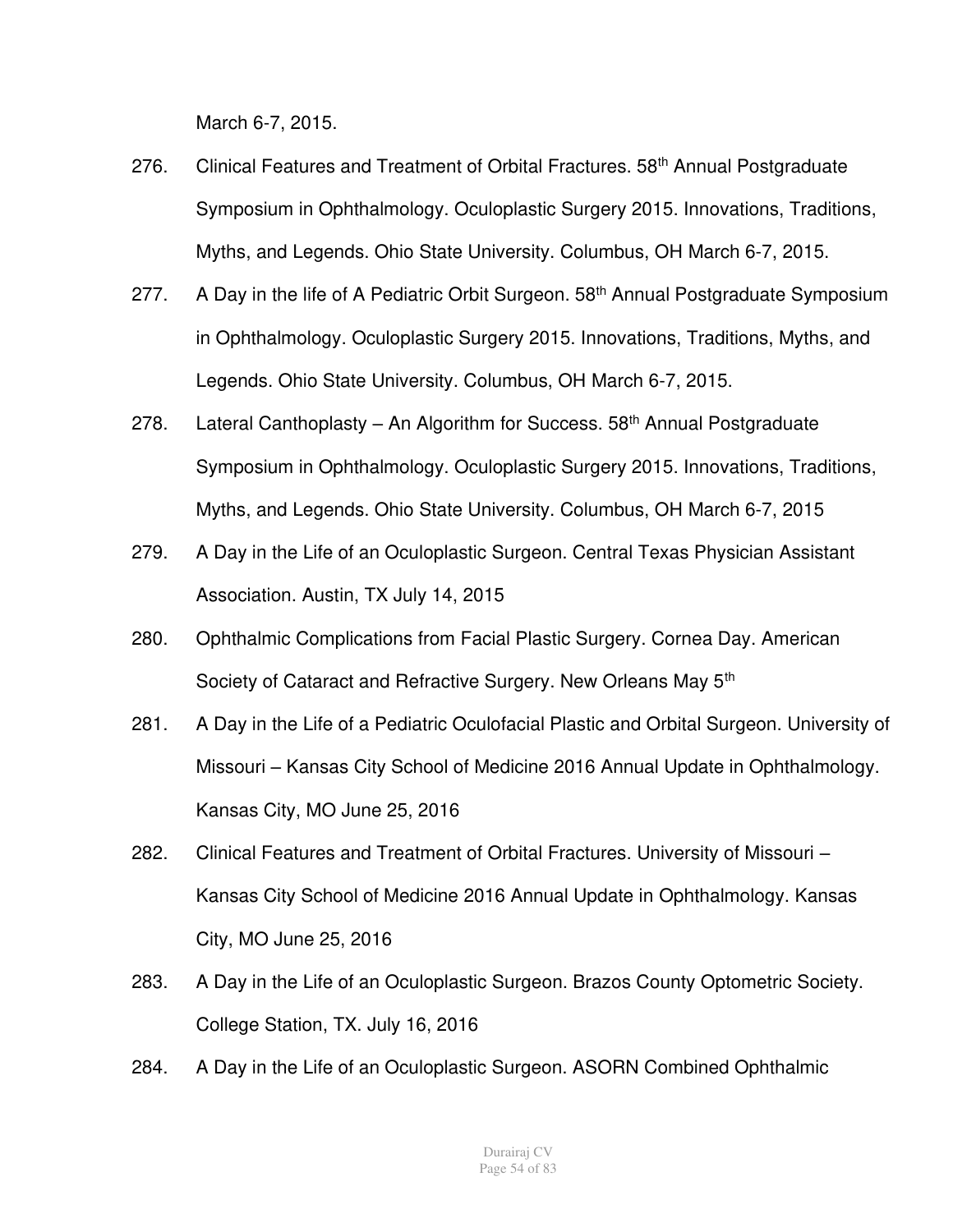Symposium. Austin, Tx Aug 27<sup>th</sup>, 2016

- 285. Thyroid Eye Disease. Combined Ophthalmic Symposium / American Society of Cataract and Refractive Surgery. Austin, TX August 28, 2016.
- 286. Ophthalmic Complications of Cosmetic Facial Plastic Surgery. Combined Ophthalmic Symposium / American Society of Cataract and Refractive Surgery. Austin, TX August 28, 2016.
- 287. Pediatric Orbital Tumors. Advances in Orbital Oncology and Oculofacial Plastic Surgery. MD Anderson. January 21, 2017
- 288. Current Concepts in Oculoplastic Surgery. Vision Source Group. Austin, Tx May 30th, 2017
- 289. Eyelid Neoplasms for the Comprehensive Ophthalmologist. Combined Ophthalmic Symposium / American Society of Cataract and Refractive Surgery. Austin, TX August, 2017.
- 290. Complications of Blepharoplasty. Combined Ophthalmic Symposium / American Society of Cataract and Refractive Surgery. Austin, TX August , 2017.
- 291. Another Day in the Life of an Oculoplastic Surgeon. ASORN Combined Ophthalmic Symposium. Austin, Tx August, 2017
- 292. Clinical Features and Treatment of Orbital Fractures. NYU Current Concepts in Ophthalmology 2018. Atlantic City, NJ, 2018.
- 293. A Day in the Life of a Pediatric Oculoplastic Surgeon. NYU Current Concepts in Ophthalmology 2018. Atlantic City, NJ, 2018.
- 294. Eyelid Neoplasms for the Comprehensive Ophthalmologist. NYU Current Concepts in Ophthalmology 2018. Atlantic City, NJ, 2018.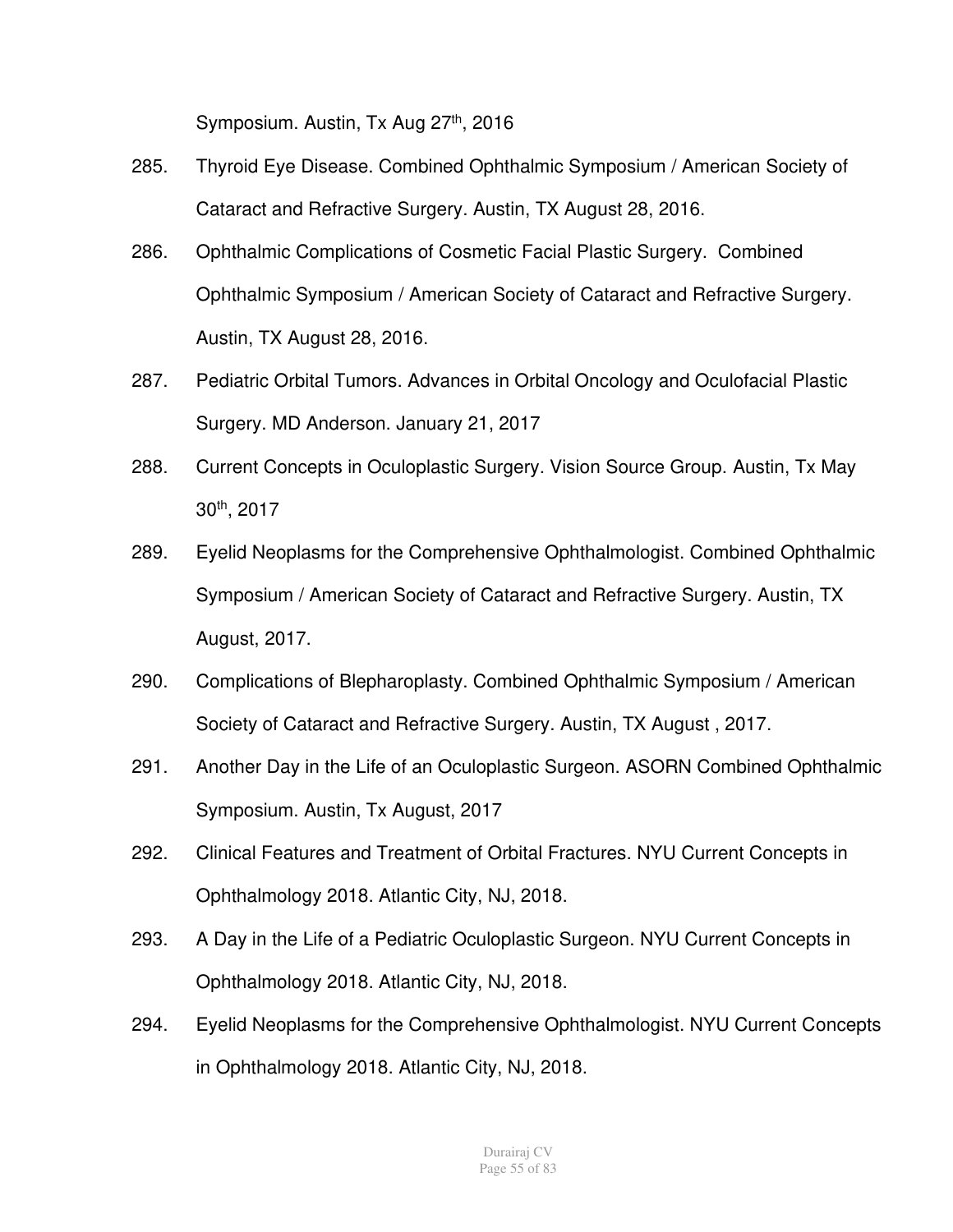- 295. Satellite Practice in Oculoplastic Surgery. ASOPRS Spring Meeting. Austin, Texas. June 3, 2018
- 296. Oculoplastic and Orbital Surgery A primer for the Dermatologist. Dermatology Grand Rounds, Dept. of Dermatology, Dell Medical School, The University of Texas at Austin. Sept 28, 2019
- 297. Management of Eyelid Retraction in Graves Ophthalmopathy. Orbital Oncology and Oncologic Oculofacial Plastic Surgery: A Multidisciplinary Approach. MD Anderson, University of Texas. Jan 25-26, 2019
- 298. Pediatric Oculoplastic Surgery. Wills Eye Oculoplastics Visiting Professorship. Wills Eye Hospital. Thomas Jefferson University. May 8th, 2019
- 299. Clinical Fractures of the Orbit. Wills Eye Oculoplastics Visiting Professorship. Wills Eye Hospital. Thomas Jefferson University. May 8th, 2019
- 300. Thyroid Eye Disease. Wills Eye Oculoplastics Visiting Professorship. Wills Eye Hospital. Thomas Jefferson University. May 8<sup>th</sup>, 2019
- 301. Eyelid Reconstruction. Wills Eye Oculoplastics Visiting Professorship. Wills Eye Hospital. Thomas Jefferson University. May 8<sup>th</sup>, 2019
- 302. A Day in the Life of An Oculoplastic and Orbital Surgeon. Frank Nesi and Evan Black Lectureship in Oculoplastics Invited Speaker. Kresge Eye Institute. Detroit, Michigan. May 21<sup>st</sup>, 2019
- 303. Another Day in the Life of An Oculofacial Plastic Surgeon. ASORN Regional Combined Ophthalmic Meeting. Austin, Tx August, 2019
- 304. Oculoplastic and Orbital Surgery What we do on an everyday basis. Grand Rounds, Department of Ophthalmology. Mitchell and Shannon Wong Eye Institute. Dell Medical School – University of Texas at Austin. April 26, 2019
- 305. Pediatric Oculoplastic and Orbital Surgery. Pediatric Grand Rounds. Dell Children's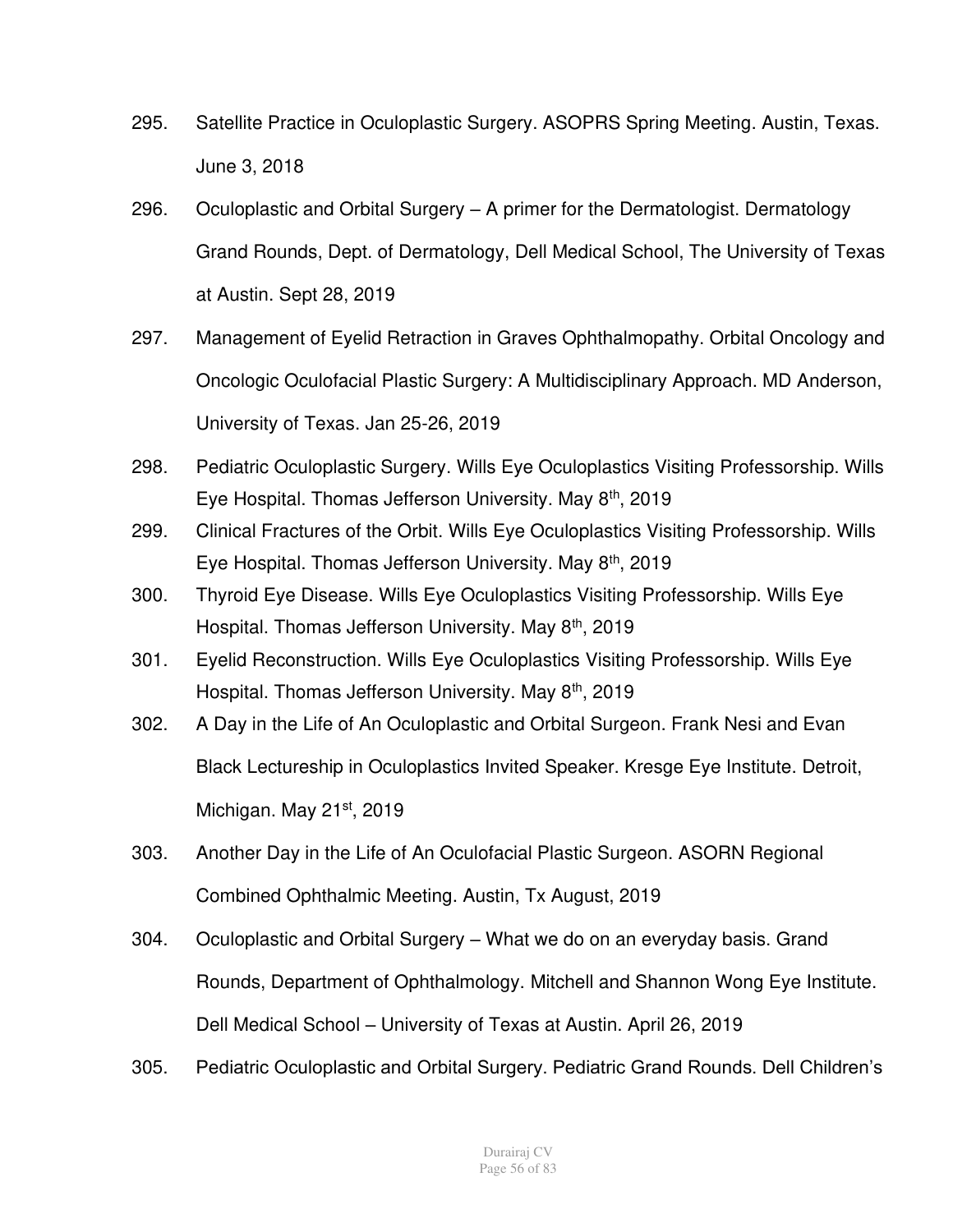Hospital. Austin, Tx December 2019

- 306. Teprotumumab: The First and Only FDA-Approved Treatment for Thyroid Eye Disease – New Orleans Academy Of Ophthalmology Jan 30, 2020
- 307. Teprotumumab: The First and Only FDA-Approved Treatment for Thyroid Eye Disease – Austin Ophthalmology Society April , 2020
- 308. Management of Facial Trauma Virtual Course Stryker Medical. May 9<sup>th</sup>, 2020
- 309. Management of Facial Trauma Virtual Course Stryker Medical. May11th, 2020
- 310. Physician Owned Medical Spa Lesson learned over 2 Decades. American Society of Ophthalmic Plastic and Reconstructive Surgery Spring Meeting – Virtual. June 28th, 2020
- 311. Clinical Features and Treatment of Pediatric Orbital Roof Fractures. American Society of Ophthalmic Plastic and Reconstructive Surgery Spring Meeting – Virtual. June 2021
- 312. Research in Oculoplastic and Orbital Surgery. Grand Rounds. University of Colorado. Denver, CO Sept 2021.

## **INTERNATIONAL LECTURES: (INVITED)**

- 1. Orbital Tumors. Stanley Medical School Reunion; Cairo, Egypt; December 2000.
- 2. Pediatric Graves' ophthalmopathy. The 2<sup>nd</sup> Congress of the Pan American Oculoplastic Society; Mexico City, Mexico; April 1, 2004.
- 3. The Medial Orbitotomy. The 2<sup>nd</sup> Congress of the Pan American Oculoplastic Society; Mexico City, Mexico; April 2, 2004.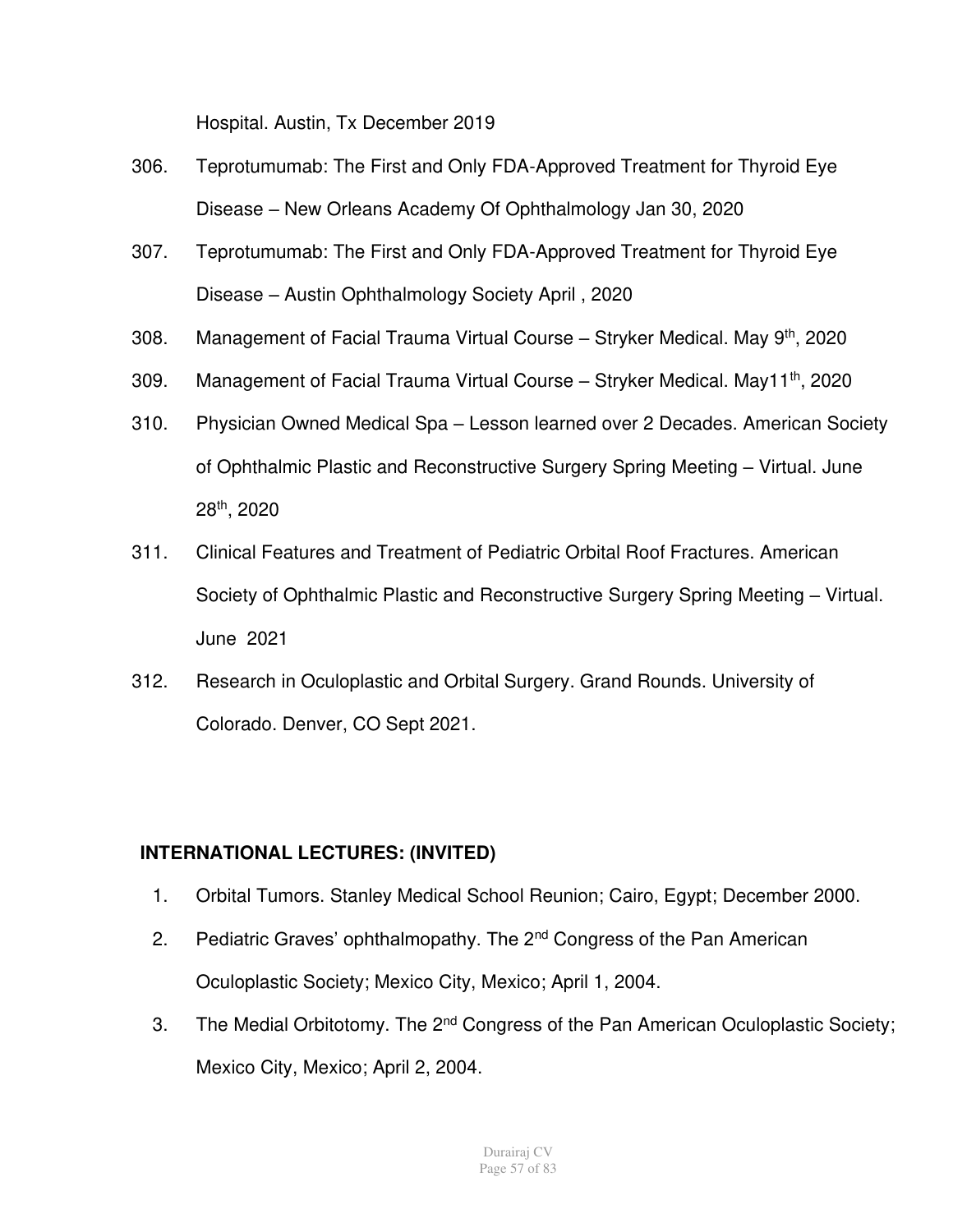- 4. Surgical Teaching: New Technology. Symposium on Ophthalmology Resident Education at the 25<sup>th</sup> Pan American Congress of Ophthalmology, Santiago, Chile; March 18, 2005.
- 5. Pediatric Thyroid Eye Disease Clinical Features and Treatment. Brazilian National Oculoplastics Congress; Sao Paulo, Brazil; April 29, 2005.
- 6. The Visible Human Orbit. Brazilian National Oculoplastics Congress; Sao Paulo, Brazil; April 30, 2005.
- 7. 3-D Conformal Radiation in the Treatment of Optic Nerve Sheath Meningioma. Brazilian National Oculoplastics Congress; Sao Paulo, Brazil; April 30, 2005.
- 8. Clinical Features and Treatment of Thyroid-related Orbitopathy in the Pediatric and Adult Patient. University of Florence; Florence, Italy; November 10, 2006.
- 9. Orbital Anatomy. Dept. of Ophthalmology. University of Bologna. Bologna, Italy. September 24, 2008.
- 10. Complications of Blepharoplasty. University of Bologna. Bologna, Italy. September 24, 2008.
- 11. Eyelid Neoplasms. University of Bologna. Bologna, Italy. September 24, 2008.
- 12. Orbital Tumors in the Adult and Pediatric Patient. University of Bologna. Bologna, Italy. September 24, 2008.
- 13. Principles of Eyelid Reconstruction. University of Bologna. Bologna, Italy. September 24, 2008.
- 14. Endoscopic Dacryocystorhinostomy vs. External Dacryocystorhinostomy. Middle East African Council of Ophthalmology. Bahrain; March 26, 2009.
- 15. Evaluation and Management of Orbital Trauma. Middle East African Council of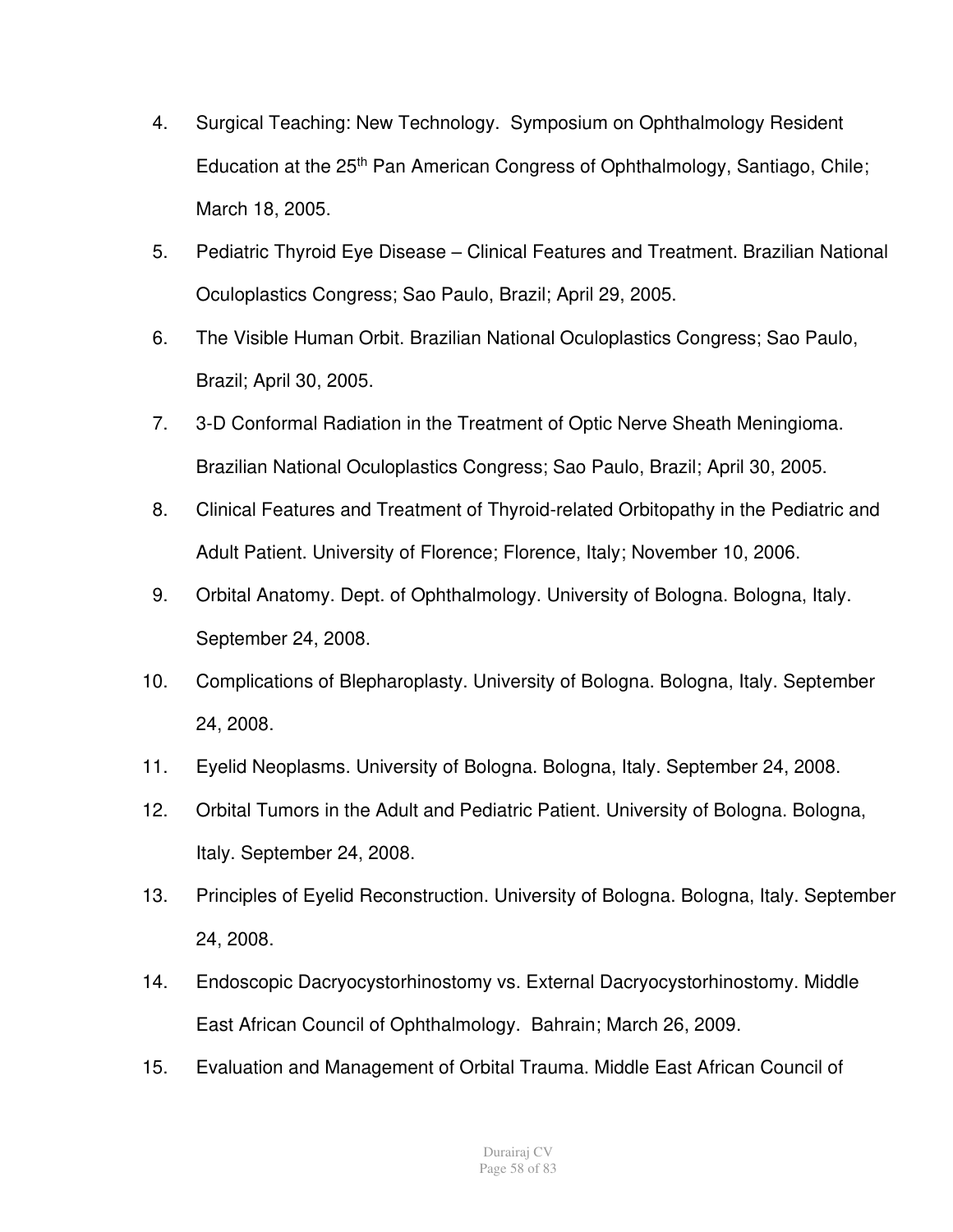Ophthalmology. Bahrain; March 26, 2009.

- 16. Pediatric and Adult Orbital Tumors. Middle East African Council of Ophthalmology. Bahrain; March 26, 2009.
- 17. Orbital Trauma. University of Bologna International Summer School. Lecce, Italy. September 22, 2009.
- 18. Pediatric and Adult Orbital Tumors. University of Bologna International Summer School. Lecce, Italy. September 22, 2009.
- 19. Clinical Features and Management of Orbital Fractures. Torrevieja Hospital. Alicante, Spain. April 15, 2010.
- 20. A Day in the Life of a Pediatric Orbital Surgeon. Valencia Ophthalmologic Society Congress. Valencia, Spain. April 16, 2010.
- 21. Orbit Fracture Management. Valencia Ophthalmologic Society Congress. Valencia, Spain. April 16, 2010.
- 22. Eyelid Reconstruction. Valencia Ophthalmologic Society Congress. Valencia, Spain. April 16, 2010.
- 23. Management of Orbital Fractures. Mexican Society of Oculoplastics. Mexico City, Mexico. July 27, 2011
- 24. Clinical Features of Orbital Floor Fractures. Orbital Fracture Course. Mexico City, Mexico. July 28, 2011
- 25. The Transcaruncular approach to Medial Wall Fracture Repair. Orbital Fracture Course. Mexico City, Mexico. July 28, 2011
- 26. A Day in the Life of A Pediatric Orbit Surgeon. University of Toronto Department of Ophthalmology And Vision Sciences Grand Rounds. Toronto, Canada Dec 15, 2011.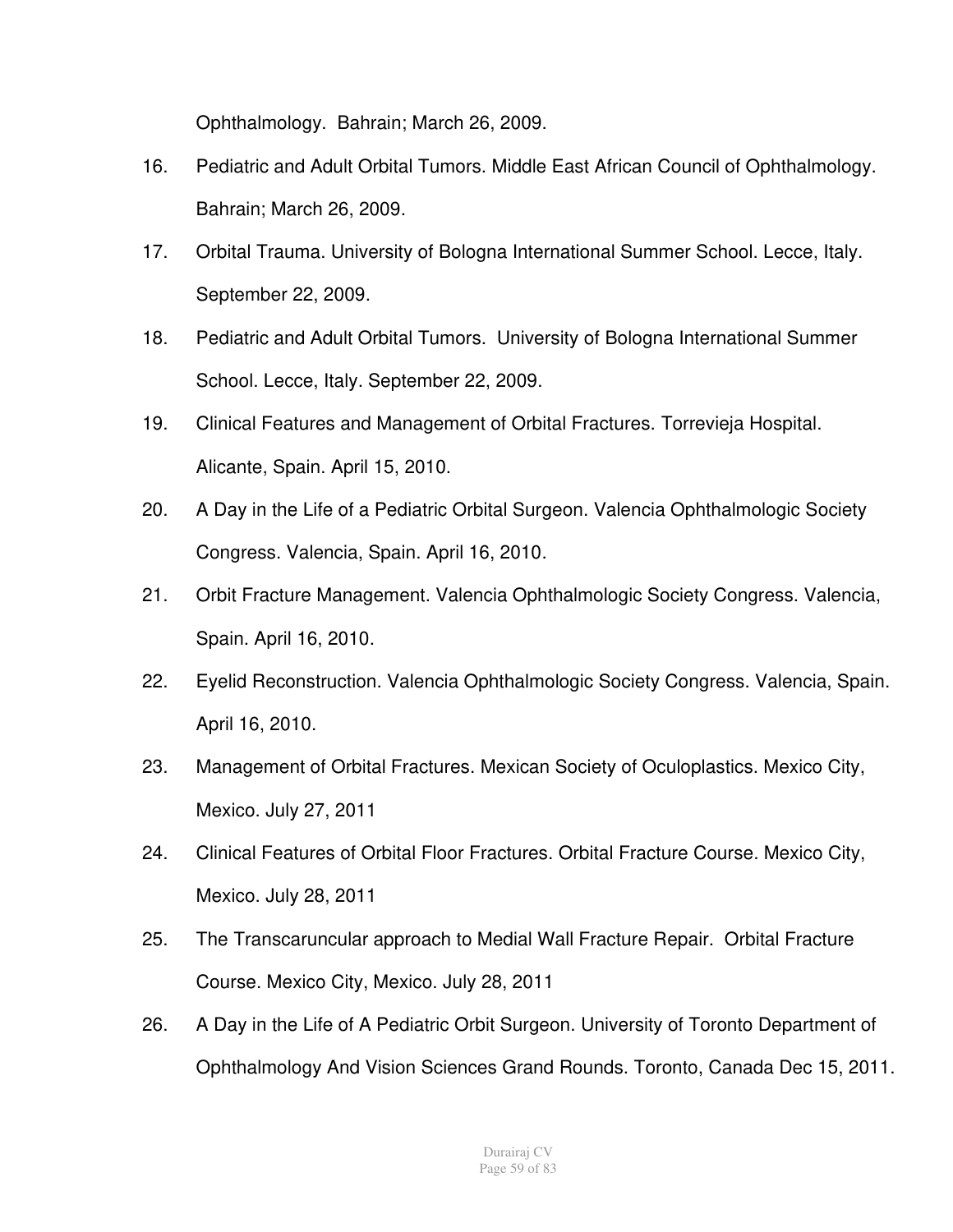- 27. Orbit Fractures. University of Toronto Department of Ophthalmology And Vision Sciences. Toronto, Canada Dec 16, 2011.
- 28. Eyelid Neoplasms. University of Toronto Department of Ophthalmology And Vision Sciences. Toronto, Canada Dec 16, 2011
- 29. Eyelid Reconstruction. University of Toronto Department of Ophthalmology And Vision Sciences. Toronto, Canada Dec 16, 2011
- 30. Adult Orbital Tumors. University of Toronto Department of Ophthalmology And Vision Sciences. Toronto, Canada Dec 16, 2011
- 31. A Day in the Life of a Pediatric Orbital Surgeon. Valencia Ophthalmologic Society Congress. Valencia, Spain. April 20, 2012.
- 32. Clinical Features and Treatment of Orbital Fractures. Valencia Ophthalmologic Society Congress. Valencia, Spain. April 20, 2012.
- 33. Eyelid Reconstruction. Valencia Ophthalmologic Society Congress. Valencia, Spain. April 20, 2012.
- 34. Adult Orbital Tumors. Valencia Ophthalmologic Society Congress. Valencia, Spain. April 20, 2012.
- 35. Thyroid Eye Disease. Valencia Ophthalmologic Society Congress. Valencia, Spain. April 20, 2012.
- 36. A Day in the Life of A Pediatric Orbit Surgeon Nordic Society of Ophthalmic Plastic and Reconstructive Surgery ( NOSOPRS ) Congress. Stavanger, Norway. June 14- 15, 2013
- 37. Clinical Features and Treatment of Orbital Fractures – Nordic Society of Ophthalmic Plastic and Reconstructive Surgery ( NOSOPRS ) Congress. Stavanger,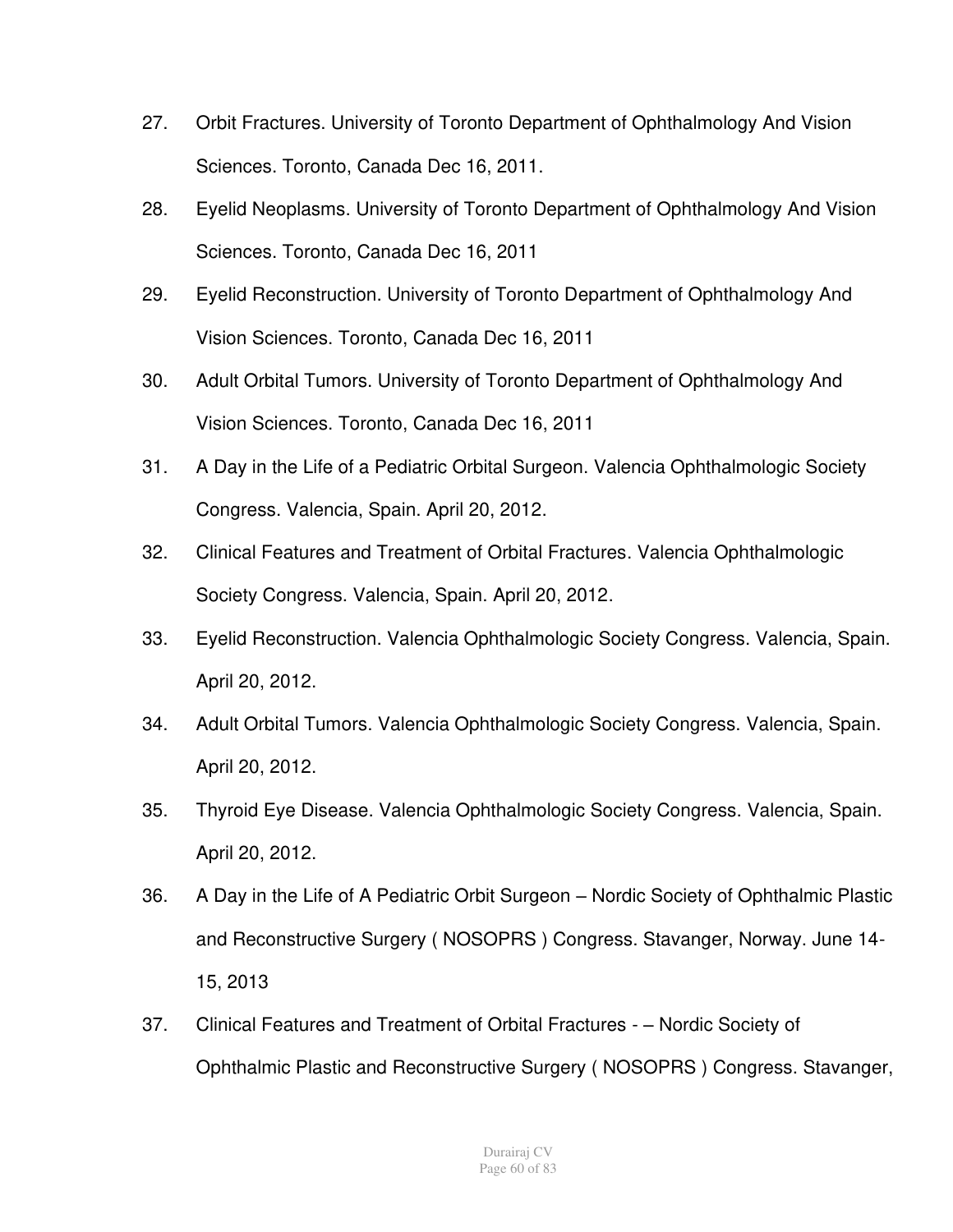Norway. June 14-15, 2013

- 38. Orbital Anatomy Clinical Applications. American Academy of Otolaryngology Head and Neck Surgery Foundation. Vancouver, Canada Oct 2, 2013
- 39. A Day in the Life of a Pediatric Orbit Surgeon. Oculoplastica sin Fronteras. Congreso Panamericano. Cancun, Mexico Oct 12-14
- 40. Eyelid Neoplasms Breaking Bad. Oculoplastica sin Fronteras. Congreso Panamericano. Cancun, Mexico Oct 12-14
- 41. Pediatric Orbital Cellulitis Notes from the Battlefield. Oculoplastica sin Fronteras. Congreso Panamericano. Cancun, Mexico Oct 12-14

## **COURSES:**

- 1. Orbital Dissection Course. Durairaj VD, Mayo Clinic, Rochester, Minnesota, 1999- 2001.
- 2. Correction of post blepharoplasty lower eyelid retraction with spacer graft and canthoplasty. Live Surgery Symposium. The 2<sup>nd</sup> Congress of the Pan American Oculoplastic Society. Mexico City, Mexico, March 31, 2004.
- 3. Ophthalmology for the Primary Care Provider Co-course Director. Denver, Colorado; April 21, 2007.
- 4. Ophthalmology for the Primary Care Provider Co-course Director. Denver, Colorado; May 10, 2008.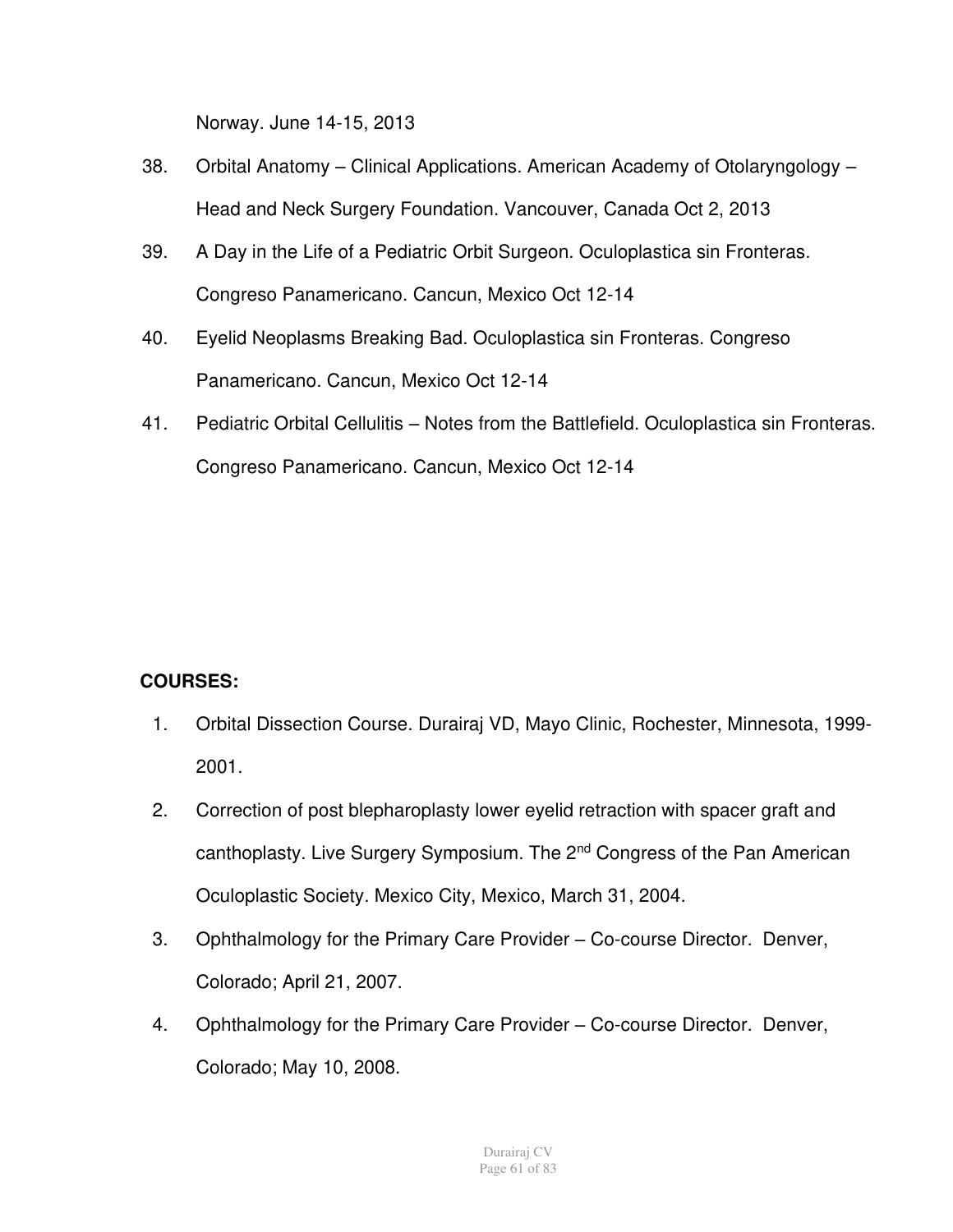- 5. Eyelid Reconstruction Breakfast with the Experts. The American Academy of Ophthalmology. Atlanta, Georgia; November 2008.
- 6. Multidisciplinary Approach to Orbital and Adnexal Oncology/Oculoplastic Surgery. Co-course Director. MD Anderson Cancer Center. Houston, Texas; March 6, 2009.
- 7. Oculoplastic and Orbital Surgery Basic Science Course Web-Based. Tulane University. August 8, 2009
- 8. Periocular Trauma. Co-Director. The American College of Surgeons Annual Meeting. Chicago, Illinois; October 12, 2009.
- 9. 15<sup>th</sup> Annual Orbital/Facial Anatomy and Dissection Course. Wilford Hall Medical Center. San Antonio, Texas; August 23-27, 2010.
- 10. Clinical Controversies in Oculoplastic Surgery Point Counterpoint. Co-Director. The Joint Meeting of the Asia Pacific Ophthalmology Association and American Academy of Ophthalmology. Beijing, China. September 15-19, 2010.
- 11. Orbital Fracture Repair: Plating Workshop. LAB499. American Academy of Ophthalmology. October 25, 2011. Orlando, Florida.
- 12. American Society of Ophthalmic Plastic and Reconstructive Surgery Fellows Fracture Course – Course Director. Tucson, Arizona. May 16-17, 2012
- 13. Clinical Features and Treatment of Orbital Trauma. The Miami Anatomical Research Center. August 24-25, 2012. Miami, Florida.
- 14. Co Director. Advances in Orbital Oncology and Oculofacial Plastic Surgery, Houston, Texas. February 8-9, 2013.
- 15. The Lancaster Course in Ophthalmology Visiting Professor. Waterville, Maine 2013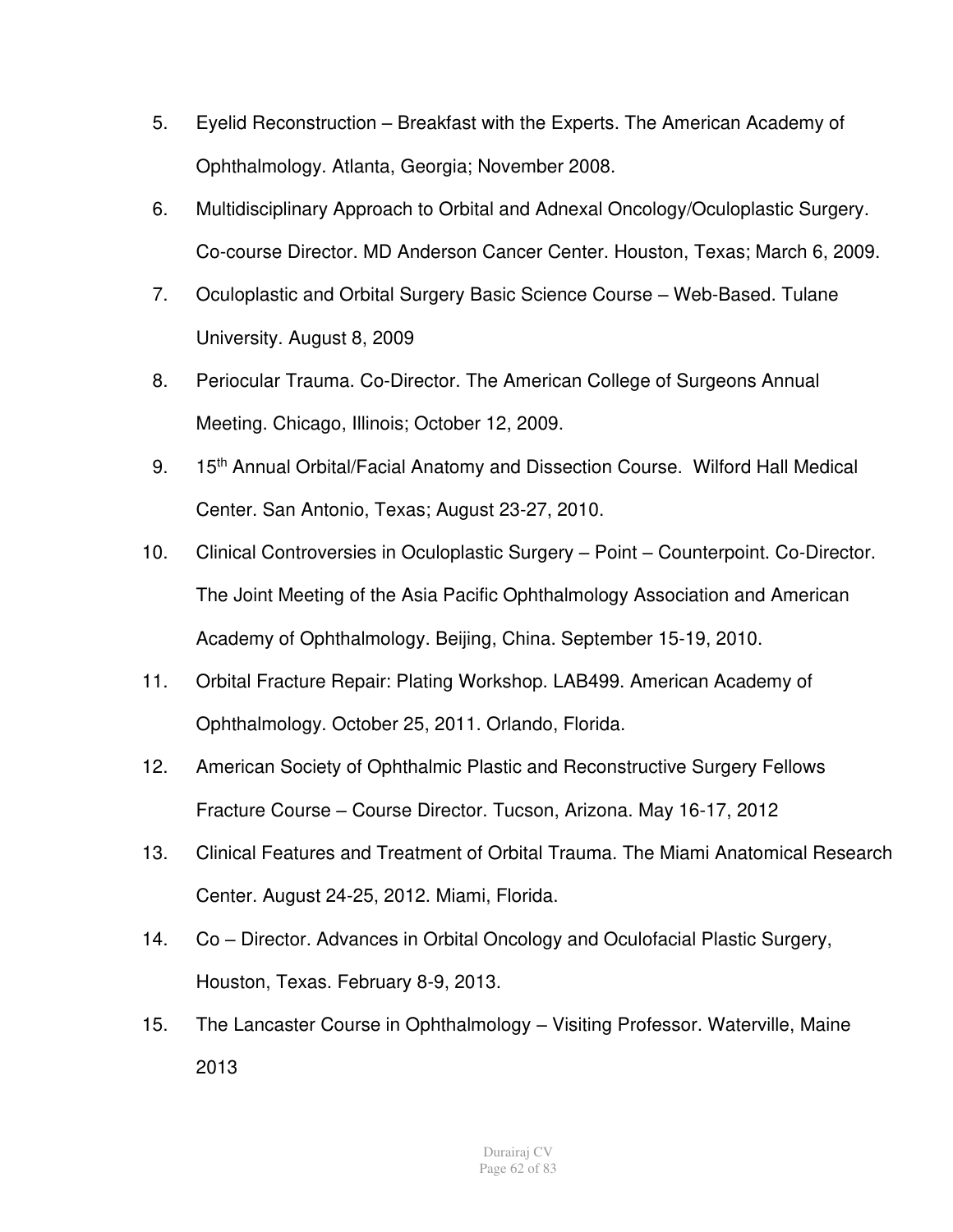- 16. Endoscopic Orbital Surgery Current and Future Applications Miniseminar. American Academy of Otolaryngology – Head and Neck Surgery Foundation. Vancouver, Canada October 2, 2013
- 17. Facial Fracture Repair: Better Outcomes and Improved Technique American Academy of Ophthalmology Annual Meeting. November 17, 2013. New Orleans, LA.
- 18. Texas Oculoplastic Consultants Live Surgery Symposium. Moderator. Austin, Texas. March 28, 2014.
- 19. American Society of Ophthalmic Plastic and Reconstructive Surgery Fellows Fracture Course – Course Director. Deer Valley, Utah. June 19, 2014
- 20. 2015 Spring American Society of Ophthalmic Plastic and Reconstructive Surgery Meeting – Program Chair. St Thomas, US Virgin Islands May 13-17, 2015

## **BASIC SCIENCE COURSES:**

- 1. Orbital anatomy. Basic and Clinical Science Course, Department of Ophthalmology, University of Colorado, Denver, Colorado; October 23, 2001.
- 2. Eyelid anatomy and orbital anatomy. Basic and Clinical Science Course, Department of Ophthalmology, University of Colorado, Denver, Colorado; February 26, 2002.
- 3. Evaluation of orbital disorders, orbital trauma, and congenital orbital anomalies. Basic and Clinical Science Course, Department of Ophthalmology, University of Colorado, Denver, Colorado; March 5, 2002.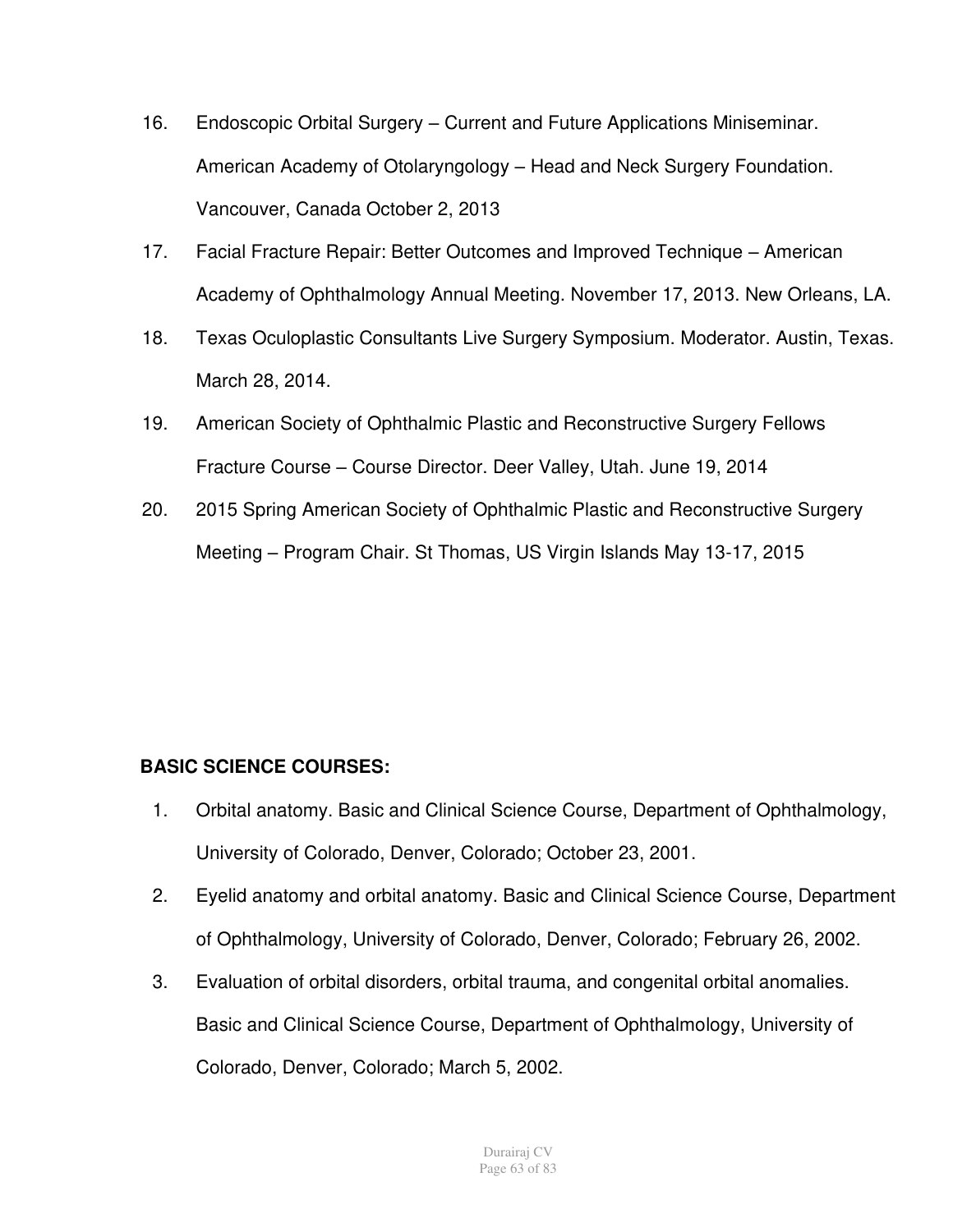- 4. Infectious and inflammatory disorders and orbital neoplasms. Basic and Clinical Science Course, Department of Ophthalmology, University of Colorado, Denver, Colorado; March 12, 2002.
- 5. Orbital surgery and the anophthalmic socket. Basic and Clinical Science Course, Department of Ophthalmology, University of Colorado, Denver, Colorado; March 19, 2002.
- 6. Orbital and Periocular Soft Tissue Anatomy. Basic and Clinical Science Course, Department of Ophthalmology, University of Colorado, Aurora, Colorado; September 13, 2004.
- 7. Inflammatory and Infectious Diseases of the Orbit. Basic and Clinical Science Course, Department of Ophthalmology, University of Colorado, Aurora, Colorado; March 28, 2005.
- 8. The Anophthalmic Socket. Basic and Clinical Science Course, Department of Ophthalmology, University of Colorado, Aurora, Colorado; April 4, 2005.
- 9. Orbit, Eyelids and Lacrimal System. Basic and Clinical Science Course, Dept. of Ophthalmology, University of Colorado, Aurora, Colorado; April 12, 2007.
- 10. Orbit, Eyelids and Lacrimal System. Basic and Clinical Science Course, Dept. of Ophthalmology, University of Colorado, Aurora, Colorado; April 23, 2008.
- 11. Orbital Tumors. Basic and Clinical Science Course, Dept. of Ophthalmology, University of Colorado, Aurora, Colorado; January 25, 2010.
- 12. Eyelid Neoplasms and Eyelid Reconstruction. Basic and Clinical Science Course, Dept. of Ophthalmology, University of Colorado, Aurora, Colorado; March 8, 2010
- 13. Orbital Jeopardy. Basic and Clinical Science Course, Dept. of Ophthalmology,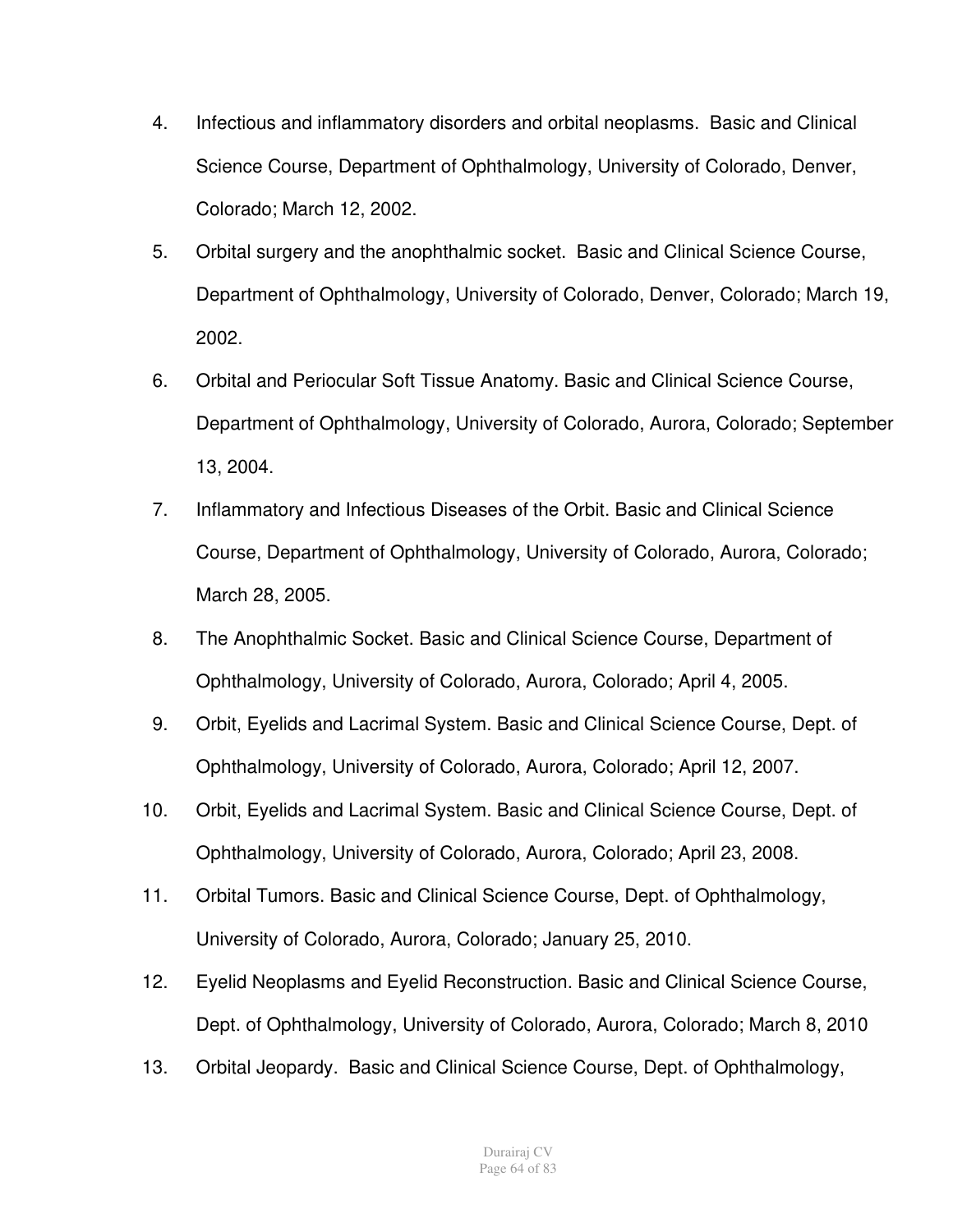University of Colorado, Aurora, Colorado; March 11, 2010

- 14. Oculoplastic and Orbital Surgery Basic Science Course Web-Based. Tulane University. May 2011.
- 15. Orbital Fracture Repair: Plating Workshop. LAB499. American Academy of Ophthalmology. October 25, 2011. Orlando, Florida.
- 16. Oculoplastic and Orbital Surgery Basic Science Course Web-Based. Tulane University. Feb/March 2012
- 17. Pediatric and Adult Orbital Tumors. Basic and Clinical Science Course, Department of Ophthalmology, University of Colorado. Aurora, CO. September 7, 2012.
- 18. Eyelid Neoplasms. Basic and Clinical Science Course, Department of Ophthalmology, University of Colorado. Aurora, CO. September 7, 2012.
- 19. Orbital Trauma. Basic and Clinical Science Course, Department of Ophthalmology, University of Colorado. Aurora, CO. August 16, 2013

## **ABSTRACTS/POSTERS:**

- 1. Shea C, **Durairaj VD**, Bateman JB. Measurement of Astigmatism by Different Lid Specula (poster). American Association of Pediatric Ophthalmology and Strabismus annual meeting, Toronto, Canada; March 1999.
- 2. Forstot L, Kouyoumdjian GA, **Durairaj VD**. Mycobacterium Chelonae Keratitis after PRK (poster). American Academy of Ophthalmology annual meeting, Orlando, Florida; November 1999.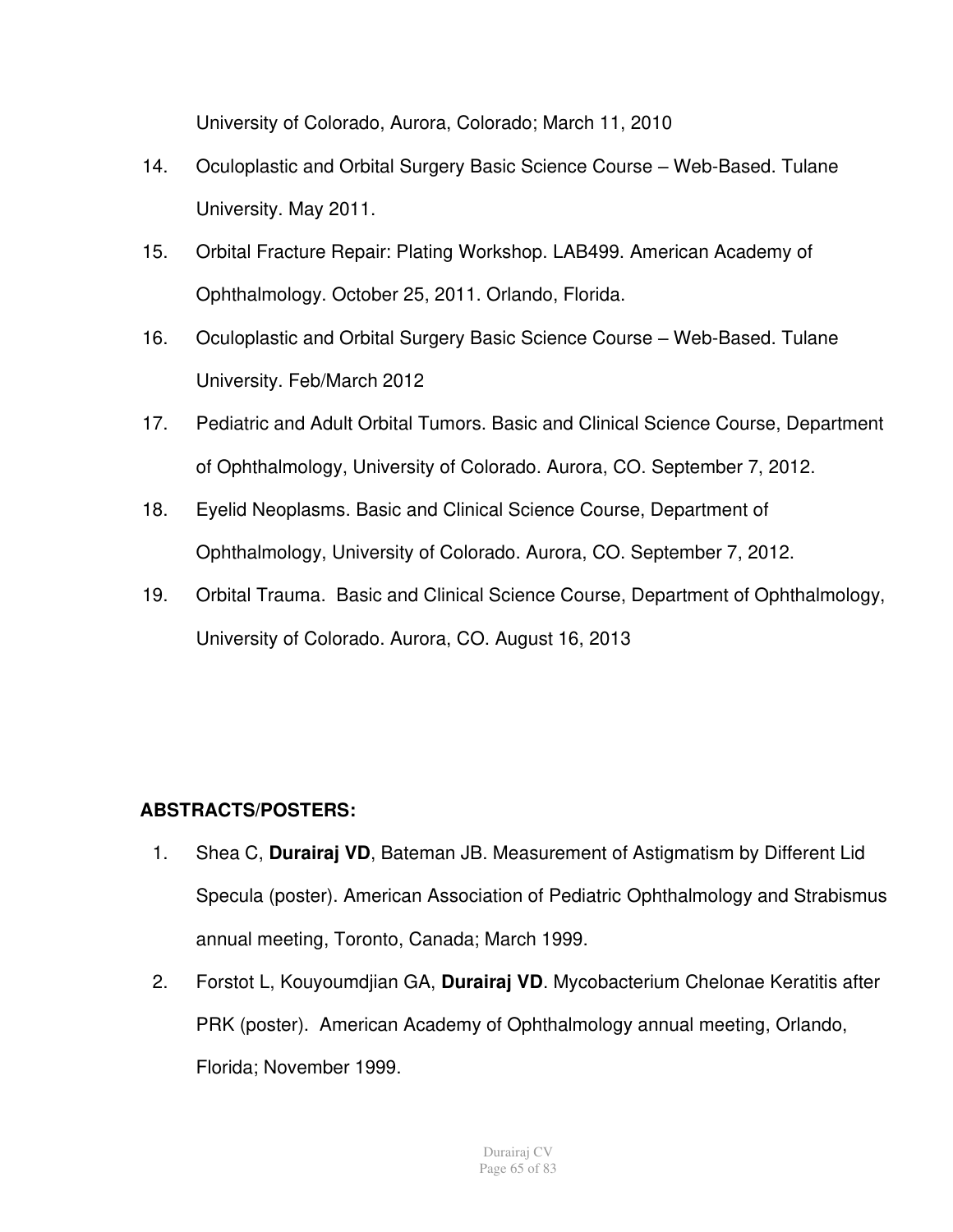- 3. Morrisey MC, Bateman JB, **Durairaj VD**, Kelley PE, Elias ER. Delineation of the Phenotype of Trisomy 6p/ Monosomy 12p (Unbalanced Translocation) including Novel Nasal and Ophthalmologic Findings (poster). American College of Medical Genetics annual meeting; Kissimmee, Florida; March 5, 2004.
- 4. Oliver SCN, Ciardella AP, **Durairaj VD**, Sands R, Conway J. Early Diagnosis of Organoid Nevus Syndrome, a Rare Phakomatosis: Implications for Surgical Management (poster 3570/B31). Association for Research in Vision and Ophthalmology annual meeting, Ft. Lauderdale, Florida; April 28, 2004.
- 5. Bartlett HM, **Durairaj VD**. Malignant Hidradenoma of the Medial Canthus and Orbit (poster 4696/B20). Association for Research in Vision and Ophthalmology annual meeting, Ft. Lauderdale, Florida; April 29, 2004.
- 6. Davidson RS, **Durairaj VD**, Erlanger M, Gregory D, Taravella MJ. Tarsoconjunctival Pedicle Flap for the Treatment of a Severe Scleral Melt (poster). The World Cornea Congress, Washington, DC; April 13-15, 2005.
- 7. Oliver SCN, On AV, Hawes M, Drack AV, Wojno TH, **Durairaj VD**. Pediatric Golf-Related Ocular Injuries: A Case Series. Poster presented at 2005 Annual Spring Pediatrics Poster Session, The Children's Hospital; Denver, Colorado; May 20, 2005.
- 8. Oliver SCN, On AV, Hawes M, Drack AV, Wojno TH, **Durairaj VD**. Pediatric Golf-Related Ocular Injuries: A Case Series. Poster presented at American Association of Pediatric Ophthalmology and Strabismus annual meeting; Keystone, Colorado; March 17, 2006.
- 9. McFarlane R, Ryder J, **Durairaj VD**, Wood B, Argenyi Z. An unusual presentation of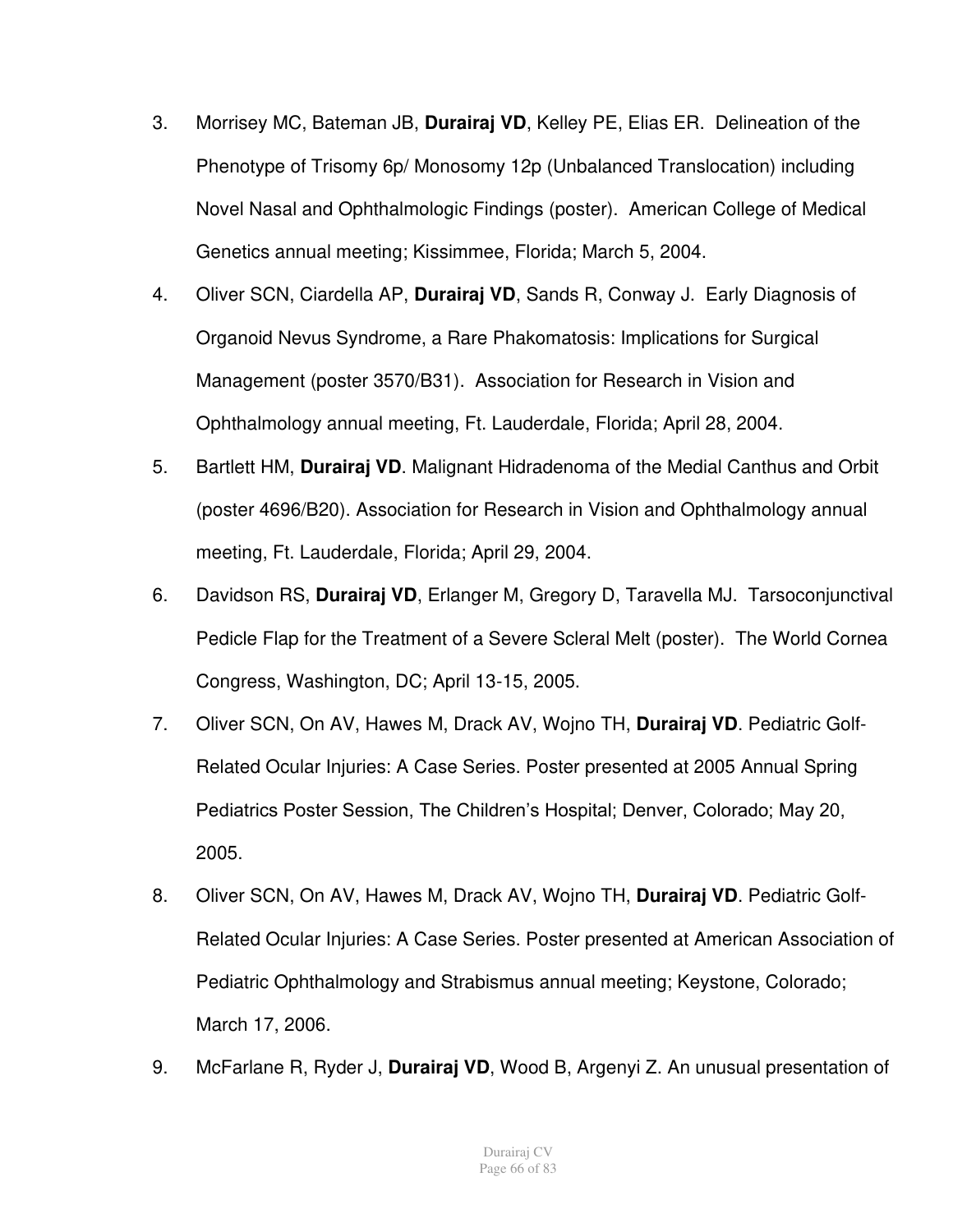monocytic aleukemic leukemia cutis. American Society of Dermatopathology. Chicago, Illinois; October, 2006.

- 10. Golnik KC, Lee AG, **Durairaj VD** (as part of the Program Director Medical Education Research Group). The On-Call Assessment Tool: Inter-rater Reliability Determination. P0551. American Academy of Ophthalmology, Las Vegas, Nevada; November 13, 2006.
- 11. McFarlane R, Ryder J, **Durairaj VD**, Wood B, Argenyi Z. An unusual presentation of monocytic aleukemic leukemia cutis. J Cutaneous Pathology 2007:34:79-138.
- 12. Asadi-Zeydabadi M, Newman F, Stuhr K, Ding M, **Durairaj V**, Kavanagh B. Visual Sensations During Megavoltage Radiotherapy to the Orbit Attributable to Cherenkov Radiation. The American Associates of Physicists in Medicine 49<sup>th</sup> Annual Meeting, Minneapolis, Minnesota; June 22-26, 2007.
- 13. Hink EM, Kingdom TT, **Durairaj VD**. Orbital applications of image guidance surgery in complex sino-orbital disease. The Orbital Society. New York, New York; September 25, 2008.
- 14. Ramakrishnan VR, Hink EM, **Durairaj VD**, Kingdom TT. Outcomes after endoscopic dacryocystorhinostomy without mucosal flap preservation. American Rhinological Society, San Diego, California; 2007.
- 15. Scapa VI, Vaughn RC, Kingdom TT, **Durairaj VD**. Dacryocystitis as the initial presentation of invasive fungal sinusitis. Annual Fall Meeting of the American Rhinological Society, Chicago, Illinois. September 2008.
- 16. Ramakrishnan VR, Hink EM, **Durairaj VD**, Kingdom TT. Diagnosis and Endoscopic Management of Acquired Nasolacrimal Duct Obstruction Secondary to Radioactive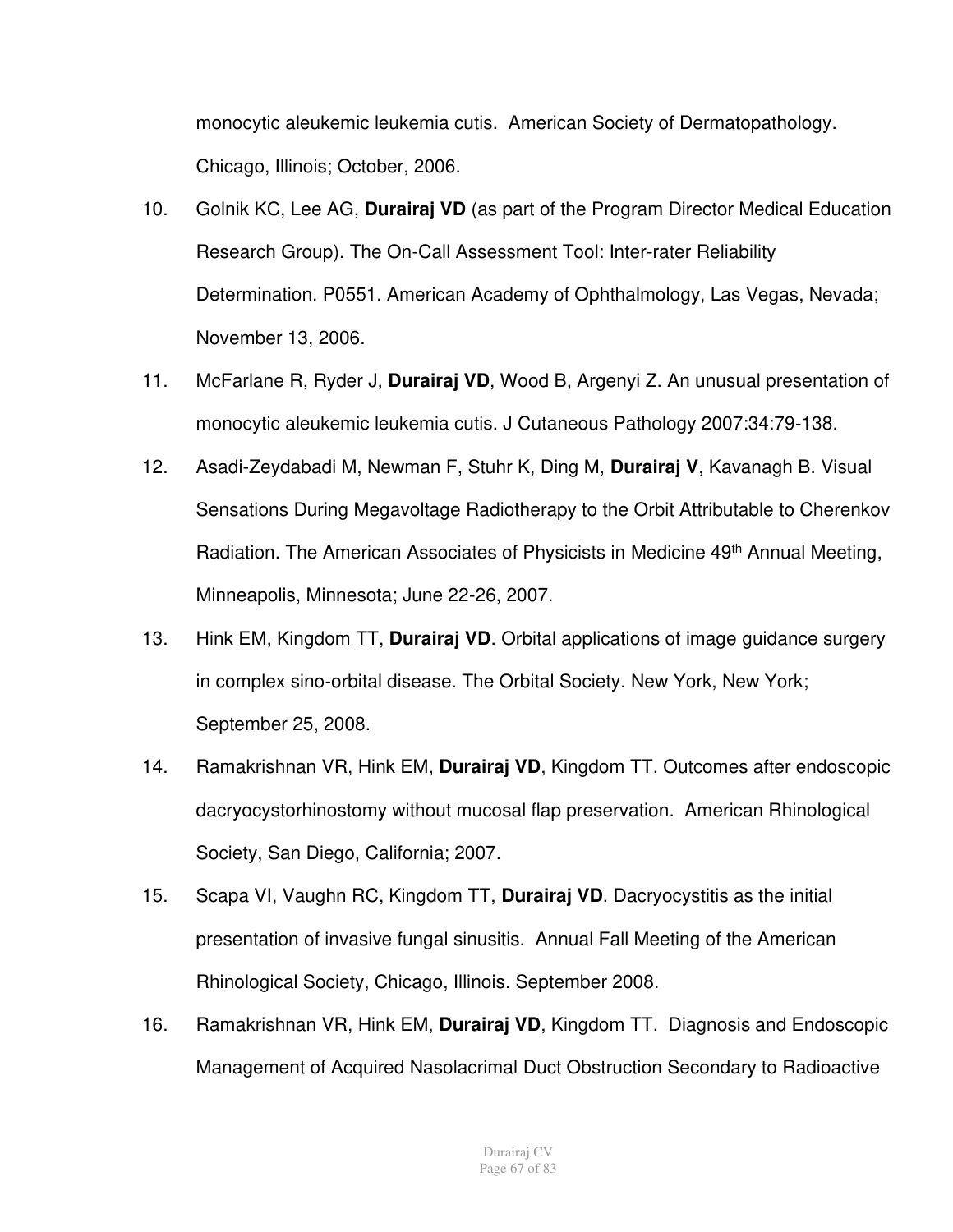Iodine Treatment for Thyroid Malignancy. Annual Fall Meeting of the American Rhinological Society, Chicago, Illinois. September 2008.

- 17. Hink EM, Kullman G, **Durairaj VD.** Clinical Features and Treatment of Pediatric Orbital Roof Fracture. American Society of Plastic and Reconstructive Surgery Annual Fall Meeting. Atlanta, Georgia. November 2008.
- 18. Dixon JA, Olson JL, **Durairaj VD**, Mandava N. The Rate of Ptosis following Subtenons Corticosteroid Injection. (Poster 5014/A615) Association for Research in Vision and Ophthalmology annual meeting, Ft. Lauderdale, Florida; May, 2009.
- 19. Gonzalez MO, Hink EM, **Durairaj VD**. Invasive fungal sinusitis as the initial presentation of dacryocystitis in 2 patients. Poster presentation. Annual Fall Meeting of the American Society of Ophthalmic Plastic and Reconstructive Surgery. San Francisco, California; October 2009.
- 20. Horsley MB, Amato MM, Walvick M, Mawn LA, Laquis SJ, Cahill KV, Dolman P, **Durairaj VD**. Atypical Orbital Presentations of Methicillin-Resistant Staphylococcus Aureus. Annual Fall Meeting of the American Academy of Ophthalmology. San Francisco, California; October 2009.
- 21. Ayala R, Edwards D, **Durairaj VD**. Web-based Lecture Series: A Novel Tool in Resident Education Involving Multiple Residency Programs. 44th Annual Meeting of the Association of University Professors of Ophthalmology. Sarasota, Florida; January 2010.
- 22. Wudel JM, Kingdom TT, **Durairaj VD**. Outcomes after Dacryocystorhinostomy in Patients with Nasolacrimal Duct Obstruction Secondary to Sarcoidosis. American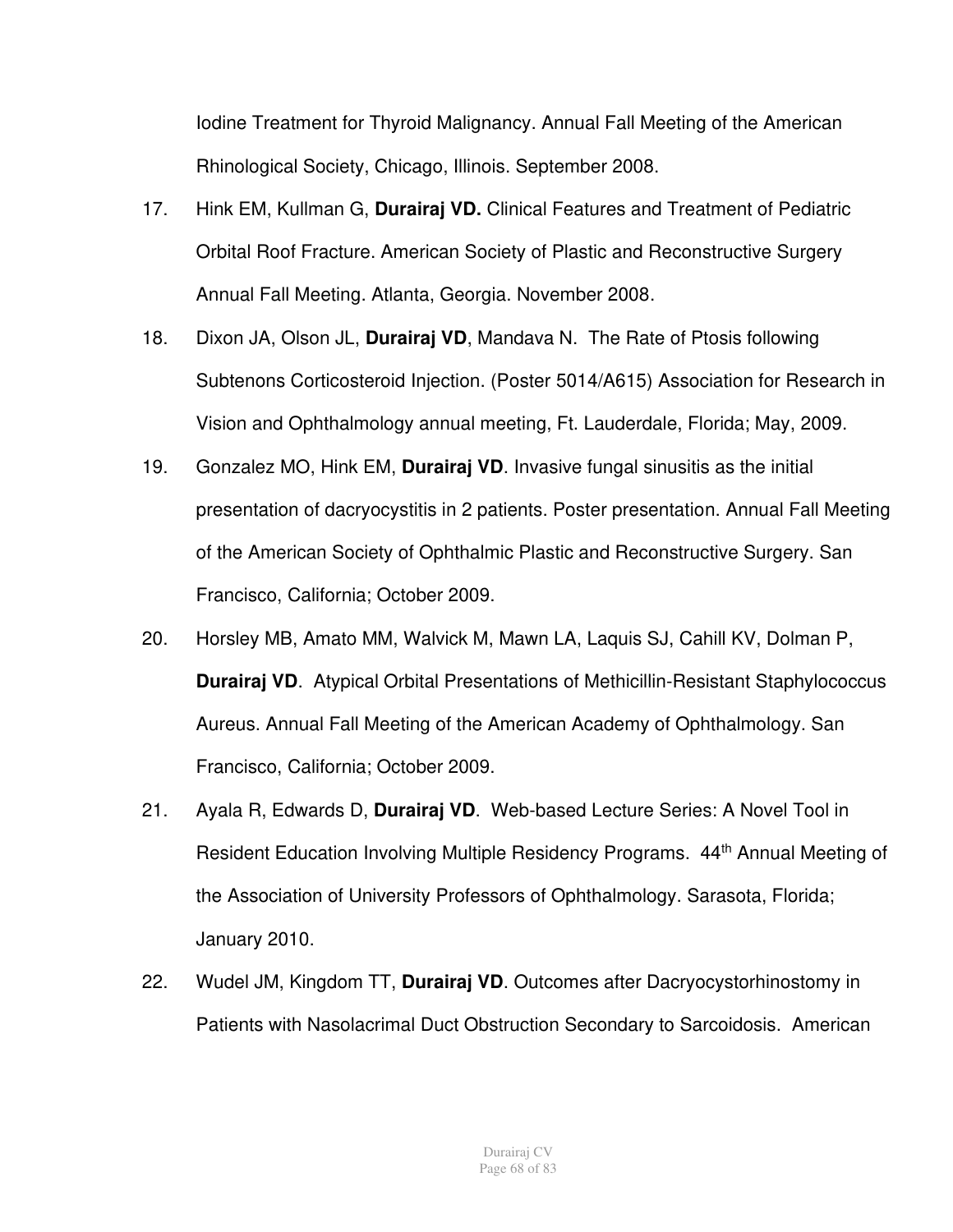Rhinologic Society 2010 Spring Scientific Meeting. Las Vegas, Nevada. April 29, 2010

- 23. Wong LJ, **Durairaj VD**, Oliver SCN. Fusobacterium nucleatum Endophthalmitis Following Dental Procedures. Poster presentation at Association for Research in Vision and Ophthalmology ( 374/A37). Ft. Lauderdale, Florida. May 4, 2010.
- 24. McCourt EA, Hink EM, Olson J, Mandava M, **Durairaj VD**, Oliver SCN. Isolated Group B Streptococcal Endogenous Endophthalmitis Simulating Retinoblastoma in a Healthy full term Infant. Poster presentation at Association for Research in Vision and Ophthalmology ( 513/A12). Ft. Lauderdale, Florida; May 4, 2010.
- 25. Sniegowski MC, **Durairaj VD**. Small Incision, Sutureless Repair of Subconjunctival Fat Prolapse. Poster presentation at Association for Research in Vision and Ophthalmology ( 374/A29). Ft. Lauderdale, Florida; May 4, 2010.
- 26. Seltz LB, Smith J, **Durairaj VD**, Enzenauer R, Todd J. Microbiology and Antibiotic Management of Orbital Cellulitis. Poster presentation at Pediatric Academic Society Annual Meeting. Vancouver, Canada; May 1-5 2010.
- 27. McCourt EA, Hink EM, Olson J, Mandava M, **Durairaj VD**, Oliver SCN. Isolated Group B Streptococcal Endogenous Endophthalmitis Simulating Retinoblastoma in a Healthy full term Infant. American Society of Ophthalmic Plastic and Reconstructive Surgery National Spring Meeting. Aspen, Colorado; June 11, 2010.
- 28. Chen H, Neumeir Anna, **Durairaj VD**. Clinical Features and Treatment of Pediatric Facial Dog Bites. American Society of Ophthalmic Plastic and Reconstructive Surgery National Spring Meeting. Aspen, Colorado; June 11, 2010.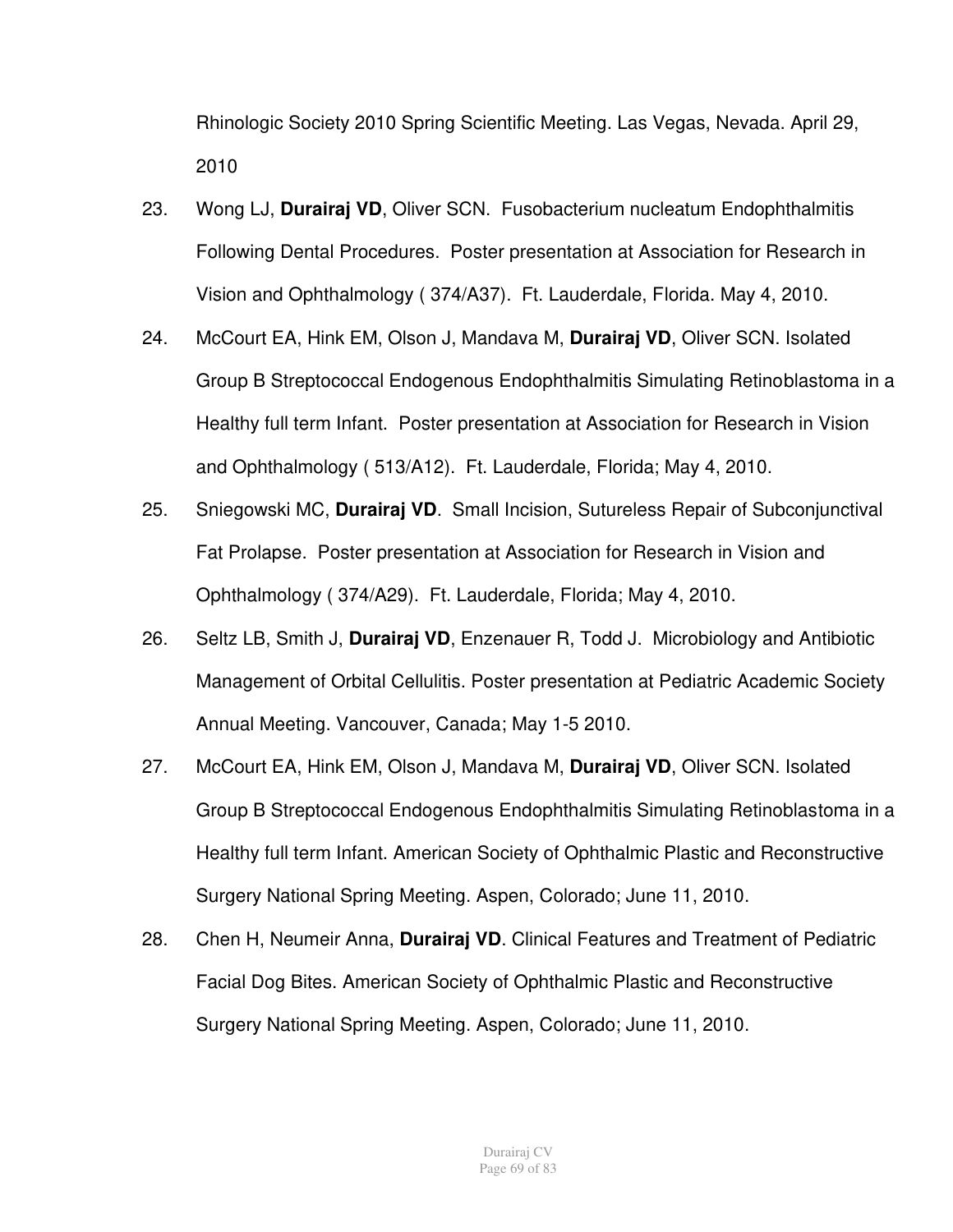- 29. **Durairaj VD**, Gregory D, Sniegowski MC, Davidson RS. Small Incision, Sutureless Repair of Subconjunctival Fat Prolapse. American Society of Ophthalmic Plastic and Reconstructive Surgery National Spring Meeting. Aspen, Colorado; June 11, 2010.
- 30. Hink EM, Kullman G, **Durairaj VD**. Pediatric Orbital Roof Fractures. American Society of Ophthalmic Plastic and Reconstructive Surgery National Spring Meeting. Aspen, Colorado; June 12, 2010.
- 31. Wudel JM, Kingdom TT, **Durairaj VD**. Outcomes after Dacryocystorhinostomy in Patients with Nasolacrimal Duct Obstruction Secondary to Sarcoidosis. American Society of Ophthalmic Plastic and Reconstructive Surgery National Spring Meeting. Aspen, Colorado; June 12, 2010.
- 32. **Durairaj VD**, Chen H, Neumeier A. Clinical Features and Treatment of Ophthalmic Injuries associated with Pediatric Facial Dog Bites. University of Colorado Denver Department of Ophthalmology 14<sup>th</sup> Annual Resident, Fellow, and Faculty Alumni Day. Aurora, Colorado; June 19, 2010.
- 33. Wudel JM, Kingdom TT, **Durairaj VD**. Outcomes after Dacryocystorhinostomy in Patients with Nasolacrimal Duct Obstruction Secondary to Sarcoidosis. University of Colorado Denver Department of Ophthalmology 14<sup>th</sup> Annual Resident, Fellow, and Faculty Alumni Day. Aurora, Colorado; June 19, 2010.
- 34. Sniegowski MC, Hink EM, Kingdom TT, **Durairaj VD**. Complex orbital and Sinoorbital Disease – Image Guidance Surgery. University of Colorado Denver Department of Ophthalmology 14<sup>th</sup> Annual Resident, Fellow, and Faculty Alumni Day. Aurora, Colorado; June 19, 2010.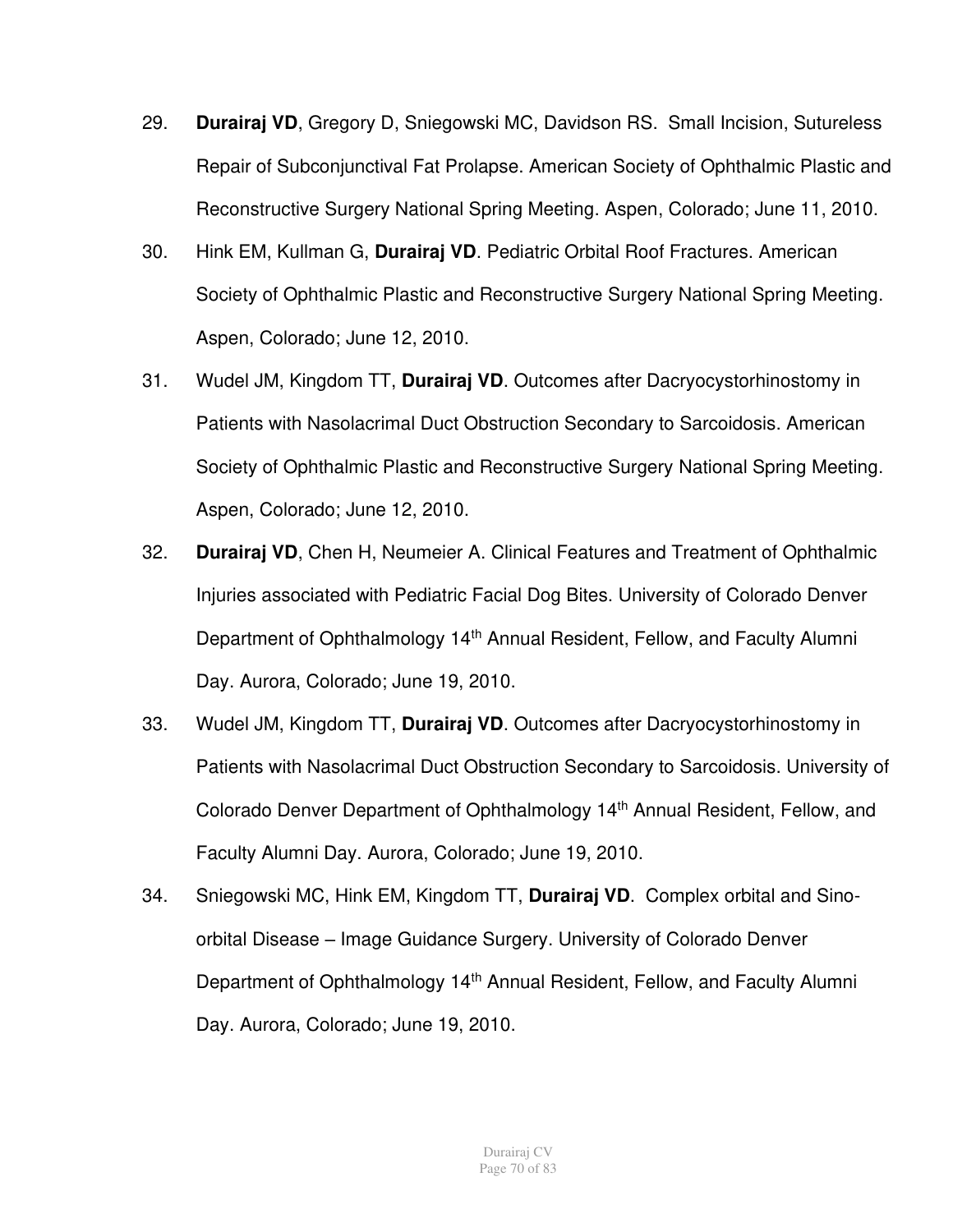- 35. Wong L, **Durairaj VD**, Oliver SCN. Fusobacterium Nucleatum endophthalmitis: possible association with dental procedure. University of Colorado Denver Department of Ophthalmology 14<sup>th</sup> Annual Resident, Fellow, and Faculty Alumni Day. Aurora, Colorado; June 19, 2010.
- 36. Smith J, Seltz B, **Durairaj VD**. Clinical features, microbiology, and antibiotic management of orbital cellulitis in a pediatric population. University of Colorado Denver Department of Ophthalmology 14<sup>th</sup> Annual Resident, Fellow, and Faculty Alumni Day. Aurora, Colorado; June 19, 2010.
- 37. Hink EM, **Durairaj VD**. Pediatric Orbital Roof Fractures. University of Colorado Denver Department of Ophthalmology 14<sup>th</sup> Annual Resident, Fellow, and Faculty Alumni Day. Aurora, Colorado; June 19, 2010.
- 38. Chen H, Neumeier A, **Durairaj VD**. Analysis of Pediatric Facial Dog Bites. The American Academy of Otolaryngology – Head and Neck Surgery Foundation Annual Meeting. Boston, Massachusetts; September 28, 2010.
- 39. Chen H, Neumeier A, **Durairaj VD**. Clinical Features and Treatment of Pediatric Facial Dog Bites. The American Academy of Facial Plastic and Reconstructive Surgery Annual Fall Meeting. Boston, Massachusetts; September 23-26, 2010.
- 40. Chen H, Neumeier A, **Durairaj VD**. Clinical Features and Treatment of Ophthalmic Injuries Associated with Pediatric Facial Dog Bites. Joint Meeting of the Middle East Africa Council of Ophthalmology and the 114th meeting of the American Academy of Ophthalmology, Chicago, Illinois; October 18, 2010.
- 41. Yeilding RH, Sivak-Callcott J, **Durairaj VD**, Kikkawa D, Donahue S, Saunders J, Mawn L. Surgical Excision of High Risk Periorbital Capillary Hemangiomas: A Multi-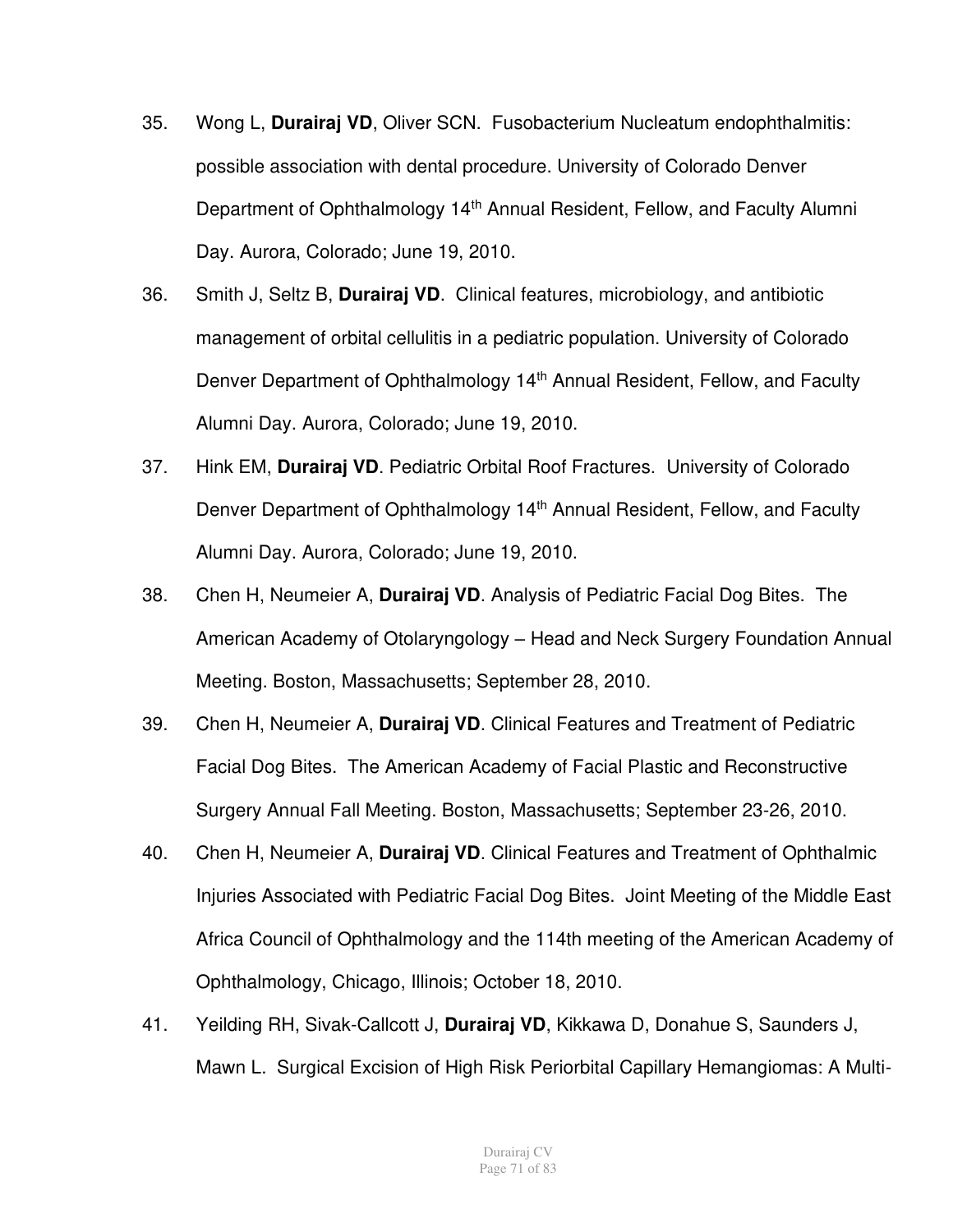Institution Study. American Society of Ophthalmic Plastic and Reconstructive Surgery 41<sup>st</sup> Annual Fall Scientific Symposium. Chicago, Illinois; October 14, 2010.

- 42. Pan CK, **Durairaj VD**, Oliver SCN. Transient Vision Loss and Disc Edema. Grand Rounds: Cases and Experts from Across the Nation. Joint Meeting of the Middle East Africa Council of Ophthalmology and the 114th meeting of the American Academy of Ophthalmology, SYM17, Chicago, Illinois; October 18, 2010.
- 43. Sean Paul, Leslie Wei, Amy Kulak, Paul Langer, John Shore, Dan Gombos, **Vikram Durairaj**, Roman Shinder. Clinical Presentation and Management of Microphthalmos with Orbital Cyst . Poster presentation at Association for Research in Vision and Ophthalmology. Ft. Lauderdale, Florida; May 4, 2011.
- 44. Gonzalez MO, Willoughby B, Hawes MJ, McCracken M, Fante R, **Durairaj VD**. The Colorado Canthoplasty. The American Society of Ophthalmic Plastic and Reconstructive Surgery Spring Meeting. Amelia Island, Florida. February 14, 2011
- 45. Wei LA, Chen H, **Durairaj VD**. Pediatric Facial Fractures from Dog Bites. University of Colorado Denver Department of Ophthalmology 13<sup>th</sup> Annual Resident, Fellow, and Faculty Alumni Day. Aurora, Colorado; June, 2011.
- 46. Sniegowski M, Gregory, D, **Durairaj VD**. Small incision, sutureless repair of Prolapsed Orbital Fat. University of Colorado Denver Department of Ophthalmology 13<sup>th</sup> Annual Resident, Fellow, and Faculty Alumni Day. Aurora, Colorado; June, 2011.
- 47. Gonzalez MO, Willoughby B, McCracken M, Hawes M, **Durairaj VD**. Lid Lifting A Colorado Experience. University of Colorado Denver Department of Ophthalmology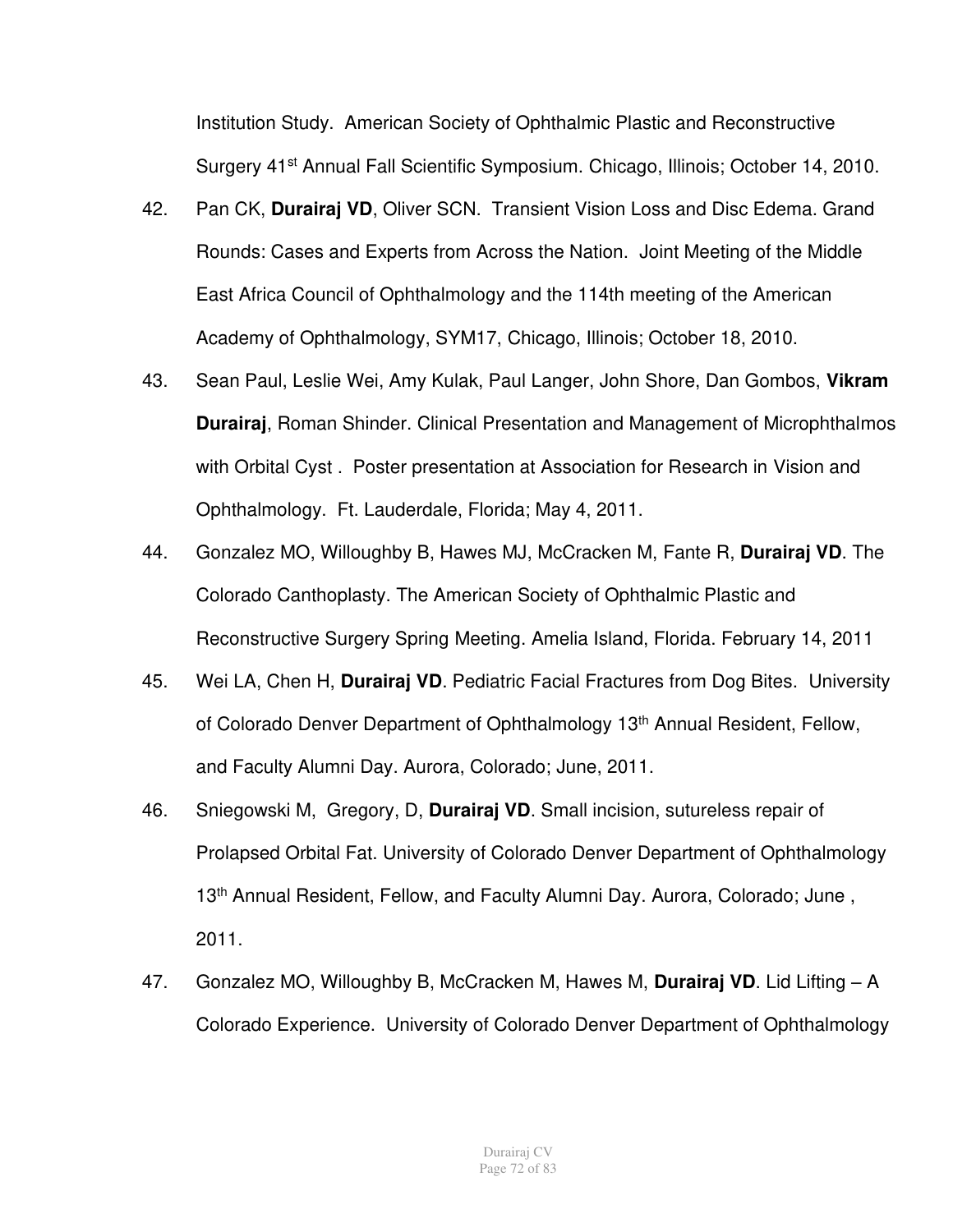13<sup>th</sup> Annual Resident, Fellow, and Faculty Alumni Day. Aurora, Colorado; June, 2011.

- 48. Wei LA, Chen H, **Durairaj VD**. Pediatric Facial Fractures from Dog Bites. Poster presentation at American Society of Ophthalmic Plastic and Reconstructive Surgery Fall Meeting, Orlando Florida Oct 21, 2011
- 49. Paul S, Piozzi E, Wilkes B, Nunery WR, Chappel M, Westfall CT, Gombos DS, Langer PD, Shore JW, Wei L, **Durairaj VD**, Shinder R. Microphthalmos with Orbital Cyst – Presentation, Radiography, and Management. Poster presentation at American Society of Ophthalmic Plastic and Reconstructive Surgery Fall Meeting, Orlando Florida Oct 21, 2011
- 50. Durazo S, Sneigowski M, **Durairaj VD**, Kompella U. Therapeutics for Thyroid Eye Disease. The Graduate School Symposium. Department of Pharmacology. The University of Colorado. Denver, CO Jan 2012
- 51. Bratton E, **Durairaj VD**. Orbital Manifestations of Metastatic Renal Cell Carcinoma. University of Colorado Denver Department of Ophthalmology 14<sup>th</sup> Annual Resident, Fellow, and Faculty Alumni Day. Aurora, Colorado; June 16 , 2012.
- 52. Bratton E, McCourt E, **Durairaj VD**. Lid Lacerations at the Children's Hospital Colorado. University of Colorado Denver Department of Ophthalmology 14th Annual Resident, Fellow, and Faculty Alumni Day. Aurora, Colorado; June 16, 2012.
- 53. Wei L, Overturf M, Esmaeli B, **Durairaj VD**. Metastatic Breast Cancer Masquerading as Eyelid and Orbital Inflammation. University of Colorado Denver Department of Ophthalmology 14<sup>th</sup> Annual Resident, Fellow, and Faculty Alumni Day. Aurora, Colorado; June 16, 2012.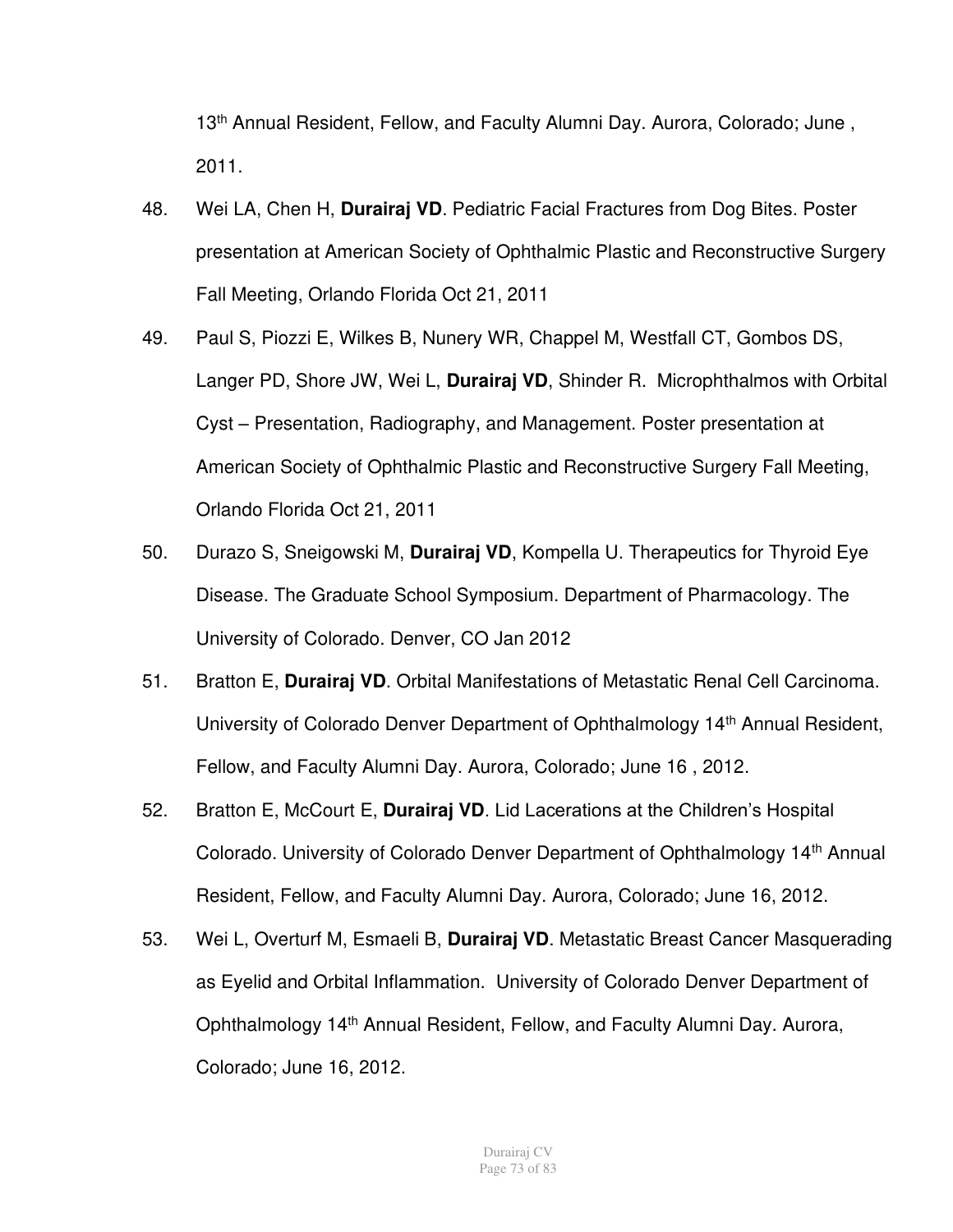- 54. Tang S, Shields C, Shepler T, Choe C, **Durairaj VD**, Shinder R. Bilateral Lacrimal Gland Disease: From Docile to Deadly. Poster presentation at Association for Research in Vision and Ophthalmology. Ft. Lauderdale, Florida; May 6-10, 2012.
- 55. Reich I, Burt BO, **Durairaj VD**, Mancini R, McElhiminy E, Wiadis E, Shinder R. Treatment of Pseudoptosis Secondary to Aberrant Regeneration of the Facial Nerve with Botulinum Toxin Type A
- 56. Smith J, Enzenauer R, **Durairaj VD**. Clinical Features and treatment of Pediatric Orbital Cellulitis. University of Colorado Denver Department of Ophthalmology 14th Annual Resident, Fellow, and Faculty Alumni Day. Aurora, Colorado; June 16 , 2012.
- 57. Bratton E, McCourt E, **Durairaj VD**. Occurrence of Facial Fractures in Children presenting with Traumatic Hyphemia. Poster presentation at Association for Research in Vision and Ophthalmology. Ft. Lauderdale, Florida; May 6-10, 2012
- 58. Gonzalez MO, Lovell M, **Durairaj VD**. Pediatric Orbital Eosinophilic Angiocentric Fibrosis. American Society of Ophthalmic Plastic and Reconstructive Surgery Spring Meeting. Tucson, Arizona. May 18, 2012
- 59. Gonzalez MO, Ramakrishnan V, **Durairaj VD**. Optic Neuropathy as the Initial Presentation of Juvenile Nasopharyngeal Angiofibroma. American Society of Ophthalmic Plastic and Reconstructive Surgery Spring Meeting. Tucson, Arizona. May 18, 2012
- 60. Mathias M, Amato M, Foster J, Horsley M, Cahill K, Laquis S, **Durairaj VD**. Atypical Presentation of MRSA associated Orbital Cellulitis. University of Colorado Denver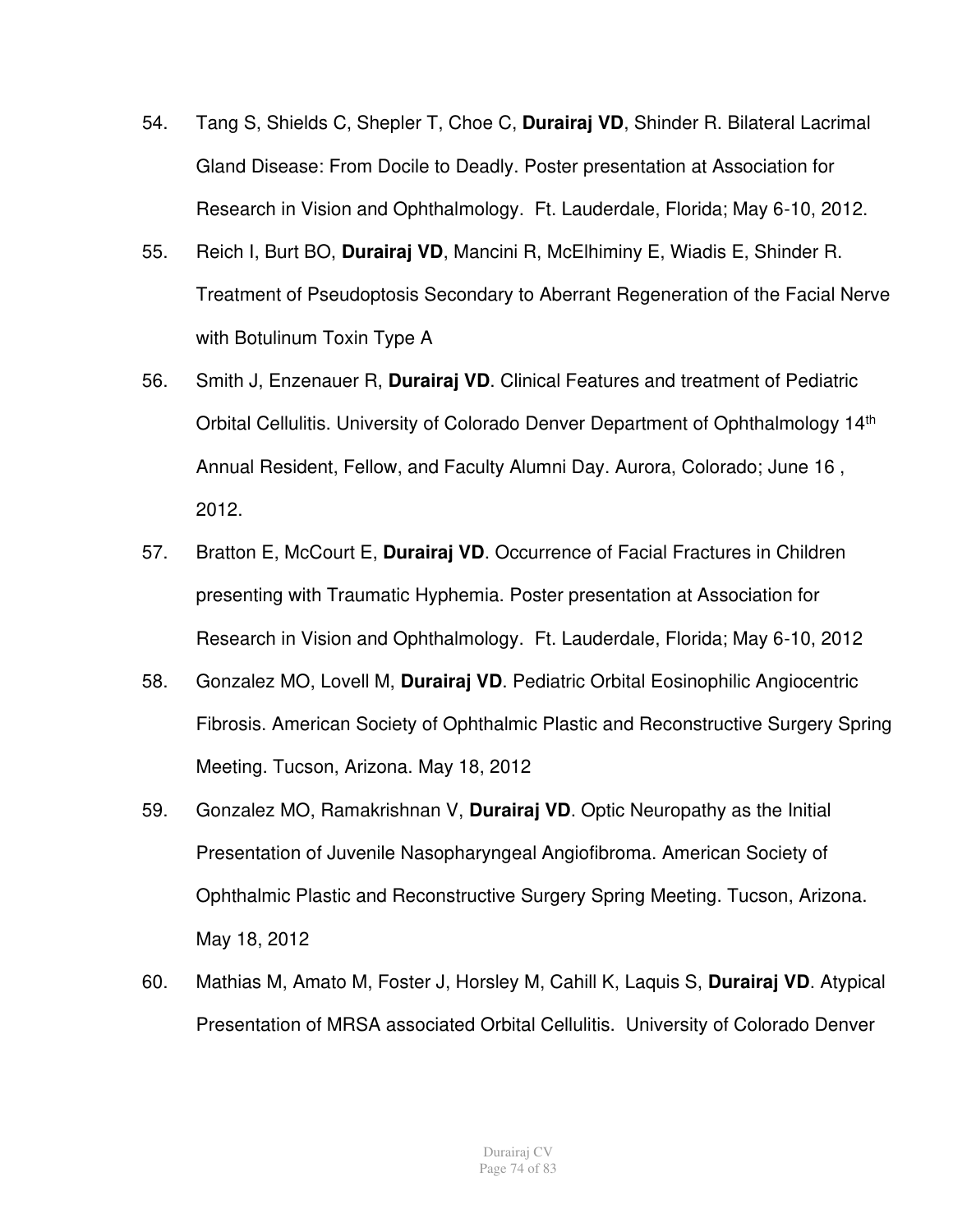Department of Ophthalmology 14<sup>th</sup> Annual Resident, Fellow, and Faculty Alumni Day. Aurora, Colorado; June 16 , 2012.

- 61. Emily Bratton, Eric Hink, **Vikram D. Durairaj**. Orbital Manifestations of Metastatic Renal Cell Carcinoma. Podium Presentation. American Society of Ophthalmic Plastic and Reconstructive Surgery 2012 Fall Meeting. Chicago, Illinois. November 7, 2012
- 62. Nicholas A Ramey, **Vikram D. Durairaj**, Augusto V Cruz, Peter J Dolman, and Mark J. Lucarelli. Orbital Osteoma: A Clinicopathologic Review and Update. Podium Presentation. American Society of Ophthalmic Plastic and Reconstructive Surgery 2012 Fall Meeting. Chicago, Illinois. November 7, 2012
- 63. Sunny Tang, Carlos Bianciotto, Saad Al-Dahmash, Sean Blaydon, Michael Connor, Brent Hayek, Gary Lelli, Paul Langer, Todd Shepler, Christina Choe, Edward Wladis, Ron Mancini, **Vikram D. Durairaj**, Jerry Shields, Carol Shields, Roman Shinder. Bilateral Lacrimal Gland Disease: From Docile to Deadly. Podium Presentation. American Society of Ophthalmic Plastic and Reconstructive Surgery 2012 Fall Meeting. Chicago, Illinois. November 7, 2012
- 64. Eric Hink, Leslie Wei, and **Vikram D. Durairaj**. Clinical Features and Treatment of Pediatric Orbit Fractures. Podium Presentation. American Society of Ophthalmic Plastic and Reconstructive Surgery 2012 Fall Meeting. Chicago, Illinois. November 7, 2012. **Marvin H. Quickert Thesis Award**.
- 65. Gustave B, Hovland K, **Durairaj VD**. Retinoblastoma in a Hmong Child: Parental Refusal of Medical Care – Legal and Ethical Implications.  $17<sup>th</sup>$  Annual Resident,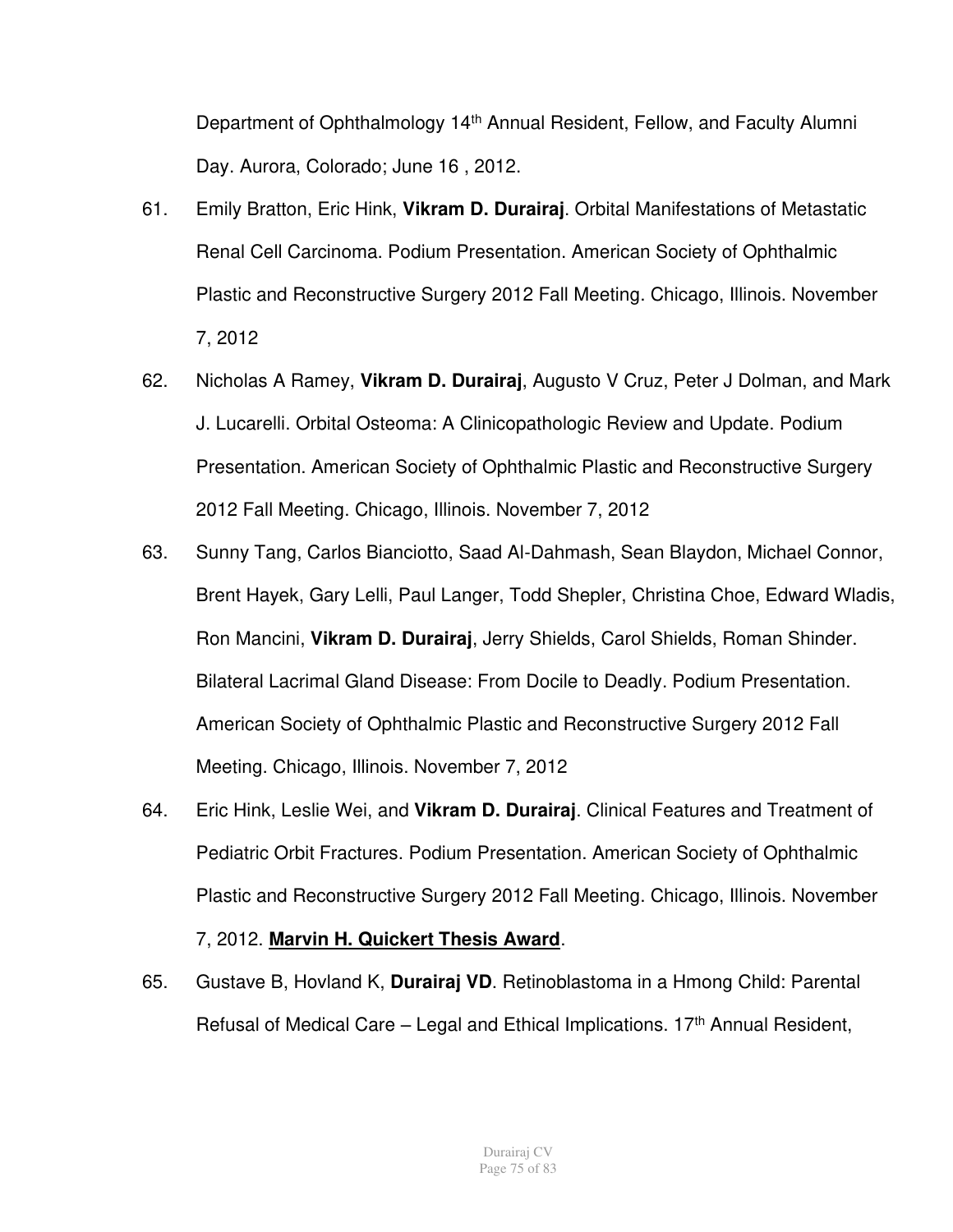Fellow, Faculty, and Alumni Research Day. University of Colorado Department of Ophthalmology. June 15, 2013

- 66. Hink EM, Davies BW**, Durairaj VD**. Insulin-like Growth Factor-1 Receptor ( IGF-1R) Antagonist Antibody for the Treatment of Active Thyroid Eye Disease. 17<sup>th</sup> Annual Resident, Fellow, Faculty, and Alumni Research Day. University of Colorado Department of Ophthalmology. June 15, 2013
- 67. Wei L, Davies BW, Hink EM, **Durairaj VD**. Perioperative Pregabalin for Attenuation of Post-operative Pain after Oculoplastic Surgery. 17<sup>th</sup> Annual Resident, Fellow, Faculty, and Alumni Research Day. University of Colorado Department of Ophthalmology. June 15, 2013
- 68. Davies BW, Wei LA, Hink EM, **Durairaj VD**. The Effect of Eyelid Surgery on Tear Osmolarity. 17<sup>th</sup> Annual Resident, Fellow, Faculty, and Alumni Research Day. University of Colorado Department of Ophthalmology. June 15, 2013
- 69. Bratton E, McCourt EA, **Durairaj VD**. Eyelid Lacerations at Children's Hospital Colorado from 2000-2011. 17<sup>th</sup> Annual Resident, Fellow, Faculty, and Alumni Research Day. University of Colorado Department of Ophthalmology. June 15, 2013
- 70. Davies BW, Mollman RA, Gonzalez MO, Hink EM, **Durairaj VD**. Biodegradable Fixation of the Orbital Rim after Lateral Orbitotomy. The American Society of Ophthalmic Plastic and Reconstructive Surgery. YASOPRS Eye Openers – Rapid Fire Cases and Presentations. November 15, 2013. New Orleans, LA.
- 71. Wei L, Davies B, Hink E, **Durairaj VD**. Perioperative Pregababalin for Attenuation of Postoperative Pain after Eyelid Surgery. The American Society of Ophthalmic Plastic and Reconstructive Surgery. Eyelid Session. November 15, 2013. New Orleans, LA.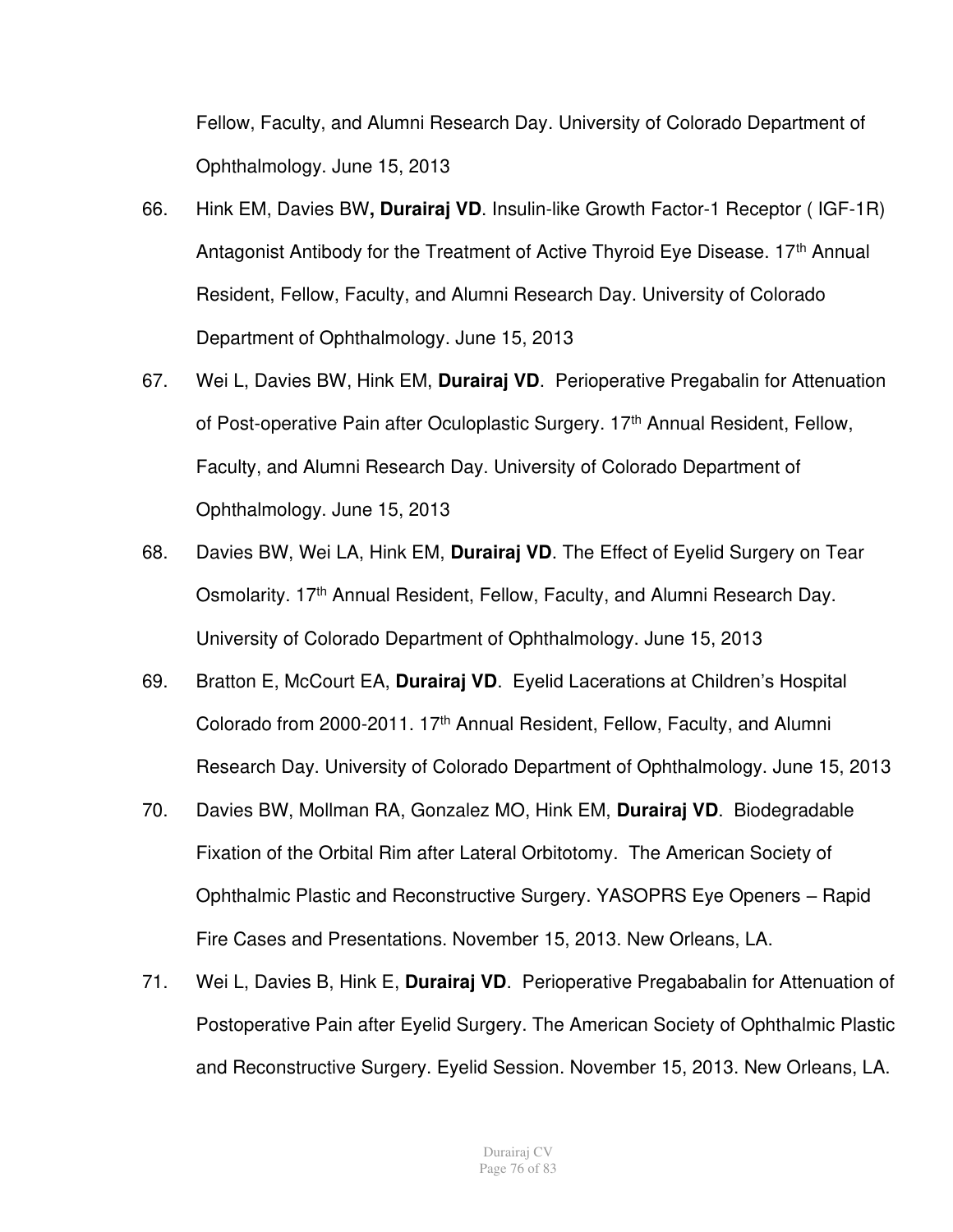- 72. Davies BW, Wei LA, Hink EM, **Durairaj VD**. The Effect of Eyelid Surgery on Tear Osmolarity. The American Society of Ophthalmic Plastic and Reconstructive Surgery. Poster T7. November 15, 2013. New Orleans, LA.
- 73. Bratton E, McCourt E, Hink EM, **Durairaj VD**. Clinical Features and Treatment of Pediatric Eyelid Lacerations: A Review of 1,202 Cases. The American Society of Ophthalmic Plastic and Reconstructive Surgery. Poster F3. November 15, 2013. New Orleans, LA.
- 74. Mandava N, Mathias M, **Durairaj VD**. Acute Retinal Necrosis presenting with Ischemic Optic Neuropathy and Retinal Vascular Occlusive Disease. The 37th Annual Macula Society Meeting. Key Largo, Florida Feb19-22,2014
- 75. Davies BW, Hink EM, Terella A, **Durairaj VD.** Sublatysmal Cervicofacial Advancement Flaps for the Treatment of Large Periocular Defects. American Society of Ophthalmic Plastic and Reconstructive Surgery Spring National Meeting, June 19, 2014. Deer Valley, Utah
- 76. Frank G, Davies BW, Hink EM, **Durairaj VD**. Ophthalmic Manifestations of Pediatric Cavernous Sinus Thrombosis. 18<sup>th</sup> Annual Resident, Fellow, Faculty, and Alumni Research Day. University of Colorado Department of Ophthalmology. June 14, 2014
- 77. Smith J, Davies BW, Hink EM, **Durairaj VD**. Postoperative Complications of Surgery for Pediatric Orbital Cellulitis. 18<sup>th</sup> Annual Resident, Fellow, Faculty, and Alumni Research Day. University of Colorado Department of Ophthalmology. June 14, 2014
- 78. Davies BW, Hink EM, **Durairaj VD**. The Oculoplastic Research Experience A Fellows Perspective. 18<sup>th</sup> Annual Resident, Fellow, Faculty, and Alumni Research Day. University of Colorado Department of Ophthalmology. June 14, 2014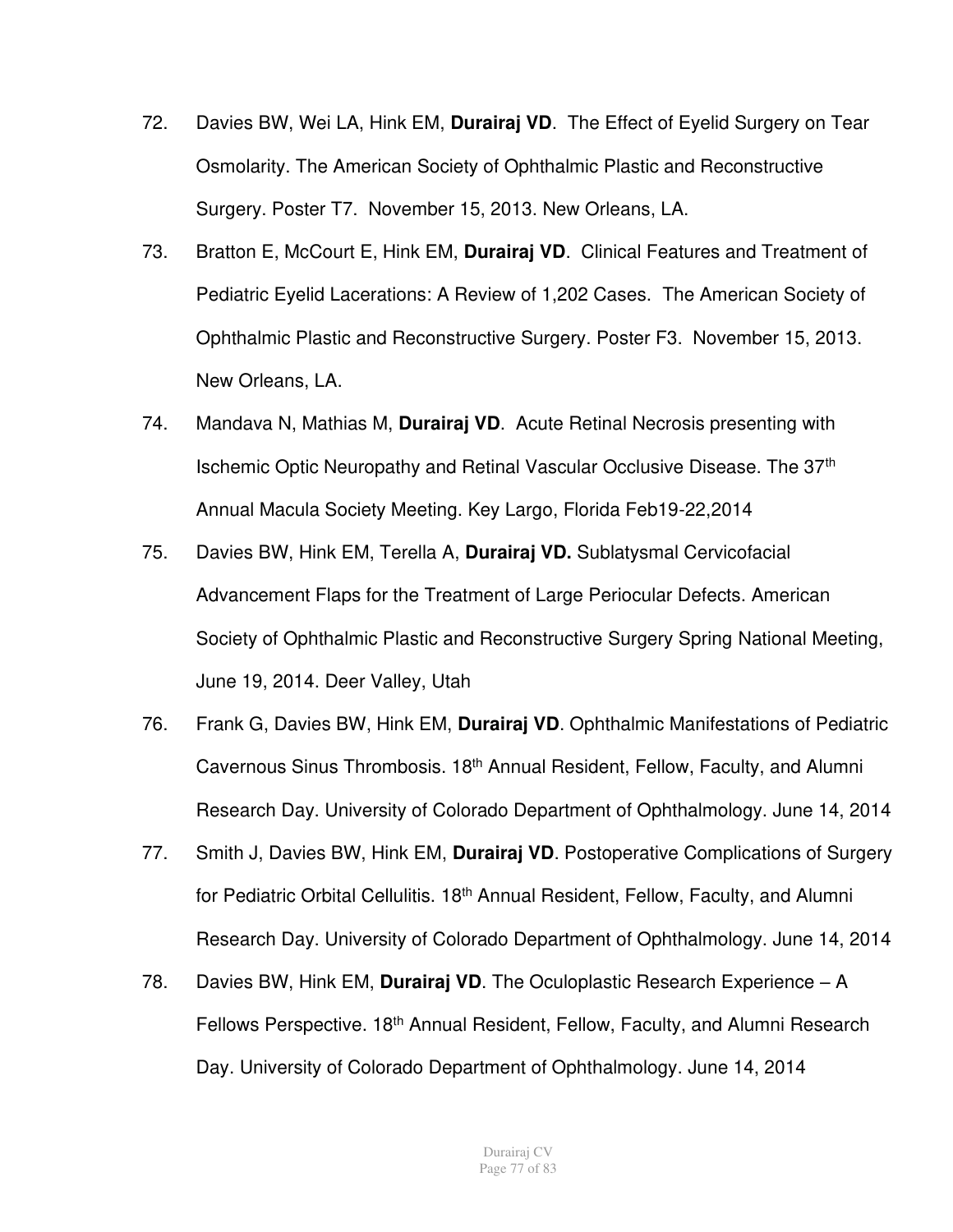- 79. Bratton, E, Davies BW, Hink EM, Terella A, **Durairaj VD**. Sublatysmal Cervicofacial Advancement Flaps for the Treatment of Large Periocular Defects. 18<sup>th</sup> Annual Resident, Fellow, Faculty, and Alumni Research Day. University of Colorado Department of Ophthalmology. June 14, 2014
- 80. Frank G, Smith J, Davies, Mirsky D, Hink E, **Durairaj VD**. Ophthalmic Manifestations and Outcomes of Cavernous Sinus Thrombosis in Children. American Society of Ophthalmic Plastic and Reconstructive Surgery 45<sup>th</sup> Fall Scientific Symposium. Chicago, Illinois. October 16-17, 2014
- 81. Chou E, Sniegowski M, Seaworth C, Amato M, **Durairaj VD,** Nakra T, Shore J, Blaydon S. Comparison of Revision Rates between External Levator Advancement vs. Muller's Muscle-Conjunctival Resection For Correction of Upper Eyelid Ptosis. American Society of Ophthalmic Plastic and Reconstructive Surgery 45th Fall Scientific Symposium. Chicago, Illinois. October 16-17, 2014
- 82. Sniegowski M, Chou E**, Durairaj VD**, Amato M, Blaydon S, Shore J, Nakra T. Endto-end Fat Pedicle Redraping for Improved Contour of the Lower Eyelid Mid-face Junction. American Society of Ophthalmic Plastic and Reconstructive Surgery 45<sup>th</sup> Fall Scientific Symposium. Chicago, Illinois. October 16-17, 2014
- 83. Davies B, Smith J, Hink E**, Durairaj VD**. C reactive Protein as a marker for Initiating Steroid Treatment in Children with Orbital Cellulitis. American Society of Ophthalmic Plastic and Reconstructive Surgery 45<sup>th</sup> Fall Scientific Symposium. Chicago, Illinois. October 16-17, 2014
- 84. Smith J, Pfeiffer ML, Davies B, Bratton E, Hink E**, Durairaj VD**. Surgical Outcomes in Pediatric Orbital Cellulitis. American Society of Ophthalmic Plastic and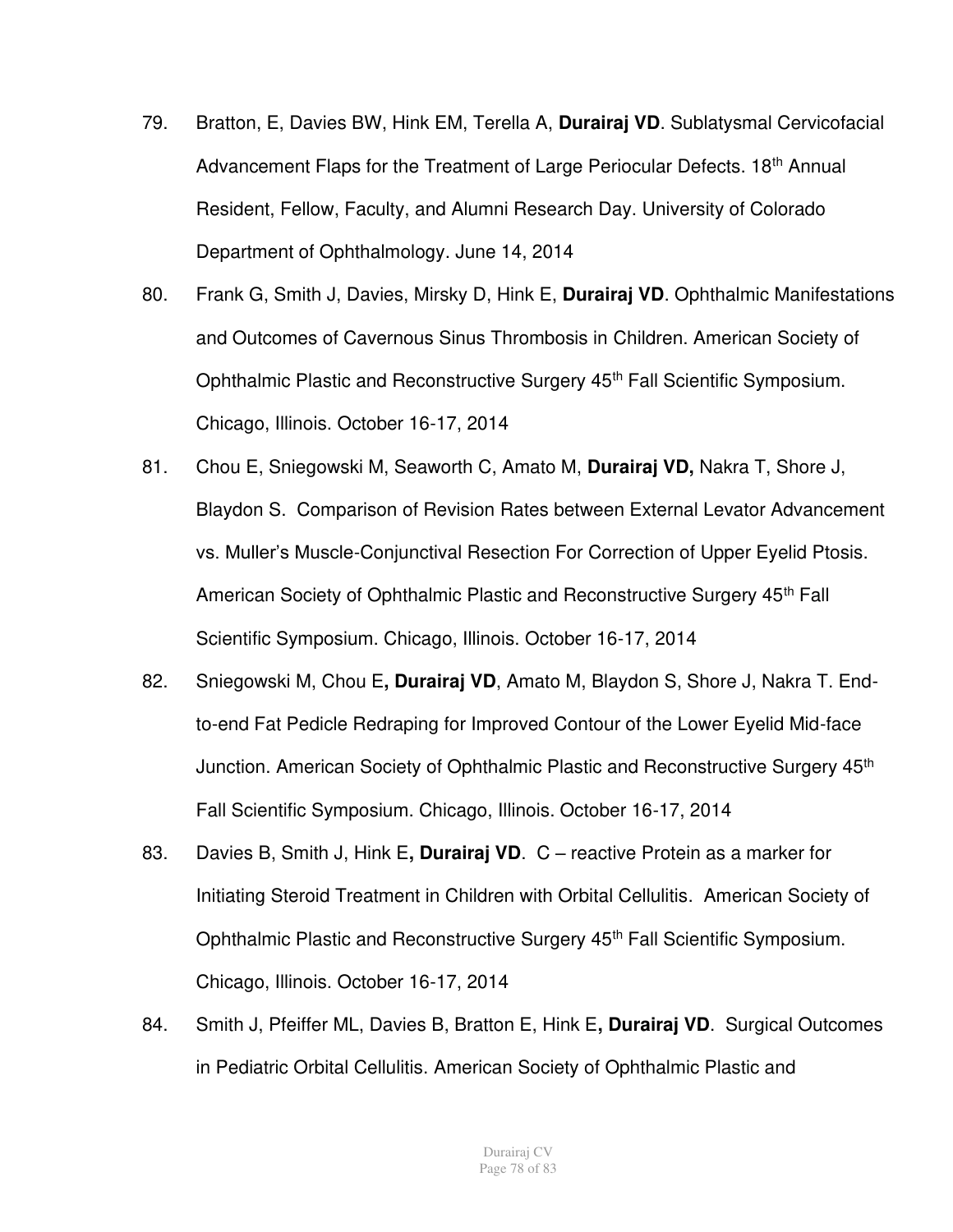Reconstructive Surgery 45<sup>th</sup> Fall Scientific Symposium. Chicago, Illinois. October 16-17, 2014

- 85. Davies B, McCracken M, Hawes M, Hink E, **Durairaj VD**. Tear Trough Incision for External Dacryocystorhinostomy. American Society of Ophthalmic Plastic and Reconstructive Surgery 45<sup>th</sup> Fall Scientific Symposium. Chicago, Illinois. October 16-17, 2014
- 86. Bingham C, Sivak-Callcott J, Gurka M, Nguyen J, Feldon S, Fay A, Seak L, Strianese D, **Durairaj VD**, Uddin J, Devoto M, Harris M, Sauders J, Looi A, Teo L, Kazim M. Axial Globe Position Measurement: A Prospective Multi-center Study sponsored by the International Thyroid Eye Disease Society. American Society of Ophthalmic Plastic and Reconstructive Surgery 45<sup>th</sup> Fall Scientific Symposium. Chicago, Illinois. October 16-17, 2014
- 87. Vrcek I, Bratton E, Blaydon S, Shore J, Amato M, **Durairaj V**, Nakra T. Ptosis and Compensatory Brow Elevation in Anophthalmic Patients. ASOPRS 47<sup>th</sup> Annual Fall Scientific Symposium. October 13-14, 2016. Chicago, IL.
- 88. Vrcek I, Bratton E, Amato M, Blaydon S, Nakra T, Shore J, **Durairaj V**. Orbit Fracture Management: Toward a Consensus. ASOPRS 47<sup>th</sup> Annual Fall Scientific Symposium. October 13-14, 2016. Chicago, IL
- 89. Vrcek I, Bratton E, Amato M, Blaydon S, **Durairaj V**, Shore J, Nakra T, Mancini R. Arnica and Bromelain for Blepharoplasty-Associated Ecchymosis. ASOPRS 46th Annual Fall Scientific Symposium. Las Vegas, Nevada. November 12, 2015.
- 90. Bratton E, Vrcek I, Chou, E, Sniegowski M, **Durairaj V**, Nakra T. Avoiding Skin Grafting for Cicatricial Ectropion: Direct Release, Elevation and Fixation of Facial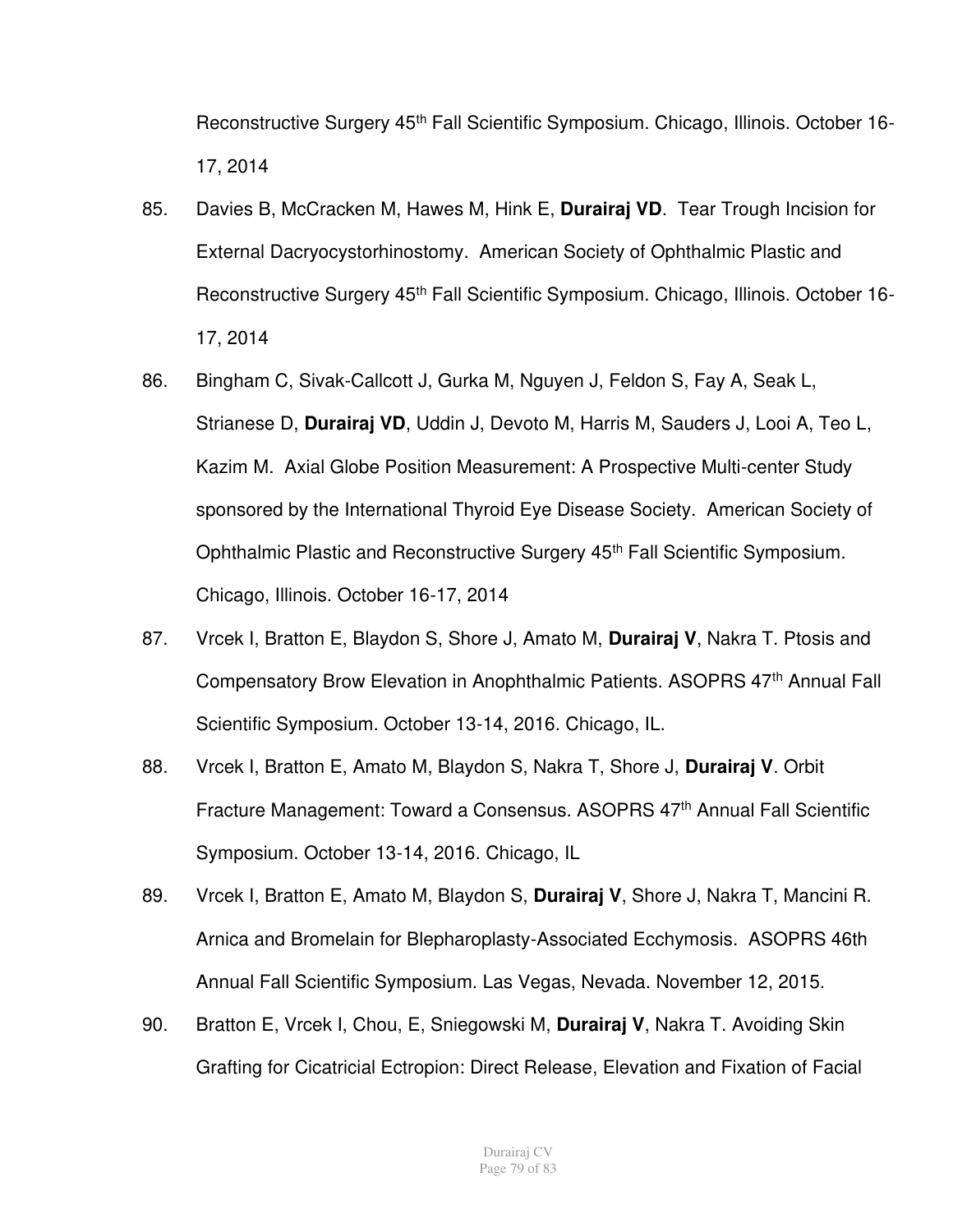Ligaments. ASOPRS 46th Annual Fall Scientific Symposium. Las Vegas, Nevada. November 12, 2015.

- 91. Temnogorod J, Adam C, Shields C, Kim J, Hayek B, Levin F, Winn B, Vrcek I, **Durairaj V** et al. Dilated Superior Ophthalmic Vein: Features of 113 Cases. ASOPRS 45th Fall Scientific Symposium. Chicago, IL. October 17, 2014.
- 92. Huggins A, Somogyi M, **Durairaj VD**, Nakra T. Upper Eyelid Transposition Blepharoplasty. ASOPRS 49th Annual Fall Scientific Symposium, October 25-26, 2018
- 93. Somogyi M, Hayes S, Huggins A, Shore J, Nakra T, Bratton E, Blaydon S, **Durairaj VD.** Nine Year Review of Endoscopic Brow Lift Endotine Forehead Implants. ASOPRS 49th Annual Fall Scientific Symposium, October 25-26, 2018
- 94. Somogyi M, Huggins A, Shore J, Nakra T, Bratton E, Blaydon S**, Durairaj VD**. Influence of Social Media in an Oculoplastic Surgery Practice. ASOPRS 49th Annual Fall Scientific Symposium, October 25-26, 2018
- 95. Somogyi M, Hayes S, Huggins A, Shore J, Nakra T, Bratton E, Blaydon S, **Durairaj VD**. Nine Year Review of Endoscopic Brow Lift Endotine Forehead Implants. American Academy of Cosmetic Surgery Meeting, Orlando FL. Jan 2019
- 96. Somogyi M, Huggins A, Shore J, Nakra T, Bratton E, Blaydon S**, Durairaj VD**. Influence of Social Media in an Oculoplastic Surgery Practice. American Academy of Cosmetic Surgery Meeting, Orlando FL. Jan 2019
- 97. Huggins A, Akbani S, Homer N, Somogyi M**, Durairaj VD**. Adnexal Squamous Cell Carcinoma: Incidence of Eyelid Margin Involvement. Podium Presentation. American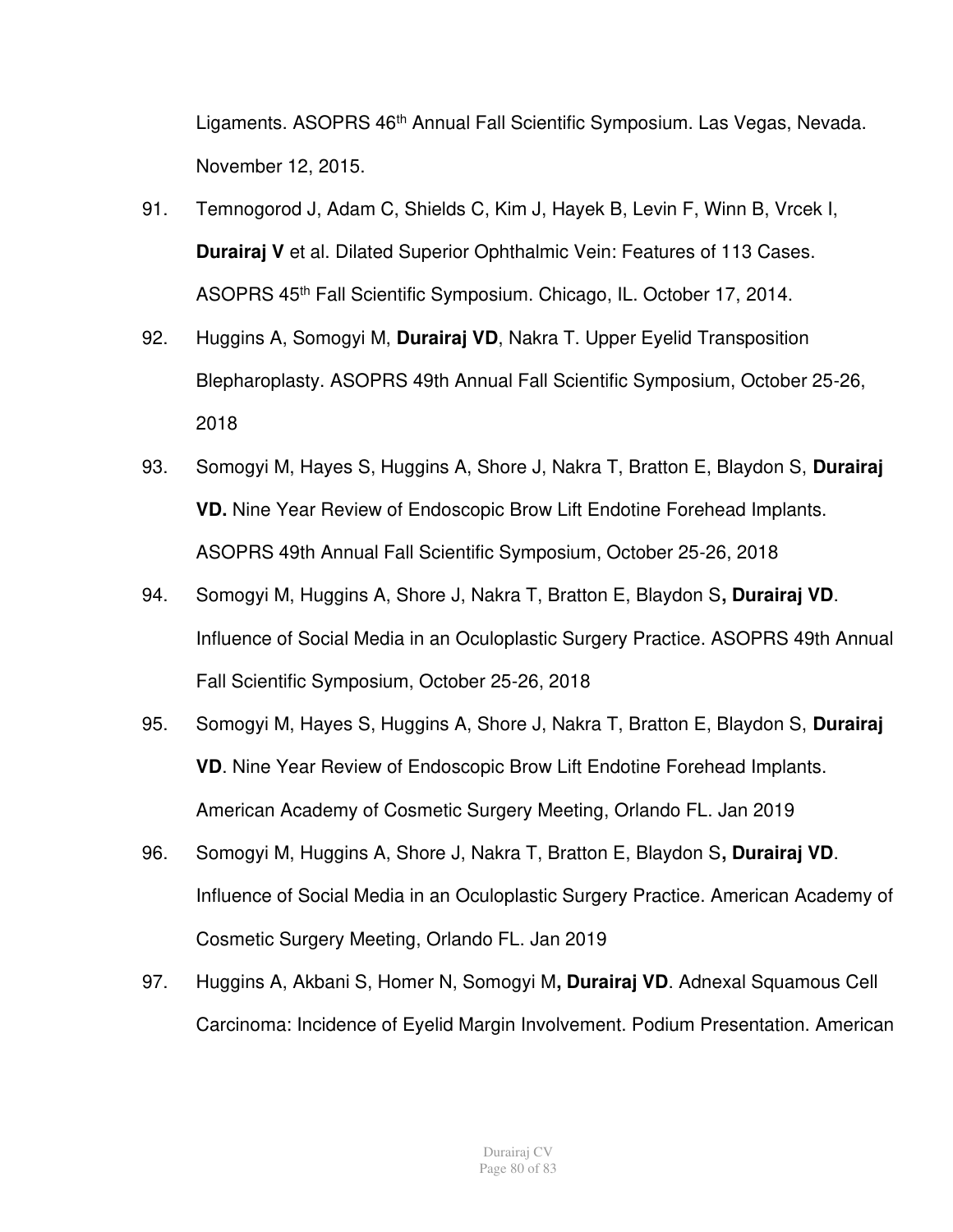Society of Ophthalmic Plastic and Reconstructive Surgery Annual Fall Meeting. October 11, 2019

- 98. Homer N, Zhou S, Huggins A, **Durairaj VD**, Nakra T. Wound Dehiscence Following Upper Blepharoplasty: A Review of 2376 Cases. . American Society of Ophthalmic Plastic and Reconstructive Surgery Annual Fall Meeting. October 10, 2019
- 99. Autologous Fat Transfer Harvest Site Complications: Incidence, Risk Factors and Management Homer N, Patel A, Epstein A**, Durairaj VD**, Nakra T.Oral presentation: Sunday, June 28, 2020. ASOPRS Virtual Spring Meeting
- 100. Acute Post-Partum Vision Loss due to Pilocytic Astrocytoma. Homer N, Epstein A, Jonna G, **Durairaj VD**, Somogyi M.Oral presentation: Saturday, June 27, 2020. ASOPRS Virtual Spring Meeting
- 101. Combination 5-FU and Microneedling Therapy for Wound Modification: A Histologic Murine Study. Watson AB, Somogyi M, Blaydon S**, Durairaj VD**, Nakra T. ASOPRS Fall 2020 Scientific Symposium.
- 102. Safety of Laser Skin Resurfacing in Immunocompromised and Diabetic Patients Homer N, Campagna G, Artymowicz A, Epstein A, **Durairaj VD**, Nakra T. Poster,: Saturday, June 27, 2020. ASOPRS Virtual Spring Meeting
- 103. Inhaled Nitrous Oxide does not alter Perceived Pain and Anxiety in Experienced Facial Injection Patients. Homer N, Epstein A, Banta J**, Durairaj VD**, Nakra T. Saturday November 22, 2020. ASOPRS Virtual Fall Meeting
- 104. Modification of the Single Suture Mueller Conjunctival Resection with Improved Hemostasis. Epstein A, Reed D**, Durairaj VD**. November 11-12. 2021 ASOPRS 2021 Hybrid Fall Scientific Symposium, New Orleans, LA.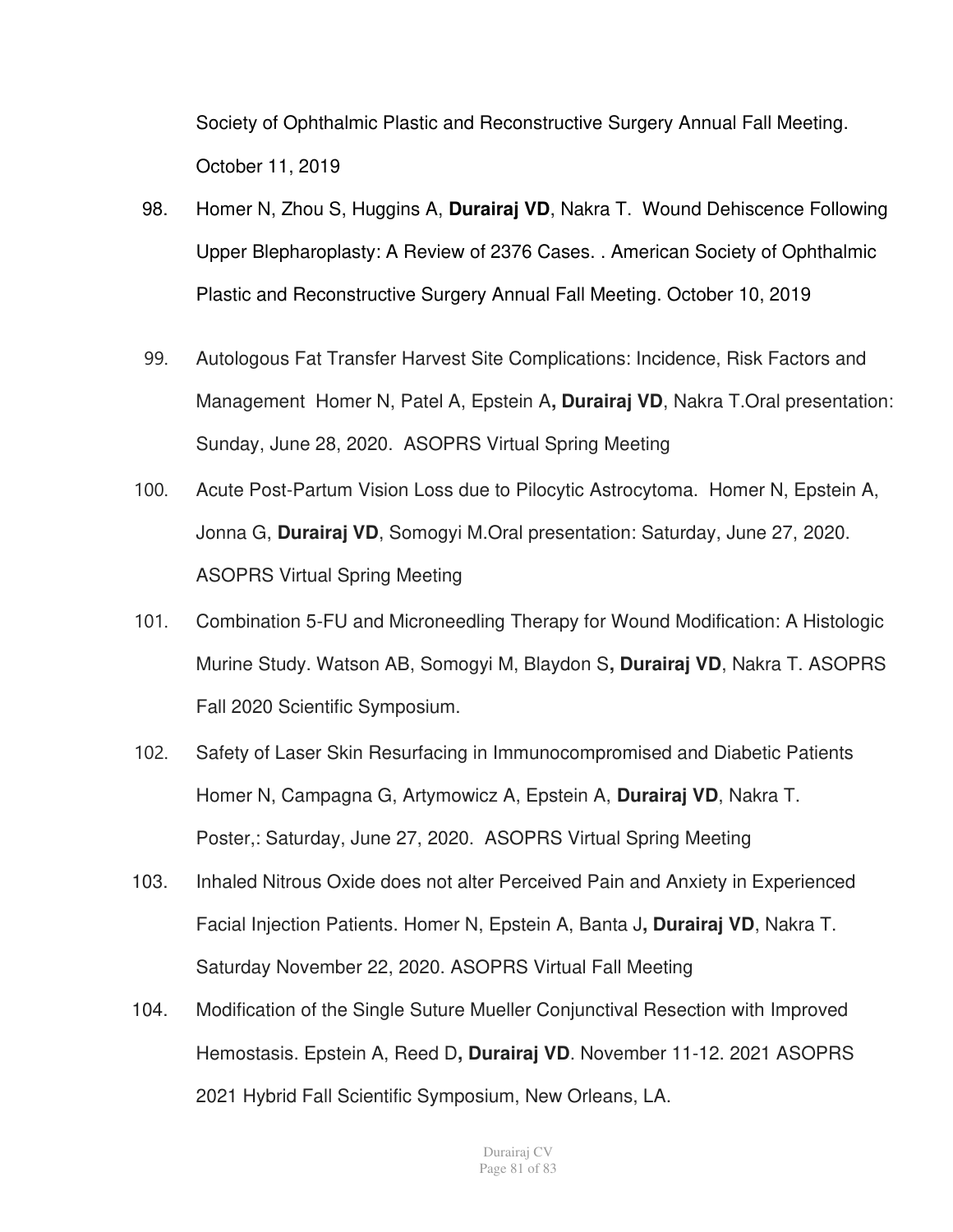- 105. Evaluation of Dermoscopy as a tool in Oculofacial Plastic Surgery. Reed D, Epstein A, Somogyi M, Bratton E**, Durairaj V**, Blaydon S, Nakra T. 2021 ASOPRS 2021 Hybrid Fall Scientific Symposium, New Orleans, LA.
- 106. Analysis of Surgeon Gender of Upper Blepharoplasty performed in the United States. Reed D, Rao N, Epstein A, Nakra T**, Durairaj V**, Bratton E, Somogyi M. 2021 ASOPRS 2021 Hybrid Fall Scientific Symposium, New Orleans, LA.
- 107. Upper Blepharoplasty performed in the United States stratified by Subspecialty. Reed D, Rao N, Epstein A, Nakra T**, Durairaj V**, Bratton E, Somogyi M. 2021 ASOPRS 2021 Hybrid Fall Scientific Symposium, New Orleans, LA.
- 108. First Year ASOPRS Fellows' Case Volume during COVID-19 Shut Down. Epstein A, Reed D**, Durairaj V**, Somogyi M. 2021 ASOPRS 2021 Hybrid Fall Scientific Symposium, New Orleans, LA.
- 109.

## **American Society of Ophthalmic Plastic and Reconstructive Surgery Fellows Trained:**

- 1. Eric Hink MD 2008-2010
	- i. Associate Professor of Ophthalmology and Chief of Oculoplastic

Surgery – University of Colorado

2. Mithra Gonzalez – 2010-2012